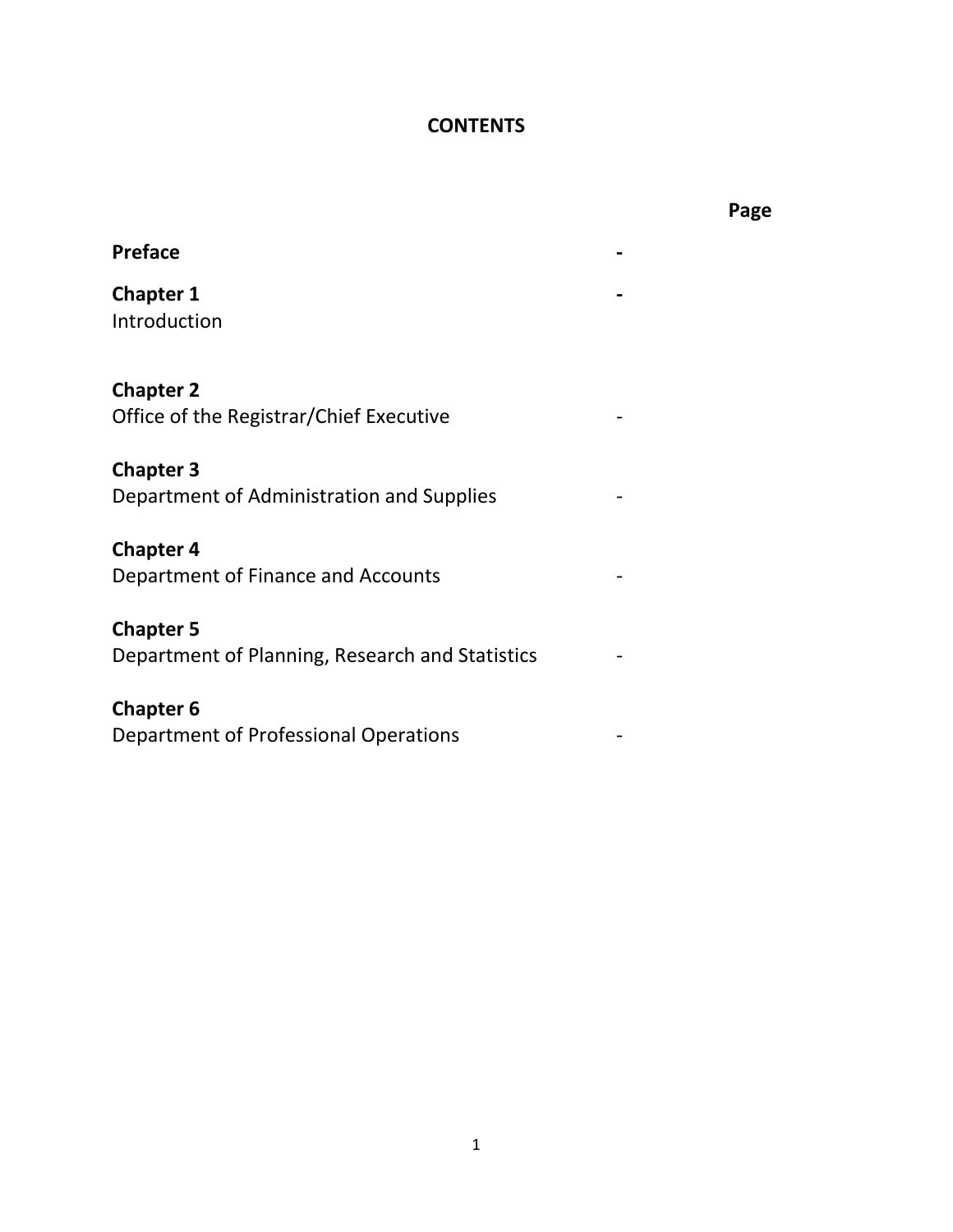#### **PREFACE**

For Teachers Registration Council of Nigeria, (TRCN), the year 2012 has remained quite eventful and memorable. It was a year decorated with remarkable achievements despite having taken – off on a very slow and hazy pedestal.

Not being depressed with the hazy take – off of the year, and determined to achieve set goals despite all odds, and with a view to conform to international standards and best practices, the TRCN, within the year under review, gave impetus to professionalization drives. This move was in – line with the Honourable Minister of Education's strategic plan for the Education sector, and it was geared towards meeting the Council's mandate as well as providing a template for achieving the Millennium Development Goals in teacher education.

The specific activities of the Council within the year were derived from TRCN mandates and international best practice among the professional regulatory agencies worldwide. In view of the above, emphasis laid on Registration and Licensing of qualified teachers, Accreditation, Monitoring and Supervision of the courses and programmes of teacher training institutions nationwide to ensure that they meet national and international standards.

TRCN was able to consolidate its reputations as Africa's largest professional regulatory agency and was unanimously chosen by the African countries as the Secretariat of the newly formed Africa Forum of Teaching Regulatory Authorities (AFTRA). The AFTRA however, is a branch of the International Forum of Teaching Regulatory Authorities. In specific terms however, the milestone of the Council in the year under review include: Development of the Professional Standards for Nigerian Teachers (PSNT), which marks the first time in Nigeria that such a comprehensive document is created to monitor and measure the performance of teachers in terms of knowledge of subject matters, pedagogical skills, ethical conduct, fulfillment of professional obligations, and participation in continuous professional development programmes.

It was also within the year under review that TRCN commenced the licensing of teachers using biometric technology. Also hosted by TRCN within the year, was the  $1<sup>st</sup>$  steering committee meeting of AFTRA with a special quest – International Conference workshop and Exhibitions (ICWE) GMBH Germany, an International Mega organizer of training, seminars and workshop.

The teachers Council also approved a special Post-Doctoral Diploma in Education (PDDE) programme for the University of Ilorin. As a result of this development, all the university's lecturers have been mandated to obtain a teaching qualification encouraging other universities to adopt the programme.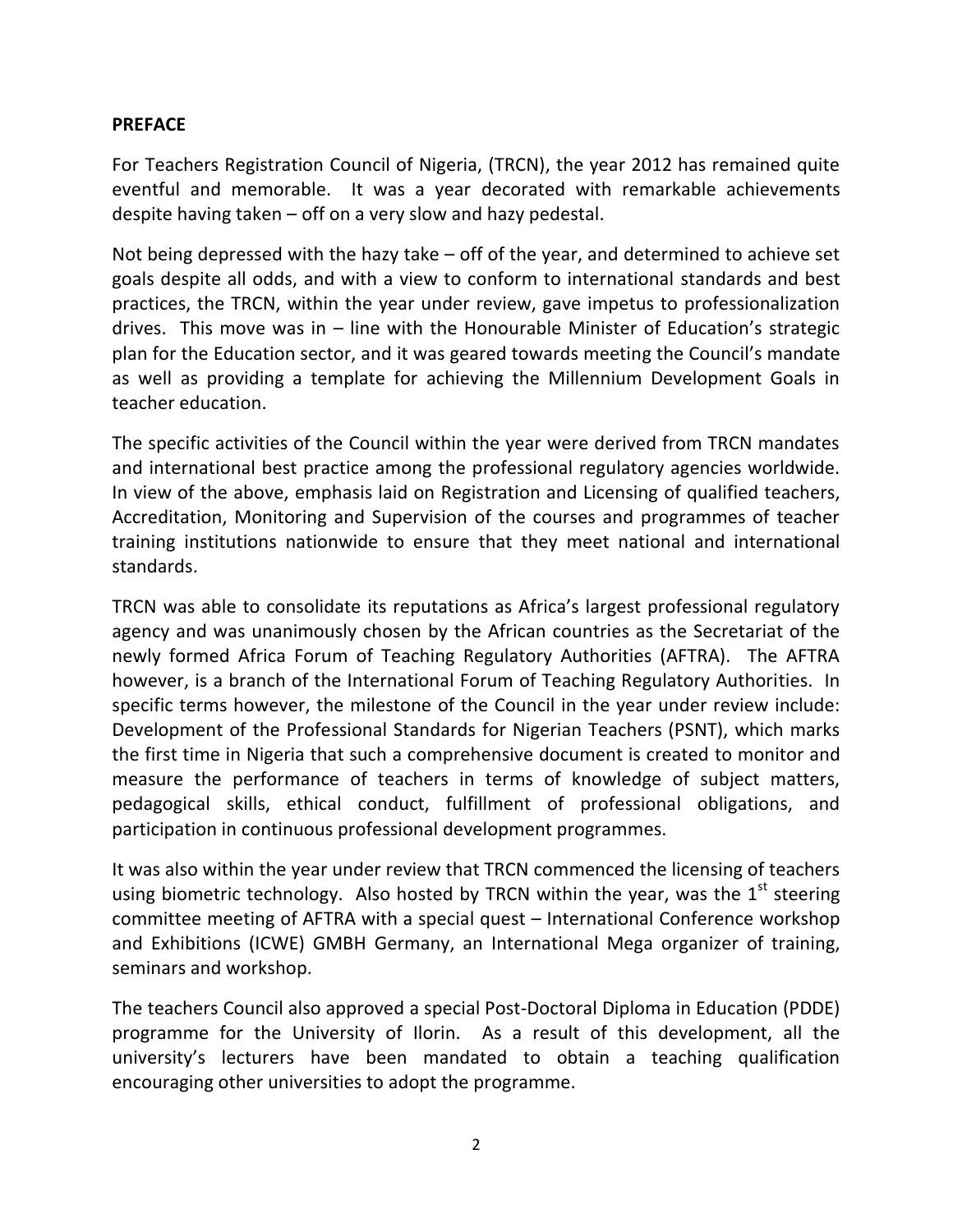Another major in the list of our achievement within the year being reviewed was the Development of the National Benchmark for Post-graduate Diploma in Education (NB-PGDE) among others.

However, our efforts and commitments are aimed at enhancing professionalism in teaching. Also, we intend to open limitless opportunities of our yearning teaching force that is enthusiastic for recognition and support with the view to restore the lost glory of the nation's education system.

As ever, TRCN's accomplishments within the year under review have remained product of collective efforts which were aimed at positively enhancing the status of the teaching profession for the benefit of the Nigerian student and the nation as a whole.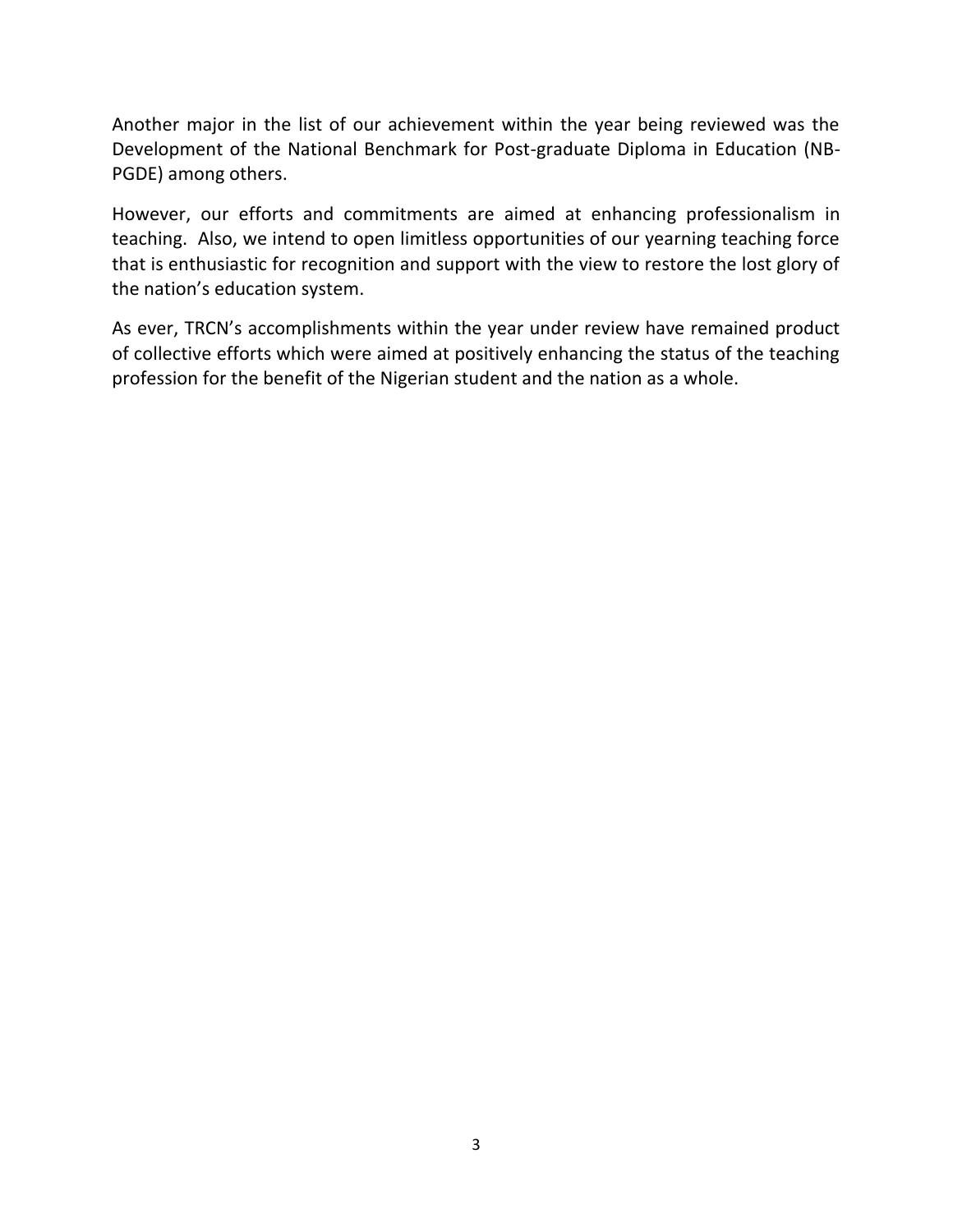#### **CHAPTER ONE**

### **1.0 INTRODUCTION**

The Teachers Registration Council of Nigeria (TRCN) was established by Act 31 0f 1993 now CAP T.3 of 2004 in fulfillment of the quest for the professionalism of the teaching profession. Nigerian teachers had over the years clamored for the establishment of a regulatory Council of their own as obtains for all professional groups to regulate the practice of the profession.

They noted that the absence of such an agency was responsible for the low esteem of the profession, promoted the notion of teaching as an all-comers job; responsible for the deterioration of the material condition of teachers and its negative impact on the quality of education in the country.

Events preceding the establishment of TRCN included an unprecedented national strike by the Nigerian Union of Teachers (NUT) in 1992 calling for the establishment of the Council, and a series of other agitations and interactive action by stakeholders to fully sensitize the nation on the need for such agency and the advantages that it portends.

The enactment of the TRCN Act in 1993 did not however, materialize in its immediate take off. This had to wait for another six years before the Registrar/Chief Executive of the Council was appointed in April 1999. Even at that, the Council effectively commenced operation in June, 2000.

## 1.1 **TRCN Mandate**

TRCN CAP T.3, section 1 (1) charged the Council with the following responsibilities:

- Determine who are teachers
- Determining what standards of knowledge and skill are to be attained by persons seeking to become registered as teachers and raising those standards from time to time as the circumstances permit;
- Securing in accordance with the provisions of the Act the establishment and maintenance of a register of teachers and the publication from time to time of lists of those persons;
- Classifying from time to time members of the teaching profession according to their level of training and qualification.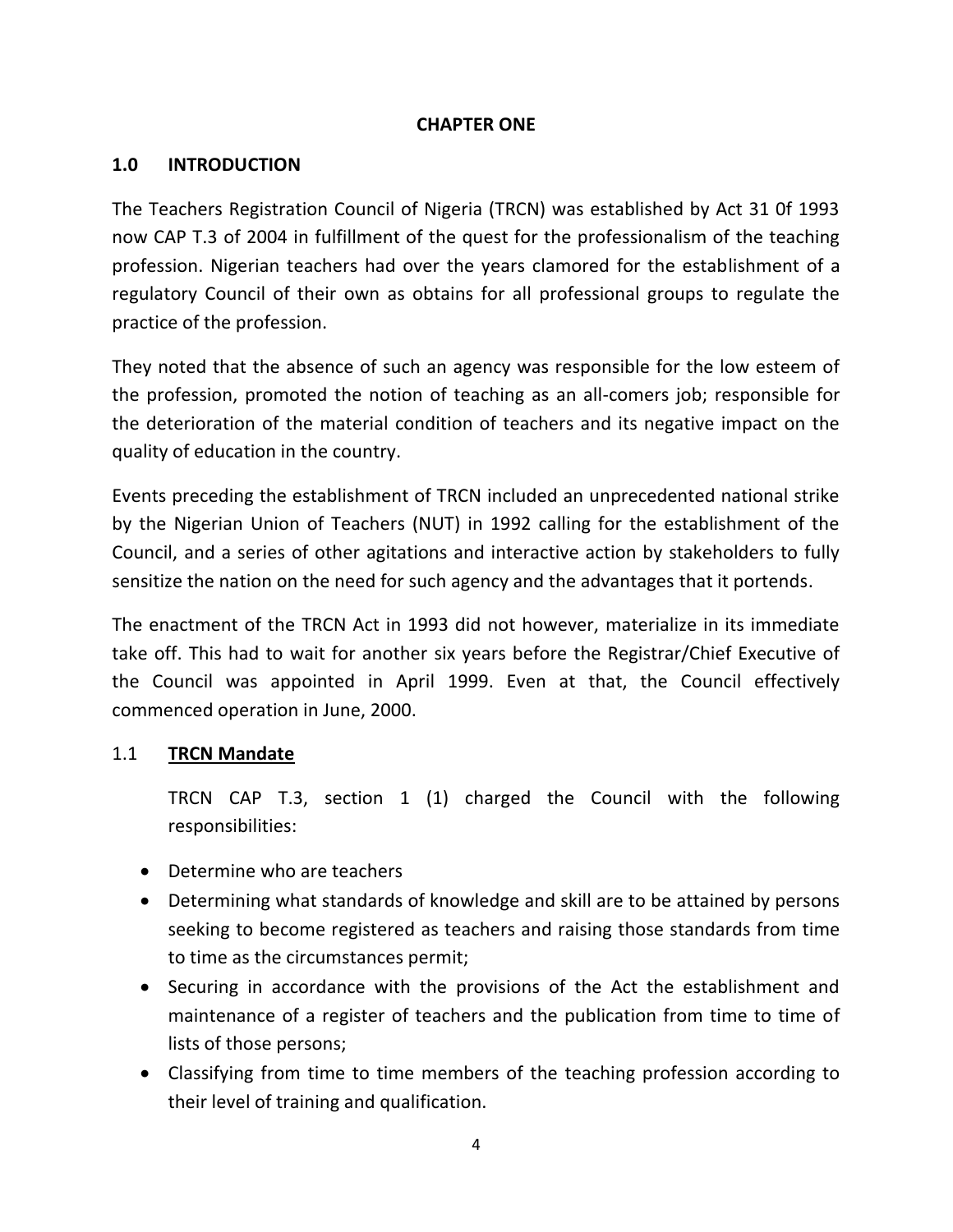## I) **The Governing Council**

The Act in section 2 (1) provides for a broad-based Governing Council for TRCN. The Council comprises institutional representation with only the Chairman appointed by Mr. President and Commander-in-Chief of the Armed Forces. The other members are professionals and tested technocrats in their areas of specialization representing various institutions as follows:

- a) A Chairman appointed by the president, Commander-in-Chief of the Armed Forces;
- b) A representative each of the committees of:-
- Deans of and Directors of Education in Nigerian Universities;
- Provost of Colleges of Education;
- Rectors of polytechnics;
- c) One person to represent the following bodies:
- The National Universities Commission;
- The National Commission for Colleges of Education;
- The National Board for Technical Education;
- The National Teacher Institute;
- d) A representative of the Federal ministry of Education;
- e) Six persons to represent the State Ministries of Education to be elected in rotation among the states of the Federation to be appointed by the Federal Ministry of Education;
- f) Two persons to represent the Nigerian Academy of Education;
- g) Five persons elected by the Nigerian Union of Teachers in the Manner for the time being provided by the constitution of that association' and
- h) The Registrar/Chief Executive.

## **(i) Compulsory Registration Prior to Practice:**

In section 17 (2), the Act provides that, on coming into effect of the law, it becomes an offence for an individual to teach, use the tag of a teacher or earn the reward of a teacher without being registered by TRCN.

## **(ii) Accreditation, Supervision and Monitoring of Teacher Training Institutions:**

Section 7 and 8 empower TRCN to accredit, supervise and monitor courses and programmes of all teacher training institutions. They include faculties and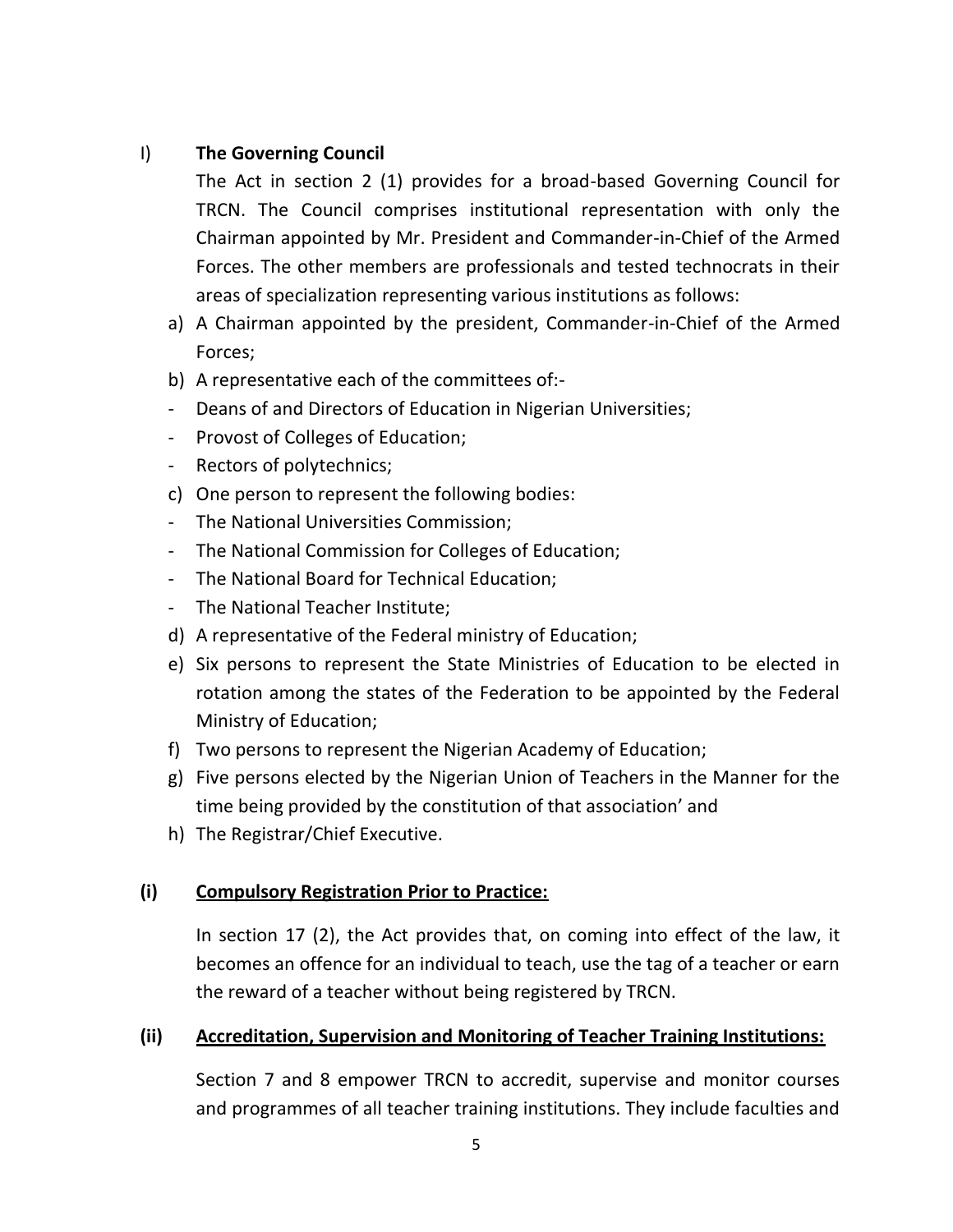Institutes of Education of Nigerian Universities, Colleges of Educations, Schools of Education in Polytechnics and the National Teachers Institute (NTI). The law also empowers TRCN to withdraw recognition from any from any of these institutions that fail to meet the standards set, and graduates of such institutions cannot be registered, licensed and hence not qualified to practice.

#### **(iii) Discipline of Teachers**

Section 9 of the Act provides for the establishment of Teachers Investigating Panel **(TIP)** in all states of the federation INCLUDING THE Federal Capital Territory (FCT) and Teachers Disciplinary Committee **(TDC)** which is a Tribunal at the TRCN Headquarters. The TIP is empowered to investigate and verify allegations of breach of professional ethics by teachers and forward cases to TDC for trial and punishment. To get teachers fully aware of their ethical obligations, TRCN has produced and circulated to all registered teachers, the teachers Code of Conduct free of charge.

### **(iv) Mandatory Continuing Professional Development of Teachers:**

Section 1 (i) (b) of the Act empowers TRCN to set standards of knowledge and skill to be acquired and raise those standards from time to time through programmes designed to continously improve the quality of teachers through mandatory professional development courses.

#### **(v) Internship Schemes and Professional Examination**

Section 6 and 13 empower TRCN to prescribe internship programme which must be completed by fresh education graduates before registration and licensing. They also empower Council to prescribe and conduct qualifying examination to ascertain suitability of candidates before registration.

#### 1.2 Administrative Structure of the TRCN

The Teachers Registration Council of Nigeria operates a five Departmental structure as stated below:

- i) Office of the Registrar/Chief Executive
- ii) Department of Administration and Supplies
- iii) Department of Professional Operations
- iv) Department of Planning, Research & Statistics and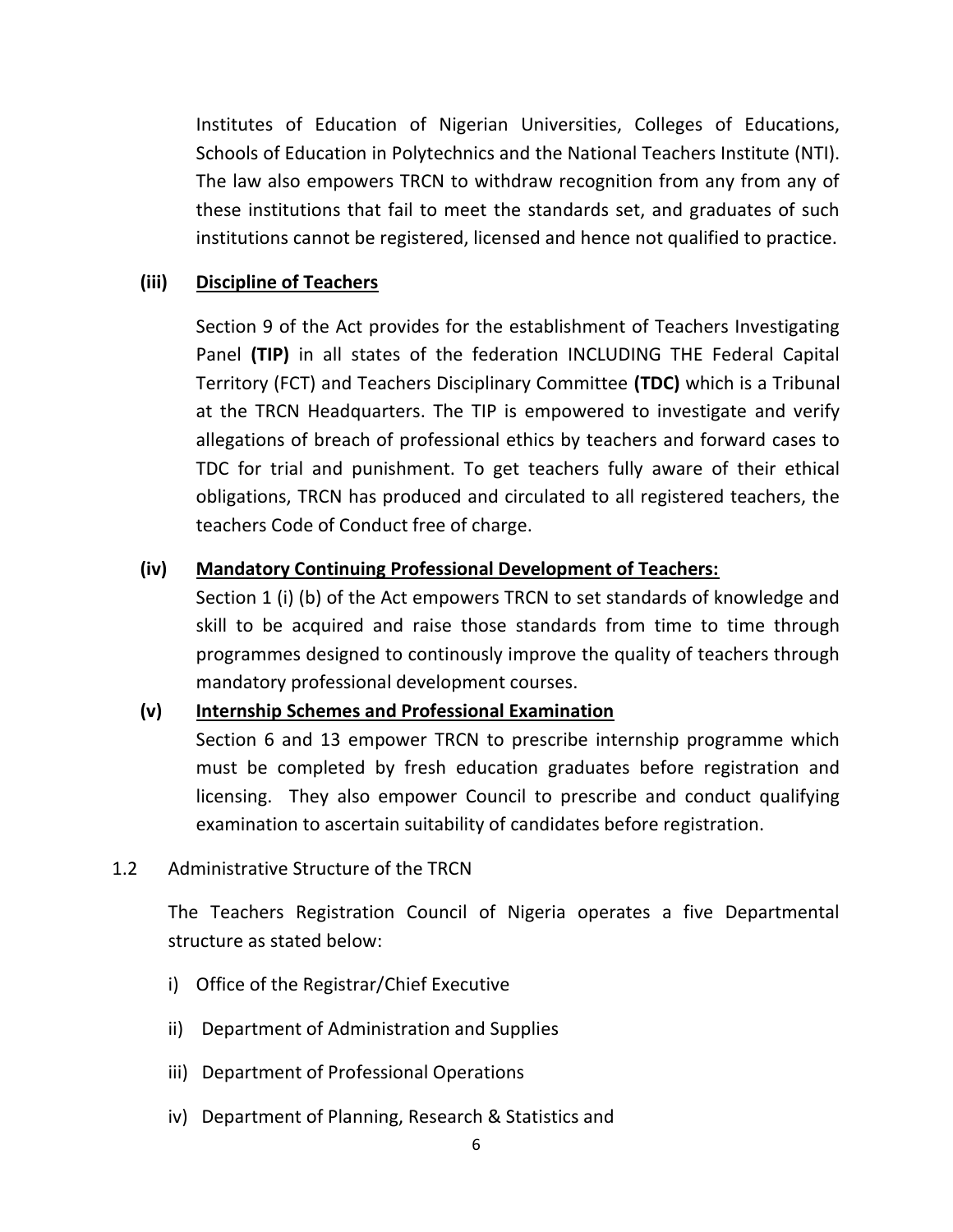- v) Department of Finance and Accounts
- 1. TRCN State Offices

In addition to the five departments, TRCN operates the state office structure, each headed by a State Coordinator. Each of the State offices coordinates and monitors TRCN activities in the state. The list of state offices is as follows:

- 1. Abia State Office located at Umuahia
- 2. Adamawa State Office located at Yola
- 3. Akwa Ibom State located at Uyo
- 4. Anambra State Office located at Awka
- 5. Bauchi State located at Bauchi
- 6. Bayelsa State Office located at Yenagoa
- 7. Benue State Office located at Makurdi
- 8. Borno State Office located at Maiduguri
- 9. Cross River State Office located at Calabar
- 10.Delta State Office located at Asaba
- 11.Ebonyi State Office located at Abakiliki
- 12.Edo State Office located at Benin City
- 13.Ekiti State Office located at Ado-Ekiti
- 14.Enugu State Office located at Enugu
- 15.Gombe State Office located at Gombe
- 16.Imo State Office located at Owerri
- 17.Jigawa State Office located at Dutse
- 18.Kaduna State Office located at Kaduna
- 19.Kano State Office located at Kano
- 20.Katsina State Office located at Katsina
- 21.Kebbi State Office located at Birnin Kebbi
- 22.Kogi State Office located at Lokoja
- 23.Kwara State Office located Ilorin
- 24. Lagos State Office located at Lagos
- 25.Nasarawa State Office located at Lafia
- 26.Niger State Office located at Minna
- 27.Ogun State Office located at Abeokuta
- 28.Ondo State Office located at Akure
- 29.Osun State Office located at Osogbo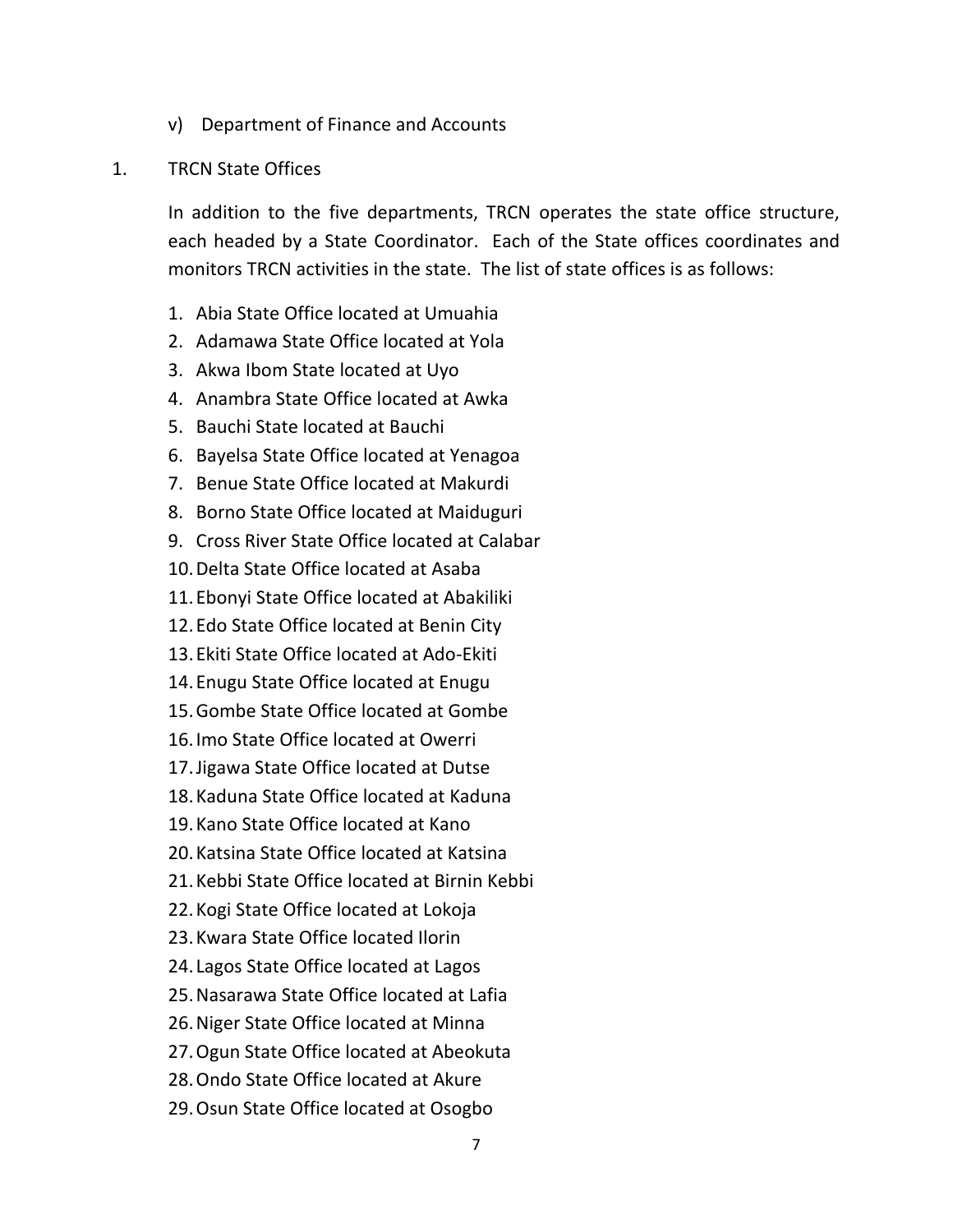- 30.Oyo State Office located at Ibadan
- 31.Plateau State Office located at Jos
- 32.Rivers State Office located at Port Harcourt
- 33. Sokoto State Office located at Sokoto
- 34.Taraba State Office located at Damaturu
- 35. Zamfara State Office located at Gusau
- 36. FCT State Office located in Abuja
- 37.Yobe State Office located at Damaturu

## 1.3 **The Vision and Mission of TRCN**

Council in its determination to focus its activities towards achieving the mandate set for it to effectively control and regular the teaching profession in all its aspects and ramifications reframed its vision and missions as follows:

## **i. TRCN Vision**

An effectively regulated teaching profession in Nigeria founded upon robust teacher education and practice and where teacher quality, discipline professionalism, reward and dignity match international standards.

## **ii. TRCN Mission**

To assure teacher excellence and professionalism among teachers at all levels of the education system through effective registration and licensing of teachers; accreditation, monitoring and supervision of teacher education programme; promoting of continuing mandatory professional development; maintenance of discipline and leading the overall renaissance of the teaching profession in Nigeria.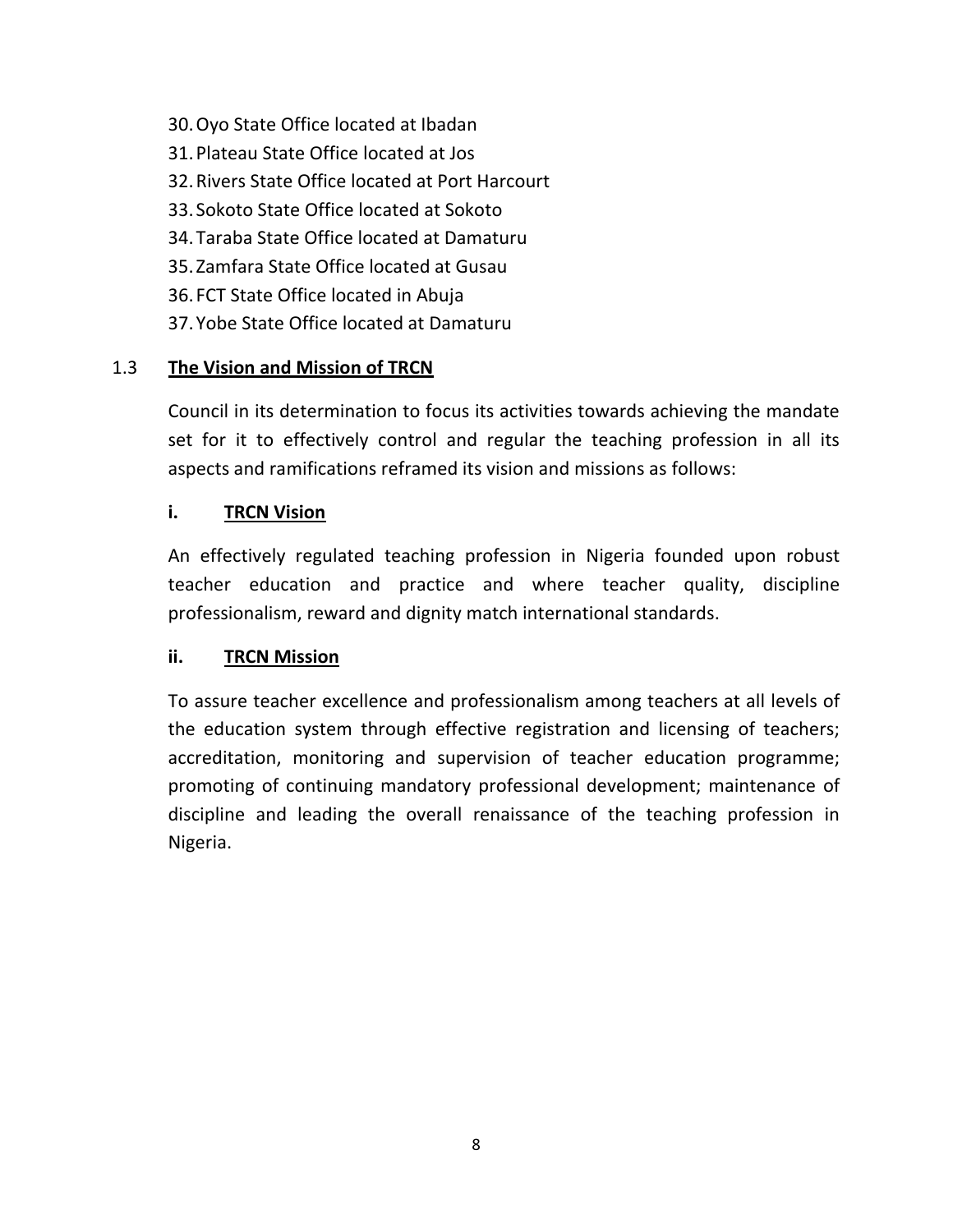#### **MANAGEMENT STAFF OF TRCN**

- 
- 
- 
- 
- 
- 1. Prof. A. M. Wokocha  **Registrar/Chief Executive**
- 2. Dr. Steve C. Nwokeocha Professional Operations
- 3. Mr. B. A. Mshelia **Canadia** Director, Administration & Supplies
- 4. Mr. E. N. Onyia **Accounts 1 Contains Linear Contains Line Contains Points Director, Finance and Accounts**
- 5. Mrs. Ruth Ansari **1988** Letter 2008 Letter Ag. Director, Planning, Research and Statistics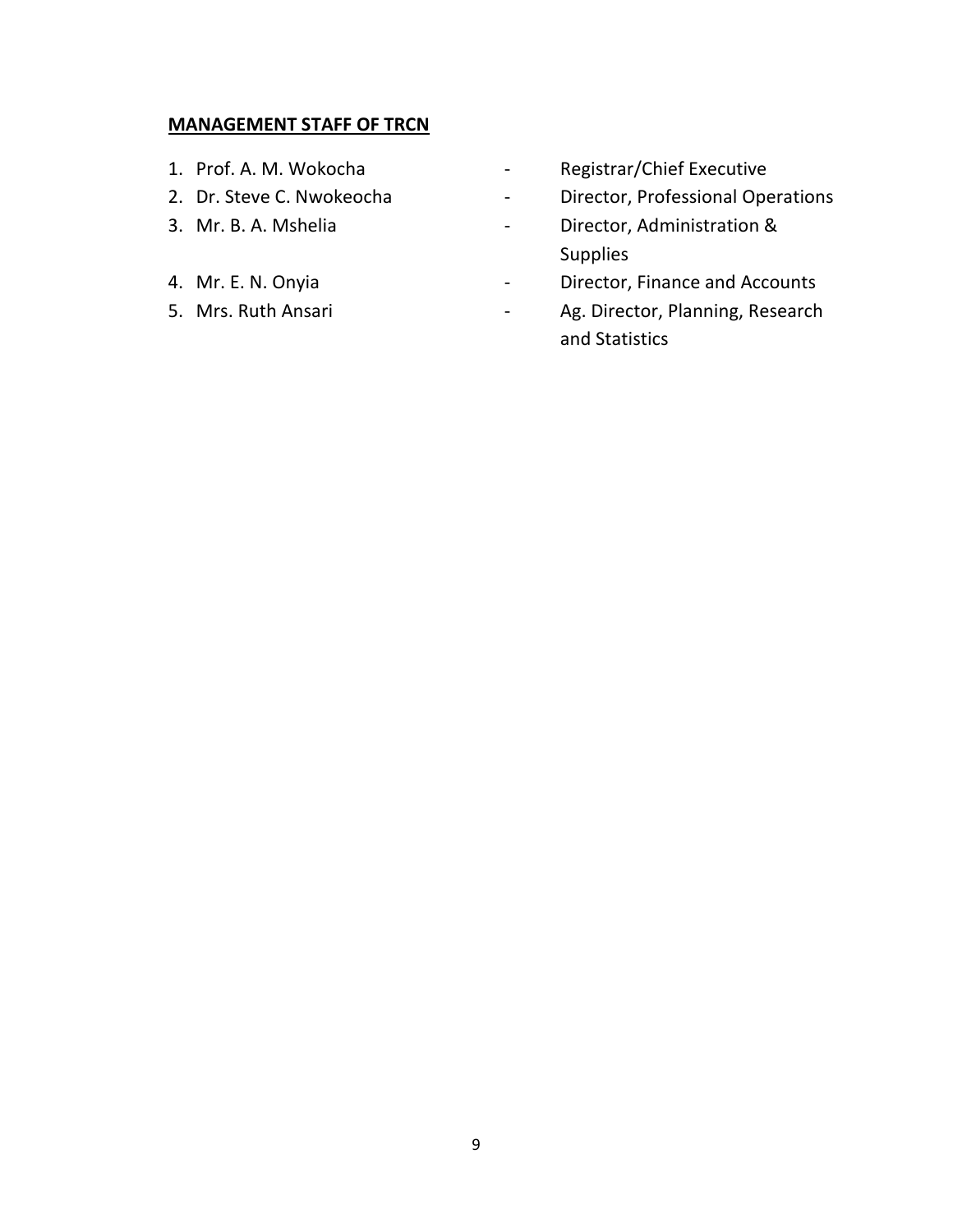## **CHAPTER TWO**

## **OFFICE OF THE REGISTRAR/CHIEF EXECUTIVE**

The Office of the Registrar/Chief Executive is the custodian of executive authority in the Council and the only office provided for in the TRCN enabling Act CAP T. 3 of 2004.

The Office of the Registrar/Chief Executive consists of six (6) Units, made up of the immediate Office of the Chief Executive, comprising his personal staff and registry; the Audit Unit Information and Protocols Units. These units report directly to the Registrar without any coordinating and supervisory level office. During the reporting year activities were carried out as followings:-

## 2.1 **Immediate Office of the Registrar/Chief Executive**

Within the reporting year the Registrar/Chief Executive maintained a policy and measure of informality in his dealings with his staff. He had continued to prove that he has total support for any cause that pertains to staff welfare and mandate of Council. In this regard, the Registrar was able to accomplish the following:-

i) Since the beginning of the year 2012 the Registrar/Chief Executive held series of meetings with stakeholders and attended several seminars/conferences within and outside the country seeking ways and means of moving of the Council forward. Some of the conference attended or activities carried out were:-

a) High profile and presentation of research and policy papers at  $3^{rd}$  conference of Africa Forum of Teaching Regulatory Authorities (AFTRA), at Arusha in Tanzania where 12 staff participated.

b) Organization and hosting of Steering Committee of IFTRA Benin Republic.

c) Also, the Council's enormous sentisation in 2012 yielded a lot of revenue from some of the states such as Ekiti Osun, Imo etc. Such that part of the revenue generated was used to procure projects vehicles and organize capacity building workshops for teachers in the states concerned.

d) Other activities in which the Registrar/Chief Executive piloted and was actively involved were:-

(i) The Registrar/Chief Executive attended series of induction programmes for new graduates of Colleges of Education and some Universities.

(ii) Two brand new Hilux vehicles were procured by the Council and commissioned by the Registrar/Chief Executive for the headquarters.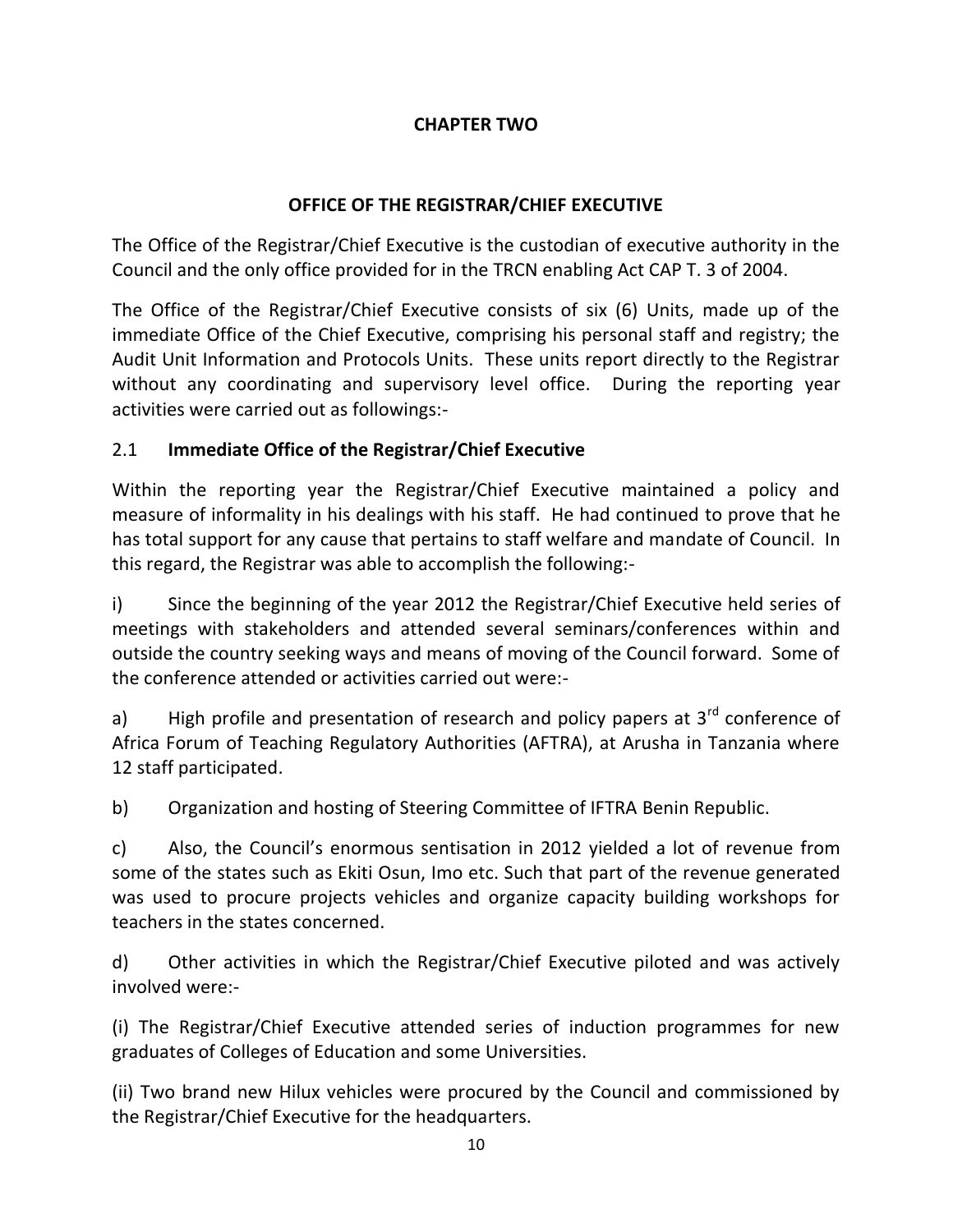(iii) The Registrar/Chief Executive hosted the Africa Forum for Teaching Regulatory Authorities/International Forum for Teaching Regulatory Authorities (AFTRA/IFTRA) Steering Committee at Benin Republic.

# 2.2 **Registrar's Tours of State Offices**

The Registrar/Chief Executive toured some State offices and also held series of meetings with some stakeholders to achieve some set targets on the best way to actualize the mission and vision of the Council.

# 2.3 **Challenges**

The major challenge the Registrar/Chief Executive had in the year ended 2012 was poor appropriation of funds. The Council faced a lot of challenges due to paucity of funds, as a result of which many staff could not attend training workshops and seminars as scheduled in the year under review.

# 2.4 **PROTOCOL UNIT**

The office of the Registrar/Chief Executive has championed the teaching profession in Nigeria, the continent of Africa and the global community. The Protocol unit in the Registrar's office has numerous functions among which is to coordinate the itineraries of the Registrar/Chief Executive, Directors and the overall staff members, for both local and international travel by way of clearance visa, international passport, Hotel accommodation etc.

During the year, the unit provided such services for the Registrar and relevant offices during meetings held with some stakeholders: as follows:-

i) 3<sup>rd</sup> Roundtable steering Committee meeting held at Arusha, Tanzania in October/November 2012. Where 12 staff represented the Council.

2. 1<sup>st</sup> AFTRA e-learning conference in Africa co-hosted with e-learning ICWE held in Cotonou, Benin Republic in March, 2012. In addition to the Registrar/Chief Executive and the Director, Professional Operations, seven other staff also six officers including the Registrar/Chief Executive participated in the AFTRA Conference organized in South Africa in March, 2012.

# *2.5 Challenges*

The major challenge of the unit is lack of fund to carry out its day to day activities. Thus recommend an allowance by way of imprest of N50,000.00 (*Fifty Thousand Naira*) monthly to meet some unexpected expenses. The unit also recommends that staff names be sent early for processing of visa to avoid undue delay.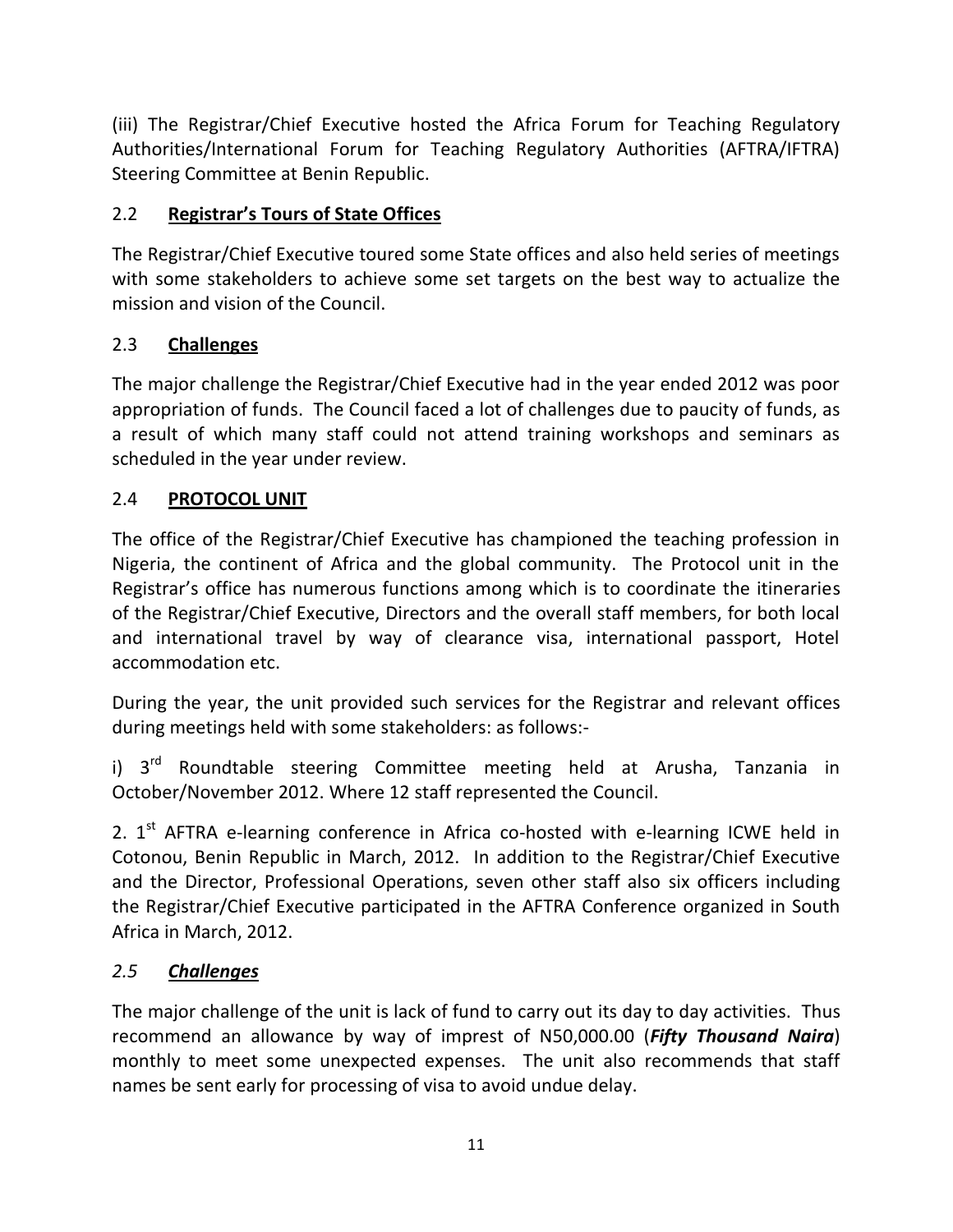## 2.6 **INTERNAL AUDIT UNIT**

The Internal Audit is one of the Units of the Office of the Registrar/Chief Executive. It is charged with the responsibility of making sure that the activities of the Council are well conducted according to the act establishing the Council. The unit is directly responsible to the Registrar/Chief Executive, thereby making it the 'eye' of the management. The staff strength of the unit within the year under review is made up of the following five (5) numbers;

- Eric Ighalo, FCNA-<br>
and the Computy Director
- Bose Archibong The Contract Contract Senior Accountant
- Ebele Nebo Senior Executive Officer (Accounts)
- -
- Chikodiri Irokansi Accountant II
- David Zakka Senior Clerical Officer

Before the financial year ended, there was general staff transfer in the Council, which saw the movement of Bose Archibong to Oyo state office Ibadan and Chikodiri Irokansi moving into the unit.

### *2.7 Activities for the Year*

The activities of the year started with the end of the year 2011 stock-taking in collaboration with Finance and Accounts department, and Stores Personnel. The prices of Stores items were valued at the current rates.

The pre and post payment audit was carried out normally. All payment vouchers with relevant documents attached were audited and certified. In the process, errors, mistakes and omissions detected were instantly corrected. All purchases and supplies made were duly inspected alongside with Stores personnel, the user department and the suppliers, before taking the items on charge.

The hard copies of payroll and other relevant salaries and wages documents produced with the computer and the adjoining payment vouchers with the corresponding schedules were also checked and passed for payment.

Files of all newly employed personnel were checked with their credentials. Any observations discovered in the files were immediately made know to Administration department for correction. Some of the staff were found to have problems with their date of birth, certificates and while others failed to present original copies of their certificate after several years of graduation. All these problems were presented to Director of Administration and Supplies to deal with them accordingly.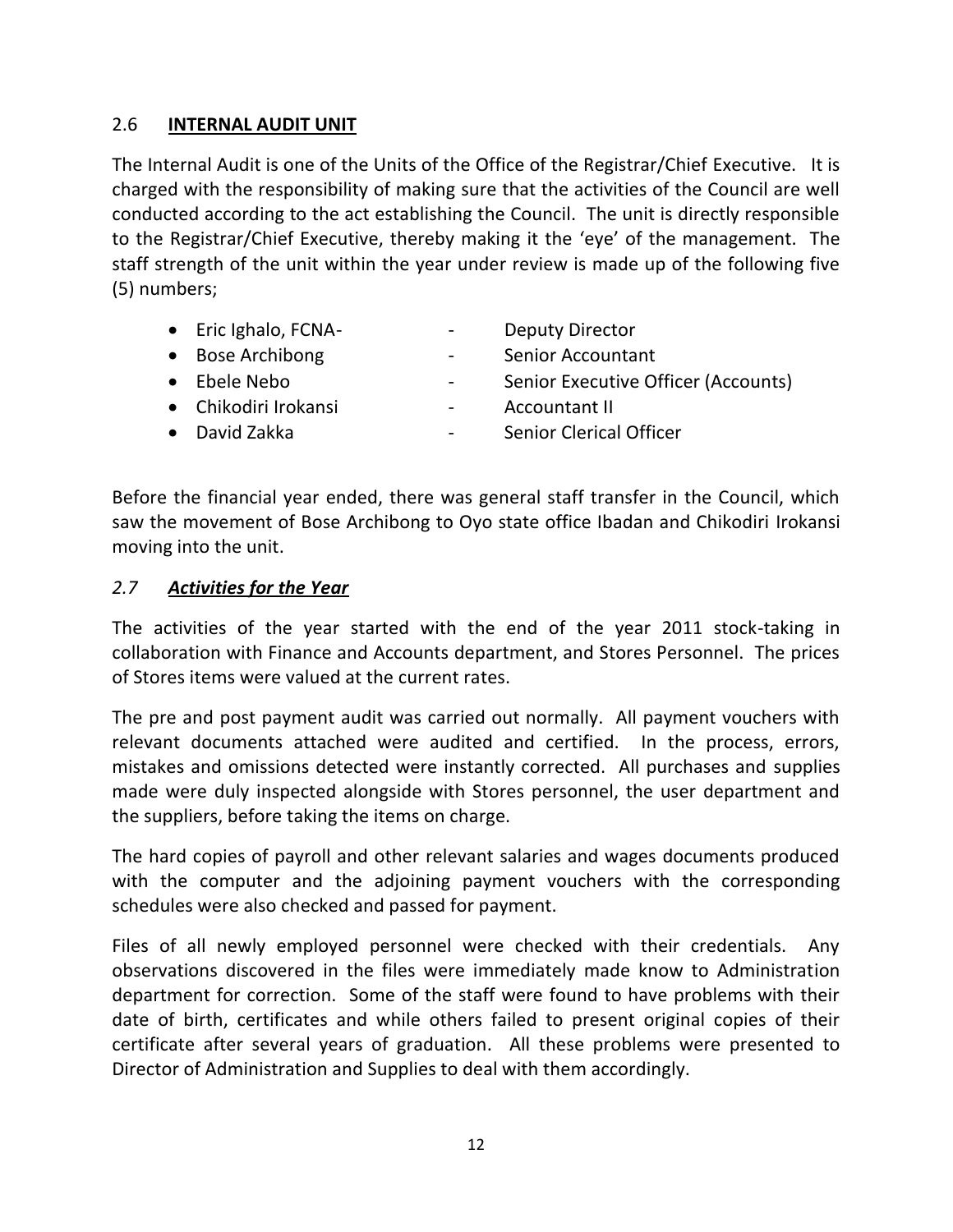The unit participated in some ad-hoc Committees meetings within the headquarters and state offices. The unit also took part in Senior Staff Appointments and Promotions Committee and Junior Staff Appointments and Promotion Committee.

The Deputy Director was the chairman of the Committee on Disposal of Unserviceable Property in the Council. The Deputy Director attended the following functions/programmes within the year under review:

- The Association of National Accountants of Nigeria (ANAN), Mandatory Continuing Professional Development (MCPD) Programme.
- The Association of National Accountants of Nigeria (ANAN), Annual Conference.
- Africa Forum of Teaching Regulatory Authorities 3<sup>rd</sup> Roundtable: Uniting Africa for the Internalization of the Teaching Profession. Arusha – Tanzania.
- Member of NUC, Ad-hoc Accreditation Panel to Covenant University, Ota and University of Lagos, Akoka.

## *2.8 Achievements*

The unit was able to tour some of the state offices to check their operations and put things in check for effective management. The unit also carried out post auditing on the operations of the Council successfully. The Deputy Director was made a FELLOW of Association of National Accountants of Nigeria (ANAN). The Deputy Director was nominated a member of NUC Ad-hoc Accreditation visitation Panel to Covenant University Ota, and University of Lagos, Akoka.

## *2.9 Challenges*

The challenge of the unit was the shortage of senior personnel to enable it carry out its required statutory duties.

## 2.10 **INFORMATION UNIT**

The unit is charged with the responsibility of coordinating and ensuring smooth media relationship between the Council and the public. The unit in doing so during the year, coordinated the Registrar's appearances on major television programmes. In particular, the Unit had a successful year 2012 but the success would have been more credible if certain administrative procedures were religiously adhered to. However, during the reporting year activities were carried out as follows:-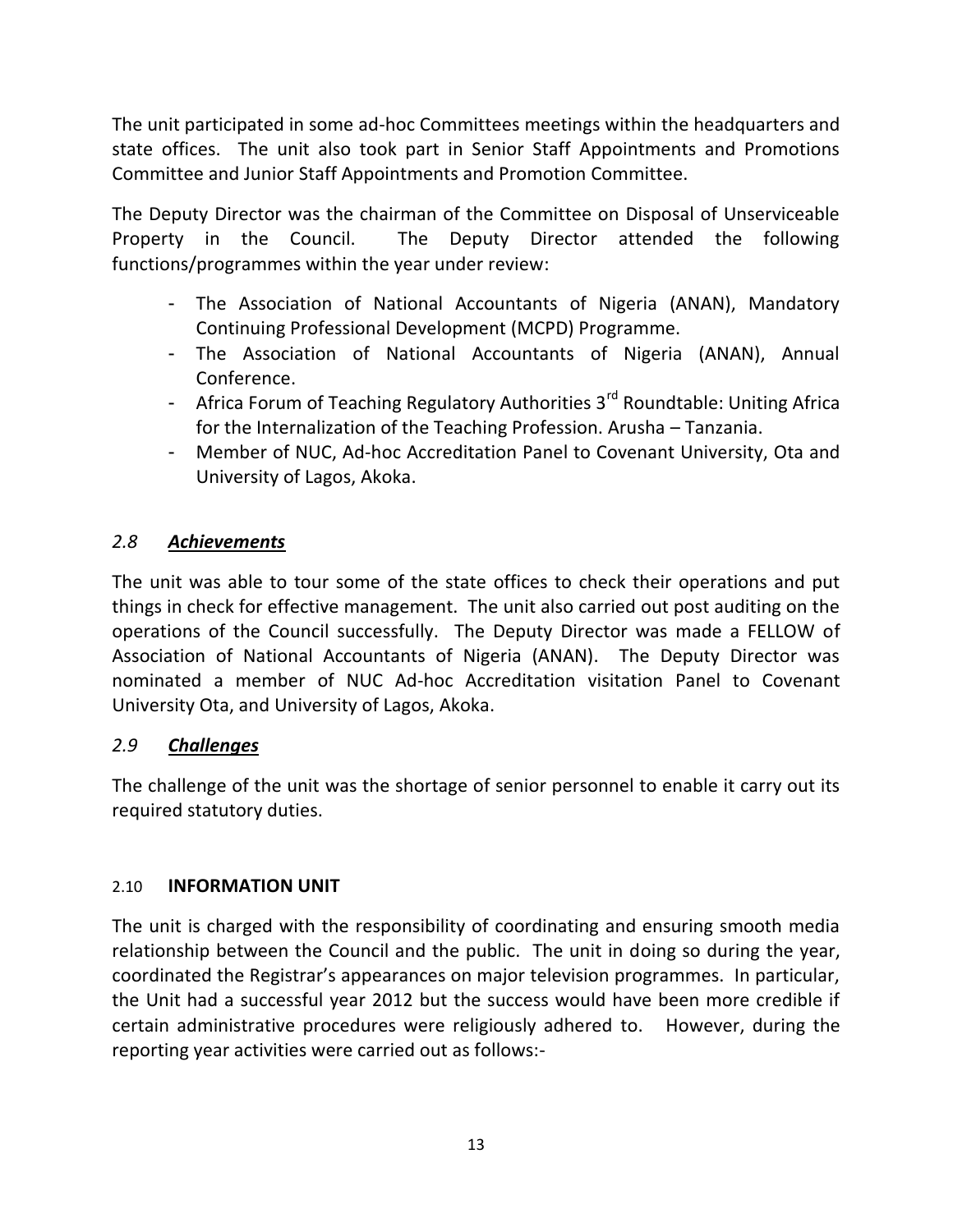## 2.11 **Activities for the year:**

During the reporting year, the unit was consistent with purchases and circulation of Newspapers within the Council. Also, it was able to monitor Newspaper reports, analyze the contents and advice the Council's management about newspaper reports that appear malicious in nature and threatening the Council's corporate existence. Such reports were treated with utmost urgency and seriousness.

Most of the major events of the Council were adequately covered in pictures and video for reference purpose.

### **Achievements:**

The Unit succeeded in putting major Council events on NTA network news and obtained record publications in Major Newspapers across the country. Such events included the followings:-

- The suspension of registration of NTI graduates by TRCN
- The partial lifting of the suspension of NTI graduates by TRCN
- The total lifting of ban on NTI gradates by TRCN
- The Teachers Information System inauguration in Abuja
- The various induction of graduating teachers at the point of graduation.
- The maiden induction of NTI graduating teachers from Management and Staff of TRCN by Management.
- The 2012 oversight function visit of the Senate Committee on Education (Senator Uche Chukwumerije led Committee).
- The Maiden meeting of TRCN Coordinators and NUT's states chairmen with the Management of TRCN and the National Executive of NUT in Abuja.
- The 2012 World Teachers Day etc.

## **Challenges:**

Inadequate representation of the Information Unit for the coverage of most of the Council's events outside the FCT. The Information Unit is a very vital unit in the establishment such that our roles in most official assignment both in the FCT and outside the FCT cannot be underestimated. Unfortunately, underestimation of the roles of the Unit was a major cankerworm we had to live with all through the year 2012. In the Unit, we have two (2) trained camera men and one (1) trained and seasoned journalist to do the job. As such, it is a function of necessity; if the event is important to TRCN, the appropriate number of officers from the Unit to cover the event is two (2) 'a camera man and a journalist'. This is an ideal situation. And since TRCN is a professional regulatory agency, we in 2013 should encourage professionalism.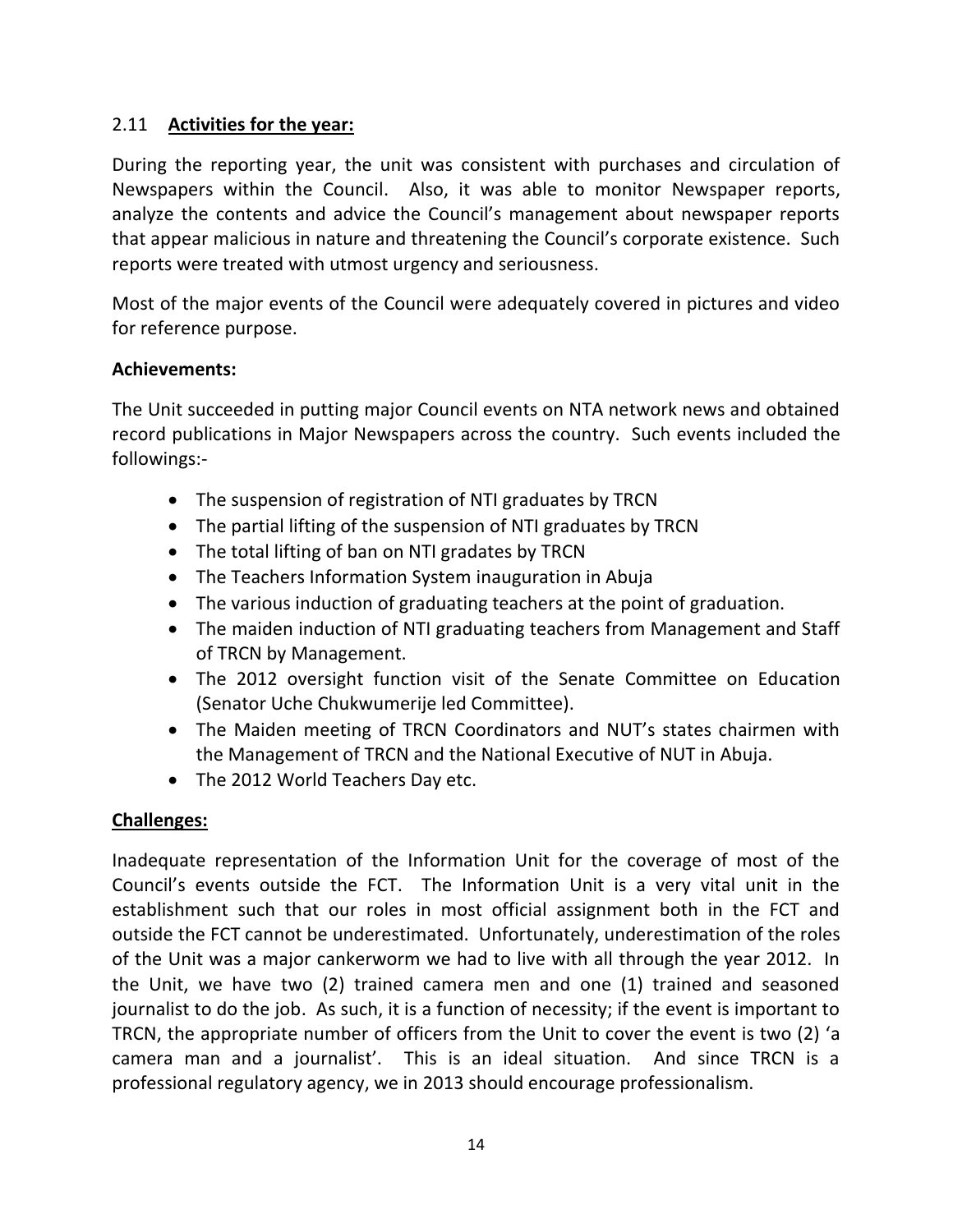Inadequate tools the Unit in the past years has been using one (1) video camera to do our jobs. In most cases within the year under review, our assignments clashed and we ran into a dead end because be only have one (1) camera. The Unit does not have any photo-camera to use.

The afore stated challenges were the major setbacks we had within the year under review.

Plan of Action for 2013:

- Within the year 2013. The unit intends to put together a book publication on the achievements of TRCN from November 2008 to November 2013.
- We also intend to put together a quarterly publication title 'From the Registrar's Office. (It would be an in-house journal).
- We intend to carry out at least one (1) Television and Radio documentary each on TRCN.
- We intend to hold at least two (2) press briefings within the year.
- We intend to be more dedicated to our duties.

### **Recommendations:**

I wish to recommend that:

- Civil Service procedures are followed in everything we do in TRCN
- Professionalism is encouraged. What I mean by that is that officers trained to do certain jobs are allowed to exhibit their professional skills and learn by doing what they were trained to do.
- The on-going training of staff in relevant areas of professionalism is commended.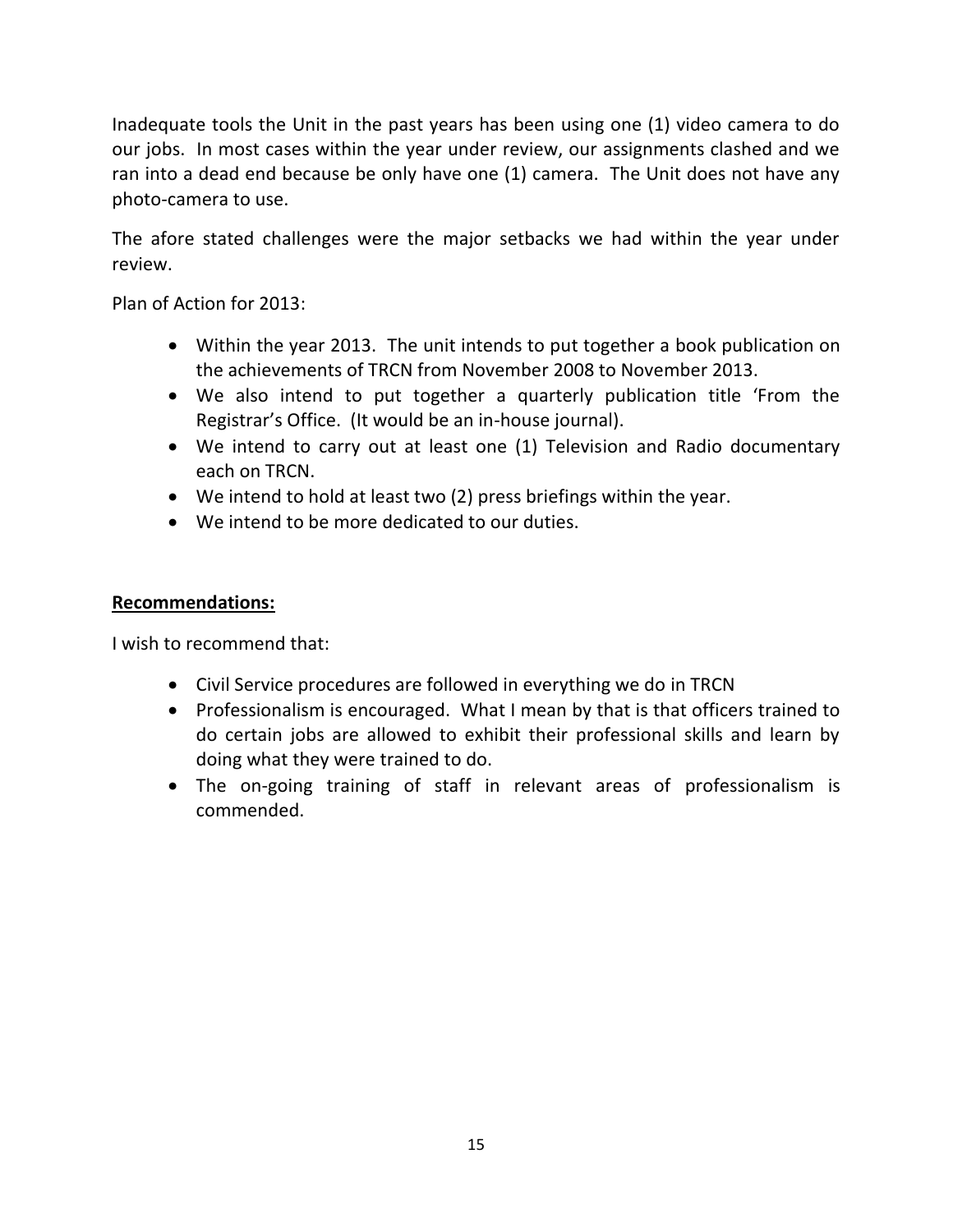## **CHAPTER THREE**

## **DEPARTMENT OF ADMIN AND SUPPLIES**

The Department of Administration and Supplies comprises the office of the Director and five (5) divisions namely;- Human Resources, Staff Training and Development, Staff Welfare, General Services and Council Matters. Each of these division is divided into various units for effective discharge of the functions of the department. Below are some highlights of functions of the Department:-

## 3.1 **Functions of the Department**

The Department of Administration and Supplies is charged with the responsibility of coordinating the internal administration and supply chain of the Council. The mandate of the Department includes among others the following:-

- (i) Recruitment, confirmation of appointment, retirement, discipline, resignation of appointment, dismissal from service maintenance of staff records, transfer and merger of service, secondment/leave of absence and internal staff deployments.
- (ii) Preparation of up-dating of staff list.
- (iii) Interpretation of government rules, regulations, policies and circulars.
- (iv) Liaising with the Federal Civil Service Commission, Office of Head of the Civil Service of the Federal and other government agencies on establishment matters.
- (v) Staff Welfare Matters e.g. health, birth, death, marriage, pension, etc.
- (vi) Responsible for management and maintenance of Council's security matters.
- (vii) Advising Management and implementing its decisions on staff matters and Federal Government Labour Regulations.
- (viii) Servicing the meetings of Management Committee, the TRCN Governing Board and its sub-committees and meetings of Ad-Hoc Committees of Council and administrative committees.
- (ix) Procurement of office stock and non-stock items.

The activities of the department within the operating year are highlighted according to the various divisions as follows:-

Activities of the five (5) divisions that make up the department are as follows:-

## a) **Human Resource Division**

This division is comprised of four (4) sections namely; Appointments & Promotion, Staff Training & Development, Staff Records and Grieviances and Discipline.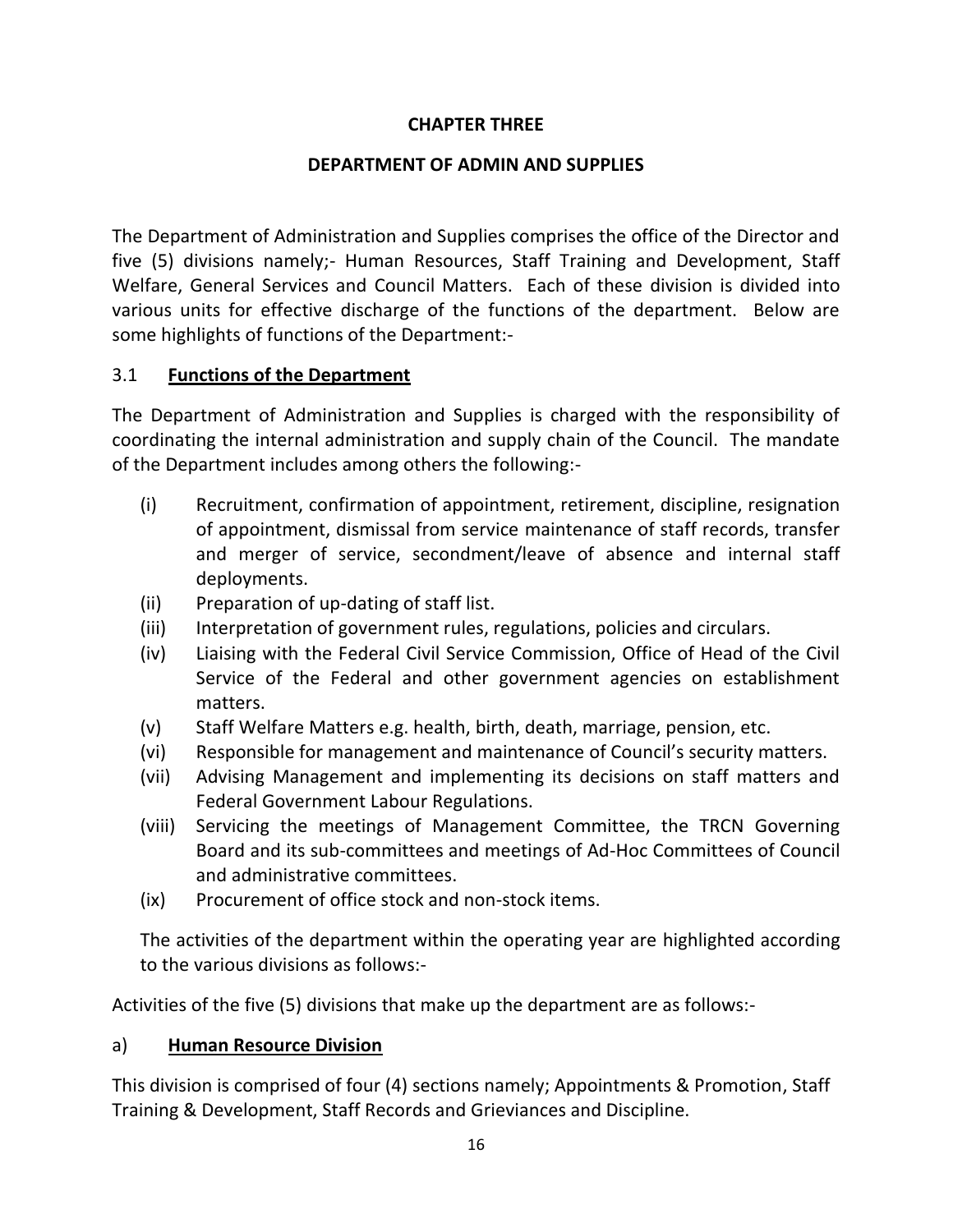In the 2012 reporting year activities were carried out as follows:-

## 3.1.1 **APPOINTMENTS & PROMOTION**

#### 3.1.2 **Recruitment**

Applications for appointments were processed and Council offered appointment to the following employees:-

| S/N            | <b>NAME</b>             | <b>RANK</b>                 | <b>CONRAISS</b>               | <b>ASSUMPTION</b> |
|----------------|-------------------------|-----------------------------|-------------------------------|-------------------|
|                | Eze Hycinth Osondu      | Assist. Chief Educ. Officer | $11\overline{\smash)2}$       | $21\,02\12$       |
| 2              | Njoku, Uche Lilian      | <b>Education Officer I</b>  | $08\backslash1$               | 23\01\12          |
| $\overline{3}$ | Wokocha, Ijeoma Irene   | Administrative Officer II   | $07\frac{2}{2}$               | 07\03\12          |
| $\overline{4}$ | Ashibi, Noah Idang      | <b>Principal Education</b>  | $10\overline{\smash{\big)}3}$ | 23\04\12          |
|                |                         | Officer                     |                               |                   |
| -5             | Aworanti, Taiwo Awowale | Senior Exec. Officer        | $09\backslash1$               | $03\12\12$        |
|                |                         | (Accts)                     |                               |                   |

## 3.1.3 **Transfer of Service**

The application of one officer who applied for transfer of service was processed. Details are shown in the table below.

| S/N | <b>NAME</b> | <b>RANK</b> | <b>CONRAISS</b> | <b>REMARKS</b>             |
|-----|-------------|-------------|-----------------|----------------------------|
|     | Shim Bingel | <b>SEO</b>  | 09/2            | <b>Transfer of Service</b> |
|     |             |             |                 | to the                     |
|     |             |             |                 | Department of              |
|     |             |             |                 | Petroleum                  |
|     |             |             |                 | Resources.                 |

#### **3.1.4 Staff Promotions**

In 2012, 115 staff sat for the promotion examinations and were successful. Of this number, seven (7) were directorate staff (CONRAISS) 13 & above). Ninety-one (91) were senior staff (CONRAISS 06 – 12) while seventeen (17) were junior staff on CONRAISS 05 due for promotion to CONRAISS 06. Also four (4) senior staff and one (1) junior staff who sat for the exams were not successful. Particulars of all staff who sat the 2012 promotion exams are presented in the table below:-

#### **Those promoted table**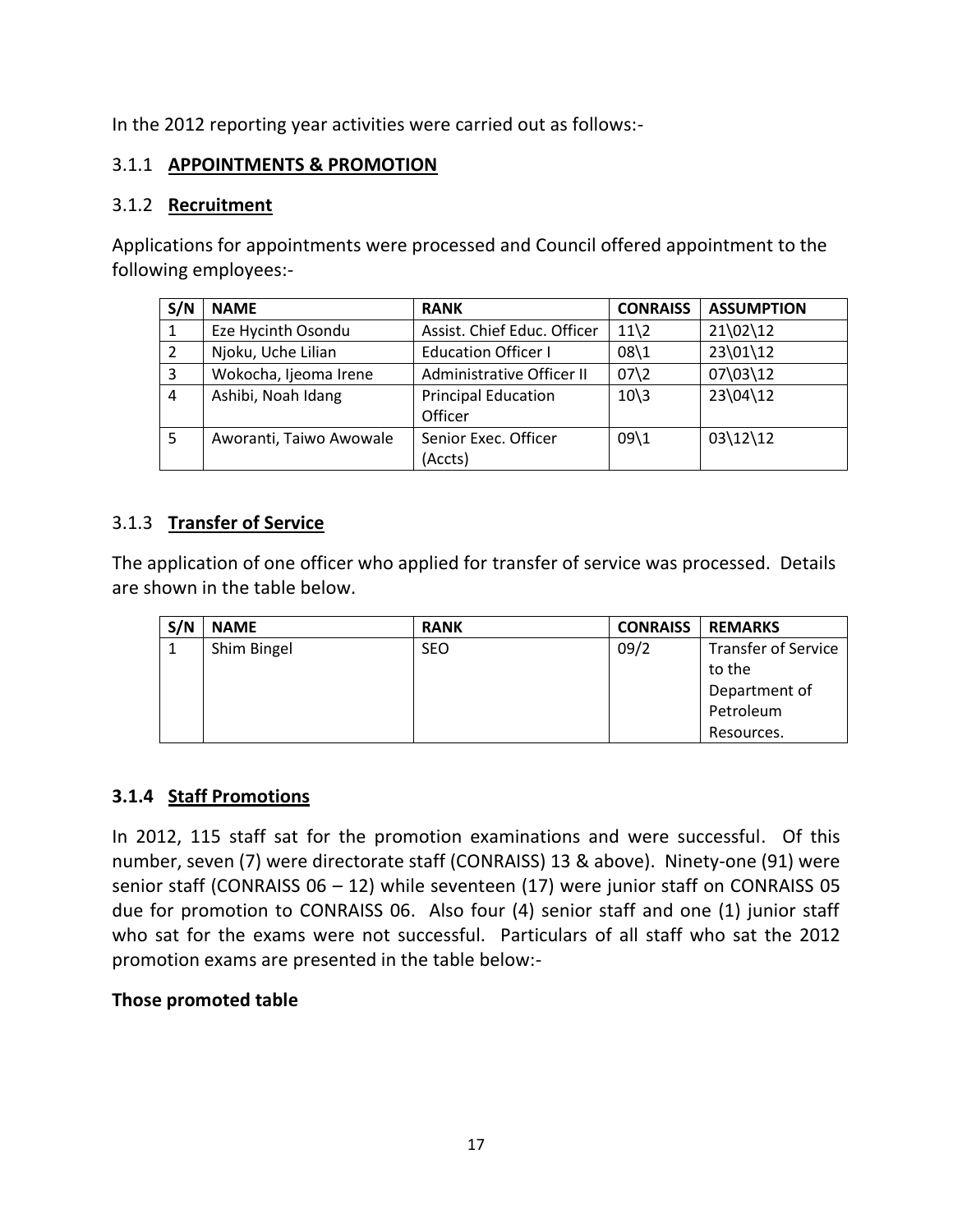# **3.1.5 List of those who sat for the exams but were not successful in the 2012 promotion exams.**

| S/N | <b>NAME</b>                    | ID<br>NO. | <b>DEPT</b>    | <b>CONR</b><br><b>AISS</b> | <b>RANK</b> | <b>REMARKS</b> |
|-----|--------------------------------|-----------|----------------|----------------------------|-------------|----------------|
|     | Adewale, Comfort Aina (Mrs.)   | 360       | P <sub>O</sub> | 07/3                       | SAEO        | Not promotable |
| 2.  | Nwokeocha, Chiemeze            | 404       | P <sub>O</sub> | 06/4                       | AEO         | Not promotable |
| 3.  | Ebere, Perpetual (Mrs.)        | 444       | PRS            | 07/4                       | $P$ O II    | Not promotable |
| 4.  | Idemudia, Isioma Sandra (Mrs.) | 445       | P <sub>O</sub> | 07/4                       | Comp.       | Not promotable |
|     |                                |           |                |                            | Analyst     |                |

#### **Junior Staff**

| S/N | <b>NAME</b>    | ID<br>NO. | <b>DEPT</b> | CONR<br><b>AISS</b> | <b>RANK</b> | <b>REMARKS</b>           |
|-----|----------------|-----------|-------------|---------------------|-------------|--------------------------|
| . . | Elisha Ibrahim | 165       | РC          | 05/2                | <b>SEO</b>  | <b>Not</b><br>promotable |

## 3.1.6 **Conversion/Upgrading**

During the year some officers who were granted approval for part-time studies had completed their studies and acquired relevant qualifications. Such officer were converted and upgraded based on their new qualifications to appropriate cadres as provided for in the federal scheme of service. Details are shown in the table below:-

| S/N | <b>NAME</b>         | <b>RANK</b>                    | <b>CONRAISS</b> | <b>I EFFECTIVE</b> |
|-----|---------------------|--------------------------------|-----------------|--------------------|
|     | Madu Chinwe         | Edu. Officer II                | 07/1            | 7/08/2012          |
|     | Ugah Morima Anthony | Accountant II                  | 07/1            | 21/12/2012         |
|     | Dr. Felix Nwabochi  | <b>Chief Education Officer</b> | 12/10           |                    |

## 3.1.7 **SALARY REVIEW**

Management considered and approved the appointments of forty-two (42) staff who assumed duty with effect from 2008. The particulars of such staff are stated in the table below:-

| S/N | <b>NAME</b>                  | <b>DEPT</b> | <b>DATE OF</b><br>APP. | <b>RANK</b>            | <b>GL CONPSS</b> | <b>GL CONRAISS</b> | Recommended<br>GL at<br>Appointment | <b>REMARKS</b>                                                                                                                                             |
|-----|------------------------------|-------------|------------------------|------------------------|------------------|--------------------|-------------------------------------|------------------------------------------------------------------------------------------------------------------------------------------------------------|
|     | Ekemam, Chinedu<br>Undubueze | PO          | 01\07\08               | Education<br>Officer I | $CO$ 7 (GL 8\5)  | 08/4 (GL 9)        | $CO 8$ (GL $9/1$ )                  | To be upgraded from EOII to EO I on GL<br>09 based on his B. Ed qualification, year<br>of graduation and years of experience                               |
|     | Uwaoma, Christiana           | <b>PO</b>   | 01\07\09               | <b>SEO</b>             | CO 9 (GL 10\1)   | 09/3 (GL 10)       | CO 10 (GL 12/1)                     | Recommended as PEO on GL 12 as initial<br>appointment based on year of<br>graduation, years of experience and<br>additional qualification of Master degree |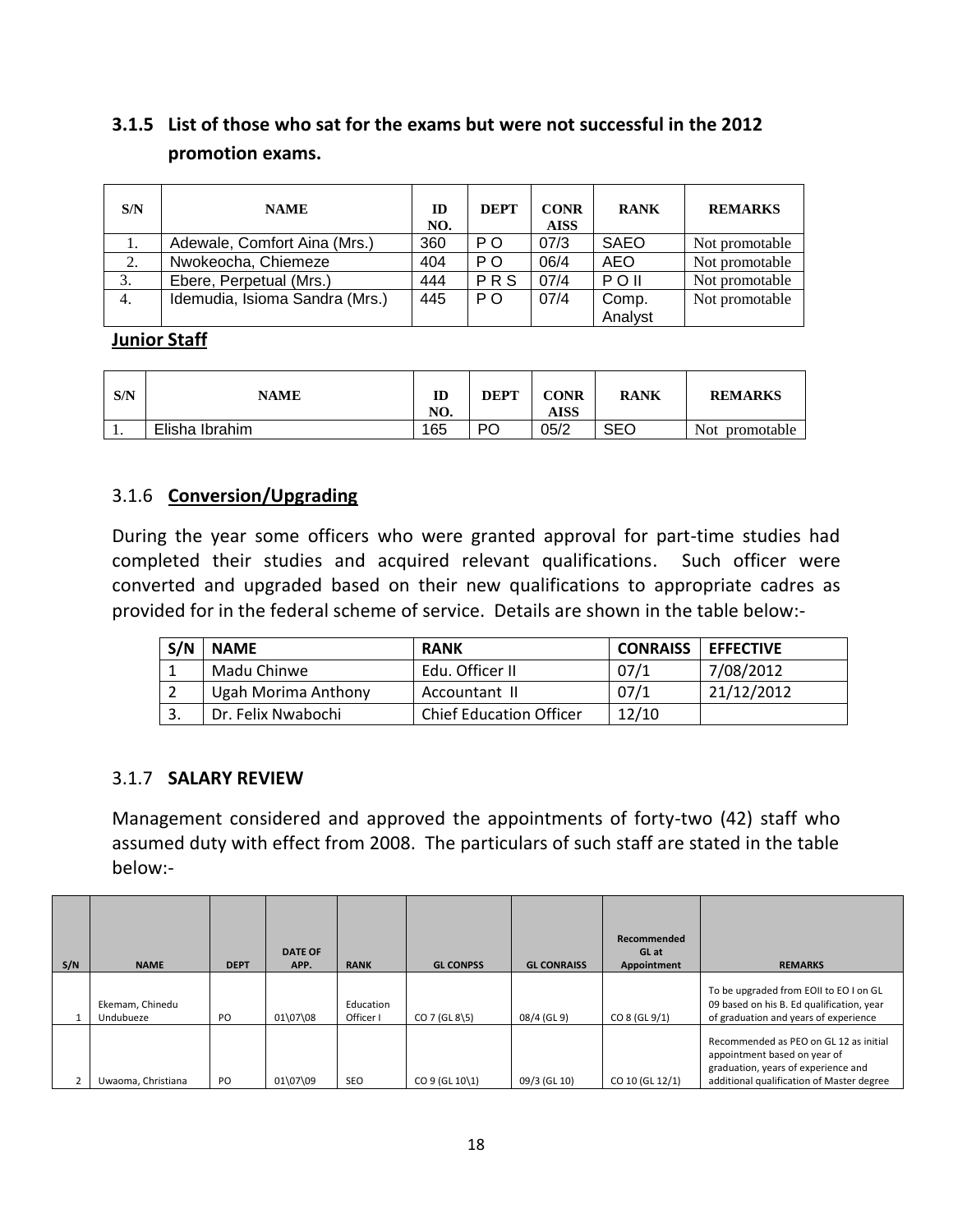| 3  | Eze, Ode Sunday                    | PO | 03\08\09   | EO II                       | CO 7 (GL 08\2)        | 07/4 (GL 8)   | CO 8 (GL 9/2)            | Recommended as EO I on GL '09/1 as<br>initial appointment based on year of<br>graduation and years of experience                     |
|----|------------------------------------|----|------------|-----------------------------|-----------------------|---------------|--------------------------|--------------------------------------------------------------------------------------------------------------------------------------|
| 4  | Onuoha, Blessing<br>Chinyere       | PO | 13\08\09   | EO I                        | $CO 8$ (GL $9\{1\}$ ) | 08/3 (GL 9)   | CO 9 (GL 10/1)           | Recommended as SEO on GL 10 as entry<br>appointment based on year of graduation<br>and work experience.                              |
|    |                                    |    |            |                             |                       |               |                          | Recommended for re-designation from<br>EOII to PO II based on qualification of                                                       |
| 5  | Aihie, Imafidon Victor             | PO | 06\08\09   | EO II                       | $CO$ 7 (GL 8\2)       | 07/4 (GL8)    | $\overline{\phantom{a}}$ | B.Sc. (Maths)                                                                                                                        |
| 6  | Njoku, Chibueze<br>Damian          | PO | 06\08\09   | EO II                       | $CO$ 7 (GL 8\2)       | 07/4 (GL 8)   | CO 9 (GL 10/1)           | Recommended as SEO on GL 10 as entry<br>appointment based on year of graduation<br>and work experience.                              |
| 7  | Kalio, Christopher<br>Gabriel      | PO | 06\08\09   | Comp.<br>Engr. II           | $CO$ 7 (GL 8\2)       | 07/4 (GL 8)   | CO 8 (GL 9/1)            | Comp. Engr. I on GL 09/1 recommended<br>as entry appointment based on year of<br>graduation and work experience.                     |
| 8  | Azorobodo, Sopuruchi<br>Kelechi    | PO | 06\08\09   | HEO                         | $CO$ 7 (GL 8\2)       | 07/4 (GL 8)   | CO 8 (GL 9/1)            | Recommended as SEO (Admin) on GL09/1<br>as entry appointment based on year of<br>graduation and work experience.                     |
| 9  | Oseni, Taiwo Fatimat               | PO | 06\08\09   | EO II                       | $CO$ 7 (GL 8\2)       | 07/4 (GL 8)   | CO 8 (GL 9/1)            | Recommended as EO I on GL 09/1 as<br>entry appointment based on year of<br>graduation and work experience.                           |
|    |                                    |    |            |                             |                       |               |                          | SEO (Admin) on GL 09/1 recommended                                                                                                   |
| 10 | Adewumi, Olayemi<br>Simon          | PO | 06\08\09   | HEO                         | $CO$ 7 (GL 8\2)       | 07/4 (GL 8)   | CO 8 (GL 9/1)            | as entry appointment based on year of<br>graduation and work experience.                                                             |
| 11 | Mayaki, Josephine                  | PO | 06\08\09   | <b>HWS</b>                  | CO 7 (GL 8/2)         | $07/4$ (GL 8) | CO 8 (GL 9/1)            | SWS on GL 09/1 recommended as entry<br>appointment based on year of graduation<br>and work experience.                               |
| 12 | Adegoke, Abimbola<br>Temitope      | PO | 06\08\09   | EO II                       | $CO$ 7 (GL 8\2)       | 07/4 (GL 8)   | CO 8 (GL 9/1)            | EO I on GL 09/1 recommended as entry<br>appointment based on year of graduation<br>and work experience.                              |
|    |                                    |    |            | HEO                         |                       |               |                          | HEO (Admin) on GL 08/2 recommended                                                                                                   |
| 13 | Chikelu, Calista Ngozi             | PO | 08\08\09   | (Admin)                     | $CO 6$ (GL 7\1)       | 07/2 (GL 8)   | CO 7 (GL 8/2)            | as entry appointment.<br>AO I on GL 09/1 recommended as entry                                                                        |
| 14 | Amadi, Ihuoma Vivian               | PO | 06\08\09   | AO II                       | $CO$ 7 (GL 8\2)       | 07/4 (GL 8)   | CO 8 (GL 9/1)            | appointment based on year of graduation<br>and work experience.                                                                      |
| 15 | Iwuji, Ngozi Frances<br>(Mrs.)     | PO | 03\09\09   | EO I                        | CO 8 (GL 91)          | 08/3 (GL 9)   | CO 9 (GL 10/1)           | Recommeded as SEO on GL 10 as entry<br>appointment based on year of graduation<br>and additional qualification of Masters<br>degree. |
|    |                                    |    |            |                             |                       |               |                          | Recommended as PEO on GL 12 as entry<br>appointment based on year of graduation<br>and additional qualification of Masters           |
| 16 | Babale, Lwasam (Mrs.)              | PO | 07\09\09   | SEO                         | CO 9 (GL 10/1)        | 09/3 (GL 10)  | CO 10 (GL 12/1)          | degree.                                                                                                                              |
| 17 | Imumoren, Victoria<br>Anosi (Mrs.) | PO | 21\01\2010 | Higher<br>Estate<br>Officer | $CO$ 7 (GL 8\2)       | 07/4 (GL 8)   | CO 8 (GL 9/1)            | Recommended as SWS on GL 09/1 as<br>entry appointment based on year of<br>graduation and work experience.                            |
| 18 | Igbankwe, Dauda<br>Patience (Mrs.) | PO | 25\01\2010 | <b>AEO</b>                  | $CO 6 (GL 7 \3)$      | 06/3 (GL 7)   | CO 7 (GL 8/1)            | Recommended AEO III on GL 08/1 as<br>entry appointment based on year of<br>graduation and work experience.                           |
|    |                                    |    |            |                             |                       |               |                          | Recommended as AO I on GL 09/1 as                                                                                                    |
| 19 | Nwachukwu, Uzoma<br>Anthonia (Mrs) | PO | 04\02\2010 | AO II                       | $CO$ 7 (GL 8\2)       | 07/4 (GL 8)   | CO 8 (GL 9/1)            | entry appointment based on year of<br>graduation and work experience.                                                                |
| 20 | Okere, Jude Izuchukwu              | PO | 14\05\10   | AO II                       | $CO$ 7 (GL 8\2)       | 07/4 (GL 8)   | CO 8 (GL 9/1)            | Recommended as AO I on GL 09/1 as<br>entry appointment based on year of<br>graduation and work experience.                           |
|    |                                    |    |            |                             |                       |               |                          |                                                                                                                                      |
| 21 | Obika, Angela<br>Uzoamaka          | PO | 14\05\10   | Admin<br>Officer I          | CO 8 (GL 91)          | 08/3 (GL 9)   | CO 9 (GL 10/1)           | Recommended as SAOI on GL 10/1 as<br>entry appointment based on year of<br>graduation and work experience.                           |
|    |                                    |    |            | Asst. Edu.                  |                       |               |                          | Recommended as AEO III on GL 08/1 as<br>entry appointment based on year of                                                           |
| 22 | Idoko, Anthony John                | PO | 18\05\10   | Officer                     | $CO 6$ (GL 7\1)       | 06/3 (GL 7)   | CO 7 (GL 8/1)            | graduation and work experience.                                                                                                      |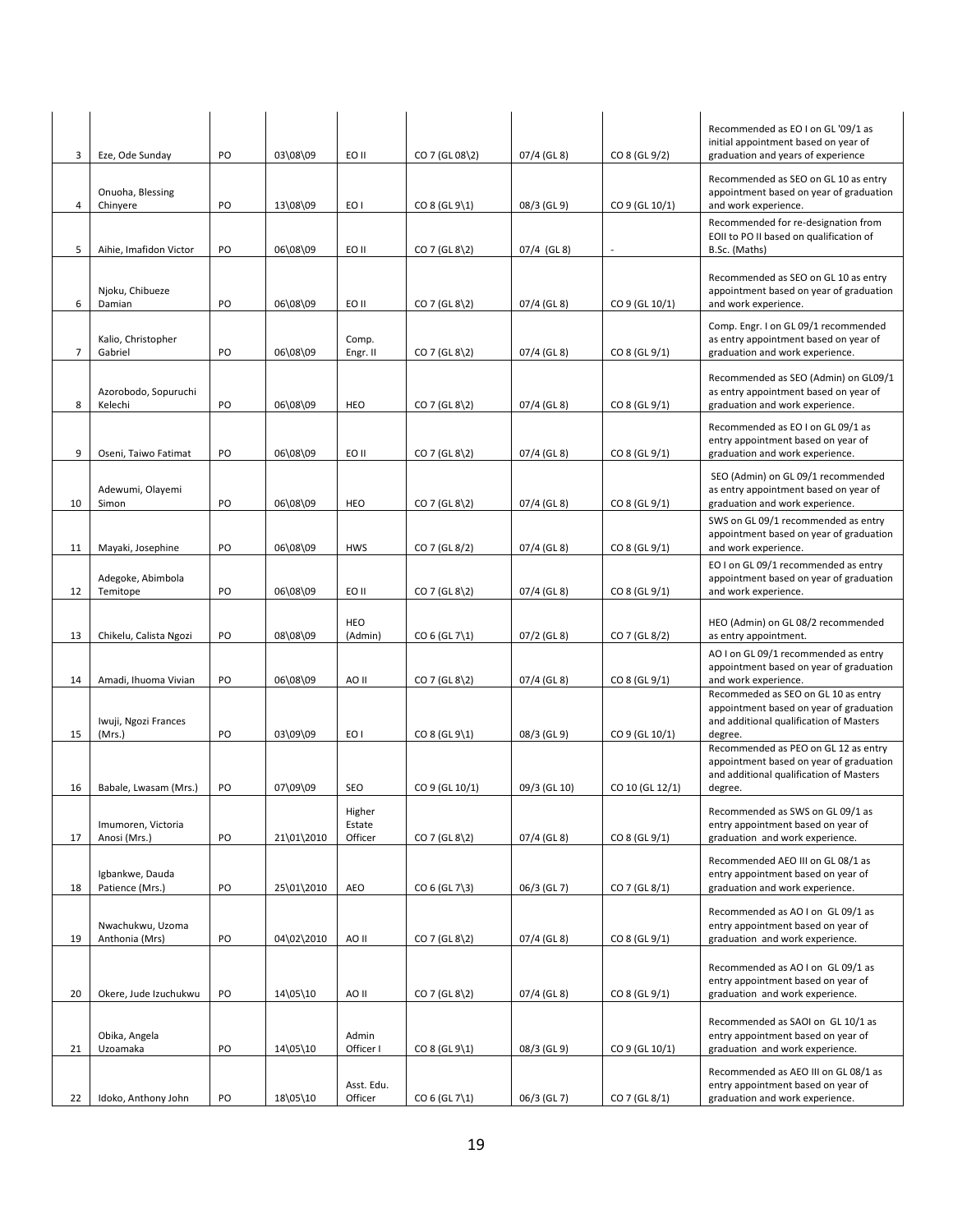|     |                                 |     |            |                                         |                     |               |                   | Recommended as AEO III on GL 08/1 as                                                                                                                                                                                  |
|-----|---------------------------------|-----|------------|-----------------------------------------|---------------------|---------------|-------------------|-----------------------------------------------------------------------------------------------------------------------------------------------------------------------------------------------------------------------|
| 23  | Obi, Frank                      | PO  | 01\06\10   | Asst. Edu.<br>Officer                   | CO 6 (GL 7\1)       | 06/3 (GL 7)   | CO 7 (GL 8/1)     | entry appointment based on year of<br>graduation and work experience.                                                                                                                                                 |
| 24  | Osila, Ilimiretuni              | PO  | 04\06\10   | AO II                                   | $CO$ 7 (GL 8\2)     | 07/4 (GL 8)   | CO 8 (GL 9/1)     | Recommended as AO I on GL 09/1 based<br>on year of graduation and work<br>experience subject to submission of NYSC<br>certificate which must be dated before<br>2007. If not, Admin Department should<br>investigate. |
|     |                                 |     |            |                                         |                     |               |                   |                                                                                                                                                                                                                       |
| 25  | Oloruntoba, Adekunle<br>Steven  | PRS | 19/05/10   | PO I                                    | CO 8 (GL 9\1)       | 08/3 (GL 9)   | Initial GL stands | Officer has B Tech. He was re-commeded<br>for re-designation from PO I to EO I.                                                                                                                                       |
| 26  | Onyia, Christiana<br>Chinweolu  | PO  | 11\04\11   | Planning<br>Officer II                  | CO 7 (GL 8\1)       | 08/3 (GL 9)   | CO 9 (GL 10/1)    | Recommended as SPO on for GL10/1 as<br>entry appointment based on year of<br>graduation and relevant work experience.                                                                                                 |
| 27  | Dauda, Gwary<br>Maimuna         | PO  | 14\04\11   | Admin<br>Officer I                      | $CO 6$ (GL 7\2)     | 07/3 (GL 8)   | CO 9 (GL 10/1)    | Recommended as EO I on GL09/1 based<br>on year of graduation and MBA 2010<br>subject to verification of her Masters<br>degree.                                                                                        |
| 28  | Ohunenese, Funmilayo<br>Rachael | PO  | 15\04\11   | Higher<br>Executive<br>О.               | $CO 6 (GL 7\2)$     | 07/3 (GL 8)   | CO 8 (GL 9/1)     | Recommended as SEO (Admin) on GL<br>09/1 based on year of graduation and<br>work experience.                                                                                                                          |
|     | Ogunbode, Olayinka              |     |            | Planning                                |                     |               |                   | Recommended as SEO (Admin) on GL09/1<br>at entry point based on year of<br>graduation and acquisition of Masters                                                                                                      |
| 29  | Olufunke                        | PO  | 13\04\11   | Officer I                               | $CO$ 7 (GL 8\2)     | 08/3 (GL 9)   | CO 8 (GL 9/1)     | Degree.                                                                                                                                                                                                               |
| 30  | Ihionu, Adanze Ngozi            | PRS | 13\04\11   | Planning<br>Officer II                  | $CO 6 (GL 7\2)$     | 07/3 (GL 8)   | CO 8 (GL9/1)      | Recommended as EO I on GL 09/1 at<br>entry appointment based on year of<br>graduation and work experience.                                                                                                            |
| 31  | Dr. Nwabochi, Felix<br>Nkemka   | PO  | 05\05\11   | Asst. Edu.<br>Officer                   | $CO 10$ (GL $11\$ ) | 11/10 (GL 13) | CO 12 (GL 14/1)   | Recommended as CEO on GL 14/1 at<br>entry point based on year of graduation<br>and work experience.                                                                                                                   |
| 32  | Chukwu, Barnabas<br>Osondu      | PO  | 01\08\11   | Education<br>Officer II                 | $CO$ 7 (GL 7\2)     | 07/2 (GL 8)   | CO 8 (GL 9/1)     | Recommended as EO I on GL 09/1 as<br>entry point based on year of graduation<br>and work experience.                                                                                                                  |
| 33  | Akaninyene, Louis<br>Ekpah      | PO  | $5\12\11$  | Planning<br>Officer II                  | $CO 6$ (GL 7\2)     | $07/2$ (GL 8) | CO 8 (GL 9/1)     | Recommended as PO I on GL 09/1 at<br>entry appointment based on year of<br>graduation and work experience.                                                                                                            |
| 34  | Wokocha, Chioma<br>Whekwreeze   | PO  | $07\12\11$ | Planning,<br>Officer I                  | CO 7 (GL 8\1)       | 08/1 (GL 9)   | CO 8 (GL 9/1)     | Recommended for re-designation from<br>PO I to EO I on GL9/1 at entry point based<br>on year of graduation.                                                                                                           |
| 35  | Halliru, Sanusi                 | PO  | $12\12\11$ | Higher<br>Asst.<br>Education<br>Officer | $CO 6$ (GL 7\1)     | $07\1$ (GL 8) | CO 7 (GL 8/1)     | Recommended as AEO III on GL 08/1 at<br>entry point based on year of graduation<br>and work experience.                                                                                                               |
| 36  | Ibrahim, Kabiru                 | PO  | 12\12\11   | Senior Asst.<br>Edu.<br>Officer         | CO 7 (GL 8\1)       | 08\1 (GL 9)   | CO 7 (GL 8/1)     | Recommended as AEO III on GL 08/1 at<br>entry point based on year of graduation<br>and work experience.                                                                                                               |
| 37  | Chukwuogo, Nkiruka<br>Hope      | PRS | 13\12\11   | Computer<br>Analyst                     | CO 6 (GL 7\5)       | 07/5 (GL 8)   | CO 9 (GL 10/1)    | Recommended as Snr. Comp. Analyst on<br>GL10/1 at entry point based on year of<br>graduation and work experience.                                                                                                     |
| 38  | Njoku, Uche Lilian              | PO  | 23\01\12   | Education<br>Officer I                  | CO 7 (GL 8\1)       | 08\1 (GL 9)   | CO 9 (GL 10/1)    | Recommended as SEO on GL10/1 at entry<br>point based on year of graduation and<br>work experience.                                                                                                                    |
|     |                                 |     |            |                                         |                     |               |                   |                                                                                                                                                                                                                       |
| 39  | Eleegenny, Ikenna               | PO  | 17\12\07   | Admin<br>Officer I                      | $CO$ 7 (GL 8\2)     | 08/2 (GL 9)   |                   | To be re-designated from AOI to EO I<br>based on his B. Ed qualification                                                                                                                                              |
| 40  | Alimigbe, Anno<br>Frances       | PO  | 17\05\10   | EO I                                    | $CO$ 7 (GL 8\2)     | 07/4 (GL 8)   | CO 8 (GL 9/1)     | Recommended as EO I on GL 09/1 as<br>entry appointment based on year of<br>graduation and work experience.                                                                                                            |
| 41  | Shitu Isah Moriki               | PO  | 26/08/11   | ACEO                                    | CO 11 (GL13\2)      | 11/2 (GL 8)   | CO 12 (GL 14/1)   | Recommended as CEO on GL 14/1 as<br>entry appointment subject to verification<br>of Ph D.                                                                                                                             |
|     |                                 |     |            |                                         |                     |               |                   |                                                                                                                                                                                                                       |
| 42. | Aisha Saleh                     | PO  |            | AEO                                     | CO 6 (GL 07)        | 08/ (GL 08)   | CO 07 (GL 08)     |                                                                                                                                                                                                                       |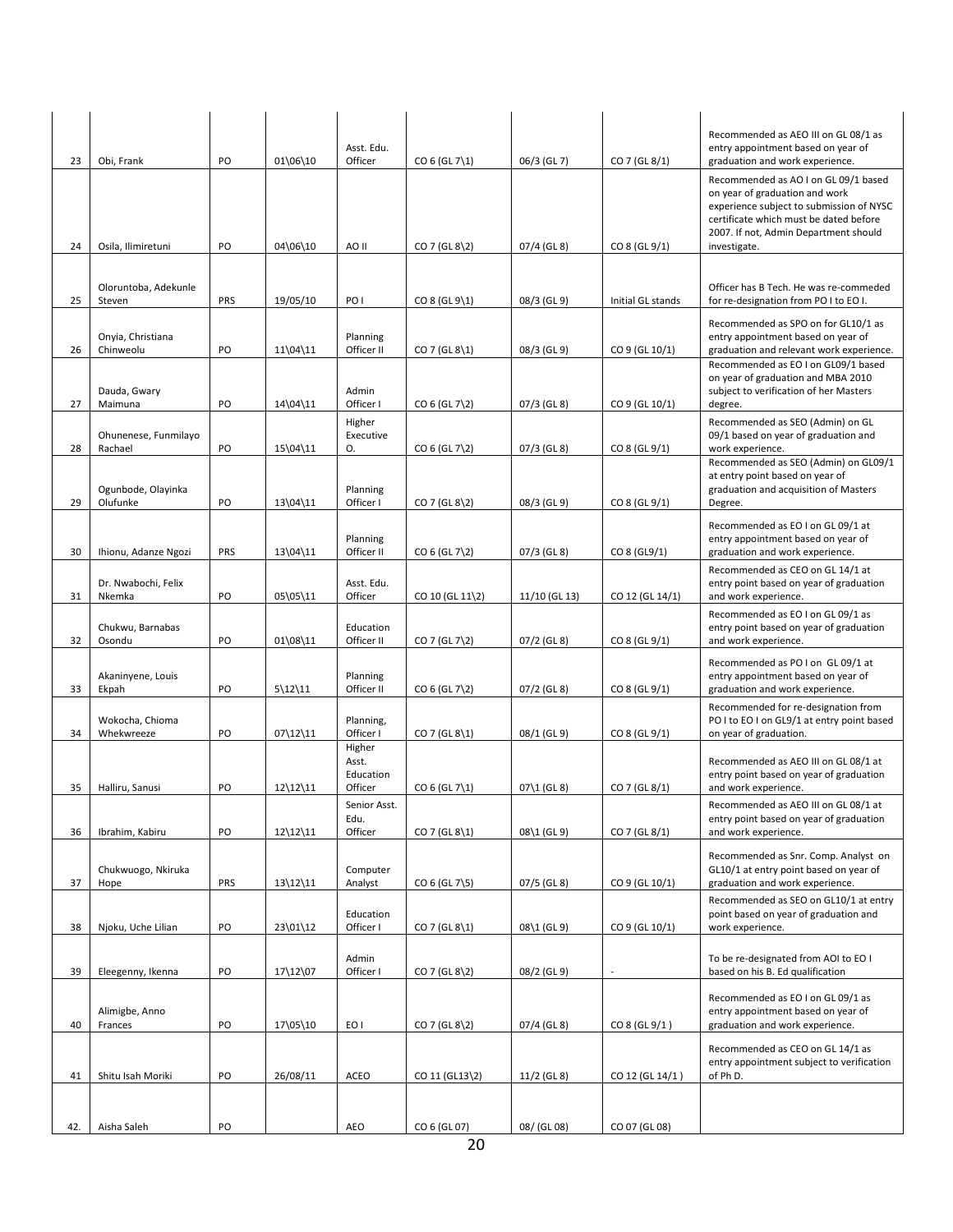### 3.1.8 **STAFF RECORDS MANAGEMENT UNIT**

## **Staff Strength**

The total staff strength of the Council in the Nominal Roll is Three hundred and eighty eight staff members (388). This is made up of the following:

| Male   |   | 235 |
|--------|---|-----|
| Female |   | 153 |
|        |   | 388 |
| Junior |   | 47  |
| Senior | = | 341 |
|        |   | 388 |

Following the recruitment of some new staff by Council the staff strength of Council stood at 388 in 2012. The break down was:-

|     |                         | ID        |            |                |                            |                         |
|-----|-------------------------|-----------|------------|----------------|----------------------------|-------------------------|
| S/N | <b>NAME</b>             | <b>NO</b> | <b>SEX</b> | <b>DEPT</b>    | <b>RANK</b>                | <b>CONRAISS</b>         |
|     |                         |           |            |                | Assist. Chief Educ.        |                         |
|     | Eze Hycinth Osondu      | 523       | M          | PO.            | Officer                    | $11\overline{\smash)3}$ |
| 2   | Ibas, Theresa Ojekou    | 525       | F          | P <sub>O</sub> | Admin Officer I            | $08\sqrt{4}$            |
| 3   | Njoku, Uche Lilian      | 526       | F          | P <sub>O</sub> | <b>Education Officer I</b> | $08\sqrt{2}$            |
|     |                         |           |            |                | Administrative Officer     |                         |
| 4   | Wokocha, Ijeoma Irene   | 527       | F          | P <sub>O</sub> | Ш                          | $07\frac{3}{3}$         |
|     |                         |           |            |                | <b>Principal Education</b> |                         |
| 5   | Ashibi, Noah Idang      | 528       | M          | P <sub>O</sub> | Officer                    | $10\sqrt{4}$            |
|     |                         |           |            |                | Principal Exec. Officer    |                         |
| 6   | Aworanti, Taiwo Awowale | 529       | M          | PO.            | (Accts)                    | $09\backslash1$         |

Also, some staff exited from the Council for one reason or the other. Particulars of such staff are shown in the table below.

| S/N | <b>NAME</b>          | <b>RANK</b> | <b>CONRAISS</b> | <b>REMARKS</b> |
|-----|----------------------|-------------|-----------------|----------------|
|     | Ishaya Bulus Mshelia | PO II       | 07/2            | Resignation    |
|     | Unamu Morim Leonard  | CEO         | 12/10           | Deceased       |

## 3.1.9 **Change of Names**

A staff submitted application for change of name and this was approved and records updated. Details are shown below:-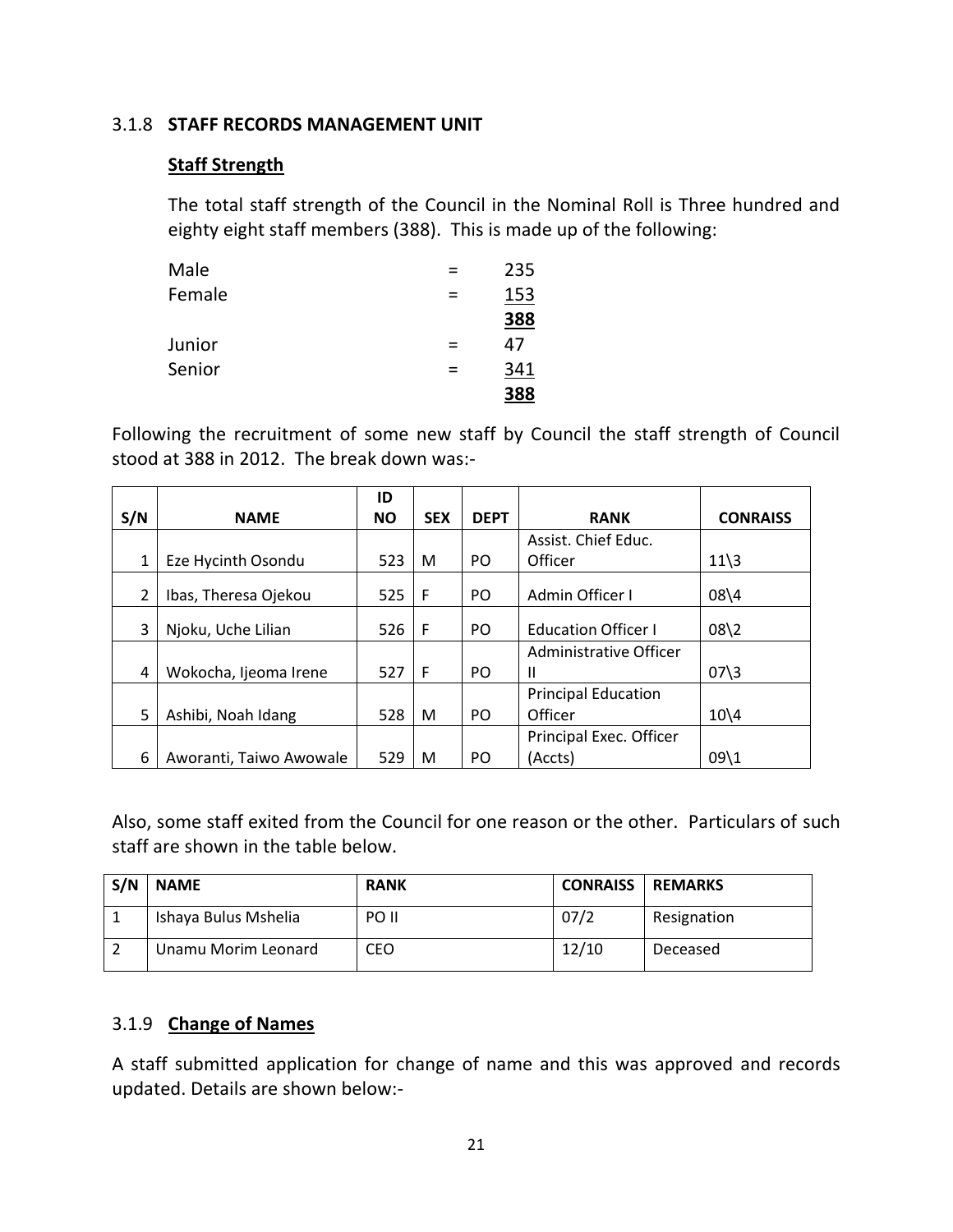| S/N | <b>NAME</b>           | <b>FORMER NAME</b>                    |               | <b>REMARKS</b> |
|-----|-----------------------|---------------------------------------|---------------|----------------|
|     | Justina Eihoda Phoebe | Justina Eihoda Phoebe   Onoja Justina |               |                |
|     |                       | (Miss)                                | Phoebe (Mrs.) |                |

### 3.1.10 **Deployment**

Management observed that the staff strength of some state offices was poor. This in turn affected the productivity of such offices. In order to strengthen and enhance the performance of such state offices several officers were deployed from the Headquarters to the State offices. They were also provided with remuneration in line with extant rules. The list of those affected is shown in the chart below:-

| S/N | <b>NAME</b>               | <b>RANK</b>                    | <b>NEW LOCATION</b>            |
|-----|---------------------------|--------------------------------|--------------------------------|
| 1.  | <b>Boniface Elemuwa</b>   | Snr. Educ. Officer             | Niger State Office, Minna      |
| 2.  | Cordelia Usifoh           | Snr. Educ. Officer             | Delta State Office, Asaba      |
| 3.  | Oseni Taiwo               | Educ. Officer II               | Oyo State Office, Ibadan       |
| 4.  | Obika Angela              | Senior Admin Officer           | Anambra State Office, Awka     |
| 5.  | Obi S. Egbeji             | Educ. Officer II               | Cross River State Office,      |
|     |                           |                                | Calabar.                       |
| 6.  | Ajuta Cindy               | <b>Accountant II</b>           | Lagos State Office, Lagos      |
| 7.  | Idoko Anthony John        | <b>Assistant Exec. Officer</b> | Nasarawa State Office, Lafia   |
| 8.  | Aboh Otse                 | Snr. Data Processing           | Nasarawa State office, Lafia   |
|     |                           | Assistant I                    |                                |
| 9.  | Shuaibu Ene Lucy          | Educ. Officer II               | Benue State Office, Makurdi    |
| 10. | Chinyere Anyanwu          | Educ. Officer II               | Ebonyi State Office, Abakaliki |
| 11. | Joy Enyi                  | Educ. Officer II               | Akwa-Ibom State office, Uyo    |
| 12. | Azorobodo S. Kelechi      | Educ. Officer I                | Ogun State Office, Abeokuta    |
| 13. | Eze Sunday                | Educ. Office I                 | Ebonyi State Office, Abakaliki |
| 14. | Helen Sedemogun           | Conf. Secretary                | Kogi State office, Lokoja      |
| 15. | Obi Frank                 | Assist. Educ. Officer          | Delta State Office, Asaba      |
| 16. | Daniel Shekarau           | <b>SDPA II</b>                 | Kaduna State Office, Kaduna    |
| 17. | James Ekele               | <b>Education Officer I</b>     | Kogi State Office, Lokoja      |
| 18. | <b>Israel Olorunshola</b> | Admin Officer II               | Ekiti State Office, Ado Ekiti  |
| 19. | Ebute Edo                 | Higher Exec. Officer           | Benue State Office, Makurdi    |
|     |                           | (Admin)                        |                                |
| 20. | Ekpah Akanenyine          | Educ. Officer II               | Akwa-Ibom Office, Uyo          |
| 21. | Yakubu Bello              | Admin Officer II               | Niger State Office, Minna      |
| 22. | Fatai Abdulazeez          | Snr. Planning Officer          | Kwara State Office, Ilorin     |
| 23. | <b>Festus Olowookere</b>  | Statistician I                 | Ondo State Office, Akure       |
| 24. | Oloruntoba S. Adekunle    | Planning Officer I             | Kogi State Office, Lokoja      |
| 25. | Christopher O. Felix      | Planning Officer II            | Edo State Office, Benin City   |
| 26. | Justina Onoja             | Planning Officer II            | Plateau State Office, Jos      |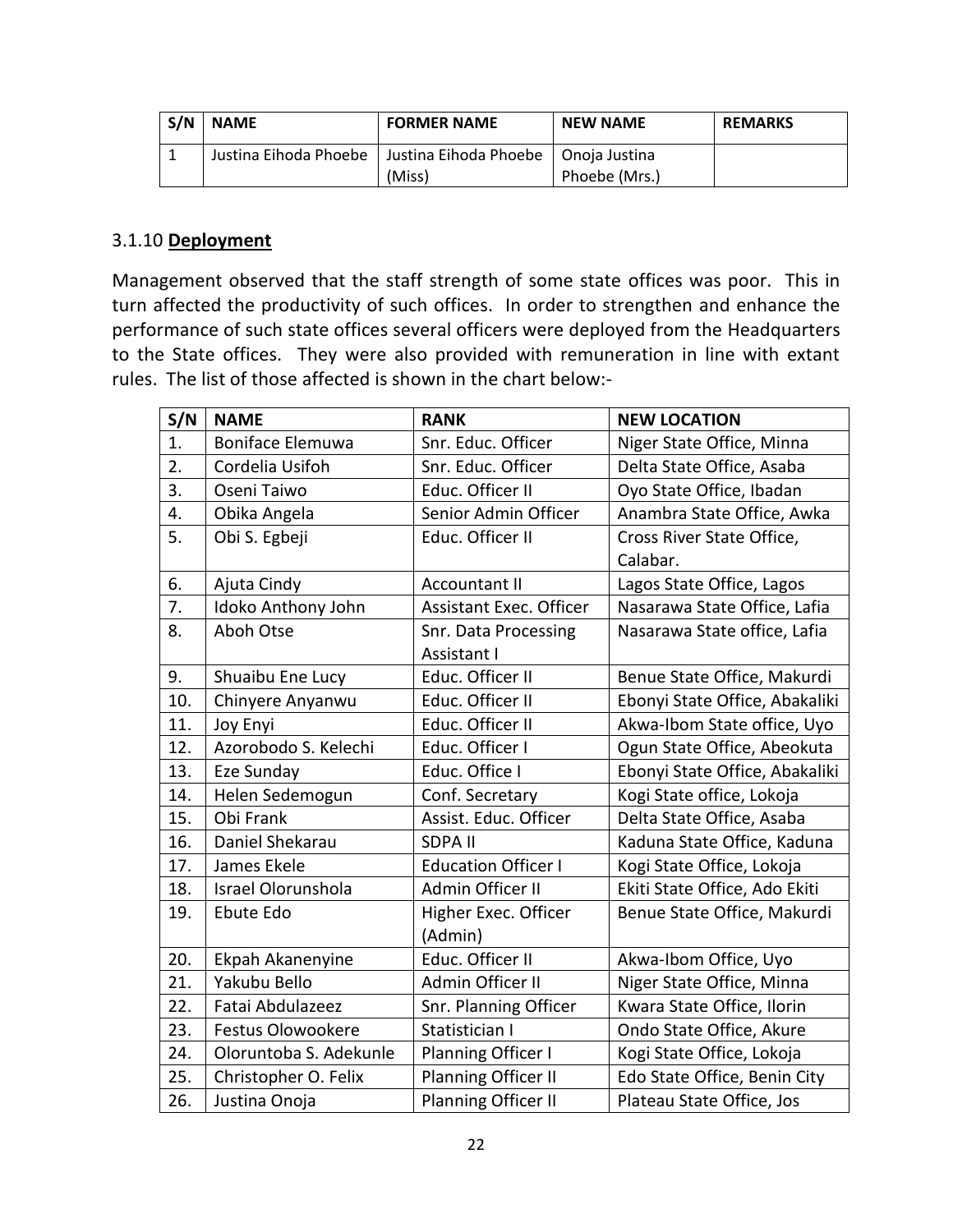| 27. | Suleiman Isah           | Snr. Assitant Educ.           | Nasarawa State Office, Lafia  |
|-----|-------------------------|-------------------------------|-------------------------------|
|     |                         | Officer                       |                               |
| 28. | Zirrah Hamidu           | Snr. Exec. Officer            | Nasarawa State Office, Lafia  |
|     |                         | (Admin)                       |                               |
| 29. | John Ogwuche            | Snr. Admin Officer            | Benue State Office, Makurdi   |
| 30. | Adams Udenyi            | <b>Chief Clerical Officer</b> | Benue State Office, Makurdi   |
| 31. | <b>Bolanle Ogundele</b> | Admin Officer I               | Ekiti State office, Ado-Ekiti |
| 32. | <b>Bosede Archibong</b> | Senior Auditor                | Oyo State Office, Ibadan      |
| 33. | Josephine Maiyaki       | HW/Superintendent             | Delta State Office, Asaba     |

Inter-Departmental posting was carried out in 2012 is as follows:

| S/N NAME           | <b>RANK</b>                |     | <b>FORMER DEPT   NEW LOCATION</b> |  |
|--------------------|----------------------------|-----|-----------------------------------|--|
| Iyeneomi Idasetima | Conf. Secretary            | P.O | Sec. to DFA                       |  |
| Chikodi Irokansi   | <b>Accounts Officer II</b> | P.O | Internal Audit                    |  |

#### 3.2 **LEAVE MATTERS**

During the year under review the staff records which is responsible for processing leave matters received and processed applications for different categories of leave as shown below:-

| <b>Total</b>  |                            |  |     |  |  |
|---------------|----------------------------|--|-----|--|--|
| ix)           | <b>Annual Leave</b>        |  | 324 |  |  |
| viii)         | Differed Leave             |  | 1   |  |  |
| vii)          | <b>Examination Leave</b>   |  | 17  |  |  |
| vi)           | <b>Compassionate Leave</b> |  | 1   |  |  |
| $\mathsf{v})$ | <b>Religious Leave</b>     |  | 1   |  |  |
| iv)           | <b>Maternity Leave</b>     |  | 12  |  |  |
| iii)          | <b>Study Leave</b>         |  | Nil |  |  |
| ii)           | <b>Sick Leave</b>          |  | Nil |  |  |
| i)            | Casual Leave               |  | 81  |  |  |

Out of these numbers, 214 were male and 223 were female. Also out the figure, 294 were senior staff while 43 were Junior staff.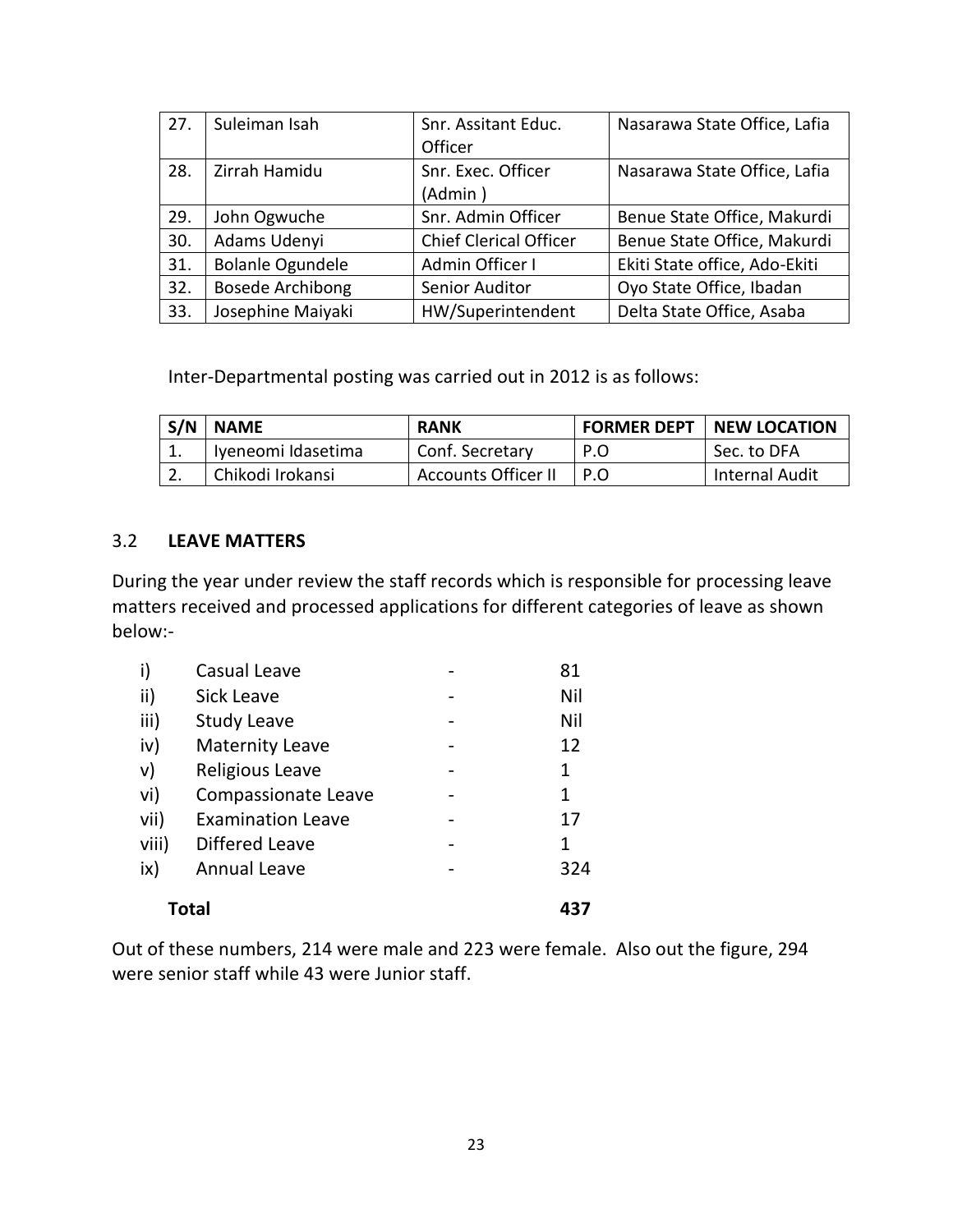#### **2.3.1 GRIEVANCES & DISCIPLINE**

One of the major responsibilities of Admin & Supplies Department is handling of staff discipline. This responsibility is handled by this section. In so doing the section processed reports on staff misconduct, investigates and report findings and submit appropriate recommendations to Management. During the 2012 review some disciplinary cases covering both state offices and head quarters were reported and processed. Details were as follows:-

#### **INVESTIGATION**

#### **The following cases were investigated by the Division.**

| i)           | Abubakar Usman                                  | $\overline{\phantom{a}}$ | Sokoto State    | $\overline{\phantom{0}}$ | Ongoing   |
|--------------|-------------------------------------------------|--------------------------|-----------------|--------------------------|-----------|
| ii)          | Dr. Hycinth Eze Osundo                          | $\blacksquare$           | Akwa-Ibom State | $\overline{\phantom{a}}$ | Concluded |
| iii)         | Chinwe Madu                                     | $\overline{\phantom{a}}$ | Anambra State   | $\overline{\phantom{a}}$ | Concluded |
| iv)          | Theft of pumping machine                        | $\overline{\phantom{a}}$ | Lagos State     | $\overline{\phantom{0}}$ | Ongoing   |
| $\mathsf{v}$ | Assault between security man and staff brother. |                          |                 | $\overline{\phantom{0}}$ | concluded |
| vi)          | Larai Kuta                                      |                          | Niger State     |                          | Ongoing   |

#### 3.3.2 **DISCIPLINARY ACTIONS**

The under listed officers were disciplined for various offenses. They were;

i) Miss Cordelia Usifor - Department of Prof. Operations ii) Mrs. Chimezie Nwokeocha - Dept. of Prof. Operations iii) Mrs. Elizabeth Ezeji - Department of Prof. Operations iv) Mrs. Mercy Akumbur - Department of Prof. Operations v) Mr. Abubakar Idris - Department of Prof. Operations vi) Mrs. Esther Uwa - Department of Prof. Operations

#### 3.3.6 **TRAINING AND DEVELOPMENT DIVISION**

The Training and Development Division (T&D) is responsible for formulating proposals and implementing Council policies on Staff training and development. It is also responsible for processing applications for part-time studies and applications for study leave with or without pay.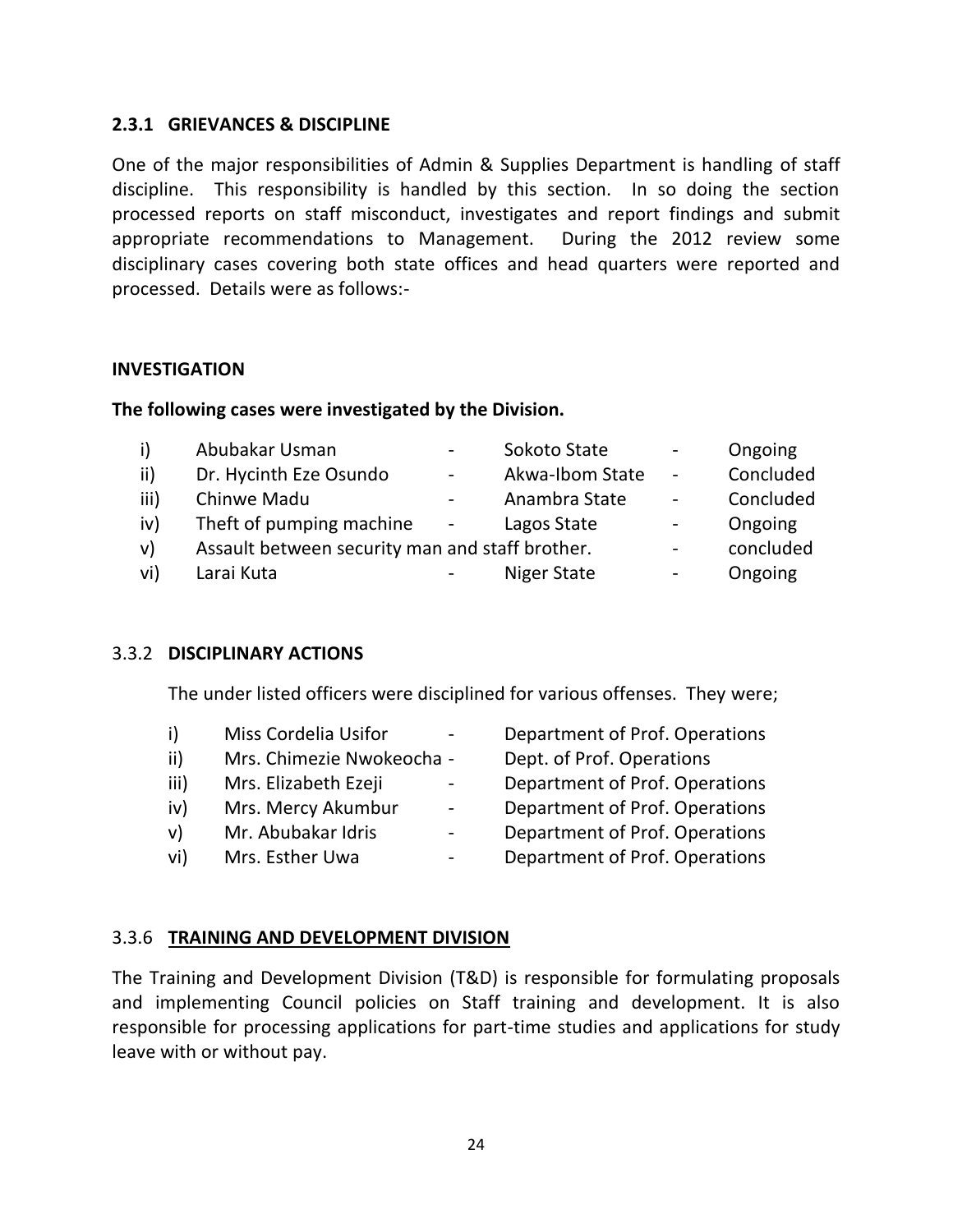The Division is comprised of three sections namely: Off-Plant Workshop Section, In-House Workshop Section, Off-Shore and Part-Time Study Section. The following activities were carried out by the Division in 2012.

## 3.4.1 **OFF-PLANT WORKSHOP**:-

This involves sponsorship of staff to identified training workshop locally within the country. In 2012, one hundred and twenty (120) senior staff on CONRAISS 9 - 12 were sponsored for a three day workshop at Nasarawa, Kogi, Benin and Ondo state in November 2012. The key objectives of the workshop were, to acquaint staff with different skills on productivity improvement tools and techniques productivity application in the work place communication skills, work ethics, report writing with regards to improving the competences of the participants. Participants commended Management for organizing such a workshop and suggested that more of such workshops be organized for staff to upgrade their knowledge from time to time.

The table below shows the list of participants:-

## **3.4.2** *INTENSIVE IN-HOUSE WORKSHOP FOR OFFICERS ON CONRAISS 09-12*

| N/O            | <b>NAME</b>         | <b>STATE</b>      | <b>RANK</b> | <b>CON</b> | <b>DTA</b> | L. RUN | <b>TRANS</b> | <b>TOTAL</b> |
|----------------|---------------------|-------------------|-------------|------------|------------|--------|--------------|--------------|
| $\mathbf{1}$   | Ndshaba Solomon     | Kebbi             | PEO         | 11         | 36,000     | 10,800 | 33,600       | 80,400       |
| $\mathbf{2}$   | Dr. Shitu Moriki    | Zamfara           | ACEO        | 11         | 36,000     | 10,800 | 25,000       | 71,800       |
| 3              | Elizabeth Auta      | Plateau           | ACEO        | 12         | 36,000     | 10,800 | 8,240        | 55,040       |
| 4              | James Adeka         | $^{\prime\prime}$ | AO I        | 09         | 36,000     | 10,800 | 8,240        | 55,040       |
| 5              | Tsumba Akiliwa      | Benue             | <b>ACEO</b> | 11         | 36,000     | 10,800 | 3,960        | 50,760       |
| 6              | Umaru U. Yahuza     | $^{\prime\prime}$ | PEO         | 11         | 36,000     | 10,800 | 3,960        | 50,760       |
| $\overline{7}$ | Dibal Hassana Gana  | FCT               | CEO         | 12         | 36,000     | 10,800 | 7000         | 53,800       |
| 8              | Cecilia Danmagaji   | $^{\prime}$       | ACEO        | 11         | 36,000     | 10,800 | 7000         | 53,800       |
| 9              | Victor Menegbe      | $^{\prime\prime}$ | PEO         | 10         | 36,000     | 10,800 | 7000         | 53,800       |
| 10             | Abdullahi, sa'id I. | Kano              | ACEO        | $11\,$     | 36,000     | 10,800 | 19,880       | 66,680       |
| 11             | Ahmed R. Rufai      | Borno             | COE         | 12         | 36,000     | 10,800 | 31,600       | 78,400       |
| 12             | Fati Ali Kyari      | $^{\prime\prime}$ | SEO         | 09         | 36,000     | 10,800 | 31,600       | 78,400       |

#### **ZONE ONE (1) NASARAWA STATE**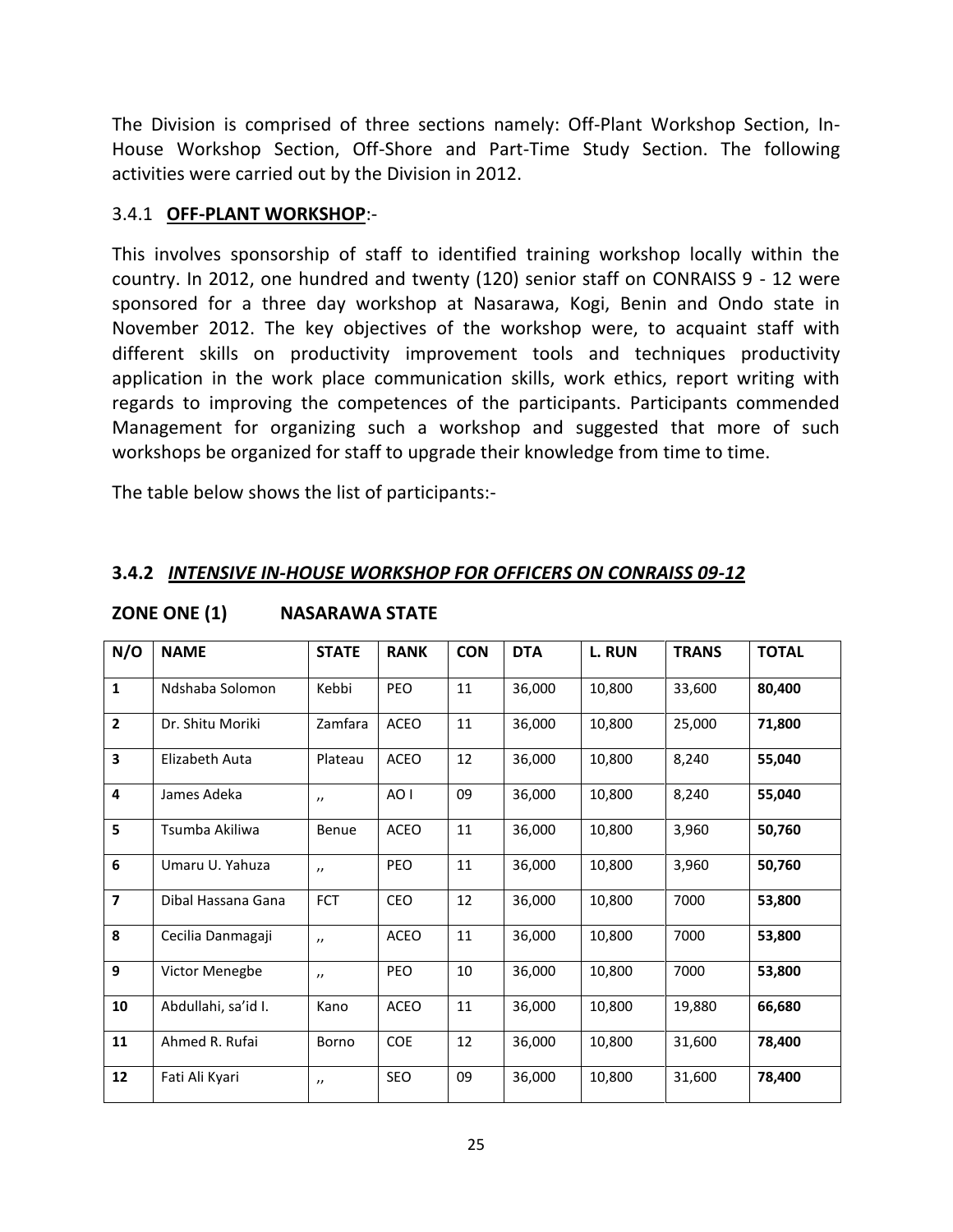| 13 | Aishatu Modibo               | $\boldsymbol{\eta}$        | SEO        | 08     | 36,000         | 10,800   | 31,600   | 78,400     |
|----|------------------------------|----------------------------|------------|--------|----------------|----------|----------|------------|
| 14 | Mohammed Gunda               | $\boldsymbol{\prime}$      | AO I       | 08     | 36,000         | 10,800   | 31,600   | 78,400     |
| 15 | Nasiru Abdul                 | $\boldsymbol{\eta}$        | PEO        | 10     | 36,000         | 10,800   | 31,600   | 78,400     |
| 16 | Zainab Lawal                 | Gombe                      | ACEO       | 11     | 36,000         | 10,800   | 19,640   | 66,440     |
| 17 | Hamman Thiliza               | Taraba                     | CEO        | 12     | 36,000         | 10,800   | 18,000   | 64,800     |
| 18 | Aboki Abudi P.               | $\boldsymbol{\mathcal{U}}$ | SPO        | 09     | 36,000         | 10,800   | 18,000   | 64,800     |
| 19 | Umaru, Yahaya                | Minna                      | ACEO       | 11     | 36,000         | 10,800   | 13,240   | 60,040     |
| 20 | Olabode, Olaniran<br>Abel    | HQS                        | CEO        | 12     | 36,000         | 10,800   | 7000     | 53,800     |
| 21 | Ya'adua, Kabir<br>Labaran    | HQS                        | CEO        | 12     | 36,000         | 10,800   | 7000     | 53,800     |
| 22 | Ezeahurukwe, Jacinta         | HQS                        | CEO        | 12     | 36,000         | 10,800   | 7000     | 53,800     |
| 23 | Akpa, Victoria Inikpi        | HQS                        | ACPO       | $11\,$ | 36,000         | 10,800   | 7000     | 53,800     |
| 24 | Owan, Eshua Egbajie<br>S. P. | HQS                        | EO         | $11\,$ | 36,000         | 10,800   | 7000     | 53,800     |
| 25 | Okunola, A. Hammed           | <b>HQS</b>                 | PEO        | 10     | 36,000         | 10,800   | 7000     | 53,800     |
| 26 | Otun, Akeem Olajide          | HQS                        | EO         | 10     | 36,000         | 10,800   | 7000     | 53,800     |
| 27 | Aniekwe, Gozie Mary          | HQS                        | PEO        | 10     | 36,000         | 10,800   | 7000     | 53,800     |
| 28 | Elemuwa, B.<br>Onyekwere     | HQS                        | SEO        | 09     | 36,000         | 10,800   | 7000     | 53,800     |
| 29 | Ejemheire, Martha            | HQS                        | SAO        | 09     | 36,000         | 10,800   | 7000     | 53,800     |
| 30 | Babale, Lwasam               | HQS                        | SEO        | 09     | 36,000         | 10,800   | 7000     | 53,800     |
| 31 | Pogu, Joshua                 | <b>HQS</b>                 | SEO        | 09     | 36,000         | 10,800   | 7,000    | 53,800     |
| 32 | Eze, Kanu Mackay             | HQS                        | SAO        | 09     | 36,000         | 10,800   | 7000     | 53,800     |
| 33 | Usifoh, Cordelia             | HQS                        | EO         | 09     | 36,000         | 10,800   | 7000     | 53,800     |
| 34 | Abah, Owoicho<br>Sylvester   | HQS                        | <b>SCA</b> | 09     | 36,000         | 10,800   | 7000     | 53,800     |
| 35 | Oke, Olaniyi O.              | HQS                        | SPO        | 09     | 36,000         | 10,800   | 7000     | 53,800     |
| 36 | Umuakpero, Joy<br>Egbuwoku   | HQS                        | <b>SCA</b> | 09     | 36,000         | 10,800   | 7000     | 53,800     |
|    | <b>SUB-TOTAL</b>             |                            |            |        | N1,332,0<br>00 | N399,600 | N476,760 | N2,154,520 |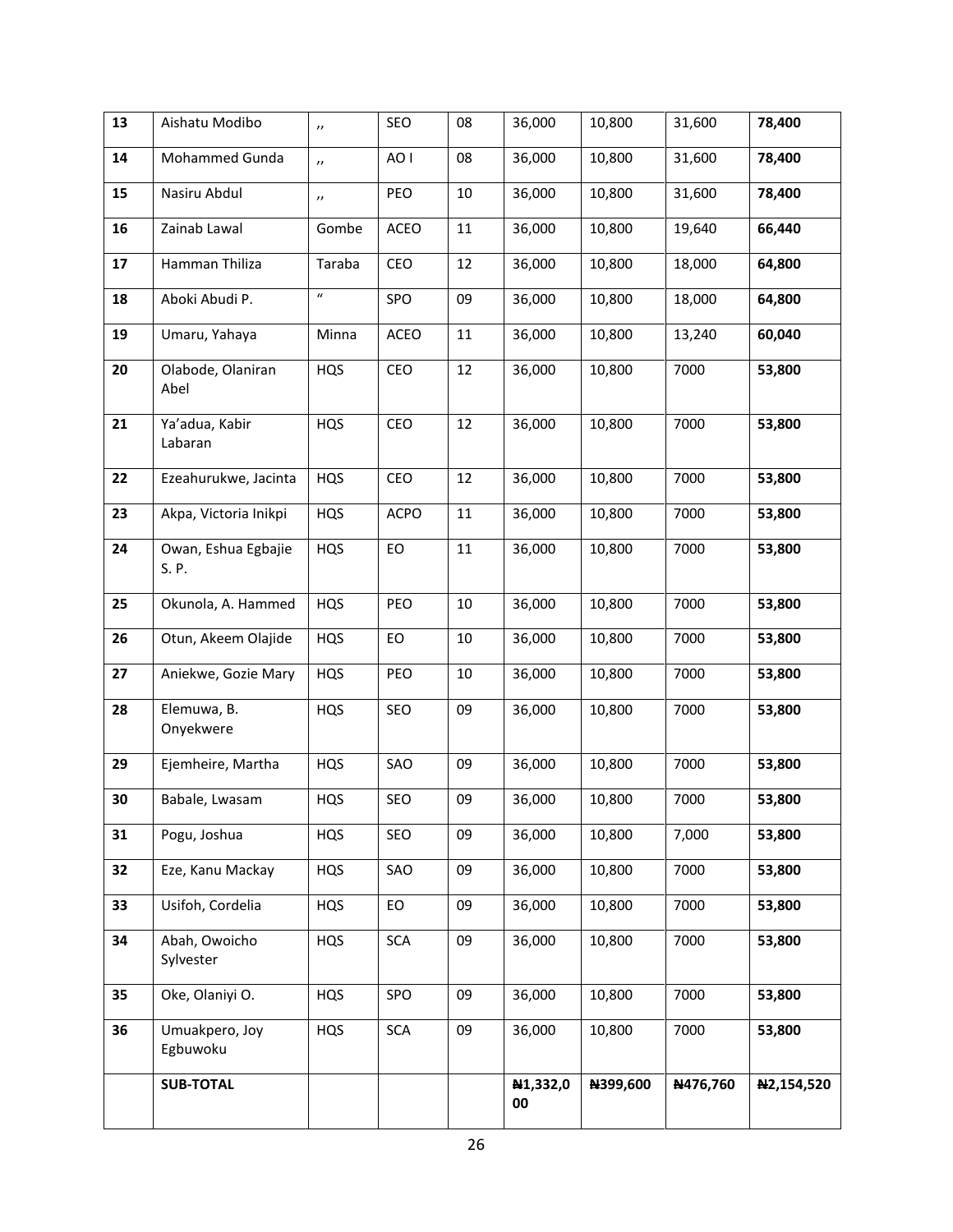| N/O | <b>NAME</b>                    | <b>STATE</b>               | <b>RANK</b>          | <b>CONR</b> | <b>DTA</b> | L. RUN | TRANS. | <b>TOTAL</b> |
|-----|--------------------------------|----------------------------|----------------------|-------------|------------|--------|--------|--------------|
| 1.  | Amina Makarfi                  | Kaduna                     | CEO                  | 12          | 36,000     | 10,800 | 20,080 | 66,880       |
| 2.  | Julie Bathnna                  | $\boldsymbol{u}$           | Snr.<br>Accts        | 10          | 36,000     | 10,800 | 20,080 | 66,880       |
| 3.  | Ayuba Esther                   | Jigawa                     | SEO                  | 09          | 36,000     | 10,800 | 32,400 | 79,200       |
| 4.  | David Ali Mshelia              | Kano                       | SPO                  | 09          | 36,000     | 10,800 | 30,640 | 77,440       |
| 5.  | Hamza Mohammed                 | $\boldsymbol{u}$           | SAO                  | 09          | 36,000     | 10,800 | 30,640 | 77,440       |
| 6.  | Usman M. Sani                  | $\boldsymbol{\mathcal{U}}$ | SEO                  | 09          | 36,000     | 10,800 | 30,640 | 77,440       |
| 7.  | Ohunenese Niyi                 | Kwara                      | PEO                  | 10          | 36,000     | 10,800 | 12,760 | 59,560       |
| 8.  | Lucy Afolabi                   | $\boldsymbol{u}$           | Acct II              | 09          | 36,000     | 10,800 | 12,760 | 59,560       |
| 9.  | Ajao R. Olatunji               | $\boldsymbol{\mathcal{U}}$ | SEO<br>(Accts)       | 09          | 36,000     | 10,800 | 12,760 | 59,560       |
| 10. | <b>Rosemary Davis</b>          | Edo                        | PEO                  | 10          | 36,000     | 10,800 | 11,480 | 58,280       |
| 11. | Uwaoma Christiana              | $\boldsymbol{\mathcal{U}}$ | EO I                 | 09          | 36,000     | 10,800 | 11,480 | 58,280       |
| 12. | Asagba A. Anthonia             | $\boldsymbol{\mathcal{U}}$ | <b>SLO</b>           | 09          | 36,000     | 10,800 | 11,480 | 58,280       |
| 13. | Eyorokeye Penawou              | $\boldsymbol{\mathcal{U}}$ | SEO                  | 09          | 36,000     | 10,800 | 11,480 | 58,280       |
| 14. | Ayanbueze Okojie               | $\boldsymbol{u}$           | SAO                  | 09          | 36,000     | 10,800 | 11,480 | 58,280       |
| 15. | Popoola Atanda L.              | <b>HQS</b>                 | AC<br>(Accts)        | 11          | 36,000     | 10,800 | 7,720  | 54,520       |
| 16. | Eigege, Oloche Joy             | <b>HQS</b>                 | Principal<br>(Accts) | 10          | 36,000     | 10,800 | 7,720  | 54,520       |
| 17. | Adamu Peter Monday             | <b>HQS</b>                 | Principal<br>(Accts) | 10          | 36,000     | 10,800 | 7,720  | 54,520       |
| 18. | Ikpeme Nsima Edet              | <b>HQS</b>                 | PEO<br>(Accts)       | 09          | 36,000     | 10,800 | 7,720  | 54,520       |
| 19. | Swithines Kelechi<br>Philomena | <b>HQS</b>                 | Senior<br>(Accts)    | 09          | 36,000     | 10,800 | 7,720  | 54,520       |
| 20  | Okwose Philomena               | <b>HQS</b>                 | Senior               | 09          | 36,000     | 10,800 | 7,720  | 54,520       |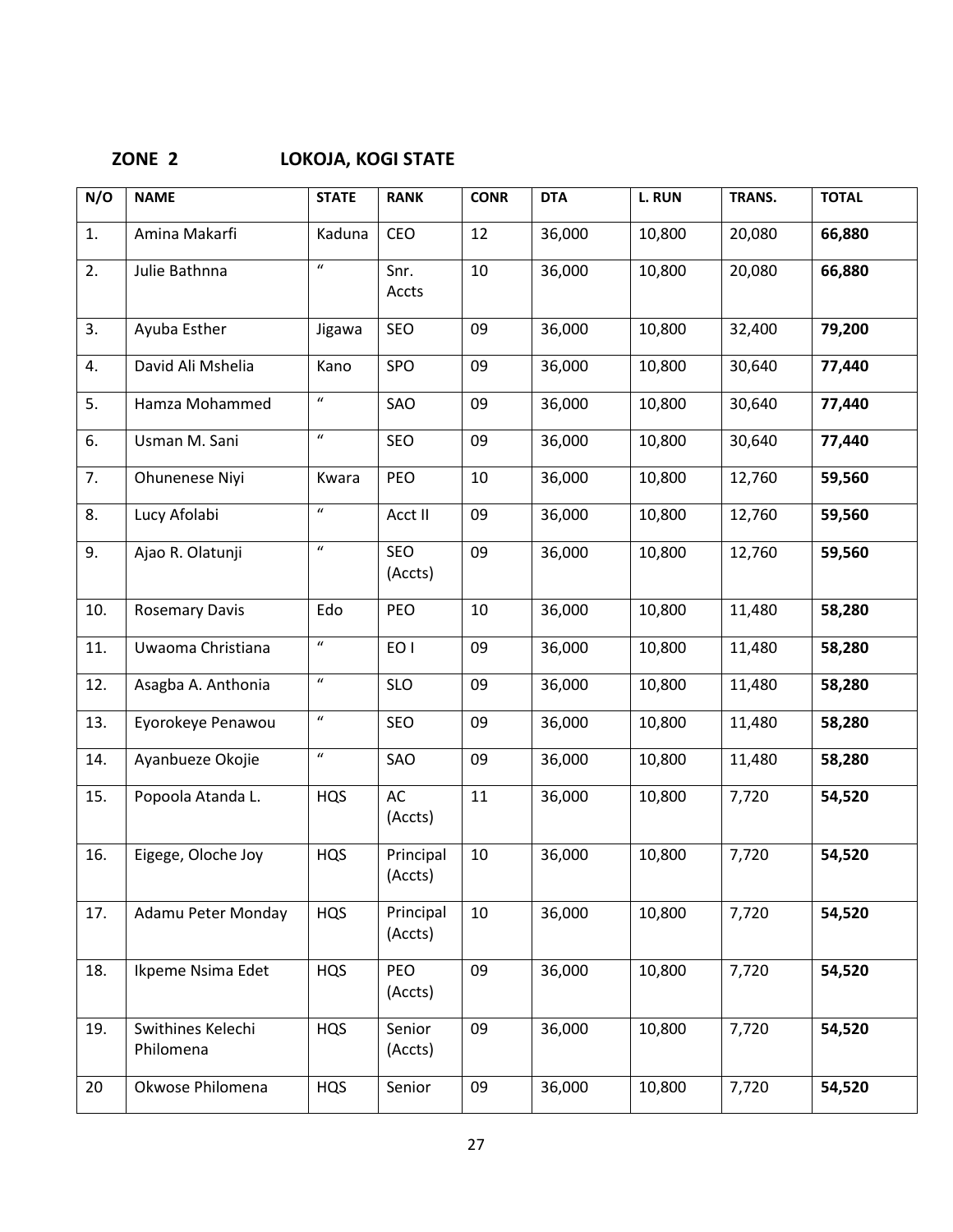|     |                           |            | (Accts)          |    |           |           |           |             |
|-----|---------------------------|------------|------------------|----|-----------|-----------|-----------|-------------|
| 21. | Ojewuyi Muyiwa            | <b>HQS</b> | <b>SIO</b>       | 09 | 36,000    | 10,800    | 7,720     | 54,520      |
| 22. | Archibong Bosede          | <b>HQS</b> | Snr.<br>Auditor  | 09 | 36,000    | 10,800    | 7,720     | 54,520      |
| 23. | Nebo, Ebere<br>Clementina | <b>HQS</b> | EO II<br>(Accts) | 09 | 36,000    | 10,800    | 7,720     | 54,520      |
| 24. | David Shaba               | <b>HQS</b> | EO               | 09 | 36,000    | 10,800    | 7,720     | 54,520      |
|     | <b>SUB-TOTAL</b>          |            |                  |    | N 864,000 | ₦ 259,200 | ₦ 337,360 | ₦ 1,460,560 |

# **ZONE THREE 3 BENIN, EDO STATE**

| N/O            | <b>NAME</b>          | <b>STATE</b>             | <b>RANK</b>  | <b>CONR</b> | <b>DTA</b> | L. RUN | TRANS. | <b>TOTAL</b> |
|----------------|----------------------|--------------------------|--------------|-------------|------------|--------|--------|--------------|
| $\mathbf{1}$   | Felix Nwabochi       | Rivers                   | <b>ACEO</b>  | 11          | 36,000     | 10,800 | 11,800 | 58,600       |
| $\overline{2}$ | Eze N. Geoge         | $\boldsymbol{\eta}$      | SEO          | 09          | 36,000     | 10,800 | 11,800 | 58,600       |
| $\overline{3}$ | Lazarus Eze          | Delta                    | PEO          | 10          | 36,000     | 10,800 | 5,200  | 52,000       |
| 4              | Uloho P. Adjarho     | $\boldsymbol{\eta}$      | SEO          | 09          | 36,000     | 10,800 | 5,200  | 52,000       |
| 5              | Aturu Oluwole        | $\prime$                 | SA           | 09          | 36,000     | 10,800 | 5,200  | 52,000       |
| 6              | Ozegbe Wealth        | Bayelsa                  | SEO          | 09          | 36,000     | 10,800 | 8,240  | 55,040       |
| $\overline{7}$ | Aletor Omonzokpia S. | C/River                  | SEO          | 09          | 36,000     | 10,800 | 19,600 | 66,400       |
| 8              | Hilary, Onyia        | Uyo                      | Accountant I | 08          | 36,000     | 10,800 | 15,000 | 61,800       |
| 9              | Okoro Eugenia        | $\boldsymbol{u}$         | CEO          | 12          | 36,000     | 10,800 | 15,000 | 61,800       |
| 10             | Adaugo Mezu          | $\boldsymbol{u}$         | SEO          | 09          | 36,000     | 10,800 | 15,000 | 61,800       |
| 11             | Claribel Nwachukwu   | $\boldsymbol{u}$         | SEO          | 09          | 36,000     | 10,800 | 15,000 | 61,800       |
| 12             | Ola Ezeji            | Abia                     | CEO          | 12          | 36,000     | 10,800 | 11,160 | 57,960       |
| 13             | Ogbuehi Ngozi        | Abia                     | SEO          | 09          | 36,000     | 10,800 | 11,160 | 57,960       |
| 14             | Nneka Onyebuchi      | Enugu                    | PEO          | 10          | 36,000     | 10,800 | 10,160 | 56,960       |
| 15             | Ugwu Eric Chika      | $\boldsymbol{\eta}$      | Accts I      | 09          | 36,000     | 10,800 | 10,160 | 56,960       |
| 16             | Lauretto Chiaha      | $\overline{\phantom{a}}$ | SPO          | 09          | 36,000     | 10,800 | 10,160 | 56,960       |
| 17             | Otikpa Rosemary      | Anambra                  | PEO          | 10          | 36,000     | 10,800 | 13,400 | 60,200       |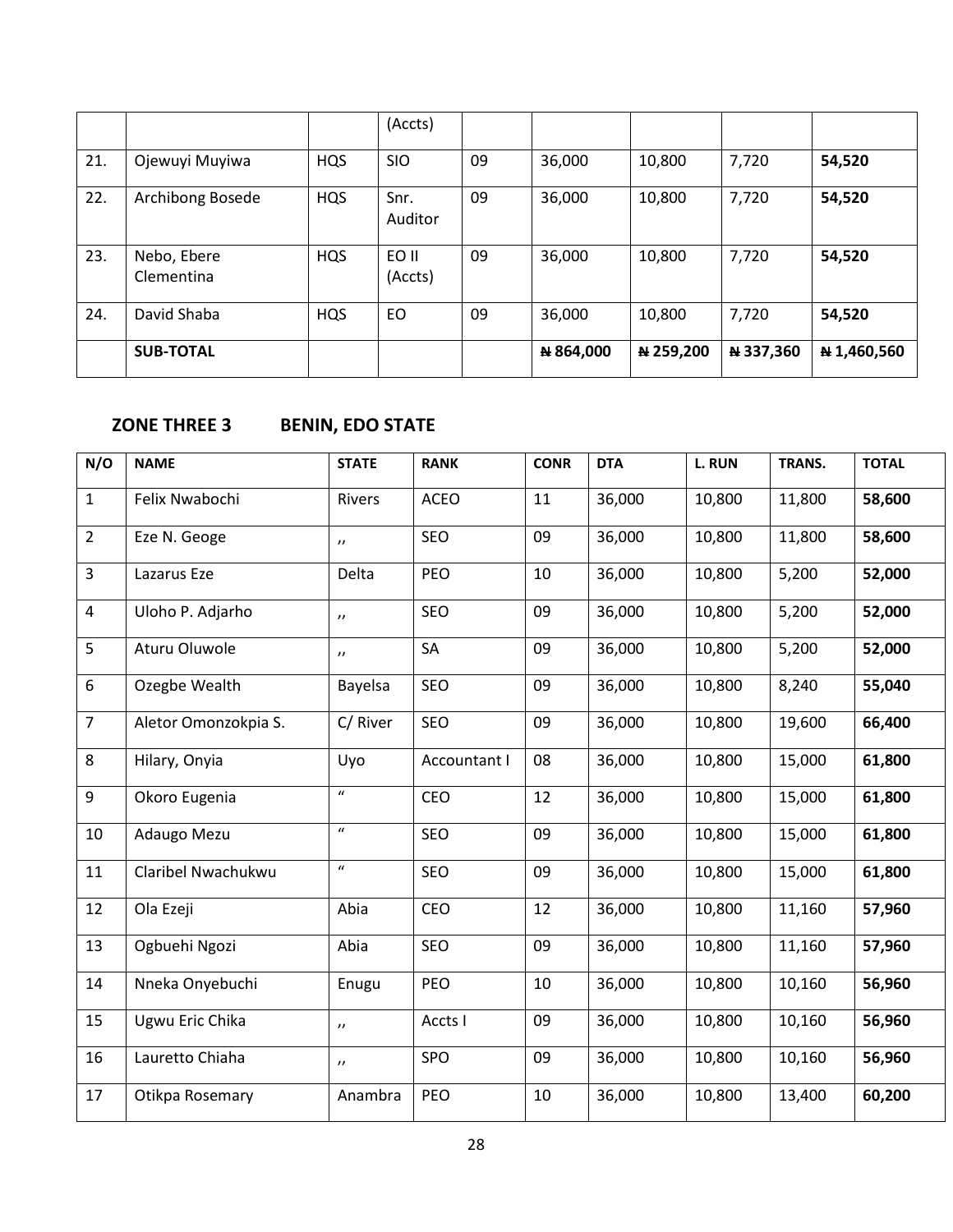| 18 | Asabe, Pur-Ishidi         | <b>HQS</b> | SEO             | 09 | 36,000     | 10,800    | 6,600    | 53,400     |
|----|---------------------------|------------|-----------------|----|------------|-----------|----------|------------|
| 19 | Chinedu Ihekire           | Ebonyi     | PEO             | 10 | 36,000     | 10,800    | 10,160   | 56,960     |
| 20 | Fatai, Abdulazeez         | <b>HQS</b> | <b>PTO</b>      | 10 | 36,000     | 10,800    | 19,720   | 66,520     |
| 21 | Nworah, Chukwuma C.       | <b>HQS</b> | <b>PTO</b>      | 09 | 36,000     | 10,800    | 19,720   | 66,520     |
| 22 | Bada, Musa                | <b>HQS</b> | SPO             | 09 | 36,000     | 10,800    | 19,720   | 66,520     |
| 23 | Andeya K. Joseph          | <b>HQS</b> | <b>SPO</b>      | 09 | 36,000     | 10,800    | 19,720   | 66,520     |
| 24 | Ngilari, Eliet Maigana    | HQS        | SEO             | 09 | 36,000     | 10,800    | 19,720   | 66,520     |
| 25 | Yusuf Abdullahi           | <b>HQS</b> | <b>SL</b>       | 09 | 36,000     | 10,800    | 19,720   | 66,520     |
| 26 | Oloruntoba, A. Stephen    | <b>HQS</b> | <b>PO (I)</b>   | 08 | 36,000     | 10,800    | 19,720   | 66,520     |
| 27 | Olowookeere, Festus G.    | HQS        | Statistician I  | 08 | 36,000     | 10,800    | 19,720   | 66,520     |
| 28 | Ogar, Abel Okomaye        | HQS        | PO <sub>1</sub> | 08 | 36,000     | 10,800    | 19,720   | 66,520     |
| 29 | Abdullahi, Taiye Taofikat | <b>HQS</b> | SSO             | 08 | 36,000     | 10,800    | 19,720   | 66,520     |
| 30 | Ibrahim Idayat Olanike    | <b>HQS</b> | SSO             | 08 | 36,000     | 10,800    | 19,720   | 66,520     |
|    | <b>SUB-TOTAL</b>          |            |                 |    | N1,152,000 | N 345,600 | N472,680 | N1,970,280 |

# **ZONE FOUR (4) AKURE, ONDO STATE**

| S/n            | <b>NAME</b>          | <b>STATE</b>     | <b>RANK</b> | <b>CONR</b> | DTA X <sub>3</sub> | L. RUN | TRANS. | <b>TOTAL</b> |
|----------------|----------------------|------------------|-------------|-------------|--------------------|--------|--------|--------------|
| $\mathbf{1}$   | Gbolahan Enilolobo   | Lagos            | <b>CEO</b>  | 12          | 36,000             | 10,800 | 10,800 | 57,600       |
| $\overline{2}$ | Foluto O. Okoya      | $\boldsymbol{u}$ | <b>SEO</b>  | 09          | 36,000             | 10,800 | 10,800 | 57,600       |
| $\overline{3}$ | Ubaka I. Edna        | $\boldsymbol{u}$ | SAO         | 09          | 36,000             | 10,800 | 10,800 | 57,600       |
| 4              | Adaobi Ekwuno        | $\boldsymbol{u}$ | <b>SPO</b>  | 09          | 36,000             | 10,800 | 10,800 | 57,600       |
| 5              | Yusuf Olufunmilayo   | Ogun             | SAO         | 09          | 36,000             | 10,800 | 10,480 | 57,280       |
| 6              | Aranmoleso Taiwo     | $\boldsymbol{u}$ | <b>SEO</b>  | 09          | 36,000             | 10,800 | 10,480 | 57,280       |
| $\overline{7}$ | Akande Samuel        | Ondo             | <b>SEO</b>  | 09          |                    | 10,800 | ۰      | 10,800       |
| 8              | Oluwakayode Omotosho | Ekiti            | <b>ACEO</b> | 12          | 36,000             | 10,800 | 2000   | 48,800       |
| 9              | Adebayo Olufemi      | Ekiti            | <b>SPO</b>  | 09          | 36,000             | 10,800 | 2000   | 48,800       |
| 10             | <b>Ruth Adeoye</b>   | Oyo              | SAO         | 09          | 36,800             | 10,800 | 7,400  | 54,200       |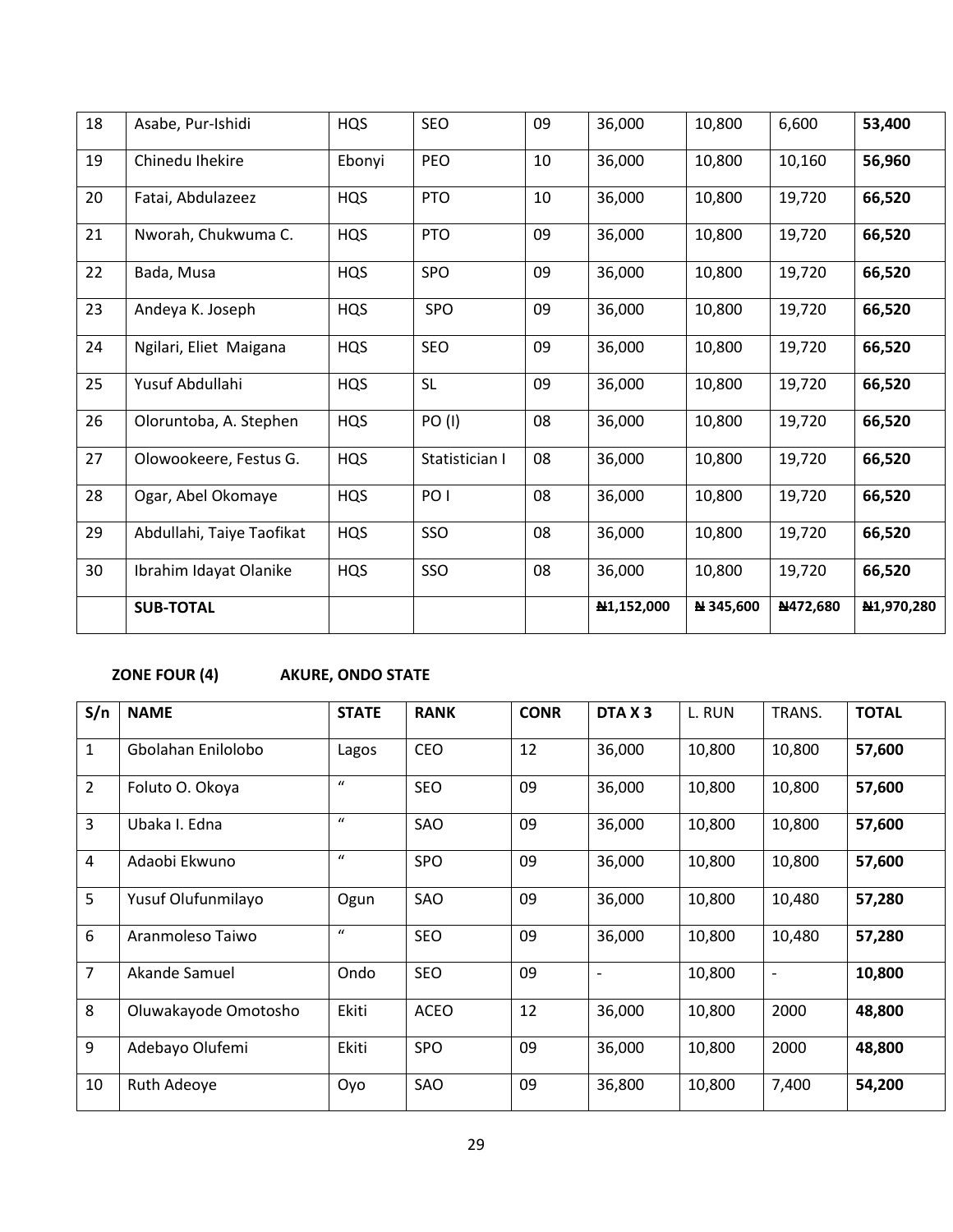| 11 | Olalekan, O. Benjamin  | Osun       | CEO              | 12 | 36,000     | 10,800   | 3,440    | 50,240     |
|----|------------------------|------------|------------------|----|------------|----------|----------|------------|
| 12 | Jiya Mamman A.         | <b>HQS</b> | SEO              | 08 | 36,000     | 10,800   | 15,080   | 61,880     |
| 13 | Grace Akeju            | <b>HQS</b> | SEO(Accts)       | 09 | 36,800     | 10,800   | 15,080   | 61,880     |
| 14 | Elizabeth Ejubunu      | <b>HQS</b> | CS <sub>II</sub> | 08 | 36,000     | 10,800   | 15,080   | 61,880     |
| 15 | Fayigbe Grace          | <b>HQS</b> | HEO              | 08 | 36,000     | 10,800   | 17,600   | 64,400     |
| 16 | Ogundele Bolanle       | <b>HQS</b> | CS II            | 08 | 36,000     | 10,800   | 17,600   | 64,400     |
| 17 | <b>Bawa Muhammed</b>   | <b>HQS</b> | <b>HEO</b>       | 08 | 36,000     | 10,800   | 16,000   | 62,800     |
| 18 | Ashibi, Noah Idang     | C/River    | PEO              | 10 | 36,000     | 10,800   | 16,000   | 62,800     |
| 19 | Gideon Ighalo          | <b>HQS</b> | SPO              | 09 | 36,000     | 10,800   | 16,000   | 62,800     |
| 20 | Oluwakemi Ogbegbor E.  | Edo        | <b>SLO</b>       | 09 | 36,000     | 10,800   | 16,000   | 62,800     |
| 21 | Ugo-Ali Lawrence       | <b>HQS</b> | <b>ACAO</b>      | 11 | 36,000     | 10,800   | 15,800   | 62,600     |
| 22 | Damisa, Faith (Mrs.)   | <b>HQS</b> | PEO <sub>1</sub> | 10 | 36,000     | 10,800   | 15,800   | 62,600     |
| 23 | Offong, Victor Effiong | <b>HQS</b> | PEO <sub>1</sub> | 10 | 36,000     | 10,800   | 15,800   | 62,600     |
| 24 | Uwanaka, Chidi Stephen | <b>HQS</b> | PAO              | 10 | 36,000     | 10,800   | 15,800   | 62,600     |
| 25 | Ihionu A, Chukwuemeka  | <b>HQS</b> | PAO              | 10 | 36,000     | 10,800   | 15,800   | 62,600     |
| 26 | Idoko, Linus Anthony   | <b>HQS</b> | SAO              | 09 | 36,000     | 10,800   | 15,800   | 62,600     |
| 27 | Ogwuche, John Obekpa   | <b>HQS</b> | SAO              | 09 | 36,000     | 10,800   | 15,800   | 62,600     |
| 28 | Ishaku, S. Joyce       | <b>HQS</b> | SAO              | 09 | 36,000     | 10,800   | 15,800   | 62,600     |
| 29 | Isah, Suleiman         | <b>HQS</b> | EO               | 09 | 36,000     | 10,800   | 15,800   | 62,600     |
| 30 | Mshelia, E. H. Rose    | <b>HQS</b> | PEO              | 09 | 36,000     | 10,800   | 15,800   | 62,600     |
|    | <b>SUB-TOTAL</b>       |            |                  |    | N1,188,000 | N356,400 | N427,080 | N1,934,840 |

#### **3.4.3 IN-HOUSE WORKSHOP:**

In-house workshop involves training of officers on their duty post. In this regard, inhouse training was organized for officers on CONRAISS 7-12 in the departments of Finance and Accounts and Admin and Supplies. The course contents of Finance and Accounts workshop included but not limited to the following topics.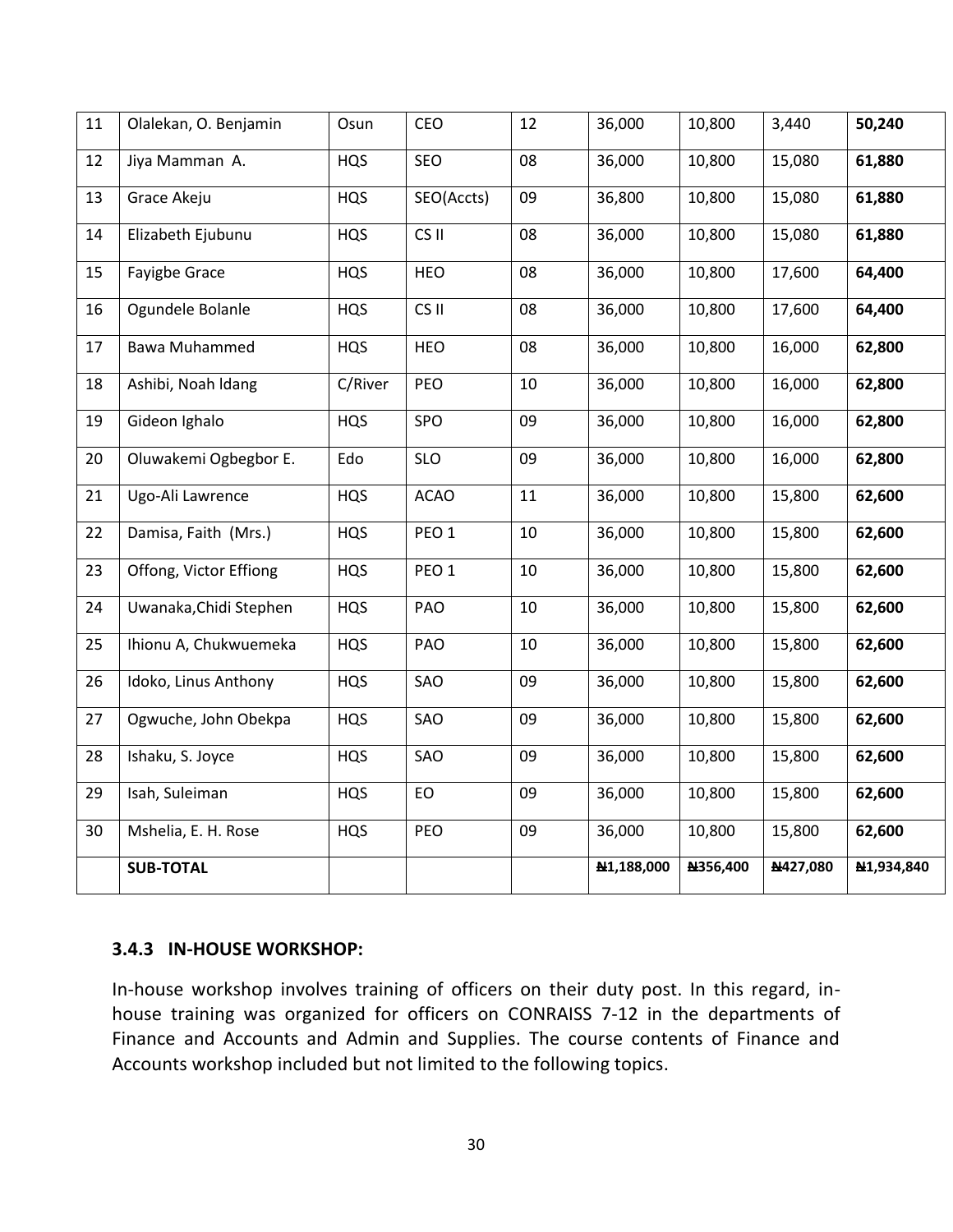- 1. Overview of funds management, Final Accounts.
- 2. Procedures, challenges and mitigative actions.
- 3. Challenges of attitudinal change for managing improved productivity/ staff appraisal
- 4. Effective report writing skills.
- 5. Official communication skills.

While the course content for Admin and Supplies workshop included the following:

- 1. Overview of Administrative Techniques
- 2. Report writing skills
- 3. Effective official Communication
- 4. Effective time and stress management
- 5. Decent work attitude

The list of participants for both workshops are indicated in the chart below:

## *3.4.4 LIST OF PARTICIPANTS FOR FINANCE AND ACCOUNTS DEPARTMENT'S IN-HOUSE WORKSHOP ON CONRAISS 07 – 12.*

| S/n            | <b>NAME</b>                  | <b>RANK</b>        | CONR. |
|----------------|------------------------------|--------------------|-------|
| $\mathbf{1}$   | Popoola, Atanda Lukuman      | AC(Accts)          | 11    |
| $\overline{2}$ | Eigege, Oloche Joy           | Principal(Accts)   | 10    |
| 3              | Adamu, Peter Monday          | Principal(Accts)   | 10    |
| 4              | Ikpeme, Nsima Edet           | SEO (Accts)        | 09    |
| 5              | Swithines, Philomena Kelechi | Senior (Accts)     | 09    |
| 6              | Okwose, Philomena Chika      | Senior (Accts)     | 09    |
| $\overline{7}$ | Bosede Achibong              | <b>Snr Auditor</b> | 09    |
| 8              | Nebo Ebere                   | <b>Snr Auditor</b> | 09    |
| 9              | Mshelia Pindar Anjikwi       | Accountant I       | 08    |
| 10             | Jiya Mamman Aliyu            | SEO (Accts)        | 08    |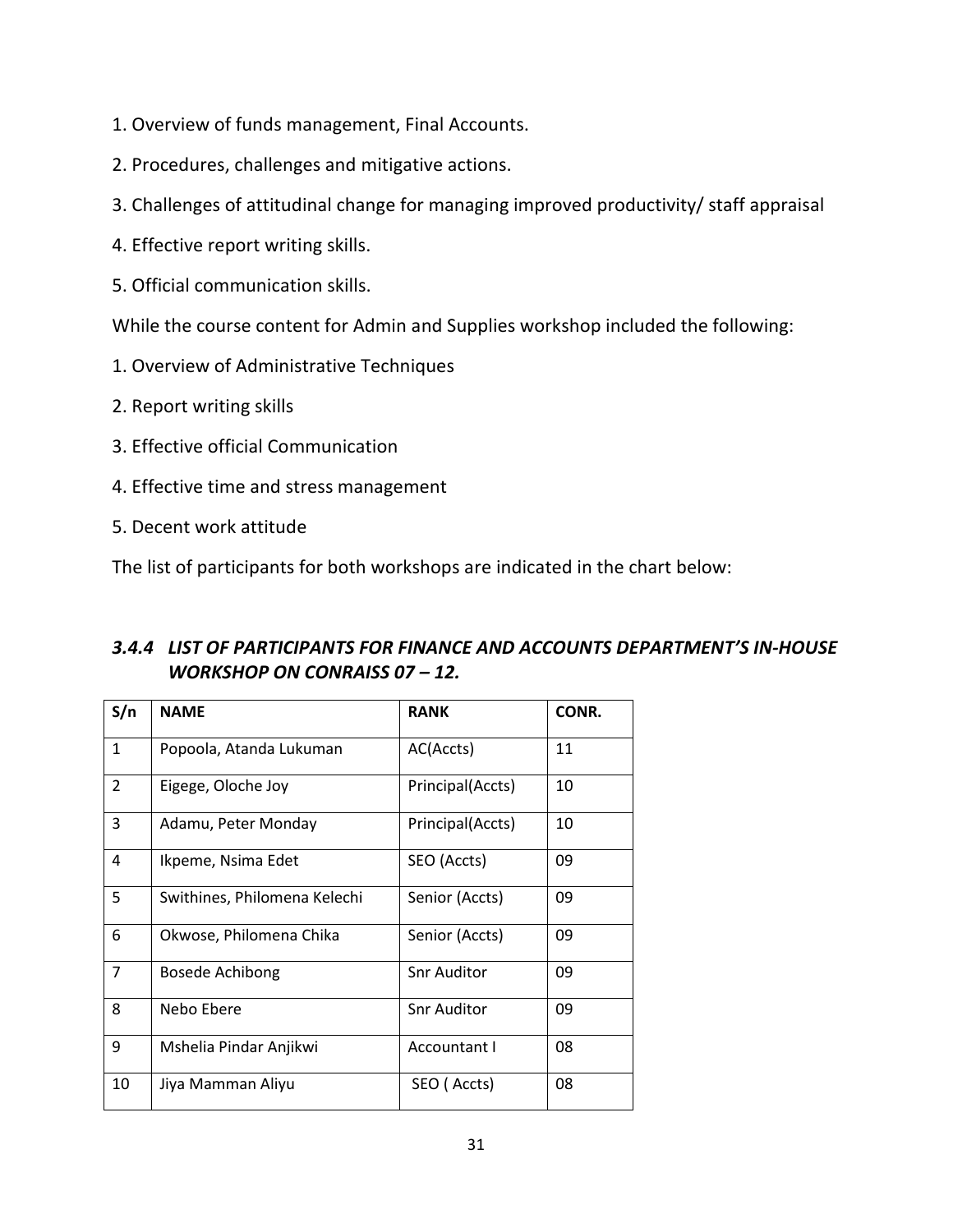| 11 | Ogundele Iyabode Bolanle | AO I (Accts) | 08 |
|----|--------------------------|--------------|----|
| 12 | Marcus Abigail           | HEO (Accts)  | 07 |
| 13 | Kuje, Ladi Gideon        | AO II        | 07 |
| 14 | Wakawa, Wasinda Simfa    | HEO (Accts)  | 07 |

#### **3.4.5 LIST OF PARTICIPANTS FOR ADMINISTRATION AND SUPPLIES DEPARTMENTAL IN-HOUSE WORKSHOP FOR OFFICERS ON CONRAISS 07 – 12.**

| S/N            | <b>NAME</b>                 | <b>RANK</b>      | CONR. |
|----------------|-----------------------------|------------------|-------|
| $\mathbf{1}$   | Ugo-Ali Lawrence            | <b>ACAO</b>      | 11    |
| $\overline{2}$ | Damisa, Faith (Mrs.)        | PEO <sub>1</sub> | 10    |
| 3              | Offong, Victor Effiong      | PEO <sub>1</sub> | 10    |
| 4              | Nwanaka, Chidi Stephen      | PAO              | 10    |
| 5              | Ihionu A, Chukwuemeka       | PAO              | 10    |
| 6              | Idoko, Linus Anthony        | SAO              | 09    |
| 7              | Ogwuche, John Obekpa        | SAO              | 09    |
| 8              | Bello, Veronica Shola       | PC SEC II        | 09    |
| 9              | Nwanakpa Onyinyechi         | SAO              | 09    |
| 10             | Ishaku, S. Joyce            | SAO              | 09    |
| 11             | Isah, Suleiman              | SEO              | 09    |
| 12             | Mshelia, E. H. Rose         | <b>PEO</b>       | 09    |
| 13             | Musa, Adejoh Omachoko       | <b>DPO</b>       | 08    |
| 14             | Hamidu, Zirra               | SEO              | 08    |
| 15             | Bagiwams, Elizabeth Timothy | AO I             | 08    |
| 16             | Agada, Godwin               | <b>HEO</b>       | 07    |
| 17             | Chechet, George Yanet       | AO II            | 07    |
| 18             | Ekwere, Grace Uche          | AO II            | 07    |
| 19             | Onem, Ayeni Onem            | AO II            | 07    |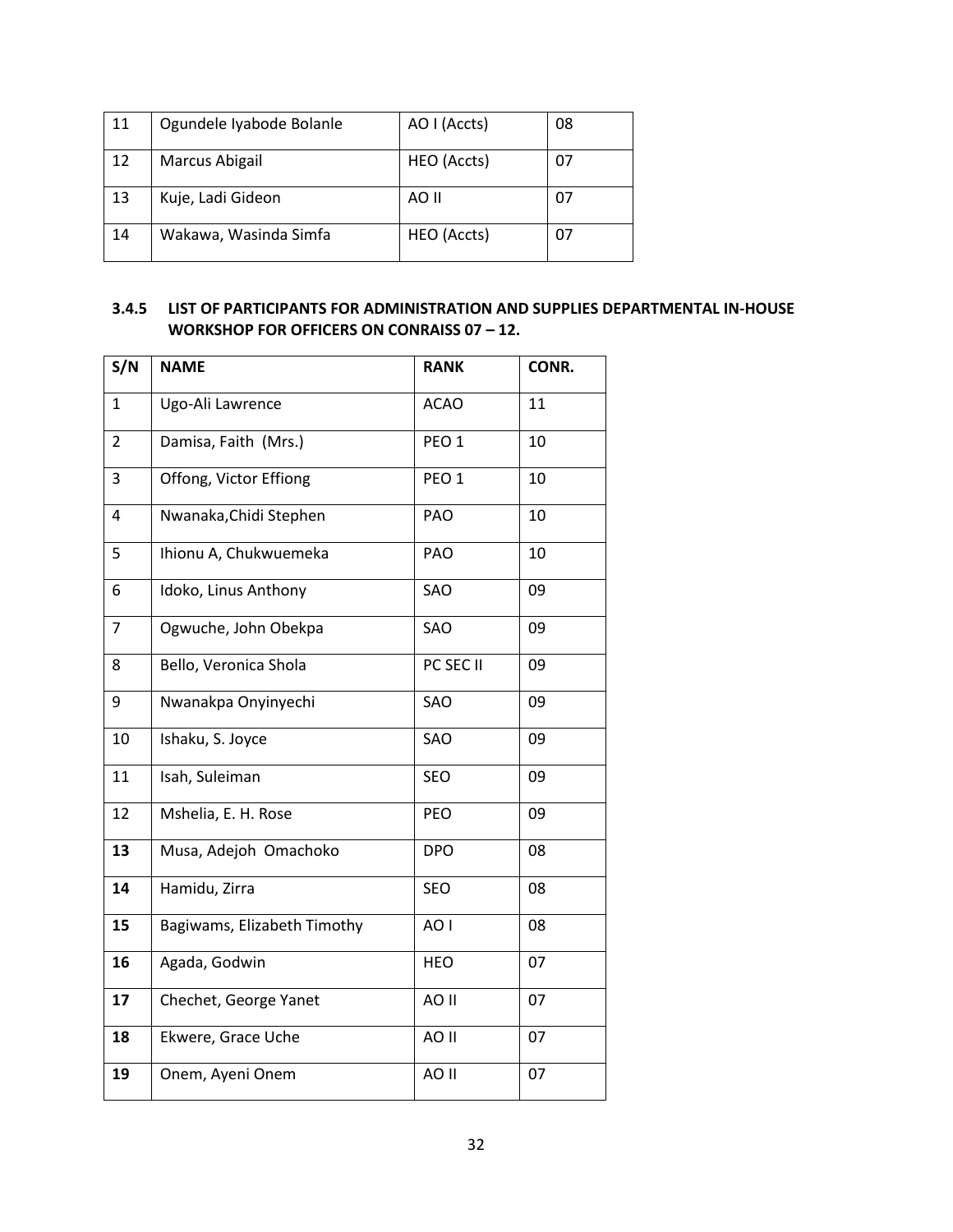| 20 | <b>Chiwar Esther Musa</b>  | AO II | 07 |
|----|----------------------------|-------|----|
| 21 | Salmawa Simon Ndahi        | AO II | 07 |
| 22 | Akubueze Okechukwu Uchenna | AO II | 07 |
| 23 | Obishai, Anthony O.        |       | 07 |

#### **3.5 PART-TIME STUDIES:**

In August 2011, Management placed embargo on all forms of study leave including parttime studies. Only applications for admission to the National Open University of Nigeria were processed since it is online studies and does not interfere with staff official duties. Also, in order to encourage staff to obtain higher qualification, Management granted approval for staff who applied for Ph'D programmes. The list of beneficiaries is presented in the table below:-

#### *3.5.1 BENEFICIARIES*

| S/N            | <b>NAME</b>               | <b>F/NO</b> | <b>DEPT</b> | <b>COURSE</b>     | <b>DATE</b> | <b>INSTITUTION ATTENDED</b>               |
|----------------|---------------------------|-------------|-------------|-------------------|-------------|-------------------------------------------|
| 1              | Nwokeocha, Chiemezie A,   | 391         | PO          | Masters Programme | 2012        | Enugu state University of Science & Tech. |
| $\overline{2}$ | Osa - Uwagie Osariere     | 513         | PO.         | Masters Programme | 2012        | National Open University of Nigeria       |
| 3              | Oseyiomon, O Stanley      | 306         | PO          | Masters Programme | 2012        | National Open University of Nigeria       |
| 4              | Ajao, Rauf Olatunji.      | 309         | PO          | Masters Programme | 2012        | National Open University of Nigeria       |
| 5              | Oniyide, I. Olufunlayo    | 240         | PO.         | Masters Programme | 2012        | National Open University of Nigeria       |
| 6              | Abogunrin, denike bridget | 438         | PO          | Masters Programme | 2012        | National Open University of Nigeria       |
| $\overline{7}$ | Idasetima, Iyeneomi       | 433         | FA          | Masters Programme | 2012        | National Open University of Nigeria       |
| 8              | Idemudia Isioma Sandra    | 445         | PO          | Ph'D Programme    | 2012        | University of Port Harcult                |
| 9              | Owan, Eshua Egbajie       | 084         | PO          | Ph'D Programme    | 2012        | Benue state University                    |
| 10             | Muhammad, Sodangi M.      | 013         | <b>PRS</b>  | Ph'D Programme    | 2012        | University of Nigeria, Nsukka             |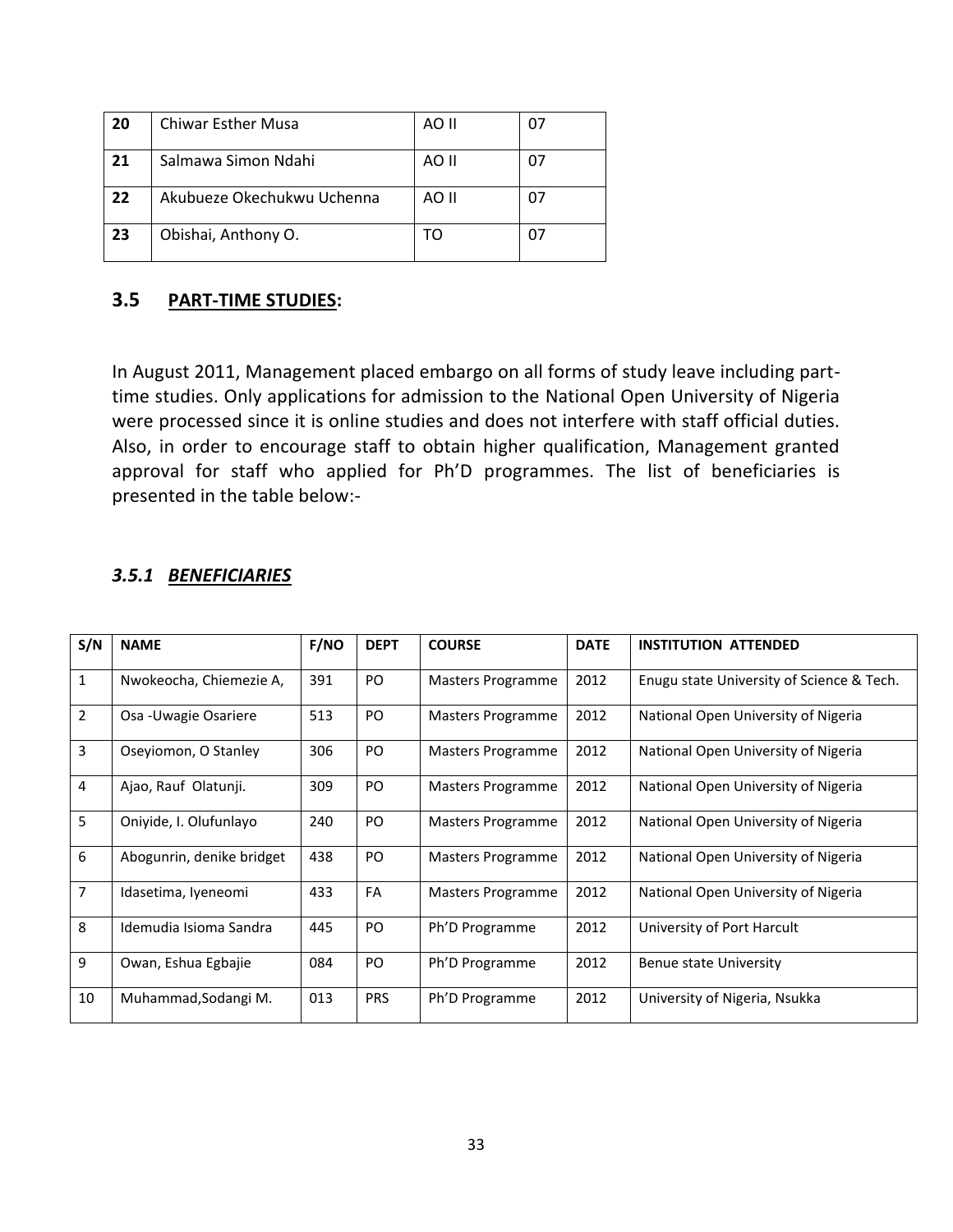#### **3.5.2 NON-STAFF TRAINING.**

This category of training involves IT student and National Youth Corps Member. During the reporting period, four Corps members were accepted to serve in the Council. Details are shown below:-

| S/N            | <b>NAME</b>                 | <b>COURSE</b>    | <b>STATE</b> | <b>BATCH</b> |
|----------------|-----------------------------|------------------|--------------|--------------|
|                | Ochube, Ochanya Mary        | French           | HQ           | 2012/2013    |
| 2              | Opara, Maxwell Onyewuchi    | Chemical Eng.    | HQ           | 2012/2013    |
| 3              | Oshokoya, Oyindamola A      | Banking& Finance | Ekiti        | 2012/2013    |
| $\overline{4}$ | Oparaugo, Callista Chidinma | Account          | HQ           | 2012/2013    |

#### **3.5.3 INDUSTRIAL TRAINING:- (IT) Students.**

(b) IT Students Nil:

#### **3.5.4 COMPLIANCE WORKSHOP BY CCB:**

A compliance training workshop was organized by the Code of Conduct Bureau for staff at the council Headquarters and at the Lagos State office. Below are details staff who participated in both workshops.

### **3.5.5 CODE OF CONDUCT COMPLIANCE TRAINING WORKSHOP FOR STAFF ON CONRAISS 2 - 5 AT KARU. (HQ. STAFF)**

| S/N            | <b>NAME</b>         | <b>CONRAISS</b> | DEPT.      | <b>COURSE FEE</b>  | <b>TRANSPORT</b>   | <b>TOTAL</b>         |
|----------------|---------------------|-----------------|------------|--------------------|--------------------|----------------------|
| 1              | Aniobi, Peter       | 02              | AS         | N <sub>5.000</sub> | N <sub>5.000</sub> | N <sub>10.000</sub>  |
| $\overline{2}$ | Uko, U. Amba        | 05              | AS         | N <sub>5.000</sub> | N <sub>5.000</sub> | N <sub>10</sub> ,000 |
| 3              | Nwobodo, Rita Ngozi | 05              | <b>PRS</b> | N <sub>5.000</sub> | N <sub>5.000</sub> | N <sub>10</sub> ,000 |
| 4              | Zakka, David        | 05              | <b>RO</b>  | N <sub>5.000</sub> | N <sub>5.000</sub> | N <sub>10.000</sub>  |
| 5              | Ali, Musa           | 05              | AS         | N <sub>5.000</sub> | N <sub>5.000</sub> | N <sub>10.000</sub>  |
| 6              | Gimba, Musa         | 05              | AS         | N <sub>5.000</sub> | N5.000             | N <sub>10.000</sub>  |
| 7              | Gwatana, Innocent   | 05              | AS         | N <sub>5.000</sub> | N <sub>5.000</sub> | N <sub>10</sub> ,000 |

**GROUP ONE**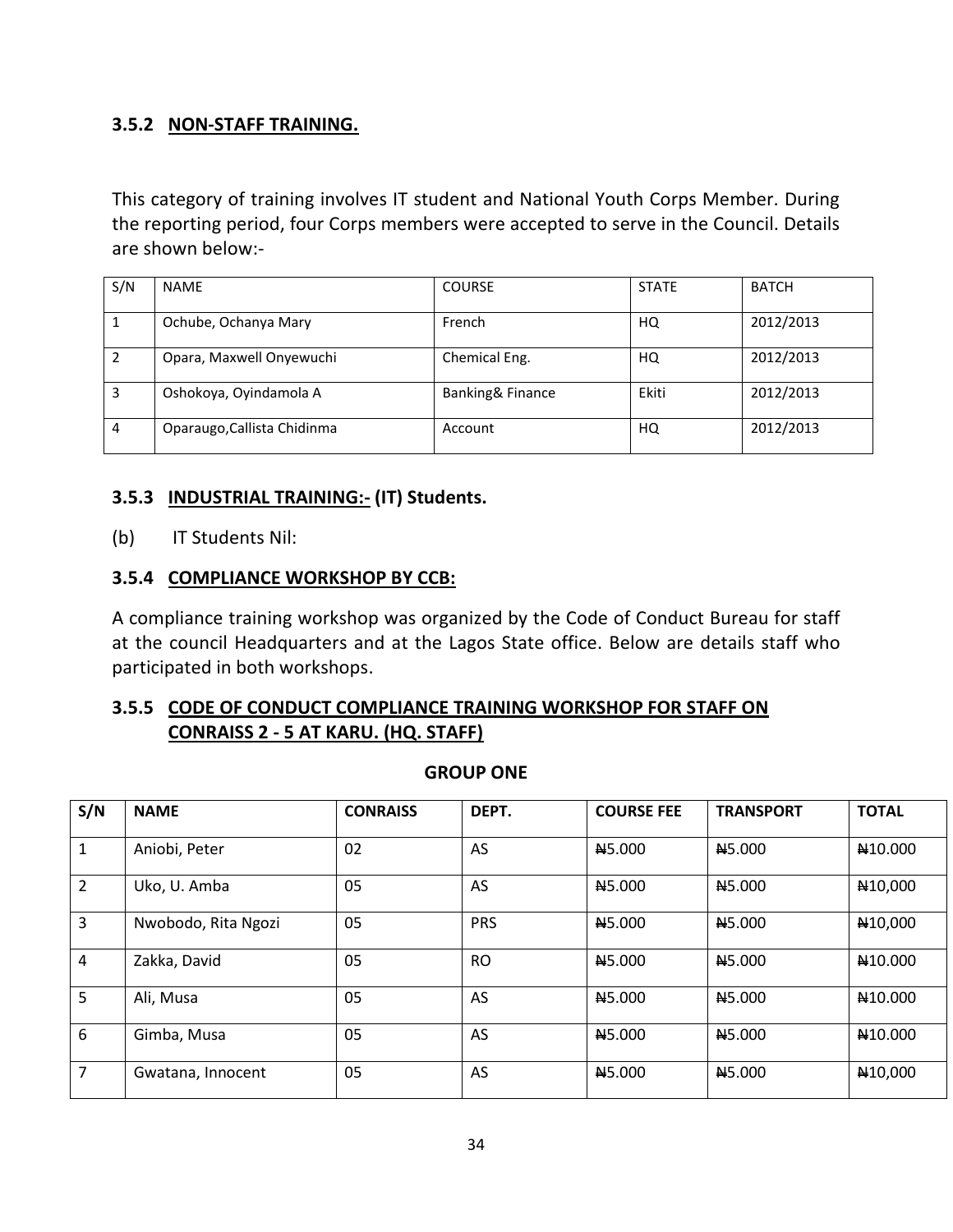| 8  | Shabiri, Sani          | 05 | AS | N5.000        | <b>N5.000</b>      | N <sub>10.000</sub>  |
|----|------------------------|----|----|---------------|--------------------|----------------------|
| 9  | Otse, Aboh             | 05 | PO | <b>N5.000</b> | N <sub>5.000</sub> | N10.000              |
| 10 | Samari, Nathaniel Amos | 05 | PO | <b>N5.000</b> | N5.000             | N10.000              |
| 11 | Lateef, Falilat Abike  | 04 | AS | <b>N5.000</b> | <b>N5.000</b>      | N10.000              |
| 12 | Helen, Sedemogun       | 04 | PO | <b>N5.000</b> | N5.000             | N <sub>10</sub> ,000 |
| 13 | Akor, Augustine        | 03 | AS | N5.000        | N5.000             | N10.000              |
| 14 | Ali, Sunday            | 03 | AS | <b>N5.000</b> | N <sub>5.000</sub> | N10.000              |
| 15 | Shakarau, Daniel       | 03 | PO | N5.000        | N5.000             | N10.000              |
| 16 | Onyah, Vincent         | 03 | AS | <b>N5.000</b> | N5.000             | N <sub>10.000</sub>  |
| 17 | <b>Emmanuel Markus</b> | 03 | PO | <b>N5.000</b> | N5.000             | N <sub>10.000</sub>  |
| 18 | Yakubu, Kopwa          | 03 | PO | <b>N5.000</b> | <b>N5.000</b>      | N <sub>10.000</sub>  |
|    | <b>TOTAL</b>           |    |    | N90,000       | N90,000            | N180,000             |

# **3.5.5 CODE OF CONDUCT COMPLIANCE TRAINING WORKSHOP FOR STAFF ON CONRAISS 6 - 10 AT KARU. (HQ. STAFF)**

# **GROUP TWO (A)**

| S/N            | <b>NAME</b>               | <b>CONRAISS</b> | DEPT. | <b>COURSE FEE</b> | <b>TRANSPORT</b>     | <b>TOTAL</b>      |
|----------------|---------------------------|-----------------|-------|-------------------|----------------------|-------------------|
| $\mathbf{1}$   | Owan, Eshua Egbejie       | 10              | PO    | <b>N5,000</b>     | N <sub>10</sub> ,000 | $N$ 15,000        |
| $\overline{2}$ | Okunola, A. Hammed        | 10              | PO    | N5,000            | N <sub>10</sub> ,000 | $\bigstar 15,000$ |
| 3              | Otun, Akeem Olajide       | 10              | PO    | N5,000            | N <sub>10</sub> ,000 | $N = 15,000$      |
| $\overline{4}$ | Onyeniyi, Olubisi Ibiyemi | 10              | PO    | <b>N5,000</b>     | N <sub>10</sub> ,000 | $N$ 15,000        |
| 5              | Aniekwe, Gozie Mary       | 10              | PO    | N5,000            | N <sub>10.000</sub>  | N 15,000          |
| 6              | Elemuwa, B. Onyekwere     | 09              | PO.   | <b>N5,000</b>     | N10.000              | $\bigstar 15,000$ |
| $\overline{7}$ | Ejemheire, Martha         | 09              | PO    | N5,000            | N <sub>10.000</sub>  | N 15,000          |
| 8              | Babale, Lwasam            | 09              | PO    | N5,000            | N <sub>10.000</sub>  | $\#$ 15,000       |
| 9              | Ngilari, Eliet Maigana    | 09              | PO    | <b>N5,000</b>     | N10.000              | $N = 15,000$      |
| 10             | Eze, Kanu Mackay          | 09              | PO    | N5,000            | N <sub>10</sub> ,000 | $N = 15,000$      |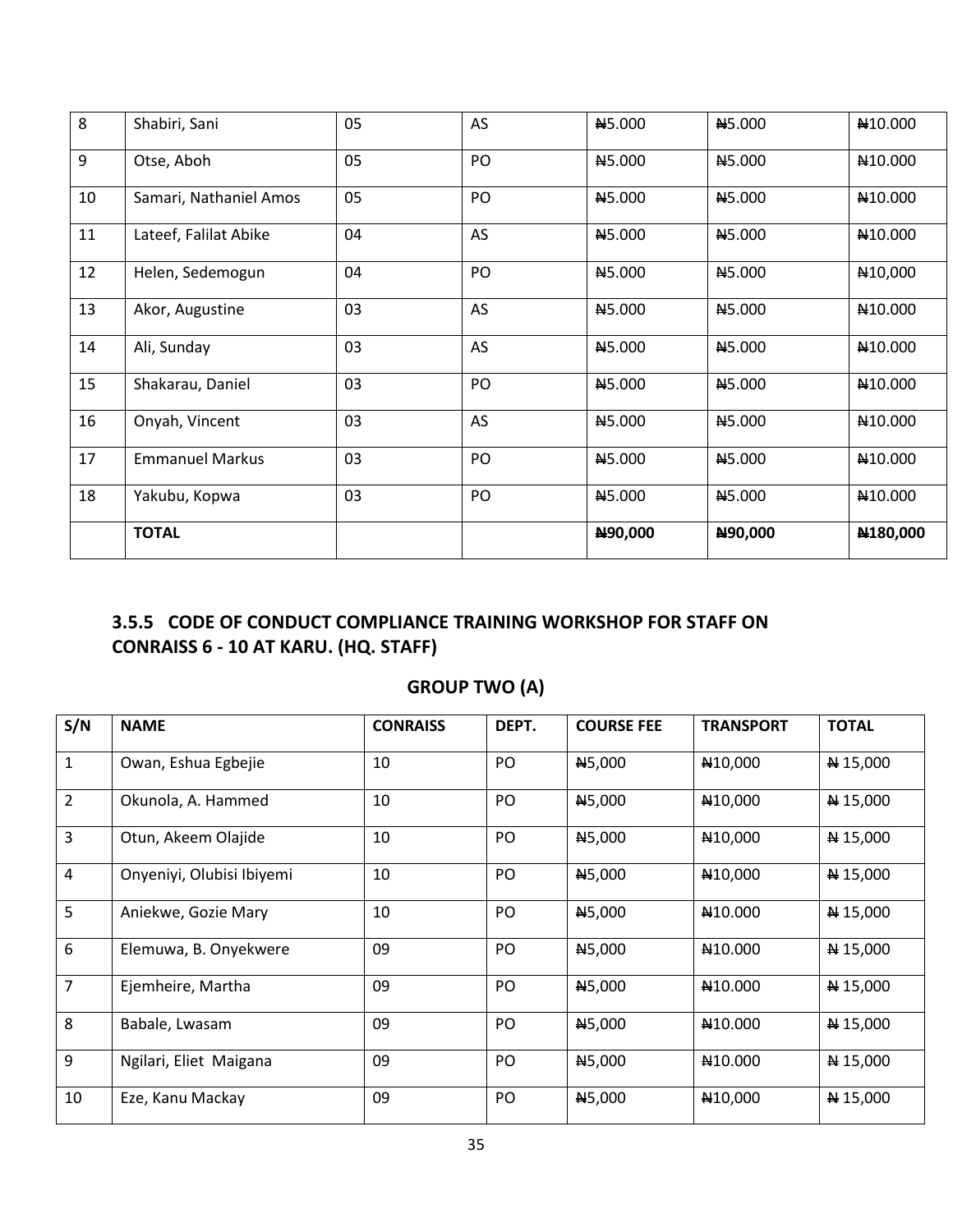| 11 | Usifon, Cordelia           | 09 | PO         | N5,000 | N10,000              | N 15,000   |
|----|----------------------------|----|------------|--------|----------------------|------------|
| 12 | Grace, Akeju               | 09 | PO         | N5,000 | N10,000              | N 15,000   |
| 13 | Abah, Owoicho Sylvester    | 09 | PO         | N5,000 | N10.000              | N 15,000   |
| 14 | Oke, Olaniyi O.            | 09 | PO         | N5,000 | N10.000              | N 15,000   |
| 15 | Umuakpero, Joy Egbuwoku    | 09 | PO         | N5,000 | N10.000              | N 15,000   |
| 16 | Ishidi P. A. Innocent      | 09 | PO         | N5,000 | N10.000              | N 15,000   |
| 17 | Obong Thelma Ikpe          | 08 | PO         | N5,000 | N10.000              | N 15,000   |
| 18 | Idasetima, Iyeneomi        | 08 | PO         | N5,000 | N10.000              | N 15,000   |
| 19 | Onuoha, Blessing Chinyere  | 08 | PO         | N5,000 | N10.000              | N 15,000   |
| 20 | Ekele, James Akogwu        | 08 | PO         | N5,000 | N10.000              | N 15,000   |
| 21 | Muhammed, Bawa Gana        | 08 | PO         | N5,000 | N10.000              | N 15,000   |
| 22 | Chukwu, Ebere Annabel      | 08 | PO         | N5,000 | N10.000              | N 15,000   |
| 23 | Njoku, Uche Lilian         | 08 | PO         | N5,000 | N10,000              | N 15,000   |
| 24 | Ejibunu, Elizabeth Ebun    | 08 | PO         | N5,000 | N10,000              | N 15,000   |
| 25 | Irokansi, Chikodiri Ngozi  | 07 | PO         | N5,000 | N10.000              | N 15,000   |
| 26 | Enyi, Joy Ekwo             | 07 | PO         | N5,000 | N10.000              | N 15,000   |
| 27 | Auta, Cindy Chioma         | 07 | PO         | N5,000 | N10.000              | N 15,000   |
| 28 | Alimigbe, Anno Frances     | 07 | PO         | N5,000 | N10.000              | N 15,000   |
| 29 | Okere, Jude Izuchukwu      | 07 | PO         | N5,000 | N10.000              | ₦ 15,000   |
| 30 | Guskada, Celestina Vincent | 07 | PO         | N5,000 | N <sub>10.000</sub>  | N 15,000   |
| 31 | Uwa, Esther                | 07 | PO         | N5,000 | N10.000              | N 15,000   |
| 32 | Ojewuyi, Muyiwa            | 09 | <b>RO</b>  | N5,000 | N10.000              | N 15,000   |
| 33 | Archibong Bosede           | 09 | <b>RO</b>  | N5,000 | N10.000              | N 15,000   |
| 34 | Nebo, Ebere Clementina     | 09 | <b>RO</b>  | N5,000 | N10.000              | N 15,000   |
| 35 | David Shaba                | 09 | <b>RO</b>  | N5,000 | N10,000              | N 15,000   |
| 36 | Cecilia Danmagagji         | 10 | <b>FCT</b> | N5,000 | N <sub>10</sub> ,000 | N 15,000   |
| 37 | Menegbe, Victor N.         | 10 | <b>FCT</b> | N5,000 | N <sub>10</sub> ,000 | $N$ 15,000 |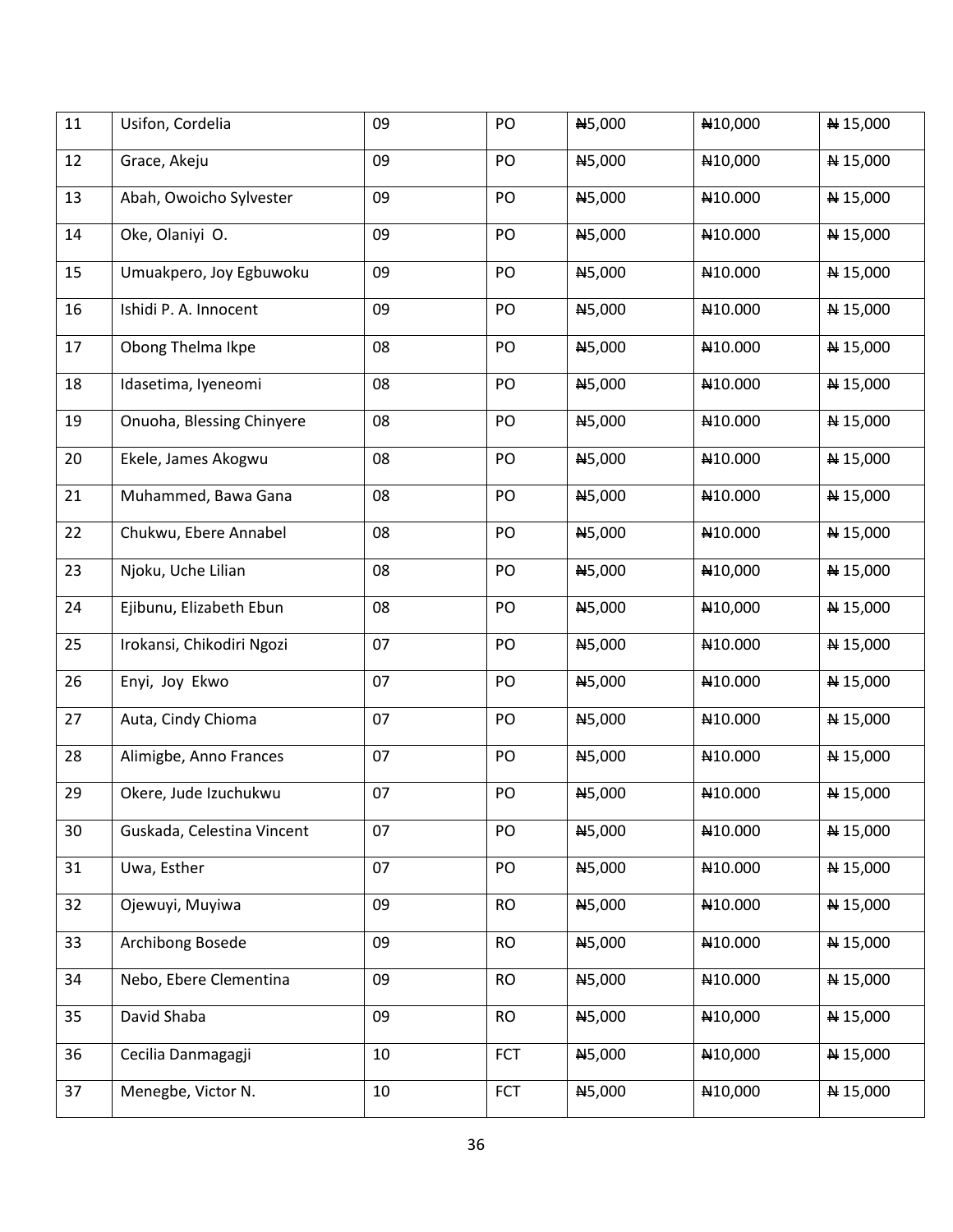| 38 | Obika, Angela Uzoramaka | 08 | <b>FCT</b> | N <sub>5</sub> ,000 | N <sub>10</sub> ,000 | N 15,000     |
|----|-------------------------|----|------------|---------------------|----------------------|--------------|
| 39 | Onyia Christiana        | 08 | <b>FCT</b> | <b>N5,000</b>       | N <sub>10</sub> ,000 | N 15,000     |
| 40 | Grace Shayor Fayigbe    | 08 | <b>FCT</b> | N5,000              | N <sub>10</sub> ,000 | N 15,000     |
| 41 | Olorunshola Israel      | 07 | <b>FCT</b> | N <sub>5</sub> ,000 | N <sub>10</sub> ,000 | $N = 15,000$ |
| 42 | Ebute, Edoh             | 07 | <b>FCT</b> | N <sub>5</sub> ,000 | N <sub>10</sub> ,000 | $N = 15,000$ |
|    | <b>TOTAL</b>            |    |            | N210,000            | N420,000             | N630,000     |

# *3.5.6 CODE OF CONDUCT COMPLIANCE TRAINING WORKSHOP FOR STAFF ON CONRAISS 6 - 10*

**AT KARU. (H/Q. STAFF)** 

## **GROUP TWO (B)**

| S/N              | <b>NAME</b>                  | <b>CONRAISS</b> | DEPT.     | <b>COURSE FEE</b> | <b>TRANSPORT</b>     | <b>TOTAL</b> |
|------------------|------------------------------|-----------------|-----------|-------------------|----------------------|--------------|
| $\mathbf{1}$     | Anyanwu, V. B. Anikwunife    | 08              | <b>RO</b> | N5,000            | N10.000              | N 15,000     |
| $\overline{2}$   | Oduh Idoko Anthony           | 07              | <b>RO</b> | N5,000            | N10.000              | N 15,000     |
| $\overline{3}$   | Okolie Anthony Obishai       | 07              | AS        | N5,000            | N10.000              | N 15,000     |
| $\overline{4}$   | Ahmed, Halima                | 07              | <b>RO</b> | N5,000            | N <sub>10.000</sub>  | N 15,000     |
| 5                | Israel Joseph                | 07              | <b>RO</b> | N5,000            | N10.000              | N 15,000     |
| $\boldsymbol{6}$ | Eigege, Oloche Joy           | 10              | FA        | N5,000            | N10.000              | N 15,000     |
| $\overline{7}$   | Adamu, Peter Monday          | 10              | FA        | N5,000            | N <sub>10.000</sub>  | N 15,000     |
| 8                | Ikpeme, Nsima Edet           | 09              | FA        | N5,000            | N10.000              | N 15,000     |
| $9\,$            | Swithines, Philomena Kelechi | 09              | FA        | N5,000            | N10.000              | N 15,000     |
| 10               | Okwose, Philomena Chika      | 09              | FA        | N5,000            | N10.000              | N 15,000     |
| 11               | Jiya Mamman Aliyu            | 08              | FA        | N5,000            | N10000               | N 15,000     |
| 12               | Ogundele Iyabode Bolanle     | 08              | FA        | N5,000            | N <sub>10</sub> ,000 | N 15,000     |
| 13               | Mshelia Pindar Anjikwi       | 08              | FA        | N5,000            | N <sub>10.000</sub>  | N 15,000     |
| 14               | Marcus Abigail               | 07              | FA        | N5,000            | N10.000              | N 15,000     |
| 15               | Kuje, Ladi Gideon            | 07              | FA        | N5,000            | N10.000              | N 15,000     |
| 16               | Wakawa, Wasinda Simfa        | 07              | FA        | N5,000            | N10.000              | N 15,000     |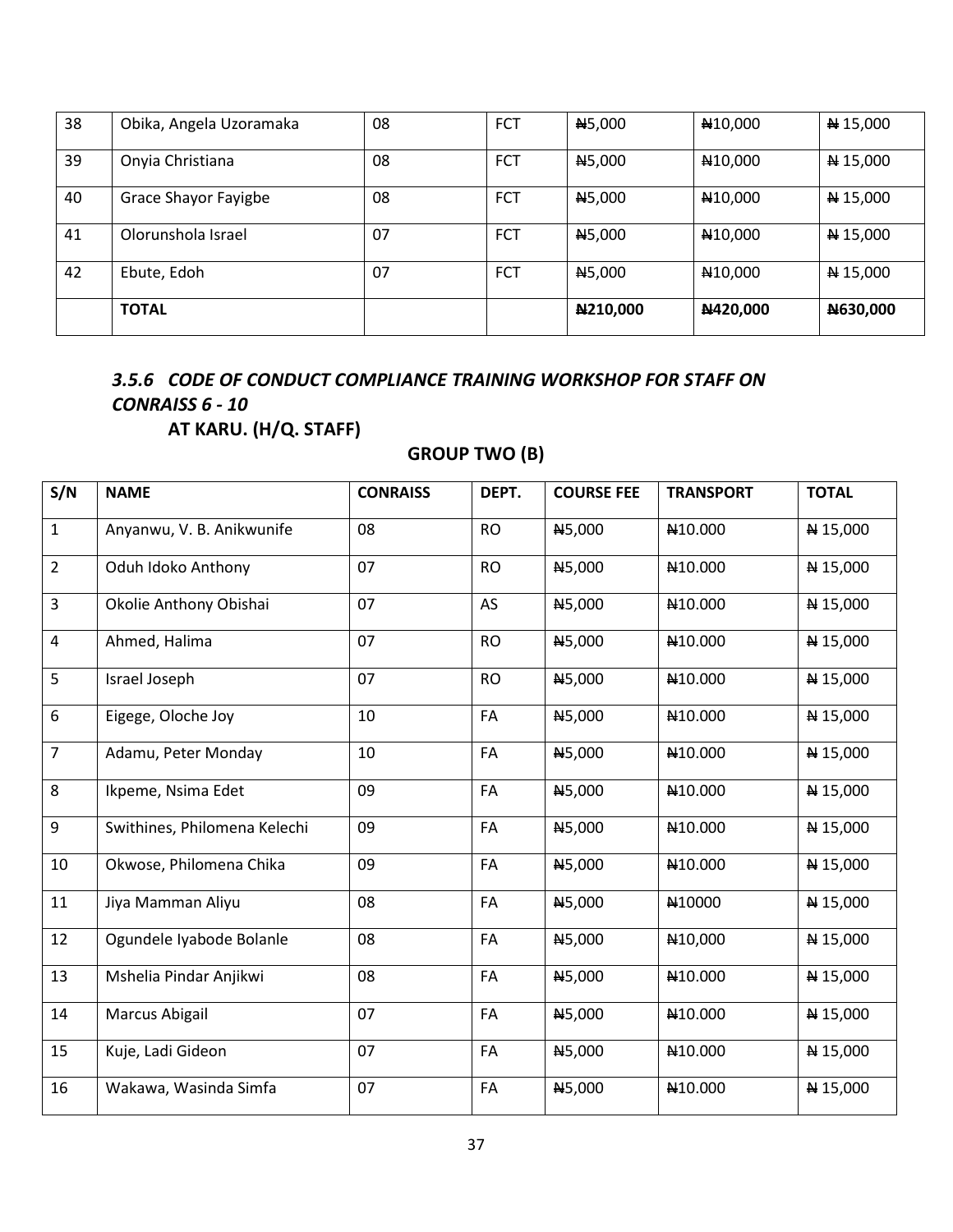| 17 | Mayaki Josephine           | 07 | PO         | N5,000   | N10.000              | N 15,000 |
|----|----------------------------|----|------------|----------|----------------------|----------|
| 18 | Anyanwu Chinyere           | 07 | PO         | N5,000   | N10.000              | N 15,000 |
| 19 | Adewumi, O. Simon          | 07 | PO         | N5,000   | N10.000              | N 15,000 |
| 20 | Oseni, Taiwo Fatimat       | 07 | PO         | N5,000   | N10.000              | N 15,000 |
| 21 | Ayedun, F. Oluwakemi       | 07 | PO         | N5,000   | N10.000              | N 15,000 |
| 22 | Azorobodo, S. Kelechi      | 07 | PO         | N5,000   | N <sub>10</sub> ,000 | N 15,000 |
| 23 | Fatai, Abdulazeez          | 10 | <b>PRS</b> | N5,000   | N <sub>10</sub> ,000 | N 15,000 |
| 24 | Nworah, Chukwuma Cornel    | 09 | <b>PRS</b> | N5,000   | N10.000              | N 15,000 |
| 25 | Onyekwelu, P. Sandra       | 09 | <b>PRS</b> | N5,000   | N10.000              | N 15,000 |
| 26 | Bada, Musa                 | 09 | <b>PRS</b> | N5,000   | N10.000              | N 15,000 |
| 27 | Abah, Mary Ogbene          | 09 | <b>PRS</b> | N5,000   | N10.000              | N 15,000 |
| 28 | Oleka Ifeyinwa             | 09 | <b>PRS</b> | N5,000   | N10.000              | N 15,000 |
| 29 | Andeyaba K. Joseph         | 09 | <b>PRS</b> | N5,000   | N10.000              | N 15,000 |
| 30 | Pogu, Joshua               | 09 | <b>PRS</b> | N5,000   | N10.000              | ₦ 15,000 |
| 31 | Yusuf Abdullahi            | 09 | <b>PRS</b> | N5,000   | N10.000              | N 15,000 |
| 32 | Oloruntoba, A. Stephen     | 08 | <b>PRS</b> | N5,000   | N10.000              | N 15,000 |
| 33 | Olowookeere, Festus Gbenga | 08 | <b>PRS</b> | N5,000   | N10.000              | N 15,000 |
| 34 | Ogar, Abel Okomaye         | 08 | <b>PRS</b> | N5,000   | N <sub>10</sub> ,000 | N 15,000 |
| 35 | Abdullahi, Taiye Taofikat  | 08 | <b>PRS</b> | N5,000   | N10,000              | ₦ 15,000 |
| 36 | Ibrahim Idayat Olanike     | 08 | <b>PRS</b> | N5,000   | N10.000              | N 15,000 |
| 37 | Obi S. Egbeji              | 07 | PO         | N5,000   | N <sub>10</sub> ,000 | N15.000  |
| 38 | Yakubu, Bello              | 07 | PO         | N5,000   | N10.000              | N 15,000 |
| 39 | Ekpa, Ekan                 | 07 | PO         | N5,000   | N <sub>10</sub> ,000 | N15.000  |
|    | <b>TOTAL</b>               |    |            | N195,000 | N390,000             | N585,000 |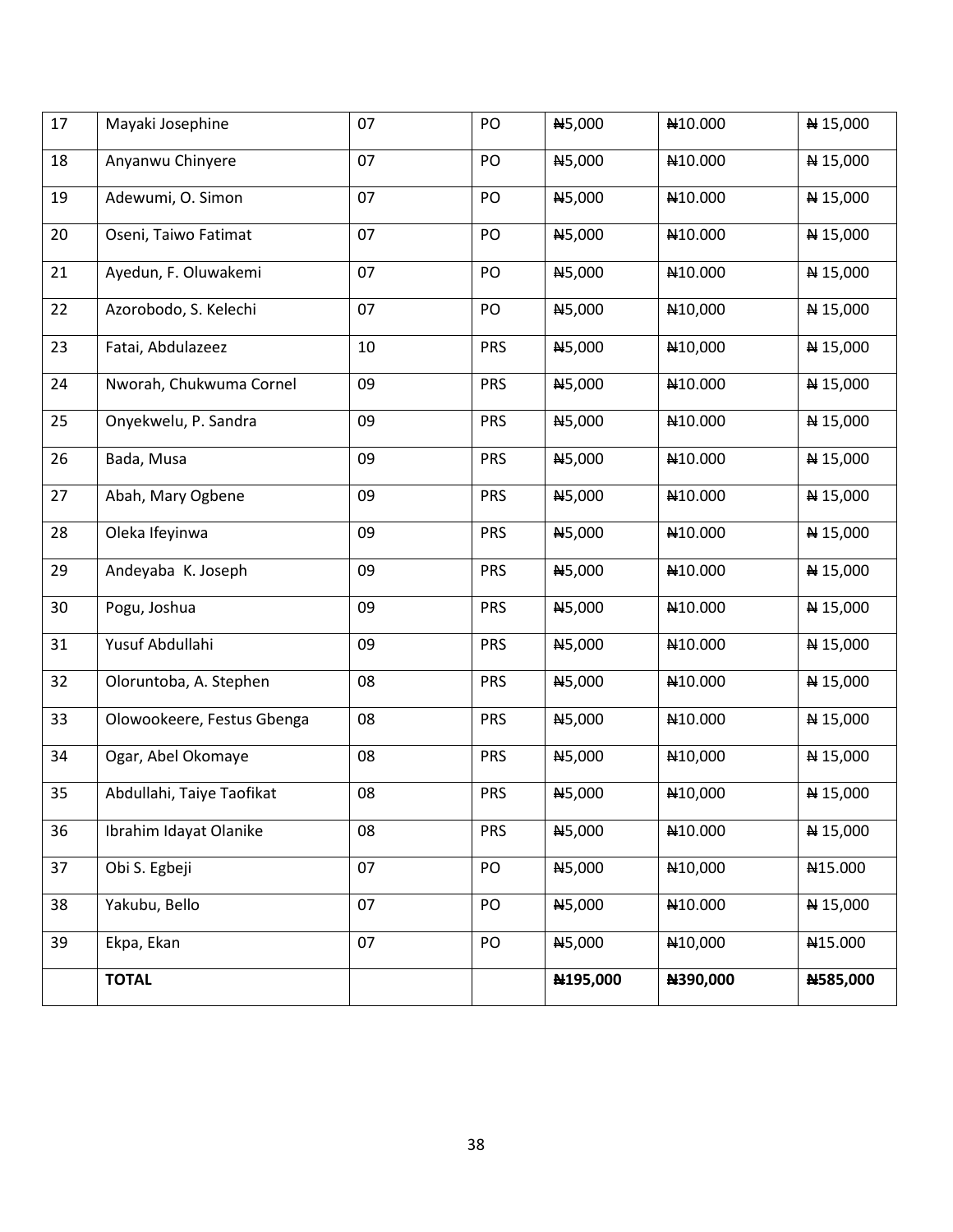## **3.5.7 CODE OF CONDUCT COMPLIANCE TRAINING WORKSHOP FOR STAFF ON CONRAISS 6 - 10 AT KARU. (HQ. STAFF)**

| S/N            | <b>NAME</b>                | <b>CONRAISS</b> | DEPT.      | <b>COURSE FEE</b> | <b>TRANSPORT</b>     | <b>TOTAL</b> |
|----------------|----------------------------|-----------------|------------|-------------------|----------------------|--------------|
| $\mathbf{1}$   | Ebere, Perpetual           | 07              | <b>PRS</b> | N5,000            | N10.000              | $N = 15,000$ |
| $\overline{2}$ | Ihionu Adaeze Ngozi        | 07              | <b>PRS</b> | N5,000            | N10.000              | N 15,000     |
| 3              | Osagie, Christopher Felix  | 07              | <b>PRS</b> | N5,000            | N10.000              | N 15,000     |
| 4              | Oyeniyi, Adebayo N.        | 07              | <b>PRS</b> | N5,000            | N10.000              | N 15,000     |
| 5              | Eihoda Justina Phoebe      | 07              | <b>PRS</b> | N5,000            | N10.000              | N 15,000     |
| 6              | Njoku, C. Damian           | 07              | PO         | N5,000            | N10.000              | N 15,000     |
| $\overline{7}$ | Shaibu, Ene Lucy           | 07              | PO         | N5,000            | N10.000              | N 15,000     |
| 8              | Eze, Ode Sunday            | 07              | PO         | N5,000            | N10.000              | N 15,000     |
| 9              | Anikweze, Bosa Sunday      | 07              | PO         | N5,000            | N10.000              | N 15,000     |
| 10             | Oruene, Tamunonengiyeofori | 07              | PO         | N5,000            | N <sub>10</sub> ,000 | N 15,000     |
| 11             | Idemudia I. Sandra         | 07              | PO         | N5,000            | N <sub>10</sub> ,000 | N 15,000     |
| 12             | Akeninyene, Louis Ekpah    | 07              | PO         | N5,000            | N10.000              | N 15,000     |
| 13             | Chikelu, Calista Ngozi     | 07              | PO         | N5,000            | N10.000              | N 15,000     |
| 14             | Ugo-Ali Lawrence           | 11              | AS         | N5,000            | N10.000              | N 15,000     |
| 15             | Damisa, Faith (Mrs.)       | 10              | AS         | N5,000            | N10.000              | N 15,000     |
| 16             | Offong, Victor Effiong     | 10              | AS         | N5,000            | N10.000              | N 15,000     |
| 17             | Nwanaka, Chidi Stephen     | 10              | AS         | N5,000            | N10.000              | N 15,000     |
| 18             | Ihionu A, Chukwuemeka      | 10              | AS         | N5,000            | N <sub>10.000</sub>  | ₦ 15,000     |
| 19             | Idoko, Linus Anthony       | 09              | AS         | N5,000            | N10.000              | N 15,000     |
| 20             | Ogwuche, John Obekpa       | 09              | AS         | N5,000            | N10.000              | N 15,000     |
| 21             | Bello, Veronica Shola      | 09              | AS         | N5,000            | N10.000              | N 15,000     |
| 22             | Nwanakpa Onyinyechi        | 09              | AS         | N5,000            | N10,000              | N 15,000     |

## **GROUP TWO (C)**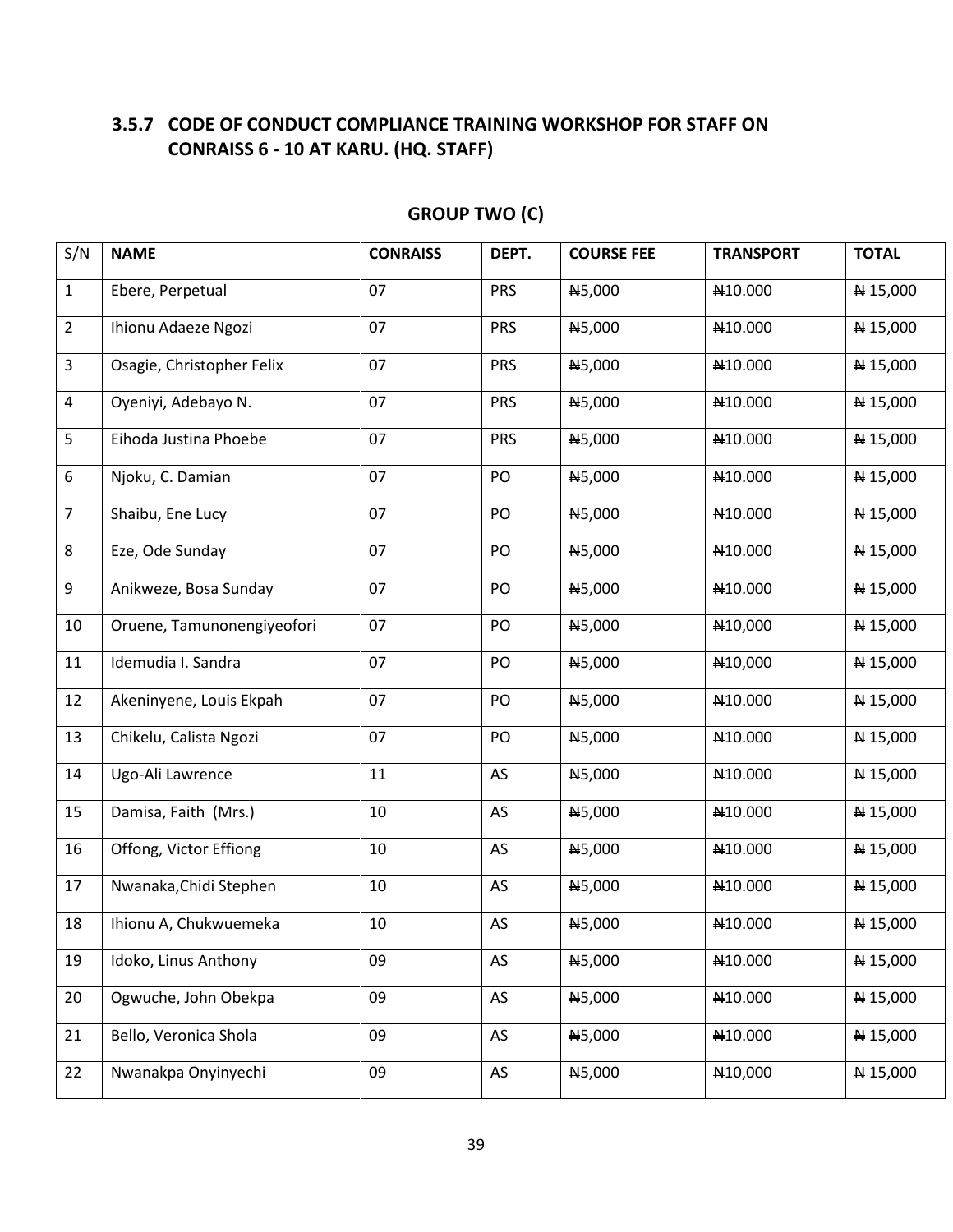| 23 | Ishaku, S. Joyce           | 09 | AS         | N5,000        | N <sub>10</sub> ,000 | N 15,000     |
|----|----------------------------|----|------------|---------------|----------------------|--------------|
| 24 | Isah, Suleiman             | 09 | AS         | N5,000        | N <sub>10.000</sub>  | N 15,000     |
| 25 | Mshelia, E. H. Rose        | 09 | AS         | N5,000        | N10.000              | N 15,000     |
| 26 | Musa, Adejoh Omachoko      | 08 | AS         | N5,000        | N10.000              | N 15,000     |
| 27 | Hamidu, Zirra              | 08 | AS         | N5,000        | N10.000              | ₦ 15,000     |
| 28 | Bagwams, Elizabeth Timothy | 08 | AS         | N5,000        | N10.000              | N 15,000     |
| 29 | Agada, Godwin              | 07 | AS         | N5,000        | N10.000              | N 15,000     |
| 30 | Alu Chibuike Omofia        | 07 | AS         | N5,000        | N10.000              | N 15,000     |
| 31 | Chechet, George Yanet      | 07 | AS         | <b>N5,000</b> | N10.000              | N 15,000     |
| 32 | Ekwere, Grace Uche         | 07 | AS         | <b>N5,000</b> | N <sub>10.000</sub>  | N 15,000     |
| 33 | Onem, Ayeni Onem           | 07 | AS         | N5,000        | N10.000              | N 15,000     |
| 34 | <b>Chiwar Esther Musa</b>  | 07 | AS         | N5,000        | N <sub>10</sub> ,000 | N 15,000     |
| 35 | Salmawa Simon Ndahi        | 07 | AS         | N5,000        | N <sub>10</sub> ,000 | N 15,000     |
| 36 | Akubueze Okechukwu Uchenna | 07 | AS         | N5,000        | N <sub>10</sub> ,000 | ₦ 15,000     |
| 37 | Ijeh, Alexander            | 06 | <b>PRS</b> | N5.000        | N <sub>10</sub> ,000 | ₦ 15,000     |
| 38 | Abdul Usman                | 06 | AS         | N5.000        | N10,000              | N 15,000     |
| 39 | Giwa, Joseph               | 06 | <b>PRS</b> | N5.000        | N10.000              | N 15,000     |
| 40 | Olaide, Kasali Abiola      | 06 | <b>PRS</b> | <b>N5.000</b> | N10.000              | N 15,000     |
| 41 | Ogazi, Bassey S.           | 06 | PO         | N5.000        | N10.000              | ₦ 15,000     |
| 42 | Yohanna, Ezekiel           | 06 | AS         | N5.000        | N <sub>10.000</sub>  | N 15,000     |
| 43 | Akpa, Z. Kasumu            | 06 | FA         | N5.000        | N10.000              | N 15,000     |
| 44 | Adamu, Abubakar            | 06 | <b>PRS</b> | N5.000        | N10.000              | N 15,000     |
| 45 | Ganiyu, Abiodun            | 06 | <b>RO</b>  | N5.000        | N10.000              | N 15,000     |
| 46 | Udenyi, Adams              | 06 | AS         | N5.000        | N10.000              | N 15,000     |
| 47 | Audu, Habu                 | 06 | <b>RO</b>  | N5.000        | N10.000              | N 15,000     |
| 48 | Obishai, Blessing Maria    | 06 | FA         | N5.000        | N10.000              | $N = 15,000$ |
| 49 | Idoko, Anthony John        | 06 | PO         | N5.000        | N <sub>10</sub> ,000 | $N = 15,000$ |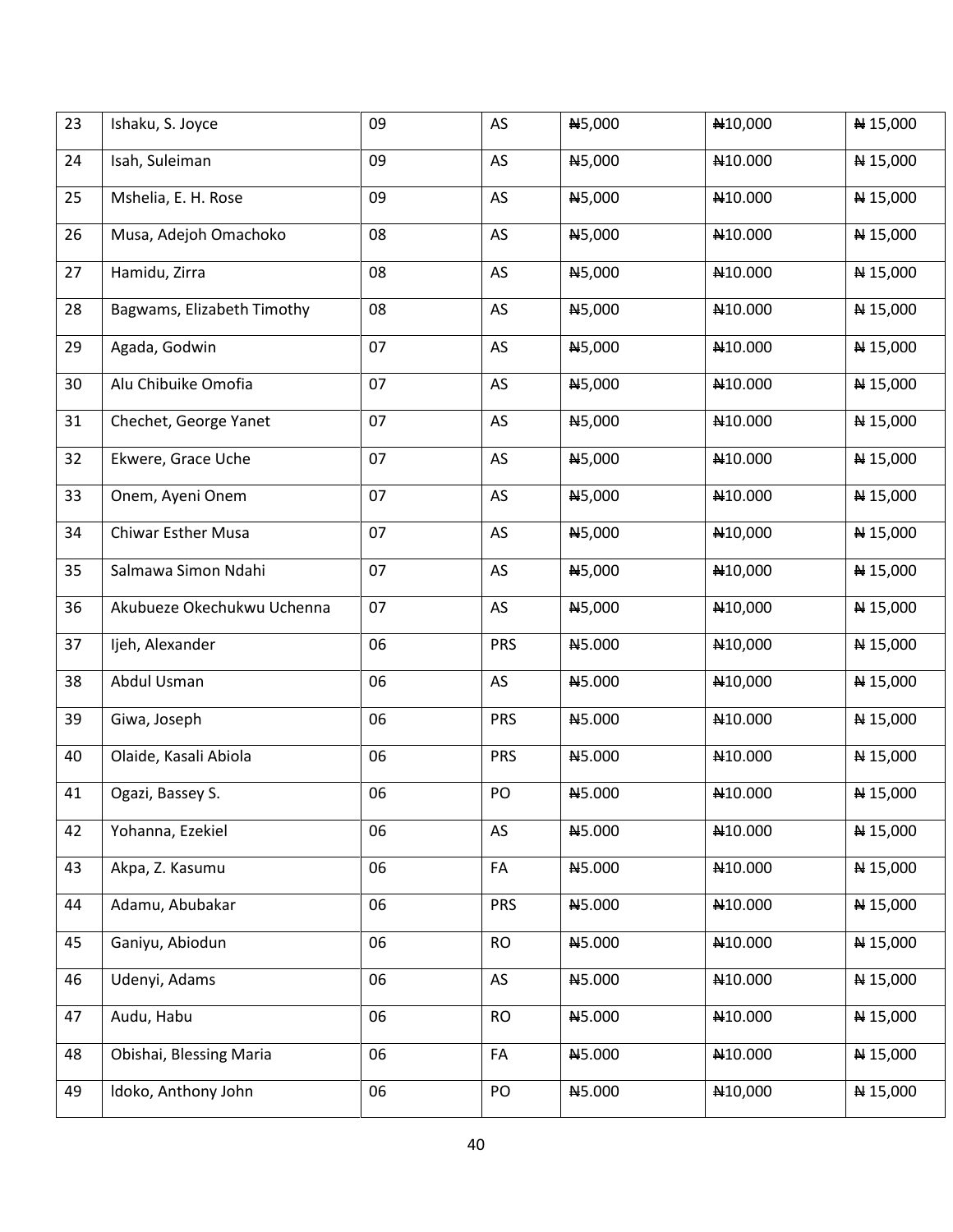| 50 | Patience D. Igbankwe | 06 | PO        | N <sub>5.000</sub> | N <sub>10</sub> ,000 | $N$ 15,000      |
|----|----------------------|----|-----------|--------------------|----------------------|-----------------|
| 51 | Obi, Frank           | 06 | PO        | N <sub>5.000</sub> | N <sub>10</sub> ,000 | $N$ 15,000      |
| 52 | Zakariah, Barnabas   | 06 | <b>RO</b> | N <sub>5.000</sub> | N <sub>10</sub> ,000 | N 15,000        |
|    | <b>TOTAL</b>         |    |           | N260,000           | N520,000             | <b>N780,000</b> |

### **GROUP THREE (2) (OFFICERS ON CONRAISS 13 ABOVE)**

| S/N                     | <b>NAME</b>             | <b>CONRAISS</b> | DEPT.      | <b>COURSE FEES</b> | <b>TRANSPORT</b> | <b>TOTAL</b> |
|-------------------------|-------------------------|-----------------|------------|--------------------|------------------|--------------|
| $\mathbf{1}$            | <b>B.A Mshelia</b>      | 15              | AS         | N5,000             | N 15,000         | N 20,000     |
| $\overline{2}$          | Dr. Steve Nwokeocha     | 15              | PO         | N5,000             | N 15,000         | N 20,000     |
| $\overline{3}$          | Onyia Emmanuel          | 15              | F/A        | N5,000             | N 15,000         | N 20,000     |
| $\overline{\mathbf{4}}$ | Ansari Ruth (Mrs.)      | 14              | <b>PRS</b> | N5,000             | N 15,000         | N 20,000     |
| 5                       | Ighalo Eric             | 14              | <b>RO</b>  | N5,000             | N 15,000         | N 20,000     |
| 6                       | Melefa Agatha           | 14              | AS         | N5,000             | N 15,000         | N 20,000     |
| $\overline{7}$          | Bello Adamu             | 14              | PO         | N5,000             | N 15,000         | N 20,000     |
| 8                       | Umar Sodangi            | 14              | <b>PRS</b> | N5,000             | N 15,000         | N 20,000     |
| 9                       | Dahiru Roni             | 14              | PO         | N5,000             | ₦ 15,000         | N 20,000     |
| 10                      | Sani Fatsuma            | 13              | PO         | N5,000             | N 15,000         | N 20,000     |
| 11                      | Iko Hannatu             | 13              | PO         | N5,000             | N 15,000         | N 20,000     |
| 12                      | Maryam Wakawa           | 13              | F/A        | N5,000             | N 15,000         | N 20,000     |
| 13                      | Pam Paulina             | 13              | PO         | N5,000             | N 15,000         | N 20,000     |
| 14                      | Odumosu Aderonke        | 13              | A/S        | N5,000             | N 15,000         | N 20,000     |
| 15                      | Nggaddah Rufus          | 13              | <b>PRS</b> | N5,000             | N 15,000         | N 20,000     |
| 16                      | Olabode, Olaniran Abel  | 12              | PO         | N5,000             | N 15,000         | N 20,000     |
| 17                      | Ya'adua, Kabir Labaran  | 12              | PO         | N5,000             | N 15,000         | N 20,000     |
| 18                      | Popoola, Atanda Lukuman | 11              | FA         | N5,000             | N15,000          | N20,000      |
| 19                      | Ezeahurukwe, Jacinta    | 12              | PO         | N5,000             | N 15,000         | N 20,000     |
| 20                      | Akpa, Victoria Inikpi   | 11              | PO         | N5,000             | N 15,000         | N 20,000     |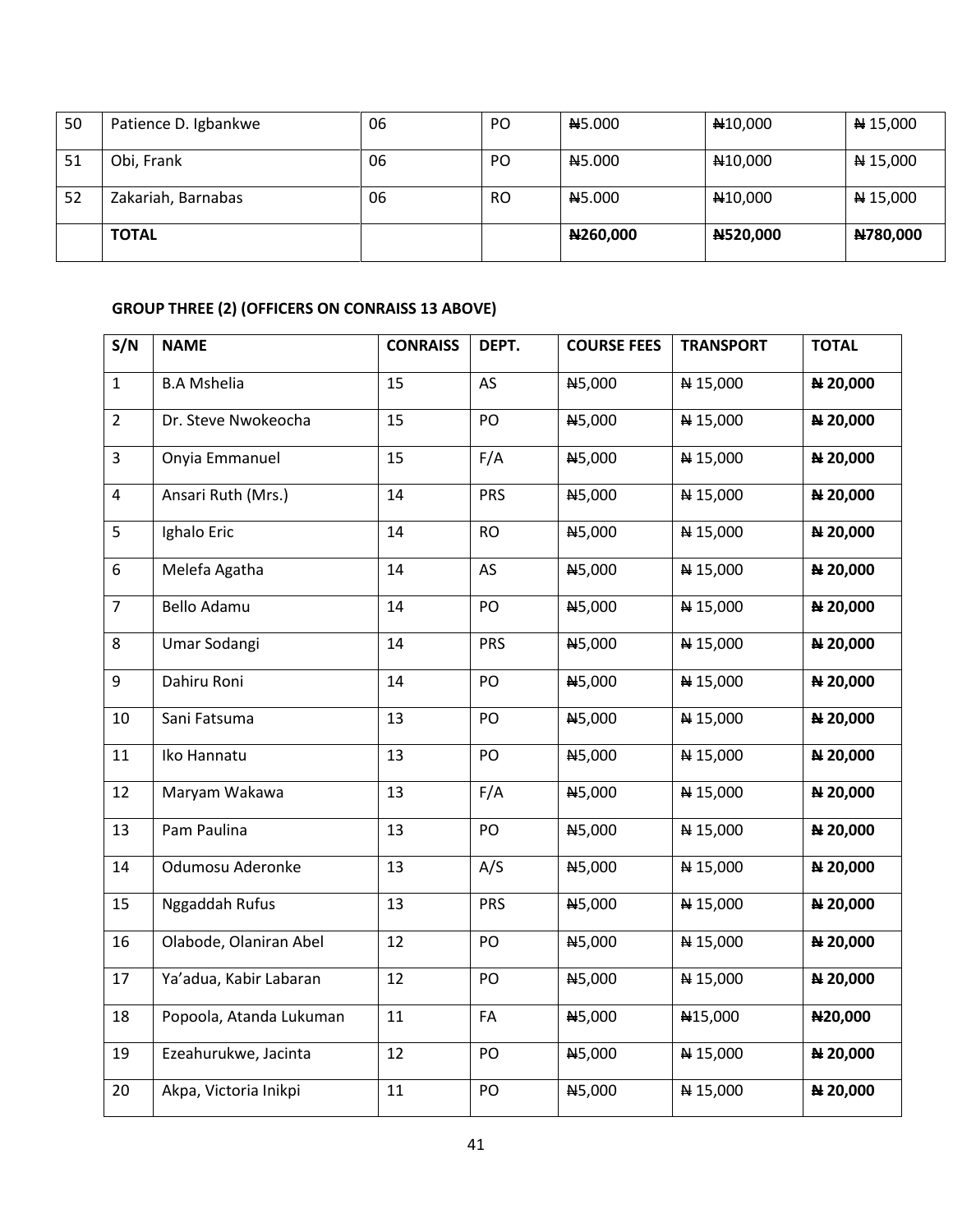| 21 | Dibal, H. G.     | 12 | <b>FCT</b> | <b>N5,000</b> | N <sub>15</sub> ,000 | N 20,000 |
|----|------------------|----|------------|---------------|----------------------|----------|
| 22 | Ugo-Ali Lawrence | 11 | AS         | <b>N5,000</b> | $N = 15,000$         | N 20,000 |
|    | <b>TOTAL</b>     |    |            | N110,000      | N330,000             | N440,000 |

## **CODE OF CONDUCT COMPLIANCE TRAINING WORKSHOP FOR STAFF OF LAGOS STATE OFFICE**

| S/N            | <b>NAME</b>                       | <b>CONRAISS</b> | DEPT.                 | <b>COURSE FEE</b>        | <b>TRANSPORT</b>     | <b>TOTAL</b>  |
|----------------|-----------------------------------|-----------------|-----------------------|--------------------------|----------------------|---------------|
|                |                                   |                 |                       |                          | <b>BALANCE</b>       |               |
| $\mathbf{1}$   | Gbolahan<br>Enilolobo             | 11              | PO                    | $\overline{\phantom{a}}$ | N13,000              | N13.000       |
| $\overline{2}$ | Foluto O. Okoya                   | 09              | $\boldsymbol{\eta}$   | $\frac{1}{2}$            | N8,000               | <b>N8,000</b> |
| $\overline{3}$ | Ubaka Ifenyinwa<br>Edna           | 09              | $\boldsymbol{\eta}$   | $\frac{1}{2}$            | N8,000               | <b>N8,000</b> |
| $\overline{4}$ | Ogunbode<br>Olayinka<br>Olufunke. | 08              | $\boldsymbol{\eta}$   | $\overline{\phantom{a}}$ | N8,000               | <b>N8.000</b> |
| 5              | Adaobi Ekwuno                     | 08              | $\boldsymbol{\eta}$   | $\Box$                   | N8,000               | N8.000        |
| 6              | Ibas Theresa<br>Ojekou            | 08              | $\boldsymbol{\eta}$   | $\overline{\phantom{0}}$ |                      | N8.000        |
| $\overline{7}$ | Nwachukwu<br>Uzoma Anthonia       | 07              | $\boldsymbol{\eta}$   | $\overline{\phantom{a}}$ | N8,000               | N8,000        |
| 8              | Degoke Abimbola<br>Temitope       | 07              | $\boldsymbol{\eta}$   | $\blacksquare$           | N8,000               | N8.000        |
| 9              | Aihie Imafidon<br>Victor          | 07              | $\boldsymbol{\eta}$   | $\overline{\phantom{a}}$ | N8,000               | N8.000        |
| 10             | Adesina<br>Funmilola Adeola       | 07              | $\boldsymbol{\prime}$ | $\blacksquare$           | N8,000               | <b>N8.000</b> |
| 11             | Bamgboye<br><b>Busola Olanike</b> | 07              | $\boldsymbol{\eta}$   | $\overline{\phantom{a}}$ | N8,000               | <b>N8.000</b> |
| 12             | Wokocha Ijeoma<br>Irene           | 07              | $\boldsymbol{\eta}$   | $\blacksquare$           | N8,000               | N8,000        |
| 13             | Adeolu Akinyemi                   | 07              | $\boldsymbol{\prime}$ | <b>N5,000</b>            | N <sub>10</sub> ,000 | N15,000       |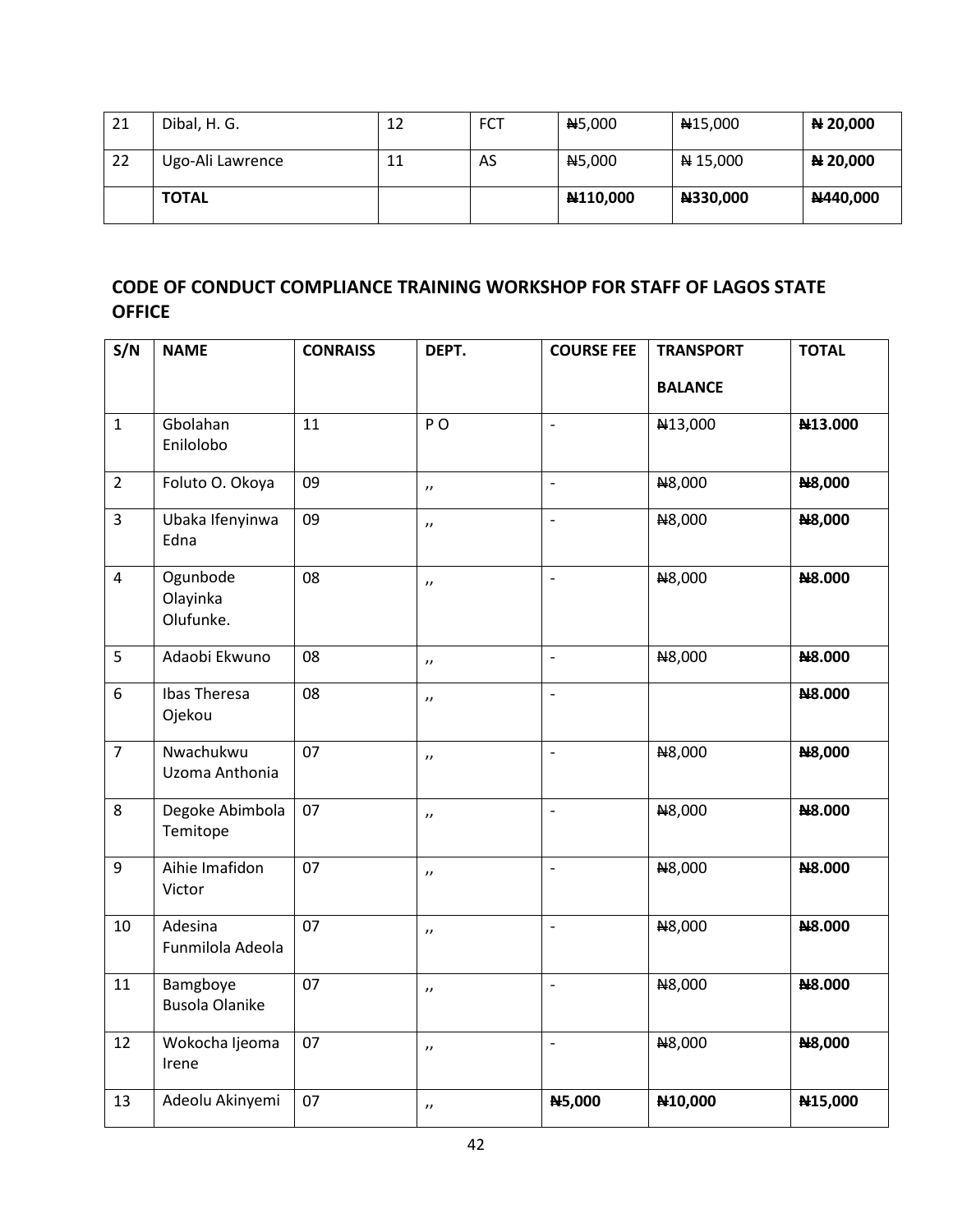|    | T.                         |    |                   |        |          |          |
|----|----------------------------|----|-------------------|--------|----------|----------|
| 14 | Asindemade<br>Lateef       | 06 | $^{\prime\prime}$ |        | N8,000   | N8,000   |
| 15 | Buhari Bushari             | 05 | $^{\prime}$       |        | N3,000   | N3,000   |
| 16 | Blessing<br>Olabimpe Ajayi | 04 |                   |        | N3,000   | N3,000   |
|    | <b>Total</b>               |    |                   | N5,000 | N125,000 | N130,000 |

## **3.5.9 CHALLENGES.**

The desire of Management is to carry out consistent and continuous training of staff at all levels to ensure that staff are adequately equipped with knowledge, skills and attitudes required for optimum performance. However, year in year out, Council has not been able to achieve this desire and objective due to financial constraints. In 2012,Council was faced with acute financial constraint such that there was no training overseas and off-plant workshop as planned.

### **3.5.10 ACHIEVEMENTS:-**

Despite the financial constraints in 2012, about 125 officers on Conraiss 09-12 participated in a three (3) day In-house workshop, 36 coordinators participate in a 3 day In-house workshop and another 36 staff at the Headquarters in the departments of Finance and Accounts and Admin and Supplies attended a one day in house workshop.

### **4.0 COUNCIL MATTERS DIVISION'S**

## **4.1. Responsibilities of Council Matter's Division**

The responsibilities of the Division were as highlighted below:-

- 1. Providing secretariat services to Management, Governing Council and TRCN Management meetings with other organizations or professional bodies which involve the followings:
	- i. Arrangement of meetings
	- ii. Taking minutes of meetings
	- iii. Providing up-to-date correspondence with Council members
	- iv. Securing and providing Management memos and other documents
	- v. Production of decision extracts
	- vi. Any other duties assigned to it from to time

The Division in the year 2012 covered 10 meetings which were as follows: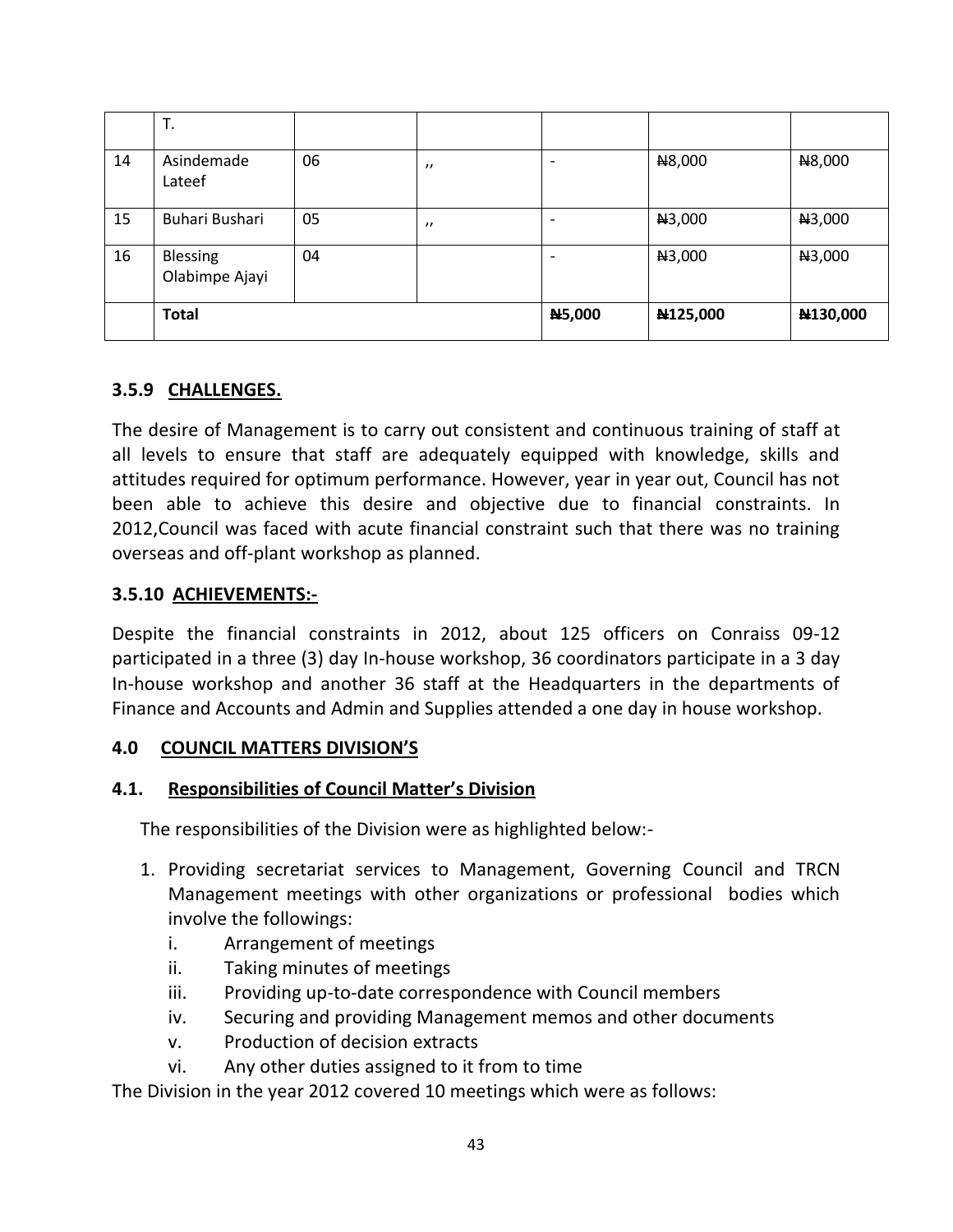## **4.1.1. Management Meetings:**

The Management Committee held eight (8) meetings within the period under review. These meetings included one regular and either emergency or special meetings which were as follows:

- i. Tuesday  $24^{th}$  January, 2012
- ii. Friday  $16^{th}$  March, 2012
- iii. Monday  $7<sup>th</sup>$  May, 2012
- iv. Friday August, 2012
- v. Monday 3<sup>rd</sup> September, 2012
- vi. Thursday  $13<sup>th</sup>$  September, 2012
- vii. Monday  $24^{th}$  September, 2012

The meeting of  $16<sup>th</sup>$  March, 2012 made it 76<sup>th</sup> in series of Management Committee meeting since inception of Council Management in the year 2000.

## **4.1.2 Council's Management Meetings with other Bodies/Organization:-**

There were two (2) Council Management meetings with other bodies held as follows;

- i. Interactive meeting between Senate Committee on Education;  $21<sup>st</sup>$  May, 2012.
- ii. Interactive meeting between Nigeria Union of Teachers (NUT);  $16<sup>th</sup>$ October, 2012.

## **4.1.3 Other Activities**

Other activities undertaken within the period under review were;-

- i. A comprehensive documentation of all Management meetings.
- ii. Production of minutes of meetings, Decision extracts and distributing same to Management Committee members for implementation.

## **4.1.4 Challenges:-**

The year under review ended with some challenges which included the following;

- i. Non-implementation of production of Council and Management minutes and decision extracts into a compendium of booklets.
- ii. Late submission of Departmental reports for processing to Management meetings.
- iii. None payment of honorarium to Council and Management Secretariat staff as obtained elsewhere.
- iv. The policy of non-inclusion of the Division's personnel in major activities for proper knowledge of management deliberations.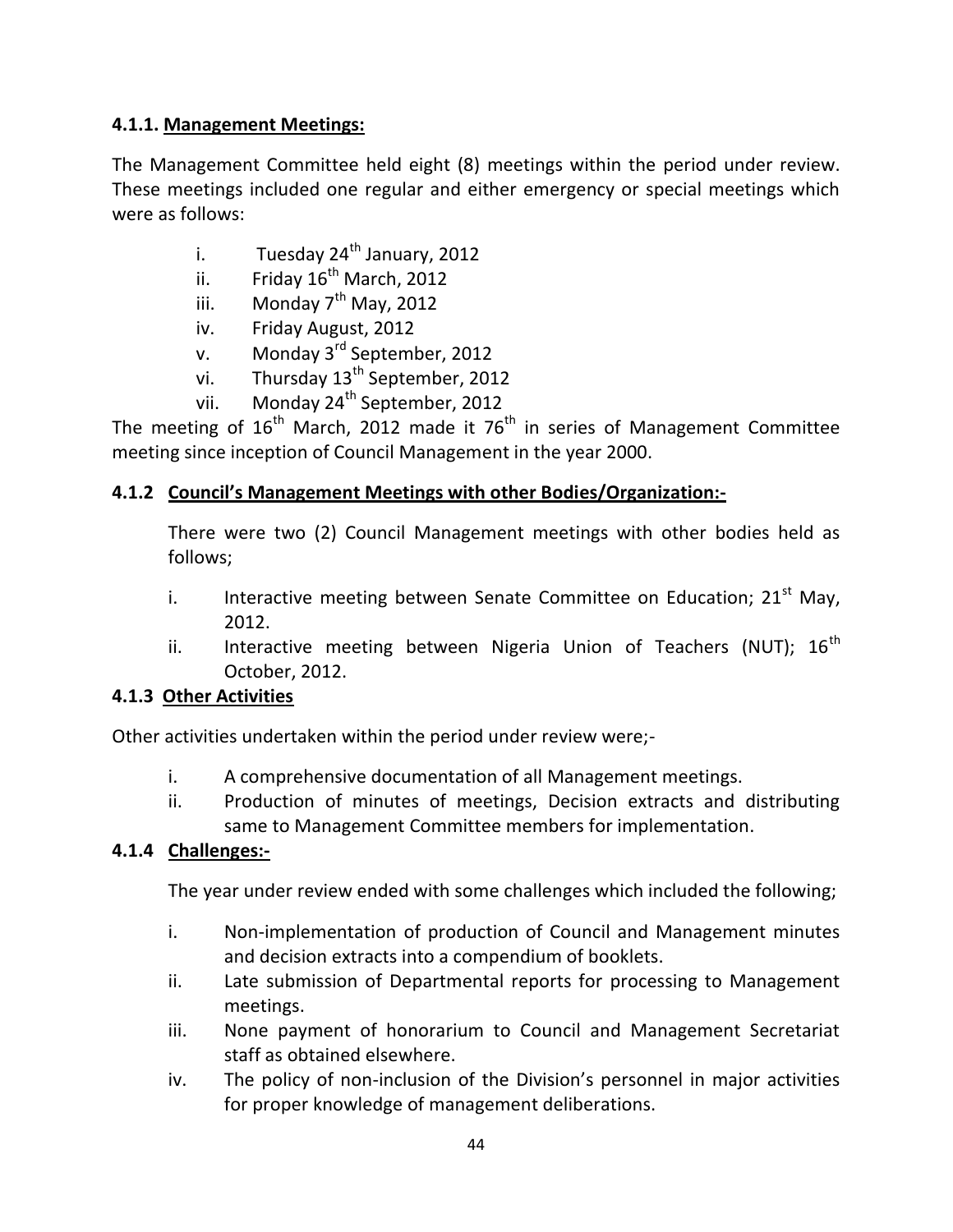### **4.1.5 Action Plan**

Our plan is articulated in the Division's 2013 Annual work plan.

#### **4.2 WELFARE DIVISION**

## **4.2.1 This Report Covers The Activities And Programmes Of Welfare Division Between January To December, 2012**

### 1. **NATIONAL PENSION REFORM** ACT2004 ( Contributory Pension Scheme)

The pension reform act, 2004 was passed into law on the  $25<sup>th</sup>$  June 2004 by the national assembly. Pension Fund Administrators have been duly licensed to open Retirement Savings Accounts for employees, While PFCs (Pension Fund Custodians are to invest and manage the pension funds in as directed by the National Pension Commission. All staff were directed to appoint PFAs, and Retirement Savings Accounts opened and updated periodically.

In 2012, welfare division invited ARMs Pension Fund Administrators for an interactive session with staff. A lot of issues bothering staff on statements of accounts and other pension matters were clarified. In the same vein, statements of accounts of various PFAs were received and distributed accordingly.

#### 2. **CAPITAL MARKET**:

The capital market is a market for acquisition of financial assets which have a long term maturity. Capital market provides long term debt and equity finance for the government and the corporate sector. It is also an important source for mobilizing idle savings from the economy.

A representative of Sky View Capital was invited by the council to enlighten staff on the capital market with a view to investing in shares. The sensitization session also informed staff of organizations that were viable and advised staff to invest in such organizations, and also appoint any stock broker to manage their portfolios if they had not done.

### 3. **NATIONAL HOUSING FUND**:

The national housing fund is a federal government scheme introduced for Civil servants and employees of organized private sector to contribute 2.5% of their monthly salary for the benefit of obtaining loans to either build, buy or renovate their own houses. The fund is managed by the Federal Mortgage Bank of Nigeria ( FMBN). All staff of the Council had registered and passbooks were periodically updated by the Finance/ Accounts department.

Equally staff of the Council visited the Federal Government Staff housing Loans Board where some were successful with their loan applications.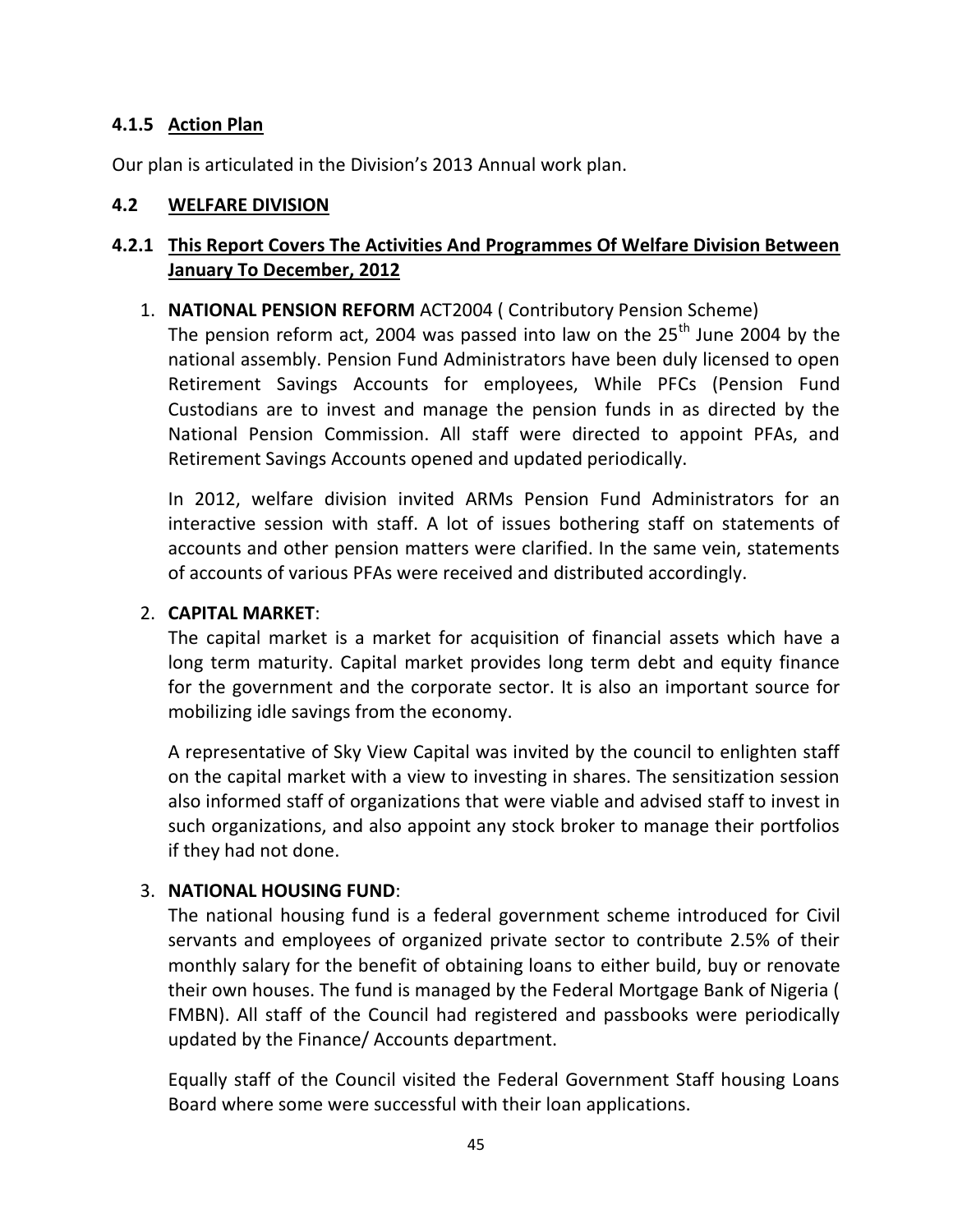## 4. **SENDFORTH PARTY FOR RETIREES**:

The Council organized a send forth party in honor of the under listed five (5) retired staff of the council on  $26<sup>th</sup>$  April, 2012. The retired staff were also presented with parting Gifts as stated below:

| S/No | <b>NAMES</b>                      | <b>RANK</b>               | OF.<br><b>DATE</b><br><b>RETIREMENT</b> | <b>PARTING GIFTS</b>                                                                                                             |
|------|-----------------------------------|---------------------------|-----------------------------------------|----------------------------------------------------------------------------------------------------------------------------------|
| 1.   | MRS.)<br>Dr.<br>Grace<br>Adedoyin | <b>DIRECTOR</b>           | 04/04/2012                              | Complete office equipment<br>Desk<br>top<br>computer/<br>Executive 2 visitors chairs,<br>Table/ Chair, photo Album<br><b>DVD</b> |
| 2.   | Mr. Stephen Ekpemagha             | Assistant<br>Director     | 01/07/2011                              | Freezer+ Album +<br>Deep<br><b>DVD</b>                                                                                           |
| 3.   | Mrs. Elizabeth Olabode            | Assist<br><b>Director</b> | 01/08/2011                              | Album<br>Deep<br>Freezer+<br>+DVD                                                                                                |
| 4.   | Mrs. Florence N.Okeke             | Assistant<br>Director     | 01/12/2011                              | Freezer+ Album +<br>Deep<br><b>DVD</b>                                                                                           |
|      | Mr.<br>Galadima<br>I.<br>Mohammed | <b>ACEO</b>               | 15/08/2011                              | Deep Freezer + Album +<br><b>DVD</b>                                                                                             |

## **5. FELICITATION:**

The Welfare Division felicitated with staff on their birthdays by posting names of celebrants on the notice boards every month.

## **6. WEDDINGS:**

The under-listed staff wedded in the year under review.

| S/NO | <b>NAMES</b>         | <b>DATE</b><br>OF   | Venue/State | Council               |
|------|----------------------|---------------------|-------------|-----------------------|
|      |                      | <b>WEDDING</b>      |             | Representative        |
| 1.   | Zakka<br>David       | $28th$ April, 2012  | Abuja       | Bassey Ogozie. (P.O)  |
|      | (Registrar's office) |                     |             |                       |
| 2.   | Celestina Guskada    | $9th$ June, 2012    | Jos         | Mrs.                  |
|      | ( p.o)               |                     |             | Obong(P.O)/Abigail    |
|      |                      |                     |             | Marcus (F&A)          |
| 3.   | Peter Shabiri        | $8^{th}$ Dec, 2012  | Kaduna      | Adejoh Musa(A&S) &    |
|      |                      |                     |             | Daniel Shekarau (P.O) |
| 4.   | Ene Shaibu           | $16^{th}$ Dec, 2012 | Abuja       | Nil                   |
| 5.   | Helen Sedemogun      | $29^{th}$ Dec, 2012 | Kogi        | Nil                   |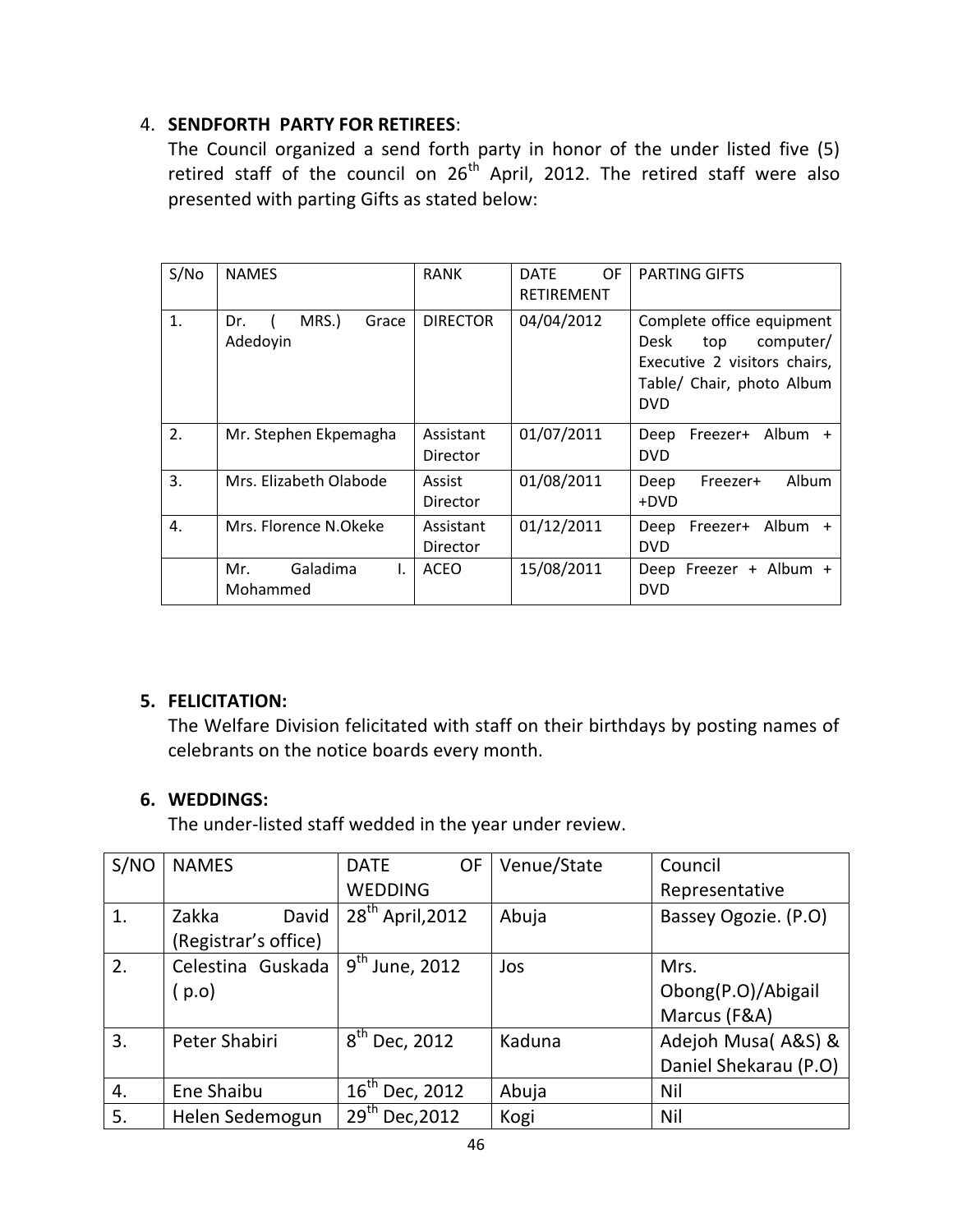### **4.2.2 CONDOLENCES:**

The following staff were bereaved and the council was represented at the burial ceremonies.

| S/NO | <b>NAMES</b>                                         | <b>DEPARTMENT</b>     | <b>BURIED</b>                         | <b>DELEGATES</b>                                          |
|------|------------------------------------------------------|-----------------------|---------------------------------------|-----------------------------------------------------------|
| 1.   | Mrs. Elizabeth Ejibunu's<br>Father                   | P.O                   | $4TH$ June, 2012                      | <b>Bola</b><br>Mrs.<br>Oqundele&<br>Mrs<br>Hannatu Iko    |
| 2.   | Mr. Enilolobo's Mother                               | P.O                   | $8^{th}$ & 9 <sup>th</sup> June, 2012 | Veronica<br><b>Mrs</b><br>Bello&Miss<br>Grace Fayigbe     |
| 3.   | Nwoqbodo's<br>Mrs. Rita<br>daughter                  | <b>PRS</b>            | $11^{TH}$ May, 2012                   | Nil                                                       |
| 4.   | <b>Vitalis</b><br>Anyanwu's<br>Mr.<br><b>Brother</b> | Registrar's<br>office | $29^{th}$ May, 2012                   | Emeka Ihionu                                              |
| 5.   | Habu Audu's Brother                                  | Registrar's<br>office | $9th$ June, 2012                      | Halima<br><b>Mrs</b><br>Momoh<br>Mr<br>&<br>Isreal Joseph |

### 1. **DEATH:**

CHIEF L.M. UNAMU of Cross River state office passed on to glory on the  $19<sup>th</sup>$ March, 2012 in active service. He was buried on the  $24<sup>th</sup>$  April, 2012. The Council took charge of the mortuary bills, casket and transport. The council was represented by Mr. Adamu Bello and Mr. Victor Offong.

## **2. HOSPITALIZATION:**

Mr. Anthony Ugah ( Executive officer Accts) of the cross river state office who was engaged in a ghastly motor accident at ogoja while running around for the burial arrangements of late chief .M. Unamu was hospitalized at Yorchitta near Vandikya. He was taken to the University of Calabar Teaching Hospital for a surgery which took place in July, 2012. Council was responsible for all his medical expenses; he is currently recuperating at home.

### 4.2.3 **CONGREGATIONAL MEETING:**

The Welfare division organized a congregational meeting between Registrar/Chief Executive and staff of the Council on  $3<sup>rd</sup>$  October, 2012. The Registrar used the medium to address staff on many issues and decisions taken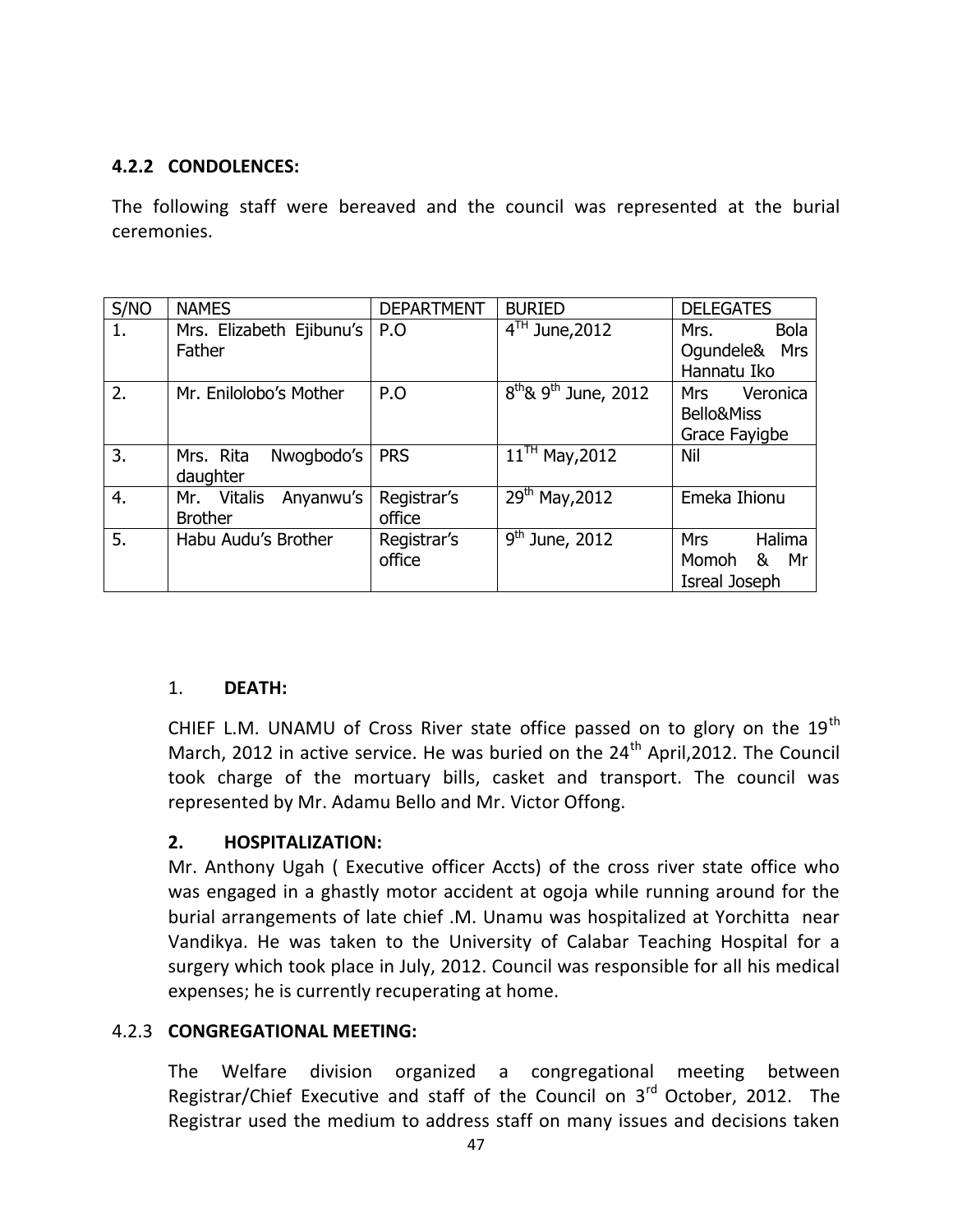by Management while staff also used the opportunity to ask questions to clarify matters that concerned them. The directors equally gave accounts of their stewardship in the Council.

### **4.2.4 VEHICLE INSURANCE:**

In line with federal government directive to insure all official vehicle against known. It is necessary to insure the vehicles as there are known hazards and related risks on our Nigeria roads and environs; insuring the vehicles apart from providing protection was a directive from the Federal Government. To this, all vehicles except the Peugeot Expert Buses were insured in 2012 and premium promptly paid.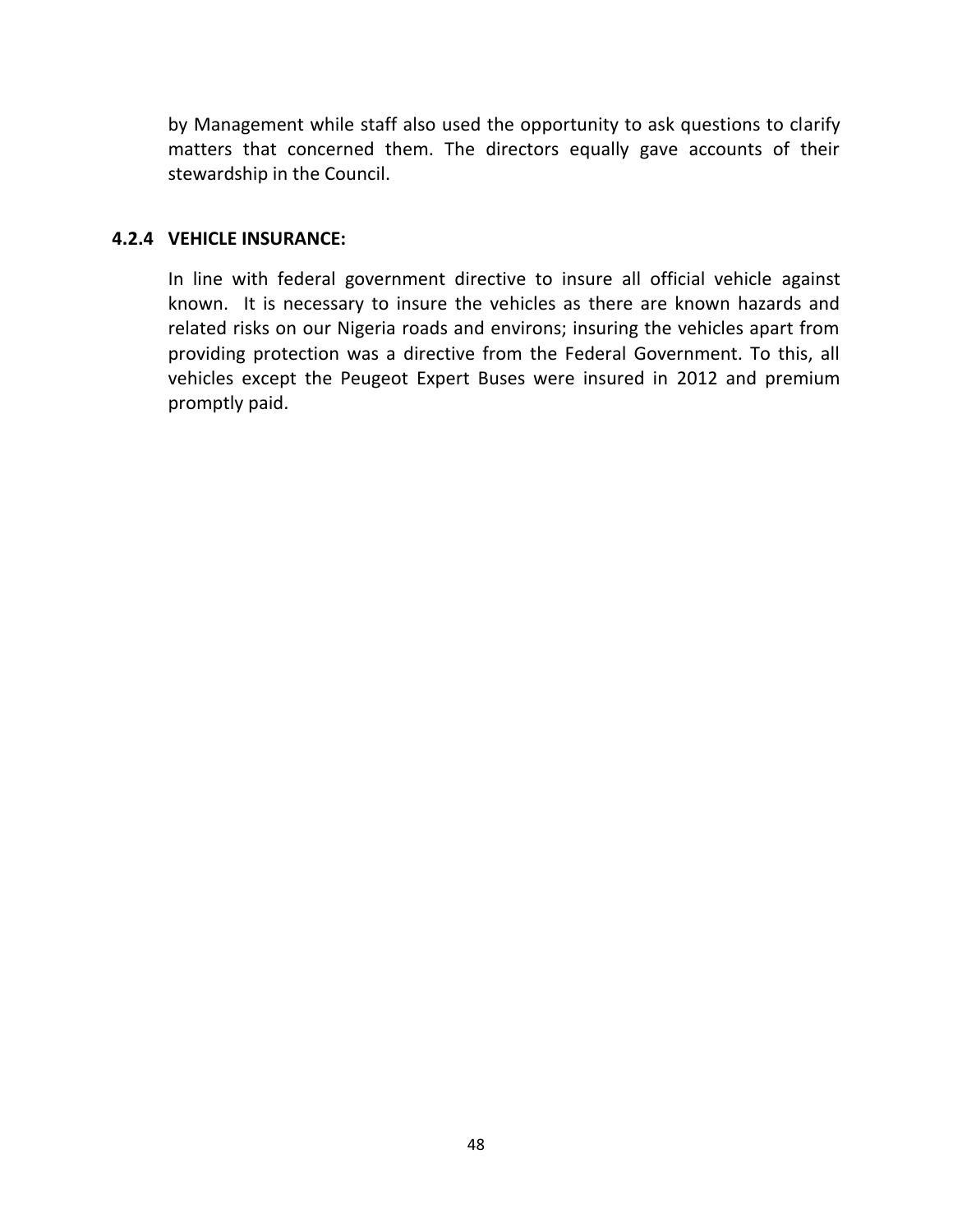#### **CHAPTER FOUR**

### **4.0 PROFESSIONAL OPERATIONS DEPARTMENT**

Conscious of the need to strategize towards the delivery of the Council's statutory mandates as enshrined in the Council's enabling Law TRCN Act, Cap T3 of 2004, coupled with the critical need to deliver the expectation of the Honourable Minister of Education towards impressive performance of the Education sector as envisioned in the performance contract, signed by the Honourable Minister of Education and TRCN Chief Executive, the Professional Operations Department through its various divisions embarked on numerous activities and programmes in the year under review.

The Professional Operations Department consists of six Divisions at the Headquarters and 36 State offices and FCT office, all of these are supervised by the office of the Director.

The six divisions in the department are as follows:

- Professional Regulations (PR)
- Field Operations/ International Engagement
- Education and Accreditation Division (EA)
- Registration and Documentation Division (RA)
- Certificate and Licensing Division (CL)
- Information and Communication Technology (ICT)

The department's activities were piloted on teams bases and motivation promoted by the Director and Divisional Heads. In the past one year, series of activities were embarked upon by the department to up – scale the mandate of the council, which consequently, led to concrete achievements recorded during the period under review. Below are some of the activities carried out in the department:

 **Registration and Licensing of Teachers**: The hall mark of any profession lies in its ability to be controlled and function under one umbrella. The Teachers Registration Council of Nigeria through its offices in the 36 states of the Federation and Federal Capital Territory succeeded in registering teachers at all levels and sectors.

In 2012, the council registered 26, 888 teachers from primary level to tertiary level. The table below depicts the registration on state basis.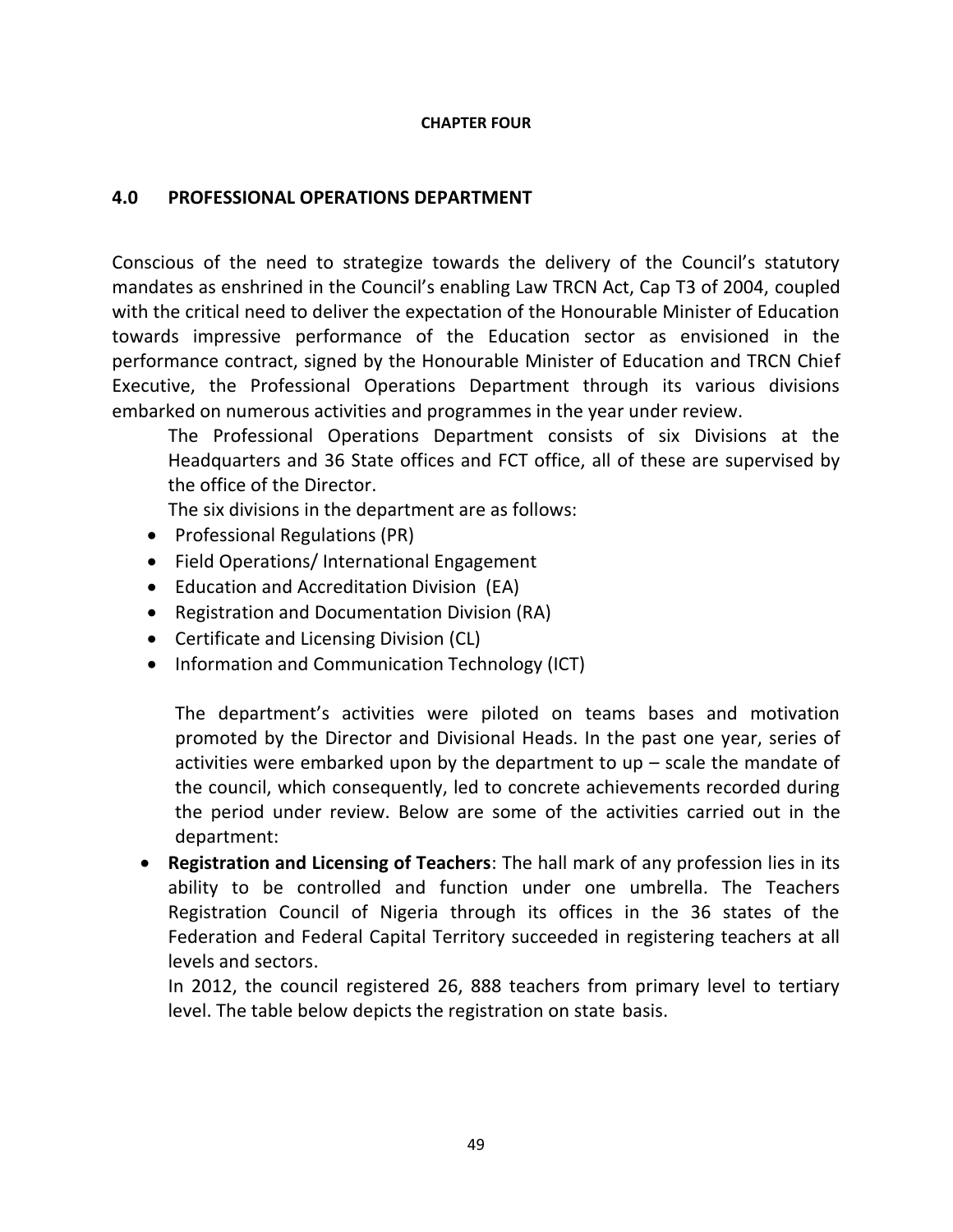| S/N                     | <b>STATE</b>       | <b>NO. REGISTERED</b> |
|-------------------------|--------------------|-----------------------|
| $\mathbf{1}$            | Abia               | 697                   |
| $\mathbf{2}$            | Adamawa            | 661                   |
| $\overline{\mathbf{3}}$ | Akwa ibom          | 1,756                 |
| $\overline{\mathbf{4}}$ | Anambra            | 317                   |
| 5                       | Bauchi             | 241                   |
| 6                       | Bayelsa            | 460                   |
| $\overline{\mathbf{z}}$ | Benue              | 569                   |
| 8                       | Borno              | 517                   |
| $\overline{9}$          | <b>Cross River</b> | 559                   |
| 10                      | Delta              | 1,580                 |
| 11                      | Ebonyi             | 263                   |
| 12                      | Edo                | 1,090                 |
| 13                      | Ekiti              | 172                   |
| 14                      | Enugu              | 1,291                 |
| 15                      | Gombe              | 655                   |
| 16                      | Imo                | 191                   |
| 17                      | Jigawa             | 33                    |
| 18                      | Kaduna             | 1,582                 |
| 19                      | Kano               | 397                   |
| $20-$                   | Katsina            | 507                   |
| 21                      | Kebbi              | 26                    |
| 22                      | Kogi               | 1,654                 |
| 23                      | Kwara              | 1,686                 |
| 24                      | Lagos              | 262                   |
| 25                      | Nasarawa           | 388                   |
| 26                      | Niger              | 628                   |
| 27                      | Ogun               | 881                   |
| 28                      | Ondo               | 147                   |
| 29                      | Osun               | 437                   |
| 30                      | Оуо                | 2,742                 |
| 31                      | Plateau            | 434                   |
| 32                      | Rivers             | 2,138                 |
| 33                      | Sokoto             | 98                    |
| 34                      | Taraba             | 130                   |
| 35                      | Yobe               | 86                    |
| 36                      | Zamfara            | 184                   |
| 37                      | <b>FCT</b>         | 1,646                 |
|                         | Total              | 27,105                |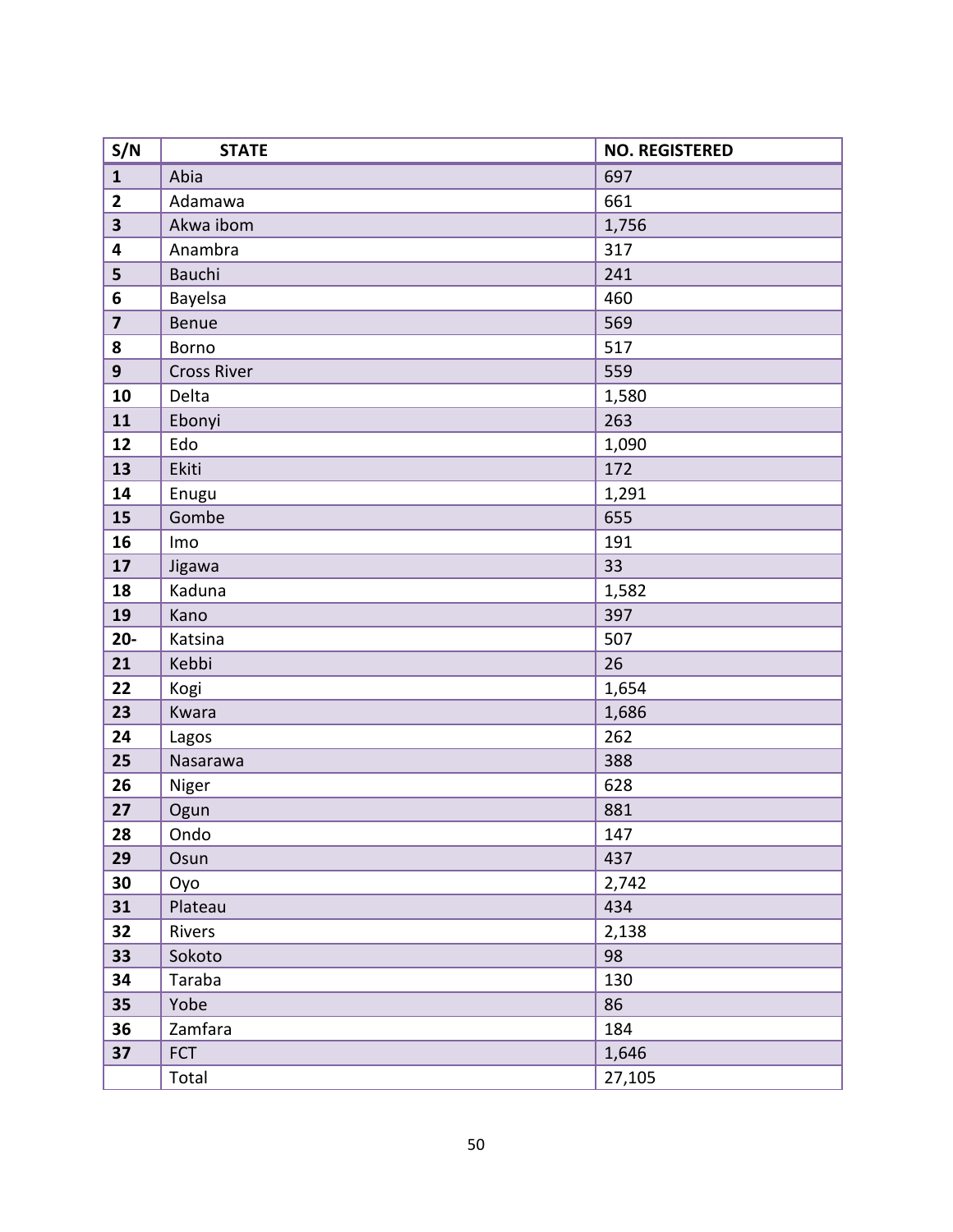## **International Migration of Teachers:**

Trans-border mobility of labour has taken a centre stage over the past decades vital economic and political implications. Arguably, the implication of migration of teachers in particular can be positive or negative depending on the economic or political impact on country's development and also function in line with the individual's world view of the subject matter.

One major challenge of teachers' migration which has not received sufficient attention is the inability of teaching regulators to have a standardized benchmark for rationalizing qualification across nations. TRCN has been in the forefront of developing Commonwealth Teachers Recruitment Protocol, a document that promotes accessibility equality and better conditions of service by migrants.

In the same vein, TRCN has championed the issuance of *"Letter of Professional Standing*", a document that validate and authenticate the qualifications and status of teachers wishing to teach outside the shore of Nigeria. *The letter is an article of faith endorsed by all teaching councils which must be issued by countries before their nationals could be considered to be in good standard to teach in foreign countries.* During the period under review, letter of professional standing were sent to many teaching authorities and teachers employers in countries such as: United Kingdom, USA, Canada, Australia, South Africa and host of other countries.

 **Accreditation, Monitoring and Supervision of Courses and Programmes of Teachers Training Institutions in the country:** To ensure quality in the education practice and conduct of teachers as well as to maintain integrity and standards for their teaching profession in Nigeria, TRCN undertook the accreditation of courses and programmes of teacher training institutions to ensure that they meet national minimum standards required for the production of professional teachers who would be marketable anywhere in the world. In this regard, TRCN successfully accredited many institutions running the Professional Diploma Education (PDE) and developed Post Graduate Diploma Education (PGDE) National Benchmark for uniform content and context of curriculum among the institutions running the programme. Below is a schematic presentation of institutions accredited/ monitored in 2012 by the council.

| S/N | <b>INSTITUTIONS</b>                             | <b>ACCREDITATION/</b><br><b>MONITORING</b> | <b>REMARKS</b> |
|-----|-------------------------------------------------|--------------------------------------------|----------------|
|     | African Tinkers Comm. College of<br>Educ. Enugu | Accreditation                              |                |
|     | FCE Technical, Gusau                            | Accreditation/Monitoring of<br>courses     |                |
|     | FCE Technical, Asaba                            | $\epsilon$                                 |                |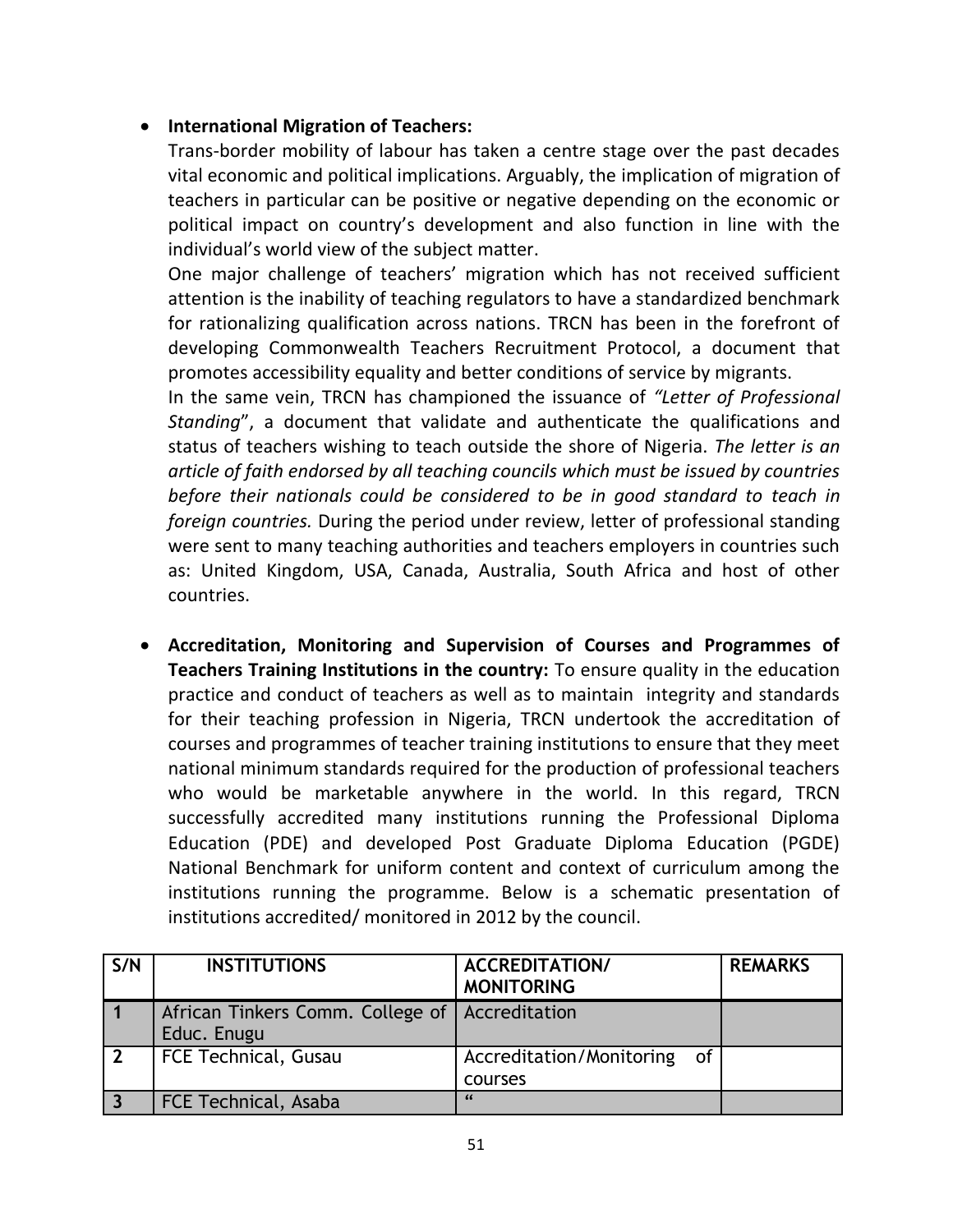| $\overline{\mathbf{4}}$ | <b>College of Education Warri</b> | $\epsilon$ |
|-------------------------|-----------------------------------|------------|
| $\overline{5}$          | FCE Osielle, Ogun State           | 66         |
| 6                       | of<br>Saint Augustine College.    | $\epsilon$ |
|                         | Education. Akoka                  |            |
| $\overline{7}$          | College of Education, Ikere Ekiti | $\epsilon$ |
| 8                       | <b>of</b><br>Angel Crown College  | $\epsilon$ |
|                         | Education, Gidan - Daya. FCT      |            |
| $\mathbf{q}$            | FCE Technical, Omoku, River       | 66         |
|                         | <b>State</b>                      |            |
| 10                      | Michael Otedola College<br>of     | $\epsilon$ |
|                         | Primary Education. Noforija, Epe, |            |
|                         | Lagos                             |            |

 **Organization of Internship Schemes and Induction:** The target of TRCN is to ensure quality education by having qualified teachers in the classroom and also to ensure that teaching regains its pride of place in the comity of professions in Nigeria. The Council therefore, undertook induction programmes tagged "operation catch them at the gate" a professional admission for teachers akin to the *'Lawyers call to Bar*'. In this programme graduate teachers from various teacher training institutions across the country were sensitized early enough on the uniqueness of the profession and were legally conferred with professional status. This programme also provided for accurate data of teachers and statistical data bank for policy formulations and implementation. During the period under consideration, the council inducted students of the under mentioned institutions.

| S/N                     | <b>INSTITUTIONS INDUCTED</b>                                                | 0F<br><b>NO</b><br><b>STUDENTS</b> |
|-------------------------|-----------------------------------------------------------------------------|------------------------------------|
| $\mathbf 1$             | Enugu State University of Technology, Enugu                                 | 397                                |
| $\overline{2}$          | Enugu State College of Education Technical, Enugu                           | 159                                |
| $\overline{3}$          | University of Benin, Inst. Of Education, Edo State                          | 750                                |
| $\overline{\mathbf{4}}$ | Nnamdi Azikwe University, Awka, Anambra State                               | 300                                |
| 5                       | Olabisi Onabanjo University, Ago Iwoye, Ogun State                          | 410                                |
| 6                       | Federal College of Education, Eha - Amufu                                   | 534                                |
| $\overline{7}$          | College of Education, Nsukka, Enugu State                                   | 295                                |
| 8                       | Adeniran Ogunsanya College of Education, Otto, Ijanikin Lagos               | 588                                |
| 9                       | <b>Kwara State College of Education</b>                                     | 410                                |
| 10                      | Federal College of Education (Tech) Omoku, River State                      | 313                                |
| 11                      | Niger Delta University, Wilberforce Island Yenagoa, Bayelsa<br><b>State</b> | 132                                |
| 12                      | Federal College of Education (Tech) Akoka, Lagos State                      | 340                                |
| 13                      | Institute of Ecumenical Education, Enugu State                              | 237                                |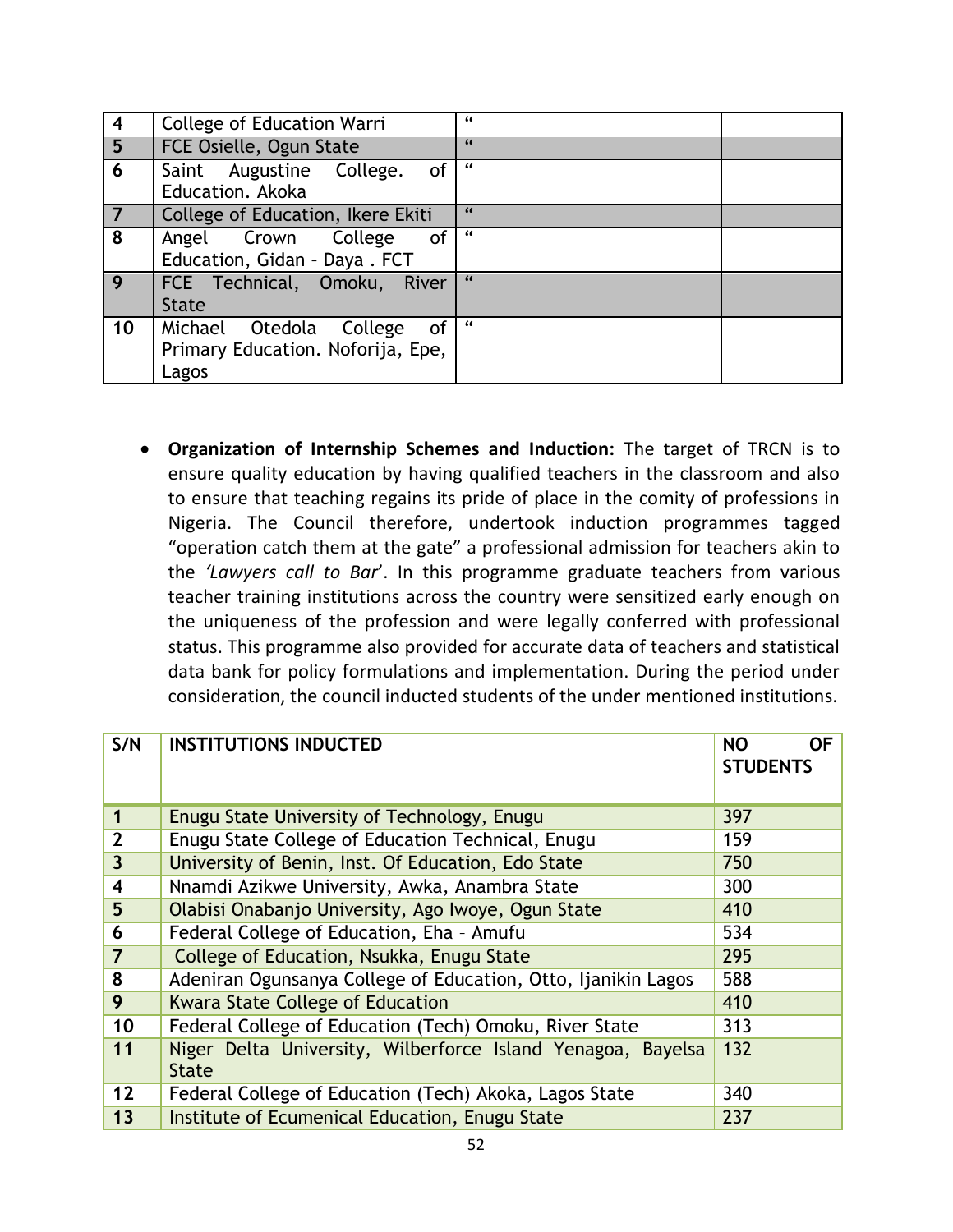| 14 | University of Nigeria, Nsukka, Enugu State                                          | 690   |
|----|-------------------------------------------------------------------------------------|-------|
| 15 | University of Ilorin, Kwara State                                                   | 236   |
| 16 | Emmanuel Alayande College of Education, Oyo, Oyo State                              | 53    |
| 17 | Kwara State College of Arabic& Islamic Legal studies, Ilorin,<br><b>Kwara State</b> | 179   |
| 18 | Federal College of Education, Osiele, Abeokuta, Ogun State                          | 118   |
| 19 | University of Ibadan, Oyo State                                                     | 300   |
| 20 | National Teachers Institute, Ibadan Oyo State                                       | 135   |
|    | <b>Total</b>                                                                        | 6,524 |

- **Capacity Building Workshops and Conferences:** Over the years, TRCN has carved a niche for its unprecedented professional development programmes for reengineering and re-equipping of teachers for high quality and morale. This is achieved through organization of workshops, conferences and seminars on various critical themes of the teaching profession. In order to encourage participation, all TRCN trainings and programmes for teachers are free of charge with cost of transportation, accommodation and tuition borne by the Council. During the period under review (2012), workshop was organized for heads and principals of Basic and Secondary Education in River State; Directors of school SUBEB, SEMB, MOE and NUT office in Osun State; Ekiti State etc.
- **Teachers Investigating Panel and Teachers Tribunal:** TRCN Act provides for the constitution of Teachers Investigating Panel (TIP), a statutory panel of five eminent persons, one of whom is a lawyer sworn into office by the State Chief Judge of each state of the Federation and FCT to carry out preliminary investigation into allegations of professional misconduct, incompetence and negligence of duties against any registered teachers.
- **The Teachers Tribunal** is a statutory professional court that tries teachers alleged to have breached professional conduct or fallen short of expected standard of performance. The tribunal is regulated by the office of the Attorney General for the Federation and appeal against the ruling of the tribunal is heard only by the court of appeal. A rule of procedure for the teachers' tribunal was gazetted by the Federal Republic of Nigeria, during the year under review.
- **Deployment of ICT Infrastructure:** During the period under review the Department embarked on aggressive improvement of its ICT facilities to promote efficient and effective utilization hinged on prompt service delivery in order to match International standards and practices. Under listed are some of the ICT infrastructures services put in place: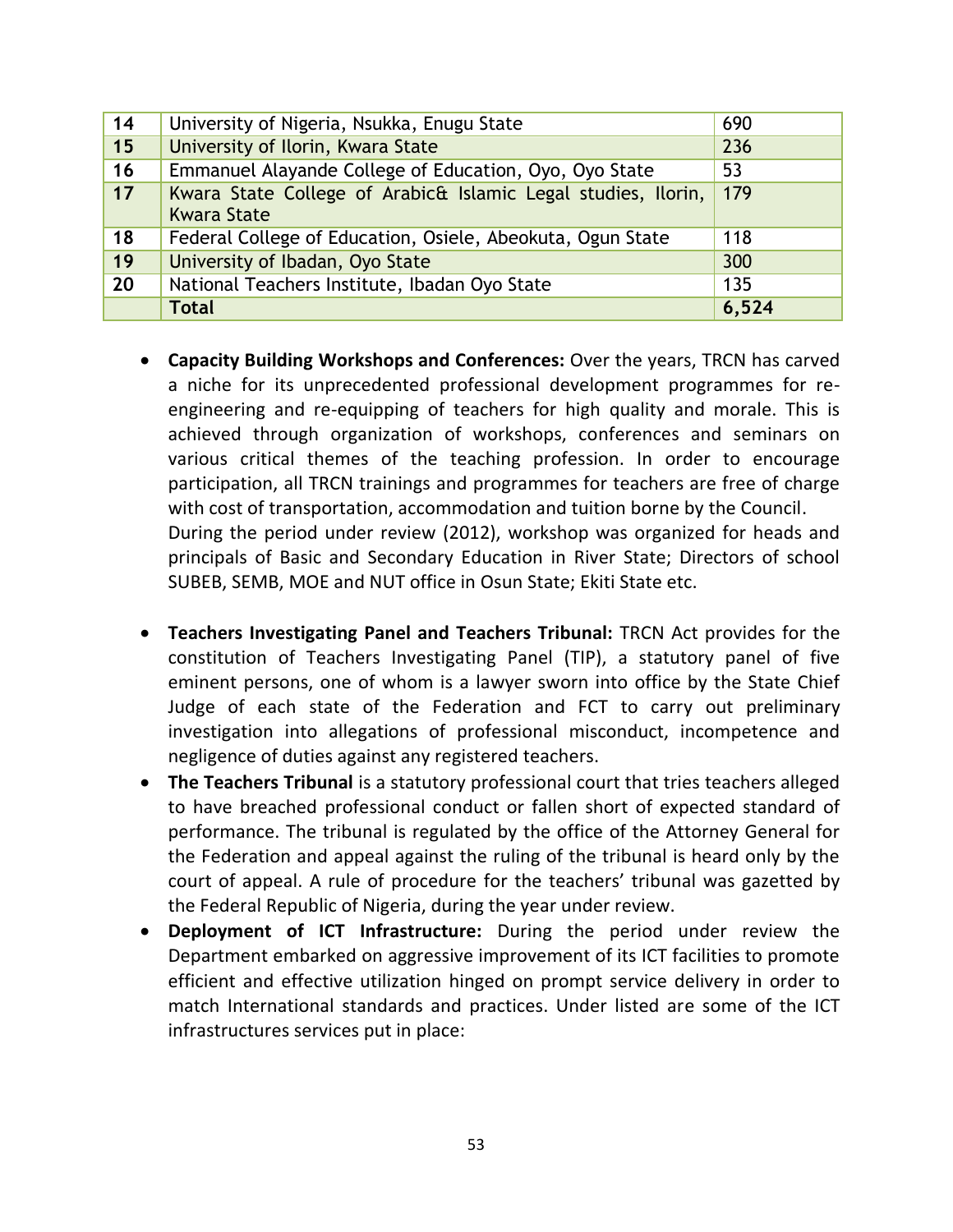o **Internet Access:** Galaxy Backbone Plc provided Internet access via Fibre Optic internet link, backed up with VSAT link, both were however of administrative bandwidth and so were strictly utilized by the ICT and some vital divisions across Departments to carry out high priority tasks. Galaxy backbone also provides internet access to our zonal offices.

**ICT Resource maintenance and Support:** The management procured some computers and peripherals to replace the old ones in the Council. The items were distributed to staff to improve their efficiency.

- o **TRCN WEBSITE:** During the period under review the Department hosted a new robust website that highlights the activities of the Council to the world. The website takes care of the numerous activities performed by the Council. The website was regularly updated and TRCN activities are current and readily available globally and this has improved the image of the Council greatly.
- o **ICT Staff Training and Workshop:** TRCN Staff and Management were trained on Teachers Online Registration /ICT Infrastructure Management

It was a forum to expose TRCN staff to the nitty-gritty of the Online Registration platform and basic use of Application Packages as well as Internet services.

- o **Teachers Database:** Maintenance service was carried out on database maintenance. And a fresh installation of the TRCN Teachers Database Application was done on an alternate server to serve as Backup and recovery of the TRCN database
- o **PO e – mail Group:** An email group was created to include the entire staff of the PO Department, both at the Head Quarters and the state offices. Virtually all members of staff of the Department have joined the group and it has tremendously improved networking/communication within the Department.
- o **Front Office Set Up:** An Internet Service Front Office was set up in the ICT Division to cater for the internet needs of all staff of the Headquarter staff.
- **Publications:** As a way of achieving, promoting and enhancing excellence in education TRCN developed, published and distributed to teachers and other stakeholders, professional manuals and other topical and relevant materials which include the following among others:
	- *Professional Standards for Nigerian Teachers:* This is a global benchmark that defines the minimum knowledge, skills, conduct and other obligations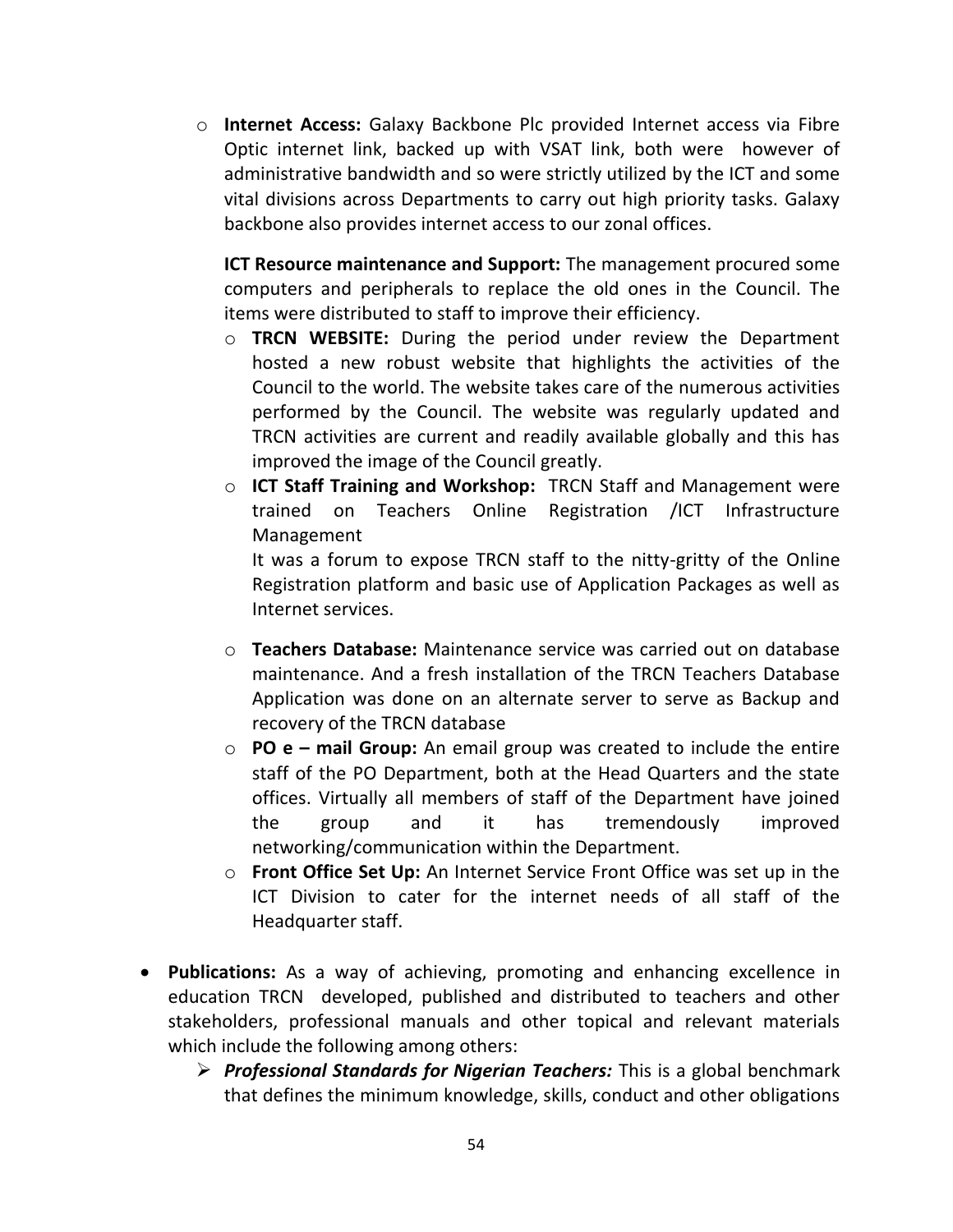that a teacher must possess and be able to demonstrate in the discharge of his professional duties.

*National Benchmark for Post Graduate Diploma in Education* is a harmonised curriculum for the award of PGDE by all Teacher training Institutions in Nigeria to ensure uniformity in content and context of operations of the programme.

- *Professional Diploma in Education (PDE)*, a manual on the new teacher education programme introduced to widen access to teacher professional education for all categories of untrained teachers in Nigeria.
- *Mandatory Continuous Professional Development Manual (MCPDM)*. This a comprehensive collections of meeting, intellectual and practical activities organised by TRCN as well as training and education programmes within and outside the education sector approved by TRCN as relevant to the teaching profession. This serves as a guide to teachers as to the minimum credit units required for re-certification and renewal of license.
- *Teachers code of conduct*. This contains the minimum ethical standard expected of professional teachers in terms of their thoughts, words and action as a guiding principle against acts of commission or omission that run contrary to conventional ethical conducts or fall short of commonly held values, practices and norms
- *The Nigeria Journal of Professional Teachers*. This is an international journal published by TRCN over the last six years containing latest research findings and best practices in teaching profession.
- **Professional Diary**: This is a compendium in–news of TRCN activities published annually for the last six years and circulated throughout Nigeria and globally to key stakeholders.
- **Guidelines for Accreditation of Teacher Education**: This document contains basic information on procedures for the accreditation, monitoring and
- $\triangleright$  Supervision of Teacher education programmes in all colleges, institutes and faculties of education in Nigeria.
- **International Engagement:** Quite recently TRCN has become a loud trumpeter for the teaching profession in the African continent in particular and the global community at large. TRCN achieved International significance and recognition through the following International engagements:
	- 1. Serves as the **Headquarters of African Forum for Teaching Regulatory Authorities (AFTRA**) – a body of authorities regulating teaching in African Countries.
	- 2. TRCN is a member of the **International Forum for Teaching Regulatory Authorities (IFTRA)** - a world body of authorities regulating teaching in all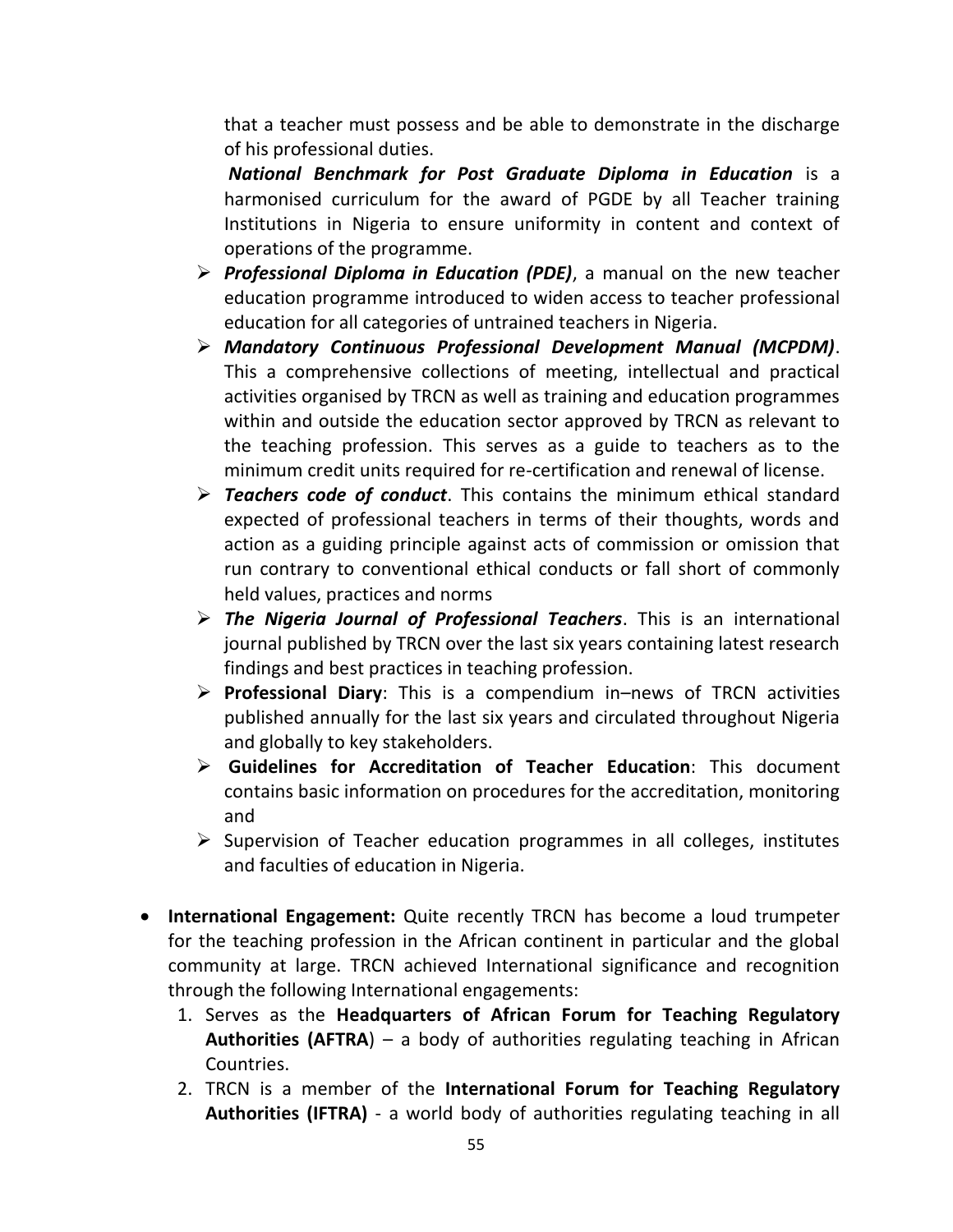continents of the world with headquarters in Cardiff, Wales, and United Kingdom.

- **3.** Developed and published on behalf of the world body (IFTRA) a **Global Benchmark for Continuous Professional development of Teachers**
- *4.* Served as consultants to the common wealth in London on the Research on "**Commonwealth Teacher Recruitment Protocol**". A benchmark Protocol that ensures that teachers are treated equally as their counterparts in any commonwealth country where they are employed.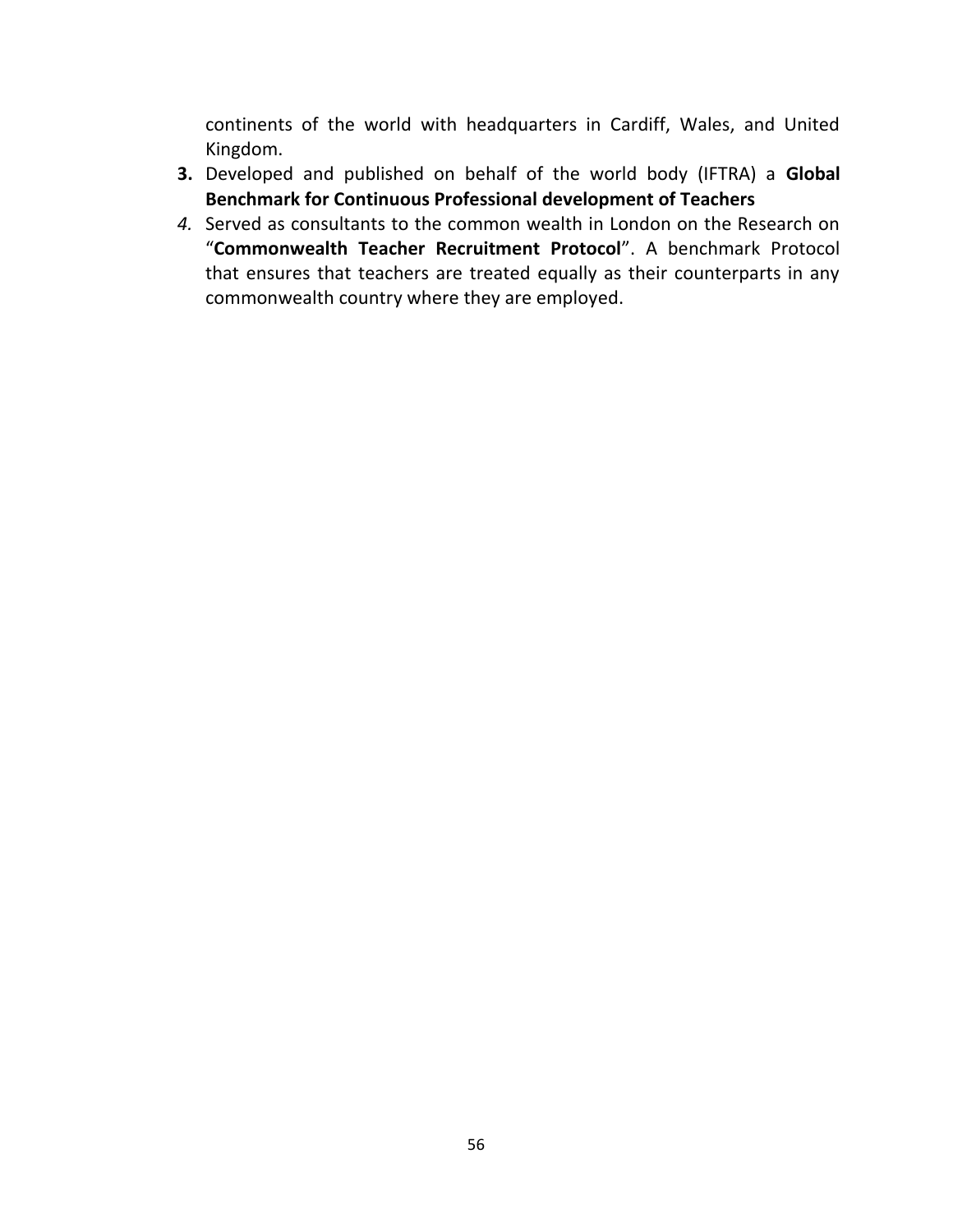## **CHAPTER FIVE**

## **5.0 DEPARTMENT OF FINANCE AND ACCOUNTS**

The Department of Finance and Accounts, the youngest department in the Council came into being on the  $19<sup>th</sup>$  November, 2008. The department is headed by a Director in the person of Mr. E. N. Onyia (FCA) and each of the Division is headed by a divisional head between the ranks of Assistant Chief Accountant to Assistant Director, Accounts.

The Department is made up of three  $(3)$  divisions and seven  $(7)$  operational units. The divisions include:

- Funds Management
- Expenditure Control and Final Accounts and
- Budget and Budgetary Control

The operational units include the Cash/e-Payment Office, Payroll, the Stores, Expenditure Control and Final Account, Budget/Budgetary Control, Loans, Advances and Investment.

## **5.1 Summary of the Functions of the Department**

The highlight of summary of the duties and responsibilities of the Department of Finance and Accounts include but not limited to the following:

Implementation of the relevant provisions of the TRCN Act 31 of 1993 with respect to the establishment, maintenance, management and control of Teachers Fund and other resources of the Council.

\* Establishment and maintenance of sound internal control systems.

Developing instruments for collation, recording and reporting financial transactions.

Keeping of proper books of accounts and records.

Ensuring that Council's annual financial statements are prepared as and when due and that the statements are audited by External Auditors appointed in accordance with extant regulations and guidelines released for that purpose by the office of the Auditor-General of Federation.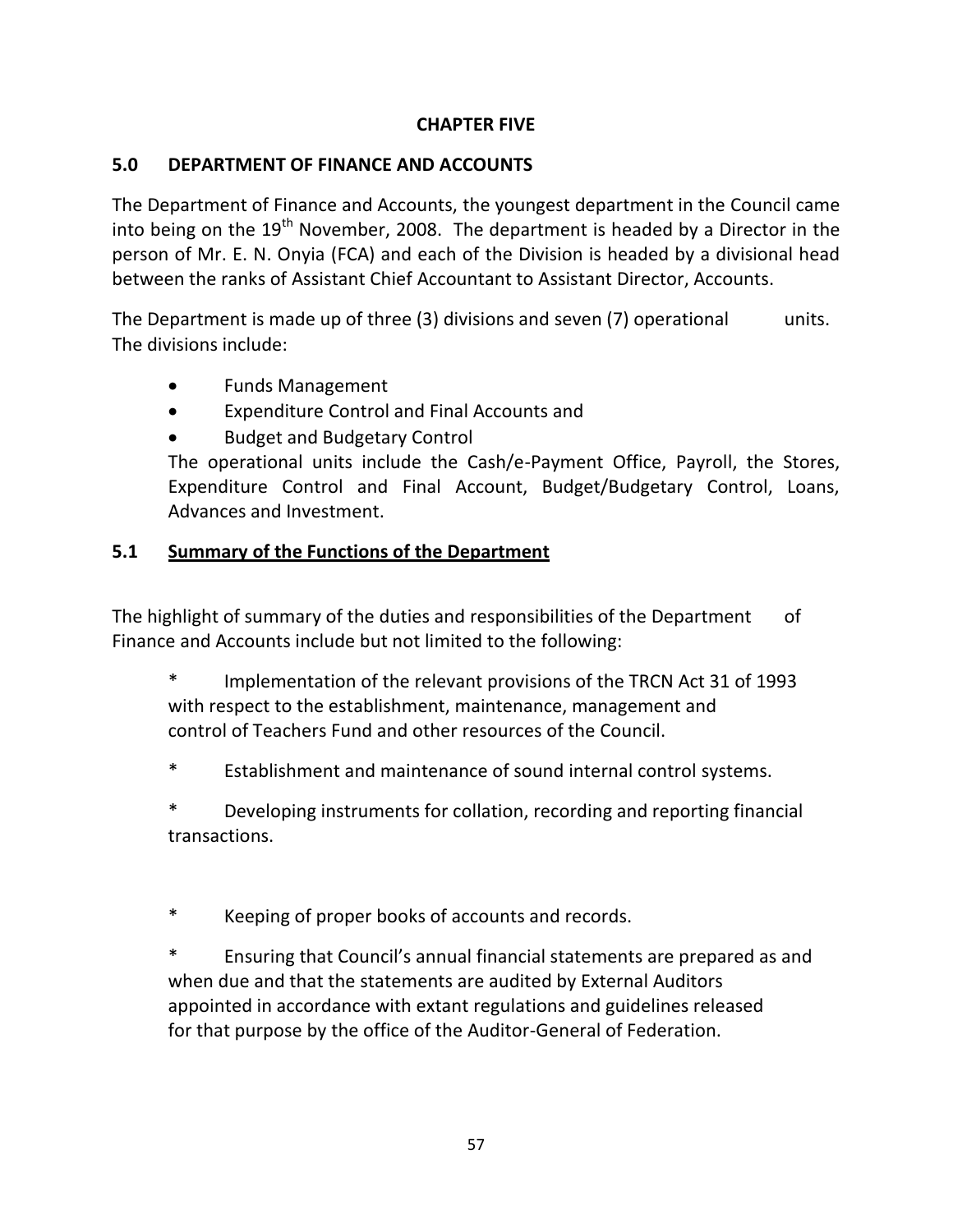Putting in place measures for the effective mobilization and generation of revenue for the Council.

\* Timely preparation and payment of staff emoluments and third party approved entitlements/deductions.

\* Effective preparation and co-ordination of the Council's work plans, budgets and defence of same before the Federal Ministry of Education, House and Senate Committees on Education of the National Assembly.

\* Effective implementation, control and judicious use of resources as approved in the workplan and budget.

## 5.2 **Functions of the three divisions**

The divisions in the department and their roles include:

## 5.2.1 *Funds Management Division*

The functions of this Division include:-

- Collection of bank statements, warrants, A.I.Es.
- Raising of LPO, Job Order, Contract and maintenance of LPO and Job order register.
- Preparation of payment vouchers, writing of schedules in support of epayment documentations and submission of same to the banks.
- Preparation of staff Payroll, Payroll Summary Sheets and relevant Payroll based deductions.
- Preparation of bank cash books, analytical, petty cash books, bank reconciliation statements and other books of prime entry
- Preparation of periodic report/s in respect of inflows and outflows of funds to/or out of the Council.

## *5.2.2 Expenditure Control and Final Accounts Division*

The functions of this Division include:-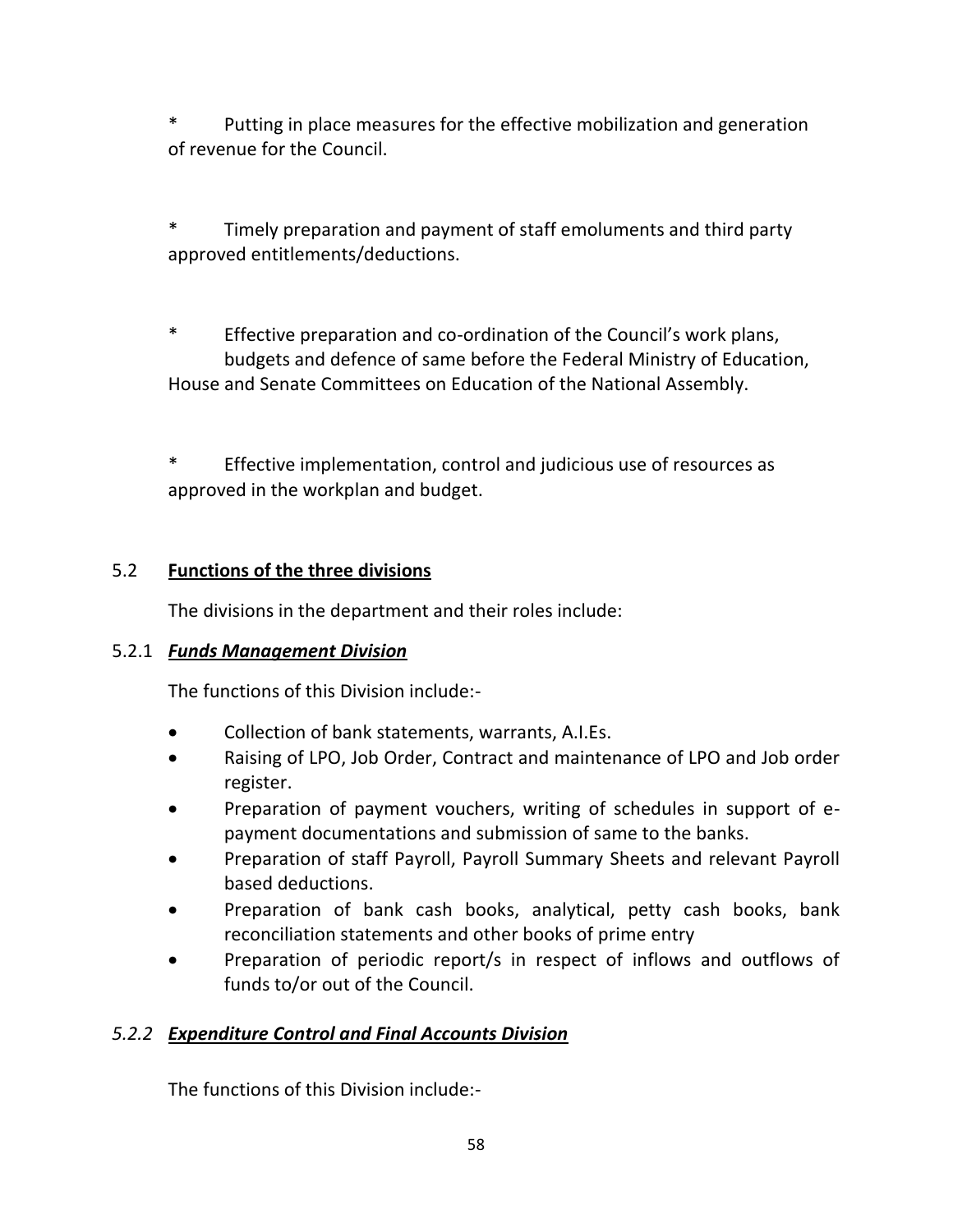Checking/receipting of goods ordered and comparing same with LPO, invoices and way bills.

- \* Seeking and obtaining technical confirmation on technical stores items from relevant department where the expertise lies before taken the items on-charge.
- \* Raising of all necessary stores records (SRV,SIV) and writing/posting of all stores receipts and issues to the appropriate stores Bin Cards/Ledgers etc.
- \* Making requisition for stock replenishment.
- \* Maintenance of Vote books/ledgers
- \* Writing of Imprest Petty Cash Payment Vouchers, analytical petty cash book and raising of retirement of Advances Adjustment Vouchers.
- \* Cross-checking of entries into bank cash books, and bank reconciliation statements.
- \* Posting of monthly bank cash book balances to the relevant ledgers (Nominal, Real and General)
- \* Preparation and maintenance of a comprehensive Fixed Asset Register for the Council.
- \* Extraction of periodic and end of year trial balance, preparation of Income and Expenditure Account, Balance Sheet and other financial schedules and information required for annual audit purposes.
- \* Liaises with External Auditors in respect of the annual audit of the Council Accounts.

## 5.2.3 *Budget and Budgetary Control Division*

The function of this Division are:-

\* Collation of all the departmental work plans and other informations needed for the Council's budget.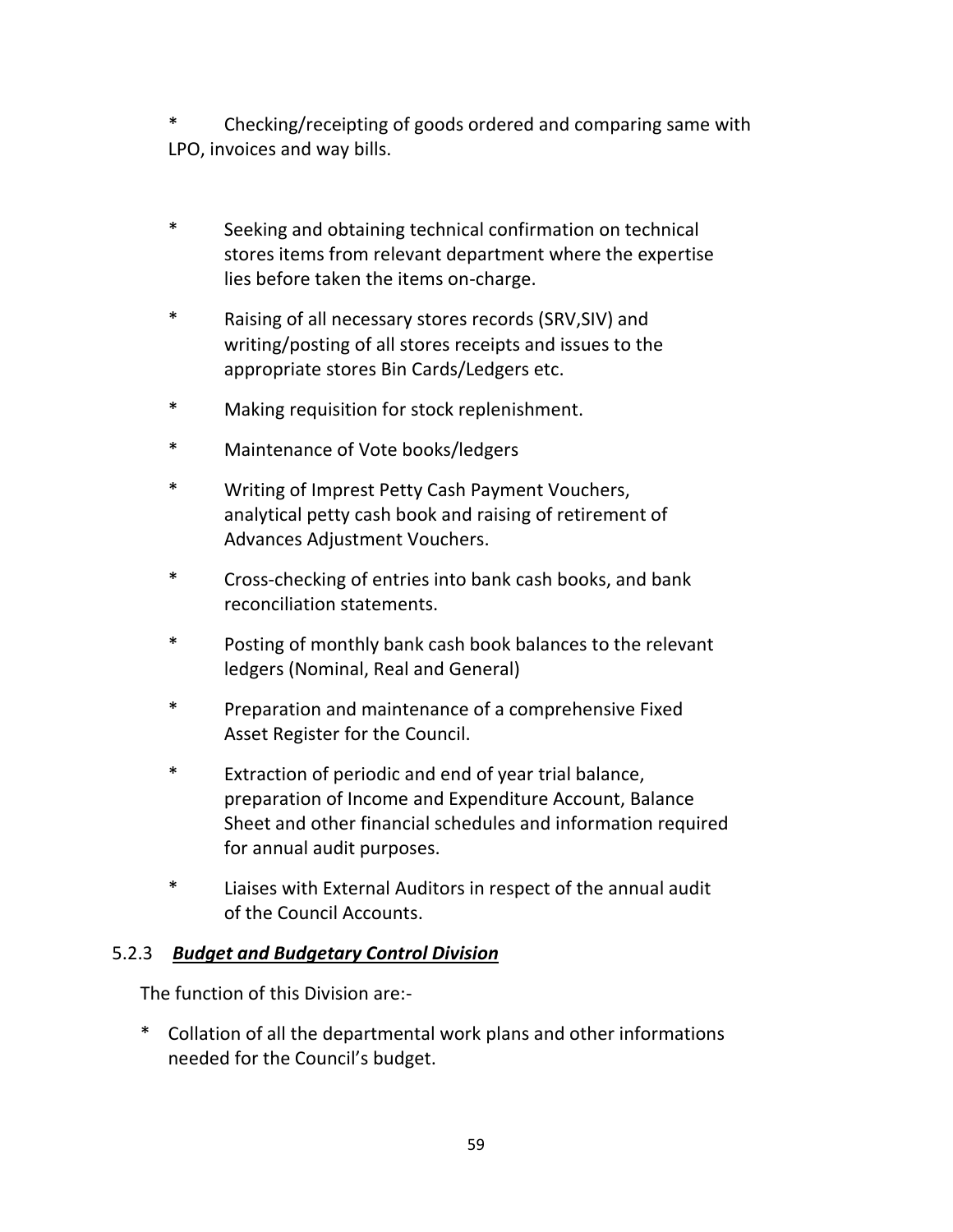- \* Preparation of the Council's yearly revenue, recurrent and capital budget proposals, Medium Term Sector and Long-Term Budgets.
- \* Participation during the defence of all budget proposals before Federal Ministry of Education, House and Senate Committees on Education of the National Assembly.
- \* Carrying out an evaluation of actual results against set plans/budget.
- \* Preparation of budget and budgetary control and various periodic reports.
- \* Preparation of the summary of relevant periodic reports in respect of the sale of registration materials.
- \* Provision of the requisite information and advice to guide the Council in its Investment and Loan negotiation decisions.
- \* Provision of information as to whether or not a proposed activity is contained in the approved work-plan and or budget.
- 5.3 Details of the activities of the Department which border on financial Management and coordination of the Council's resources are highlighted hereunder.

## 5.3.1 **Year 2011 Audited Financial Statements and Report**

Messrs Ofo Odo and Company Chartered Accountants, No. 73 Ikwere Road, P.O. Box 3164 Port Harcourt was re-appointed in line with extant rules and regulation on the issue to carry out the Council's year 2011annual audit exercise. The firm had completed its assignment and submitted the financial statements and reports for the Council for the year ended  $31<sup>st</sup>$  December, 2011. Appropriate copies of the audited accounts and reports had been distributed to relevant government Ministries, Agencies, Extra-Ministerial Departments, etc. in accordance with the extant rules and regulations.

## 5.3.2 **Sales of Teachers Registration Forms/Handbooks and Receipt From Payment of Annual subscription**

## (a) *Total Realization*

The total sales proceeds generated from the sale of Forms/Handbooks and receipt from Payment of Annual Subscriptions/Dues from Member as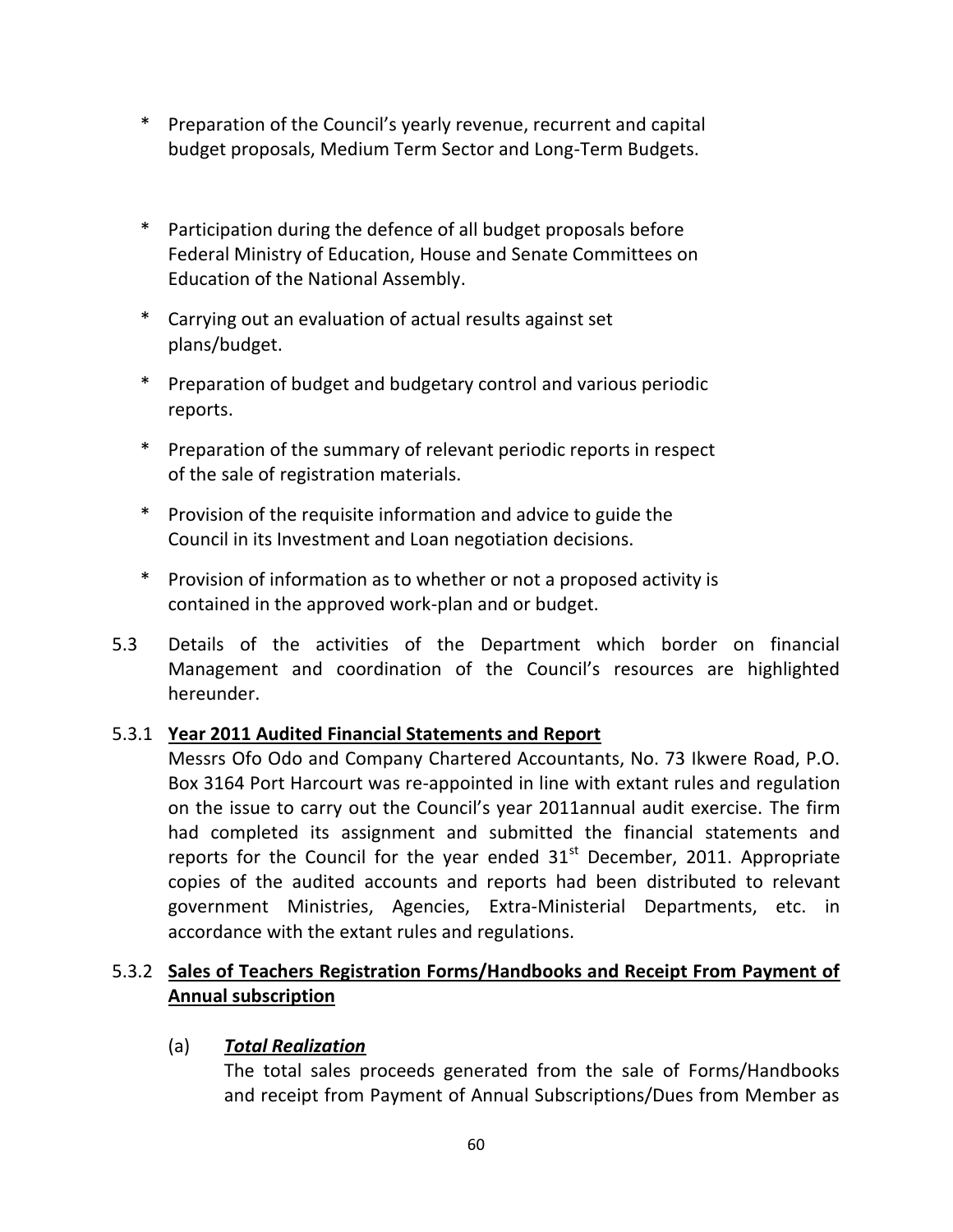compiled from the relevant collating bank statements for the period  $1<sup>st</sup>$ January to  $31<sup>st</sup>$  December 2012 stood at about  $\frac{4120,000,000.00}{0}$  (One

Hundred and Twenty Million Naira) only.

### (b) *Total Sales Commission Paid*

Available records show that the total amount paid so far as Sales Commission to relevant stakeholders/facilitators for the period 1<sup>st</sup> January to  $31<sup>st</sup>$  December, 2012 stood at  $\frac{47}{201}$ ,453.20 (Seven

Million, Two Hundred and One Thousand, Four Hundred and Fifty-three naira, Twenty Kobo) only.

### (c) *Summary of Other Internally Generated Revenue As At 31st*

### *December, 2012*

This includes:

| S/NO. | <b>PARTICULARS</b>                     | <b>AMOUNT</b> |
|-------|----------------------------------------|---------------|
|       |                                        | (N)           |
|       | Registration of Contractors and Tender |               |
|       | Fees                                   | 267,500.00    |
| 2.    | Other Sundry Income                    | 13,550.00     |
|       | Total                                  | 281,050.00    |

## 5.4 **Status Report on the Implementation of Year 2012 Appropriation As At 31st December, 2012**

## 5.4.1*Federal Government Fund Appropriation, Allocation/Releases to Council including Utilizations at 31/12/2012*

Federal Government Capital/Development, Personnel and Overhead Cost appropriated, released/allocated to the Council in respect of its services including funds utilization for the year ended  $31<sup>st</sup>$  December 2012, is as summarized in the table below: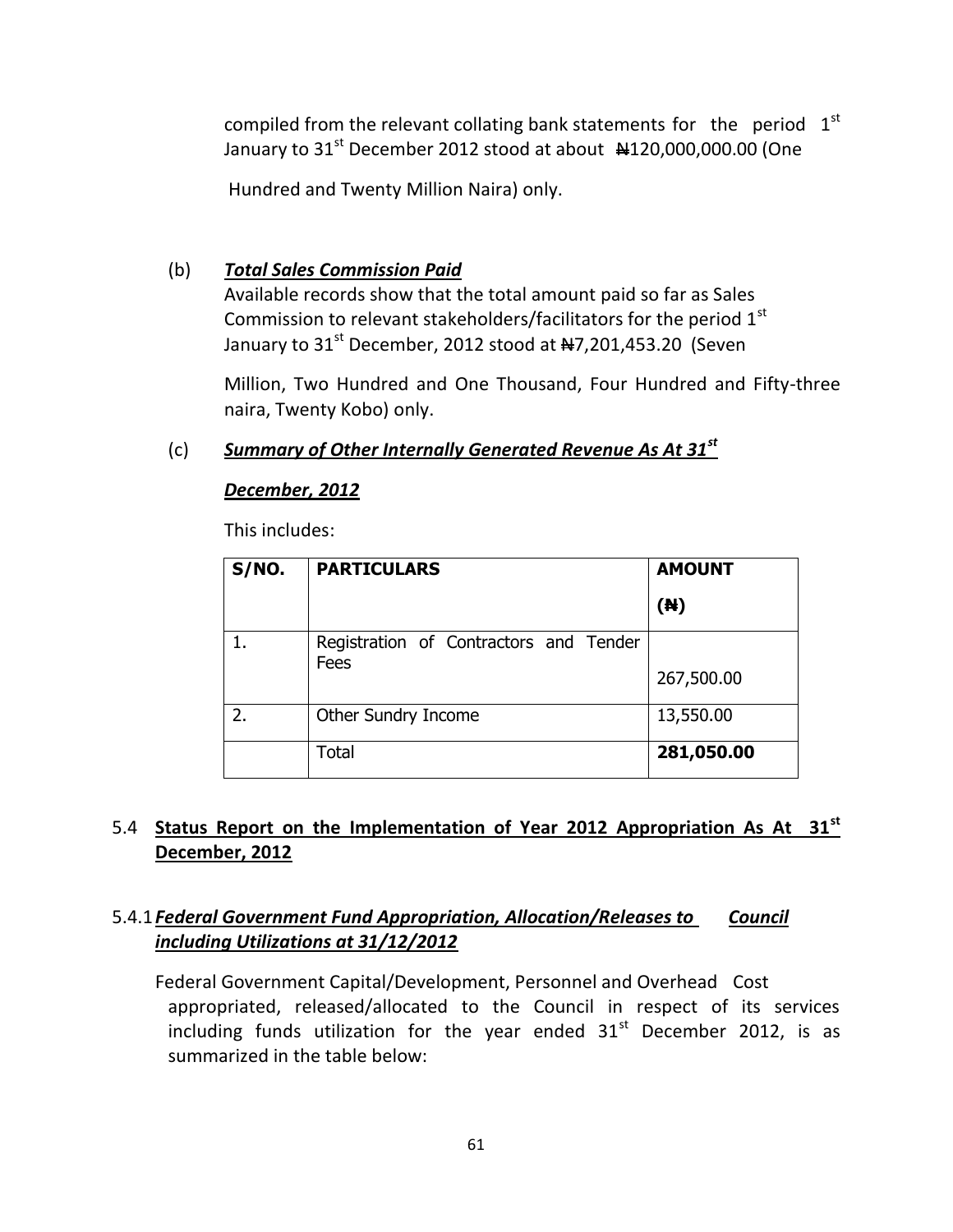| S/N           | <b>PARTICULARS</b>       | 2012<br><b>YEARS</b><br><b>APPROPRIATION</b> | <b>TOTAL</b><br><b>RELEASES</b> | <b>FUND</b><br><b>TOTAL</b><br><b>UTILIZATION</b> |
|---------------|--------------------------|----------------------------------------------|---------------------------------|---------------------------------------------------|
|               |                          | N                                            | N                               | N                                                 |
| 1.            | Capital Development Cost | 478,900,000.00                               | 218,031,477.00                  | 218,031,477.00                                    |
| $\mathcal{L}$ | Personnel Cost           | 642,003,882.00                               | 529,262,074.95                  | 529,262,074.95                                    |
| 3.            | Overhead Cost            | 108,459,009.00                               | 108,459,009.00                  | 108,459,009.00                                    |
|               | Total                    | 1,229,362,891.00                             | 855,752,530.95                  | 855,752,530.95                                    |

5.5

## **Visitation by Teams from the Office of the Accountant-General of the Federation**

- The Council during the year played host to teams from the Office of the Accountant-General of the Federation who carried out the following activities:
- (a) Verification of National Housing Contribution and closure of 2011 Accounts and extraction of the cash book balances.
- (b) Ruled-off capital balances as at  $3^{1st}$  December, 2012 and extracted Council's balances of bank accounts as at same date.
- (c) Performed the Statutory Revenue Monitoring Exercise in the Council for the period covering  $1^{st}$  June, 2010 to  $31^{st}$  July, 2011.
- (d) Examination of the processes and procedures in the Accounts and Internal Audit Unit of the Council for the period July, 2010 to June, 2011
- (e) Routine and in-depth inspection of the Council's accounting books and records for the period  $1<sup>st</sup>$  September, 2010 to 31 $<sup>st</sup>$  August, 2011.</sup>
- (f) Verification and Closure of 2011 Accounts and extraction of cash and bank balances in capital, personnel and overhead accounts of the Council as at 30<sup>th</sup> March, 2012.
- (g) Carried out the Annual Board Survey exercise of cash and Bank balances of the Council for the year ended  $31<sup>st</sup>$  December, 2011 and 2012 respectively.

### 5.5.1 **Visitation by Teams from the Office of the Auditor-General for the Federation**

The Council during the review period hosted various teams from the Office of the Auditor-General for the Federation in the course of performance of following statutory functions:-

(i) Audit Inspection/Collation Exercise of losses details and exit conference/discussion on doubtful loss/debts in the Council's debtors list of the Financial statements and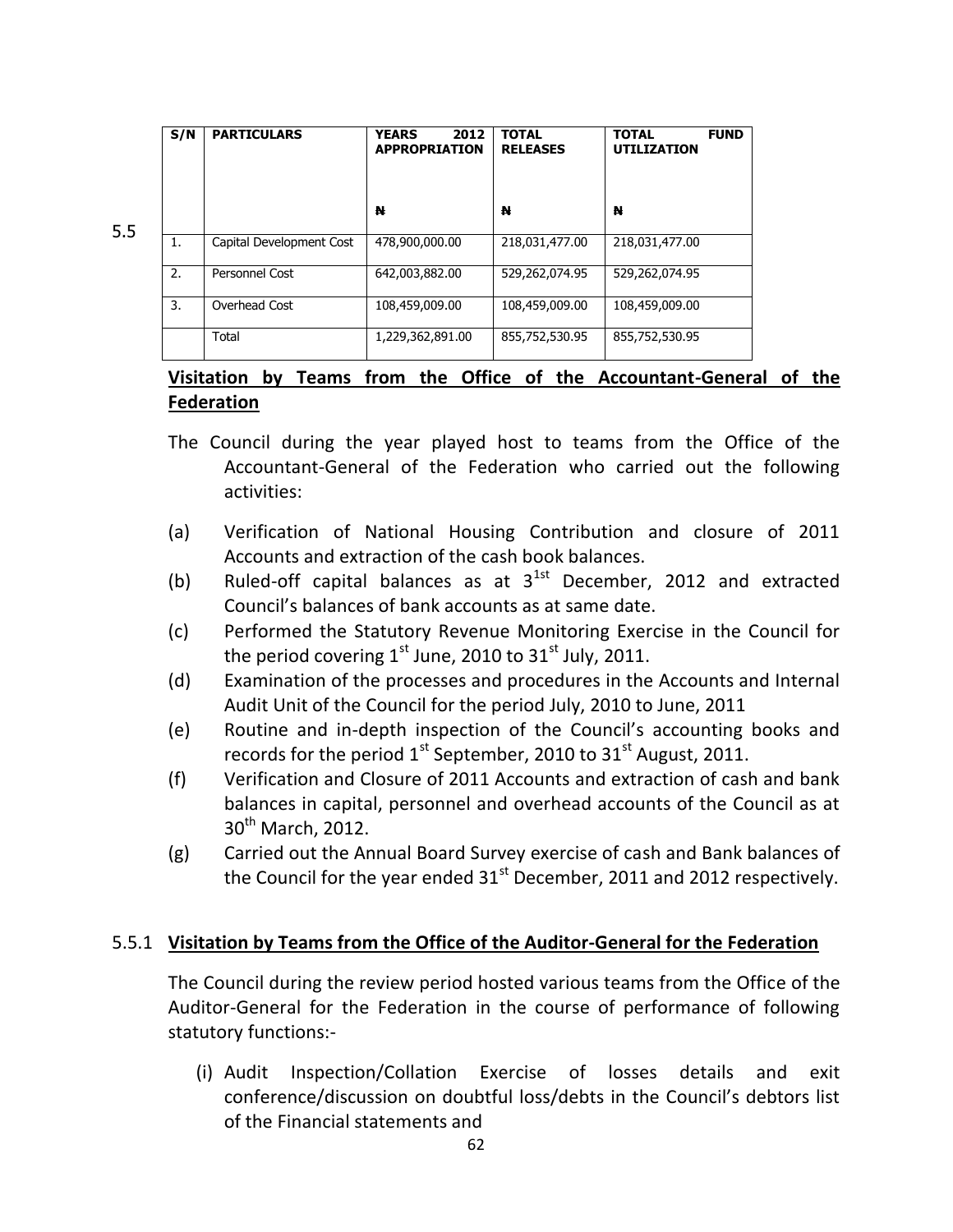(ii) Audit Monitoring and Evaluation of Council's Capital Projects/Programmes for the period 2009 – 2011.

## **5.5.2 Attendance to Mandatory Continuous Professional Education Programms (MCPES) Workshops, Seminars, Meetings etc. By Some Staff of Finance and Accounts Department in 2012**

During the review period, some staff of Finance and Accounts Department were sponsored by the Council to Mandatory Continuous Professional Educations Programmes (MCPES), Workshops, Seminars, Meeting etc which have impacted positively on their official duties.

The names of the beneficiaries and the programmes they attended include but not limited to the following:

| S/<br><b>No</b> | Name and<br><b>Designation</b>                          |     | <b>Name of Programmes Including</b><br><b>Venue</b>                                                                                                                                                             | <b>Highlight of the Issues/Papers</b><br><b>Delivered</b>                                                                                                                                                                                                                   |
|-----------------|---------------------------------------------------------|-----|-----------------------------------------------------------------------------------------------------------------------------------------------------------------------------------------------------------------|-----------------------------------------------------------------------------------------------------------------------------------------------------------------------------------------------------------------------------------------------------------------------------|
|                 | of Staff                                                |     |                                                                                                                                                                                                                 |                                                                                                                                                                                                                                                                             |
| 1.              | Onyia E. N.<br>Director, Finance and<br><b>Accounts</b> | (a) | 5 days ICAN Seminar on Intensive<br>Training in IFRS 06/08/2012 to<br>10/08/2012 at Sharon Ultimate Hotels,<br>Abuja.                                                                                           | Intensive Training in IFRS                                                                                                                                                                                                                                                  |
|                 |                                                         | (b) | 5 days e-payment training held on $17th$ –<br>21 <sup>st</sup> September, 2012 at system specs<br>Training Centre, 136 Lewis Street<br>Obalande, Lagos.                                                         | e-payment training for Public Sector Officials<br>by system specs.                                                                                                                                                                                                          |
|                 |                                                         | (c) | Two days CITN MPTP held on 23rd and<br>24th October, 2012 at Labour House,<br>Central Business District, Abuja.                                                                                                 | Features of Nigeria Tax Model in<br>$\bullet$<br>negotiating Bilateral Tax Treaties<br>Overview of Tax Incentives under the<br>$\bullet$<br>Nigerian Tax Laws.<br>Promoting Fiscal Responsibility and<br>$\bullet$<br>Accountability towards optimal Revenue<br>Generation. |
|                 |                                                         | (d) | Four days Workshop on Budget<br>Implementation organized by Brain mynd<br>from 18 <sup>th</sup> June to 21 <sup>st</sup> 2012 at Nigerian<br>Institute of International Affairs, Kofo<br>Abayomi Street, Lagos. | 2011 Budget Performance and the<br>$\bullet$<br>prospect of 2012 Budget<br><b>Factors Militating Against Effective</b><br>$\bullet$<br>Budgeting in Nigeria<br>Strategies for Budget Implementation in<br>$\bullet$<br>Nigeria                                              |
|                 |                                                         | (e) | 3rd Roundtable of Africa Forum of<br>Teaching Regulatory Authorities held<br>from $20/10 - 01/11/2012$ in Arusha,<br>Tanzania                                                                                   | AFTRA roundtable conference                                                                                                                                                                                                                                                 |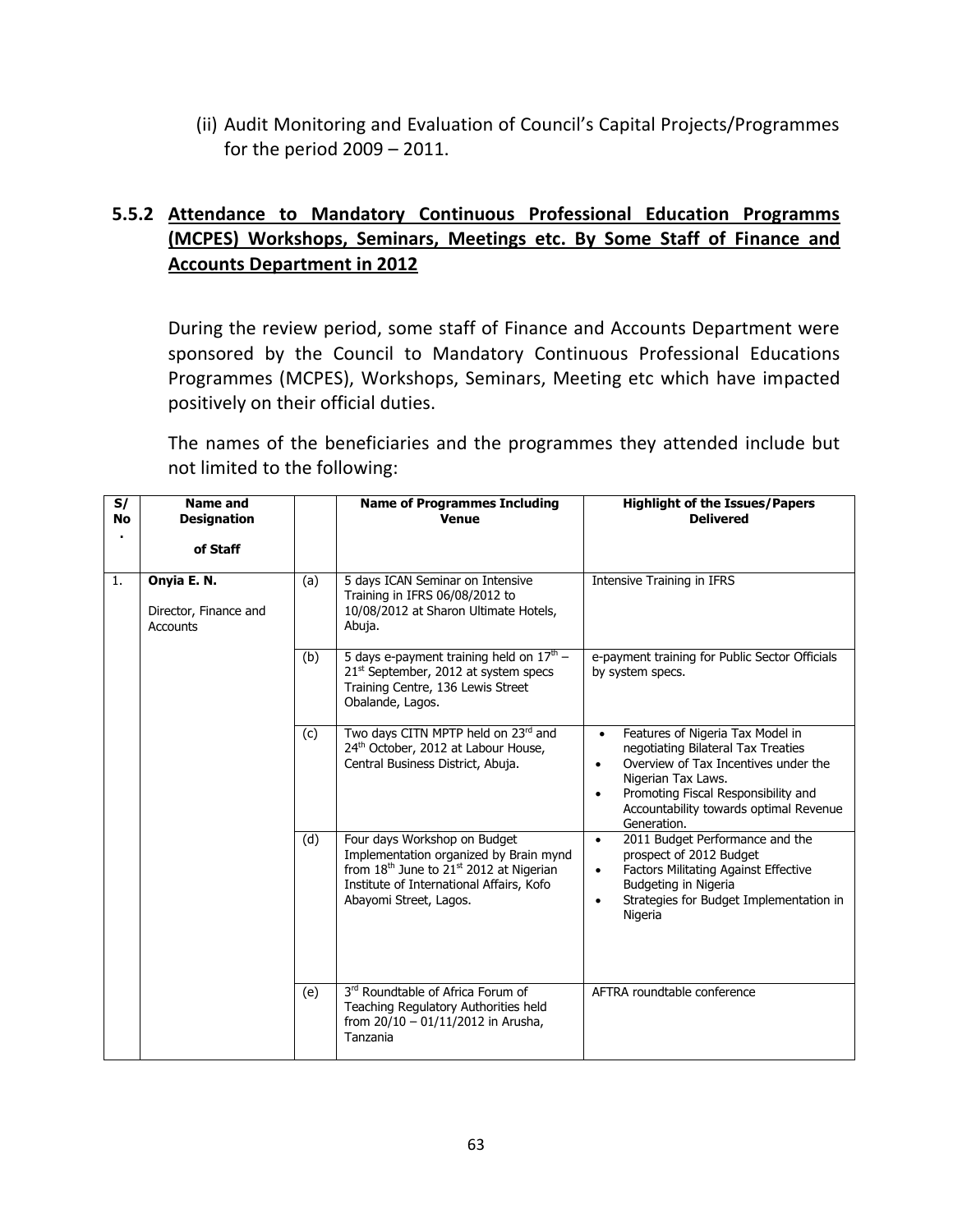| $\overline{2}$ . | Maryam Wakawa .U.<br><b>Assistant Director</b><br>Accounts          | (a)<br>(b) | 4 days ANAN MCPD on 3rd - 6th<br>December, 2012 at Akure Ondo State<br>4 days e-payment Training 15 - 19<br>October, 2012 at system spec's Training<br>Centre Lagos                    | Corporate Governance practice an<br>$\bullet$<br>insight into FRC act<br>Accounting Standards setting and<br>$\bullet$<br>relevance of FRC act<br>International Auditing Standard and<br>$\bullet$<br>Directorate of auditing practice standard<br>of FRC<br>Valuation and proper reporting: The<br>$\bullet$<br>challenge to Accountants and Auditors<br>as presented by FRC act.<br>Inspection and Monitoring; the role of<br>$\bullet$<br>FRC on the professional Accountants<br>The ethical role in FRC act in an attempt<br>$\bullet$<br>to fight corruption, Terrorism and<br>money laundry in Nigeria through the<br>Professional Accountants<br>$E$ – Payment Training for public sector<br>official for end to end payment<br>transactions for capital and Re- current<br>expenditures. |
|------------------|---------------------------------------------------------------------|------------|----------------------------------------------------------------------------------------------------------------------------------------------------------------------------------------|--------------------------------------------------------------------------------------------------------------------------------------------------------------------------------------------------------------------------------------------------------------------------------------------------------------------------------------------------------------------------------------------------------------------------------------------------------------------------------------------------------------------------------------------------------------------------------------------------------------------------------------------------------------------------------------------------------------------------------------------------------------------------------------------------|
| 3.               | <b>Atanda Popoola</b><br><b>Assistant Chief</b><br>Accountant       | (a)        | 2 Day ICAN MCPE Programme on Public<br>Sector Accounting held at Airport Hotel<br>Ikeja, Lagos between $12^{th} - 13^{th}$<br>September, 2012                                          | Alternative funding for infrastructural<br>$\bullet$<br>Development in Nigeria<br>The Role of Public Sector Accountant<br>$\bullet$<br>The challenge of cultivating IT culture in<br>$\bullet$<br><b>Public Sector</b><br>Institutions Building as a bedrock for<br>$\bullet$<br>National Development<br>Strengthening Professional Ethics of the<br>$\bullet$<br><b>Public Sector Accountant</b>                                                                                                                                                                                                                                                                                                                                                                                                |
| 4.               | <b>Adamu Peter Monday</b><br>Principal Accountant                   | (a)        | Four Days ANAN MCPD on development<br>in corporate reporting and Auditing from<br>$24th - 27th$ September, 2012                                                                        | Regulatory Development: Financial<br>$\bullet$<br>Reporting Council<br>$E - Reporting: An information$<br>$\bullet$<br>Technology (IT) perspective of<br>corporate Reporting<br>Cases in forensic investigation and<br>$\bullet$<br>evidence<br>Liquidity management: cases and<br>$\bullet$<br>impact<br>Audit quality and Auditors independent<br>$\bullet$<br>Financial Instruments: Derivatives and<br>$\bullet$<br><b>Hedge Accounting</b><br>Revenue Recognition cases and effect.                                                                                                                                                                                                                                                                                                         |
| 5.<br>6.         | <b>Eigege Oloche Joy</b><br>Principal Accountant<br>Okwose P. Chika | (a)        | 4 days ANAN MCPD on $3^{\text{rd}} - 6^{\text{th}}$<br>December 2012 at Akure Ondo State.<br>4 days ANAN MCPD on $3^{\text{rd}} - 6^{\text{th}}$<br>December 2012 at Akure Ondo State. | Corporate governance practice an<br>$\bullet$<br>insight into FRC act.<br>Accounting Standards setting and<br>$\bullet$<br>relevance of FRC act.<br>International Auditing Standard and<br>$\bullet$<br>Directorate of auditing practice standard<br>of FRC<br>Valuation and proper reporting: The<br>$\bullet$<br>challenge to accountants and auditors<br>as presented by FRC act.<br>Inspection and monitoring the role of<br>$\bullet$<br>FRC on the professional accountants<br>The ethical role in FRC act in an attempt<br>$\bullet$<br>to fight corruption, terrorism and money<br>laundry in Nigeria through the<br>Professional Accountants.<br>Corporate governance practice an<br>$\bullet$<br>insight into FRC act.                                                                 |
|                  | Senior Accountant                                                   |            |                                                                                                                                                                                        | Accounting Standards setting and<br>$\bullet$<br>relevance of FRC act<br>International auditing standard and<br>$\bullet$<br>Directorate of auditing practice standard                                                                                                                                                                                                                                                                                                                                                                                                                                                                                                                                                                                                                           |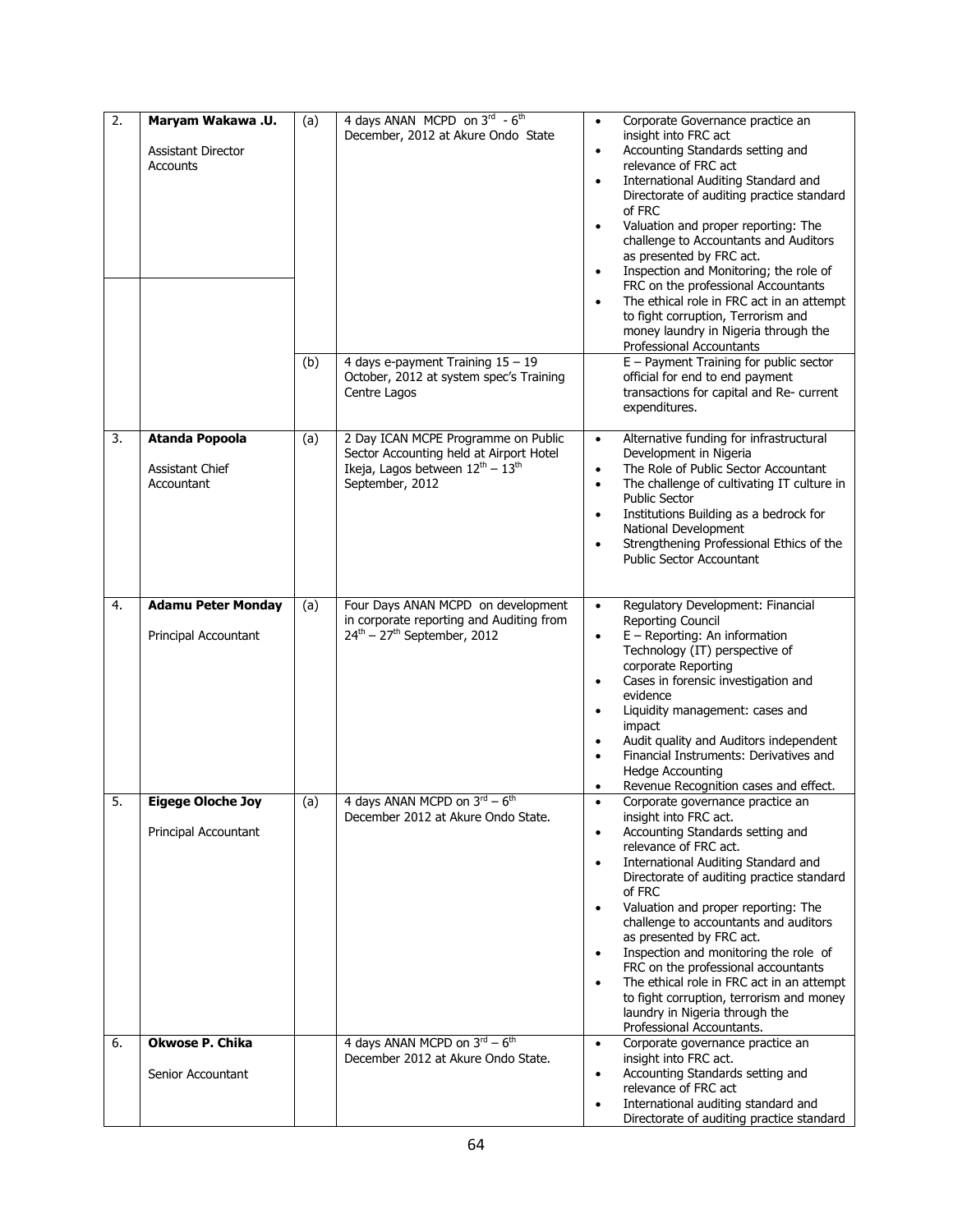|    |                                                 |                                                                                           | ٠<br>$\bullet$                                                | of FRC<br>Valuation and proper reporting: The<br>challenge to accountants and auditors<br>as presented by FRC act.<br>Inspection and monitoring the role of<br>FRC on the Professional Accountants<br>The ethical roles in FRC act in an<br>attempt to fight corruption, Terrorism<br>and money Laundry in Nigeria through<br>the Professional Accountants.                                                                                                                                                                                                                |
|----|-------------------------------------------------|-------------------------------------------------------------------------------------------|---------------------------------------------------------------|----------------------------------------------------------------------------------------------------------------------------------------------------------------------------------------------------------------------------------------------------------------------------------------------------------------------------------------------------------------------------------------------------------------------------------------------------------------------------------------------------------------------------------------------------------------------------|
| 7. | <b>Swithines Philomena</b><br>Senior Accountant | 4 days ANAN MCPD on $3^{\text{rd}} - 6^{\text{th}}$<br>December 2012 at Akure Ondo State. | $\bullet$<br>$\bullet$<br>$\bullet$<br>$\bullet$<br>$\bullet$ | Corporate governance practice, an<br>insight into FRC Act<br>Accounting Standard settings and<br>relevance of FRC Act<br>International Auditing standards and<br>Directorate of auditing practice<br>standards of FRC<br>Valuation and paper reporting; the<br>challenge to accountants and auditors<br>as presented by FRC act<br>Inspection and monitoring; the role of<br>FRC on the professional Accountants<br>The ethical roles in FRC act in an<br>attempt to fight corruption, Terrorism<br>and money laundry in Nigeria, through<br>the professional accountants. |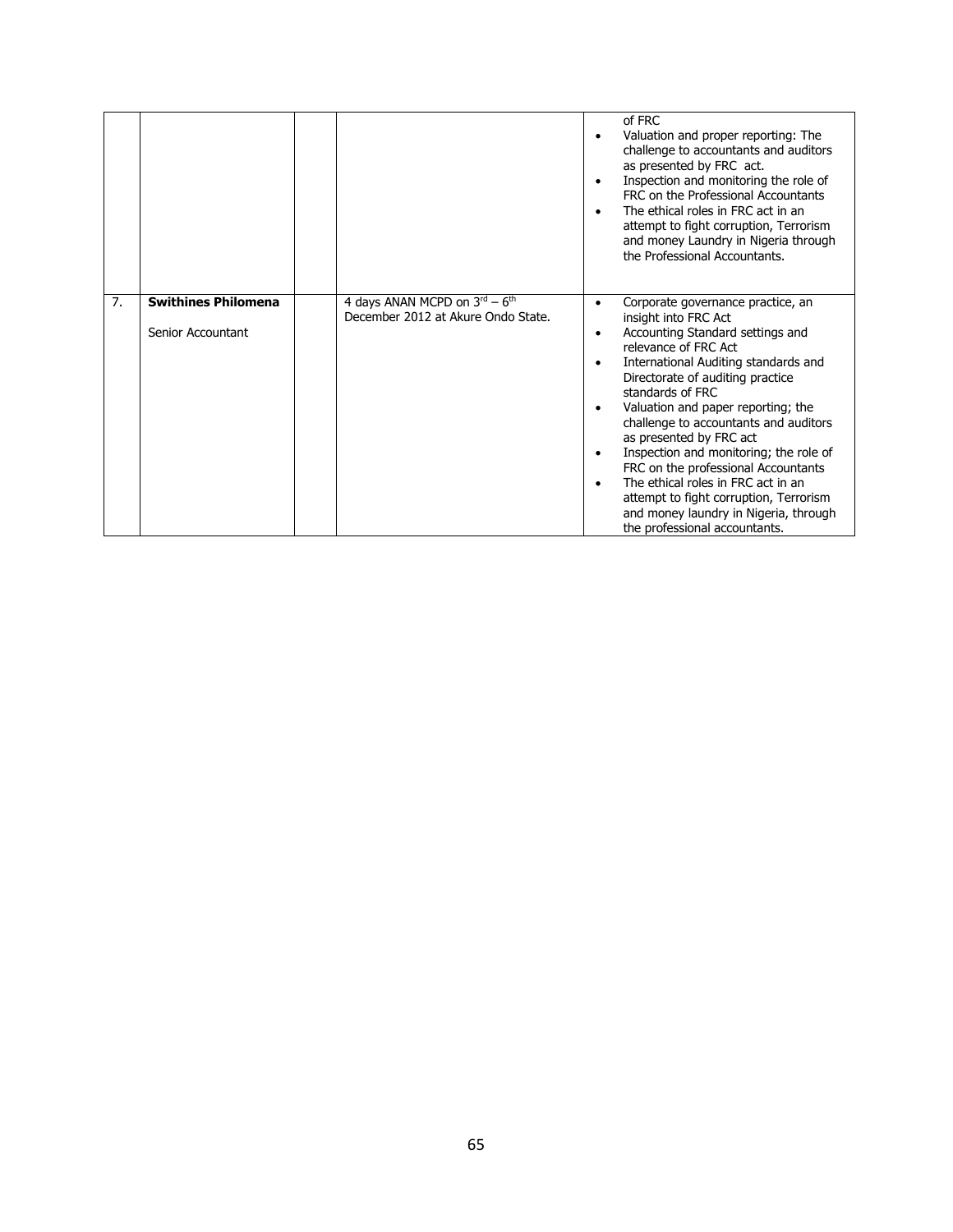### **CHAPTER SIX**

### **6.0 DEPARTMENT OF PLANNING, RESEARCH AND STATISTICS**

### **6.1 Introduction**

The year 2012 was a transition period for the Department of Planning Research And Statistics as there was a change of leadership in the Department. The former Director retired and was replaced with Mrs. Ruth A. Ansari as the new acting Director. Also deployed to the Department was the Deputy Director, Research and Statistics, Alh. Umar Sodangi. The department was restructured from four (4) divisions to three (3) divisions. The Research and Statistics divisions were merged.

In the year under review, the department recorded tremendous achievement in the areas of policy/physical planning and development of Council's Headquarters on the needs and aspiration of Teachers in order to keep pace with future expectations.

The newly restructured divisions are as follows:

- 1. Planning Division
- 2. Research & Statistics Division
- 3. Library and publication Division.

### **6.1.1 Basic Function of the Department**

Based on the fundamental mandate of the Council as enshrined in the TRCN Act 31 of 1993 (now Cap T3 of 2004), the department is saddled with the following responsibilities:

- i. To develop plans that will enable Council take decisions on policy matters, physical growth, short and long term plans in the professionalization of teaching in Nigeria.
- ii. In conjunction with other departments, to plan and coordinate the Council's conferences, seminars and workshops.
- iii. To plan for Council's Capital Budget proposals in collaboration with the Department of Finance and Accounts.
	- iv. To coordinate and produce the Annual Work Plan for the Council.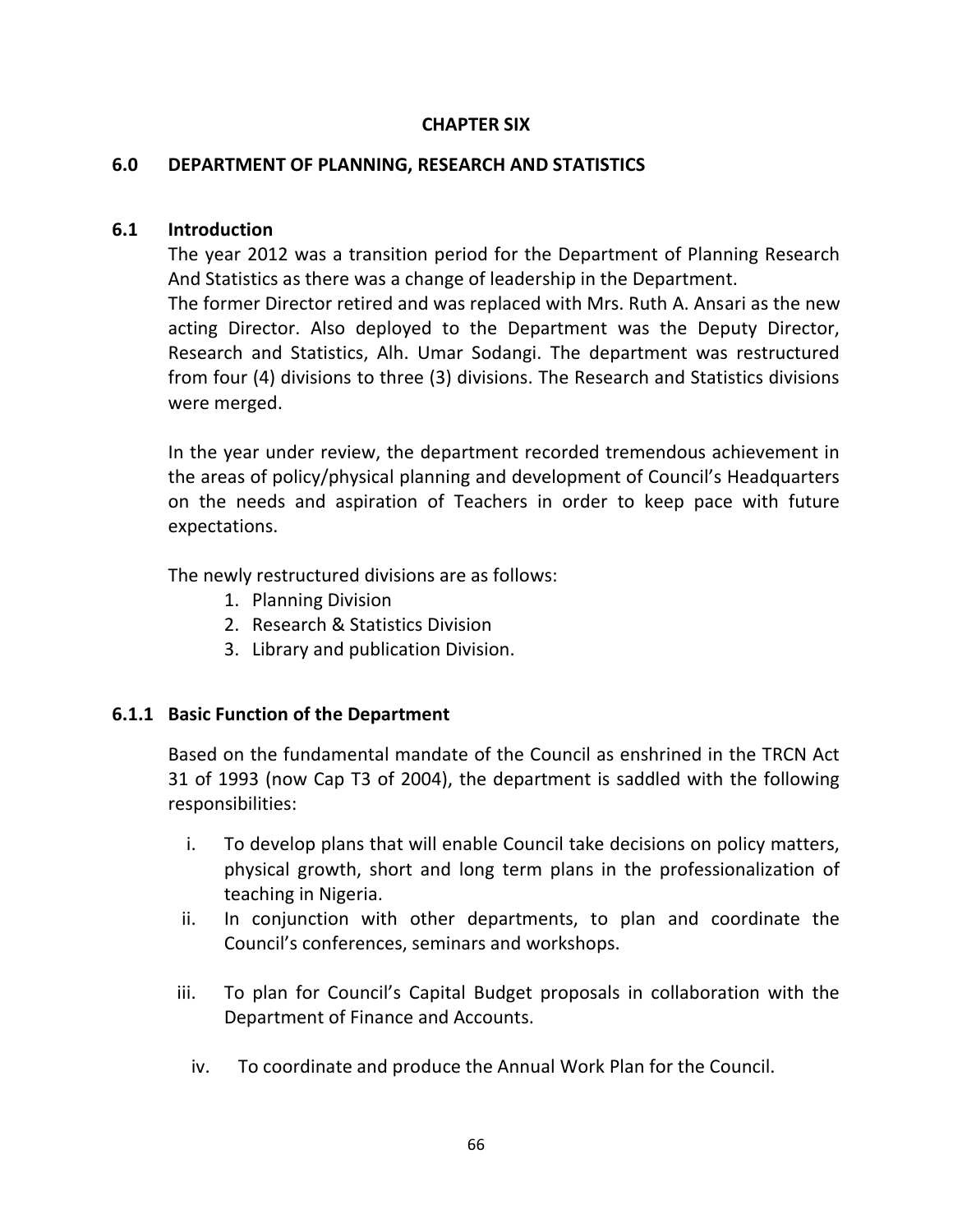- v. To plan for Council's budget proposals in collaboration with department of Finance and Accounts.
- vi. To produce statistical information of teachers in Nigeria and other statistics arising from the operation of the Council and teachers professionalism.
- vii. To produce the Statistical Digest on annual basis and dissemination of such statistics information for policy development, decision making and policy execution.
- viii. To develop a powerful data bank generated primarily from stakeholders for use by researchers, corporate organizations at National and international levels.
- ix. To publish in collaboration with other departments Council's Nigeria Journal of Professional Teachers (NJPT) and research materials to promote the professionalization of teaching.
- x. To determine on periodic basis, the teachers' needs at various levels of the education sector.
- xi. To initiate and in collaboration with other departments, execute special projects for the Council.
- xii. Collaborate with national, regional and international education, information and library networks to ensure that documentation services on teaching and education development in the country are readily available.
- xiii. Commission periodic research on strategies for developing quality teachers at all levels in the country.
- xiv. Provision of library services comprising of books and publications that are focused on teachers' development and teaching profession.
- xv. To carry out other duties as may be assigned by the Registrar/Chief Executive of the Council.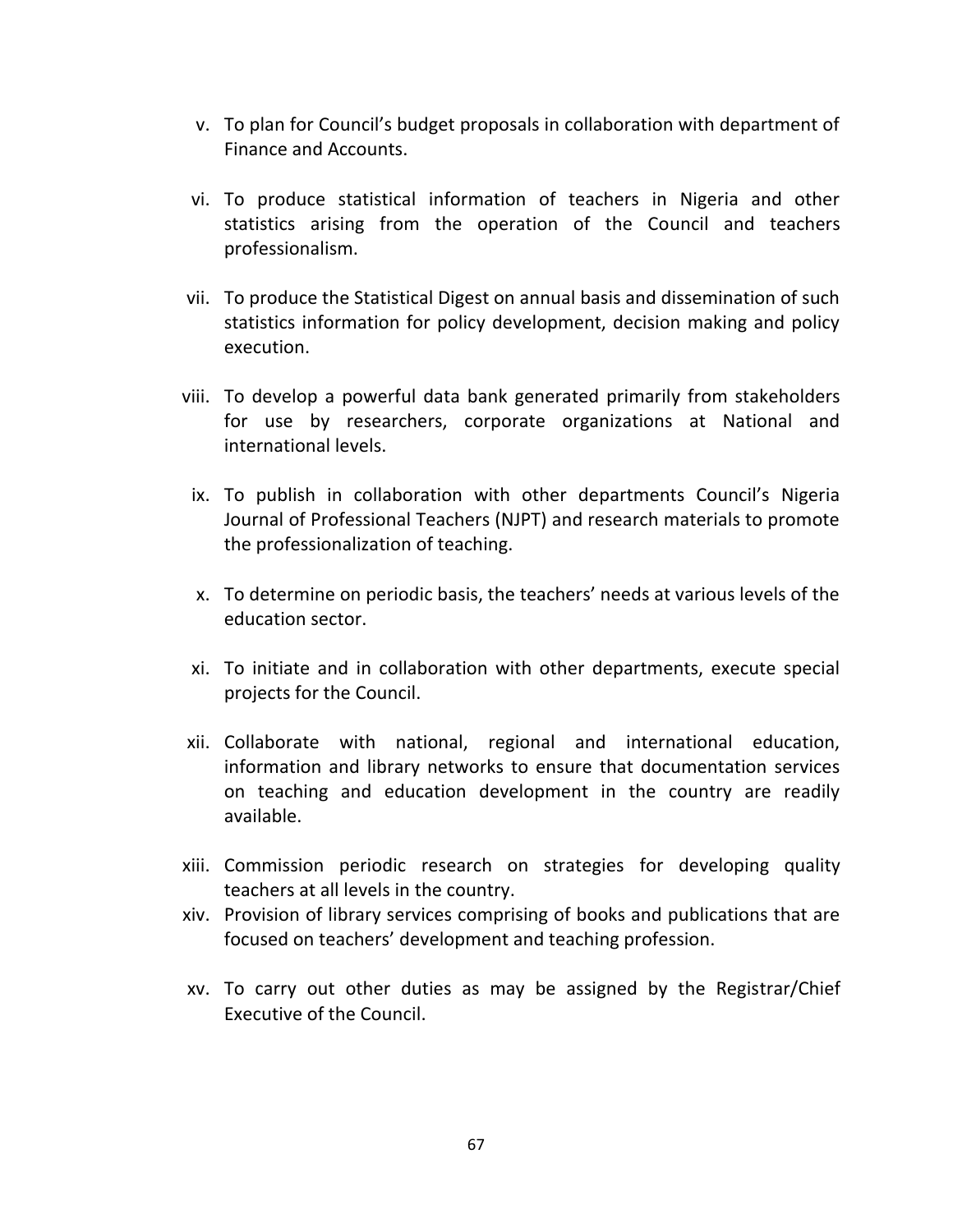#### **6.1.2 Activities**

The department takes directives from the Registrar/Chief Executives and links up with other departments of the Council in order to achieve her mandates. Below are the activities of the department in the year 2012.

#### **6.1.3 Director's Office**

The Director's office coordinates the activities of the Divisions of the Department and special projects in the Council.

### *6.1.4 TRCN/STEP-B Project*

The Council was commissioned by the WorldBank in 2008 to develop a database of Science, Technology and Mathematics (STM) teachers at Post-Basic education under the World Bank supported project tagged "Science and Technology Education at Post-Basic" (STEP-B) project. The Council successfully implemented the project and submitted the report to the WorldBank and the general public at a colourful ceremony in the Council's Headquarters, Abuja Nigeria.

### *6.1.5 Strengthening Mathematics And Science Education (SMASE) Nigeria Project*

The Federal Government of Nigeria with Technical Support from Japan through the Japan International Cooperation Agency (JICA) is implementing a project Strengthening Mathematics And Science Education (SMASE) in Nigeria at primary level. The project started with baseline survey in 2006 and the first phase started with a Pilot Test in Niger, Kaduna and Plateau States. The Project is being cascaded to the grass root level, which is the prelude for local and school level introduction of the identified good practice in teaching and learning of mathematics and science education. This is activity-based and pupils-centered approach so called ASEI/PDSI (**A**ctivity, **S**tudent-centered, **E**xperiment, **I**mprovisation / **P**lan, **D**o, **S**ee, **I**mprove). This project has established an effective In-Service Education and Training (INSET) model for the teachers in the field in the 3 pilot states, Kaduna, Niger and Plateau. The second phase involves cascading to the local level and scaling up to the non-pilot states. Teachers Registration Council of Nigeria (TRCN) was charged with the responsibility of Monitoring and Evaluation of the project at all levels for quality assurance. The immense contribution of TRCN to the project was acknowledged and view of this, the SMASE desk officer was sent to Japan for two months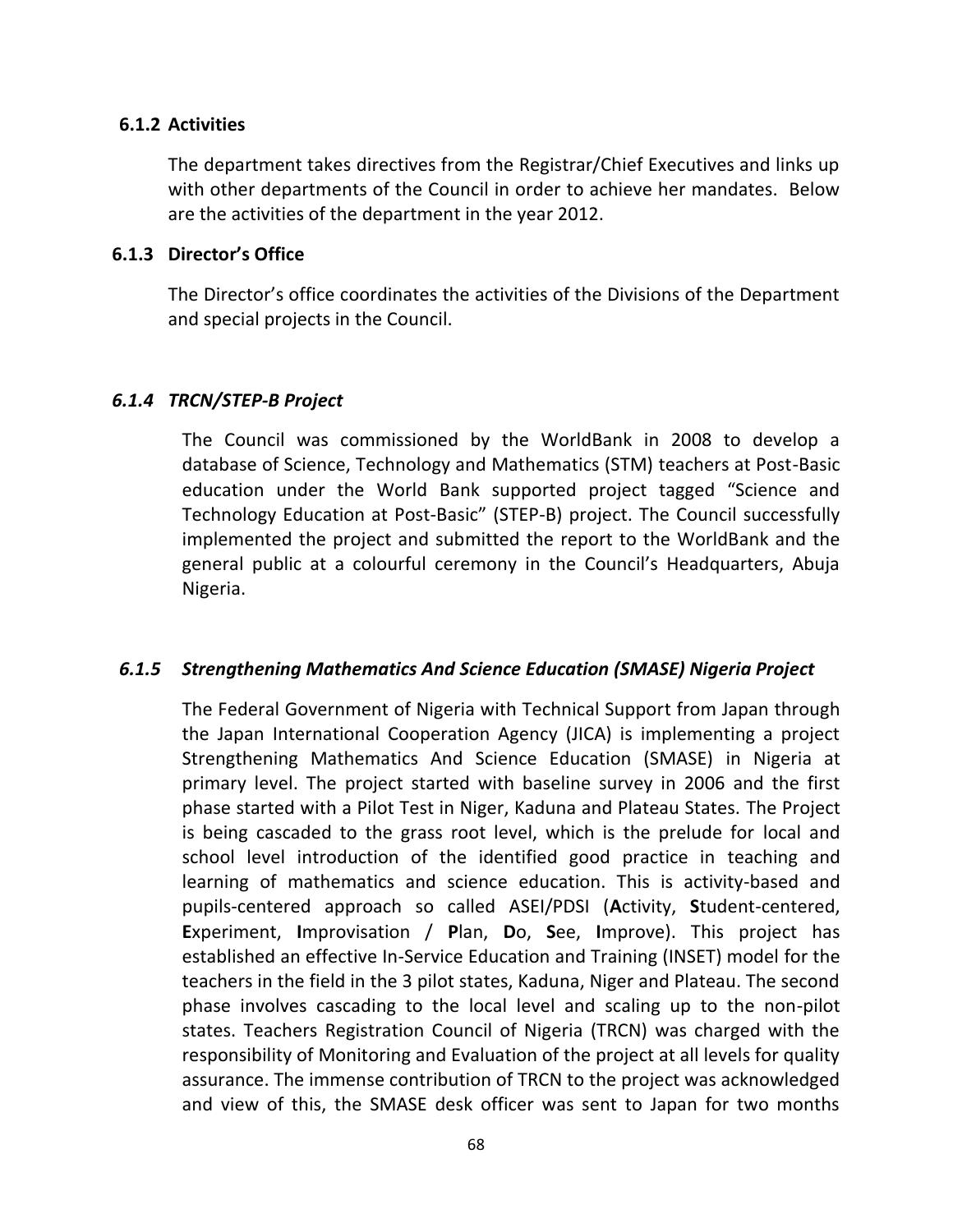training on "improvement of Teaching Methodology in Primary Science and Mathematics for Sub-Saharan Africa" the training was to enhance his skills in effective monitoring and evaluation of the project. In the same vein, the project, in a preparation for sustainability of the project, a High Powered delegation was dispatched to Kenya, where the Registrar/Chief Executive and the SMASE Desk Officer represented the Council. The visit was to understudy the practice in Kenya and to expose the delegation to the improvement in teaching of science and mathematics in Kenya.

## *6.1.6 African Forum Of Teaching Regulatory Authorities (AFTRA)*

The acting Director, Mrs. Ruth A. Ansari represented the department at the  $1<sup>st</sup>$ African Forum of Teaching Regulatory Authorities (AFTRA) Teaching and Learning in Africa Conference held in Cotonou, Benin Republic on May 23 – 25, 2012. She presented a paper "*Best Practices in Teacher Education in Africa and Globally: The Nigerian Experience in Pre-Service Teacher Education*". The article was published in the Volume one of the  $1<sup>st</sup>$  AFTRA Teaching and Learning in Africa Conference proceedings.

She also attended the  $3^{rd}$  AFTRA Roundtable held at Arusha in Tanzania on 27<sup>th</sup> October to 4<sup>th</sup> November, 2012.

### *6.1.7 Staff Capacity Building*

The staff of PRS department on CONRAISS 08 – 13 participated in the in-house training organized by the department of Administration and Supplies to enhance staff productivity. Also, training on formatting of articles for Nigerian Journal of Professional Teachers was organized by Planning, Research and Statistics and Professional Operations Departments.

## *6.1.8 Posting of Staff to State Offices*

Five staff of the department were affected by the transfer of staff from the Headquarters to the States Offices. The affected staff include:

| i.   | Mr. Fatai Abdulazeez             |              | <b>SPO</b>                 |  |
|------|----------------------------------|--------------|----------------------------|--|
| ii.  | Mr. Festus Olowookere Gbenga     | Statistician |                            |  |
| iii. | Mr. Oloruntoba Adekunle Steven - |              | <b>Planning Officer II</b> |  |
| iv.  | Mr. Christopher Osagie Felix     |              | <b>Planning Officer II</b> |  |
| V.   | Mrs. Onoja Justina               |              | <b>Planning Officer II</b> |  |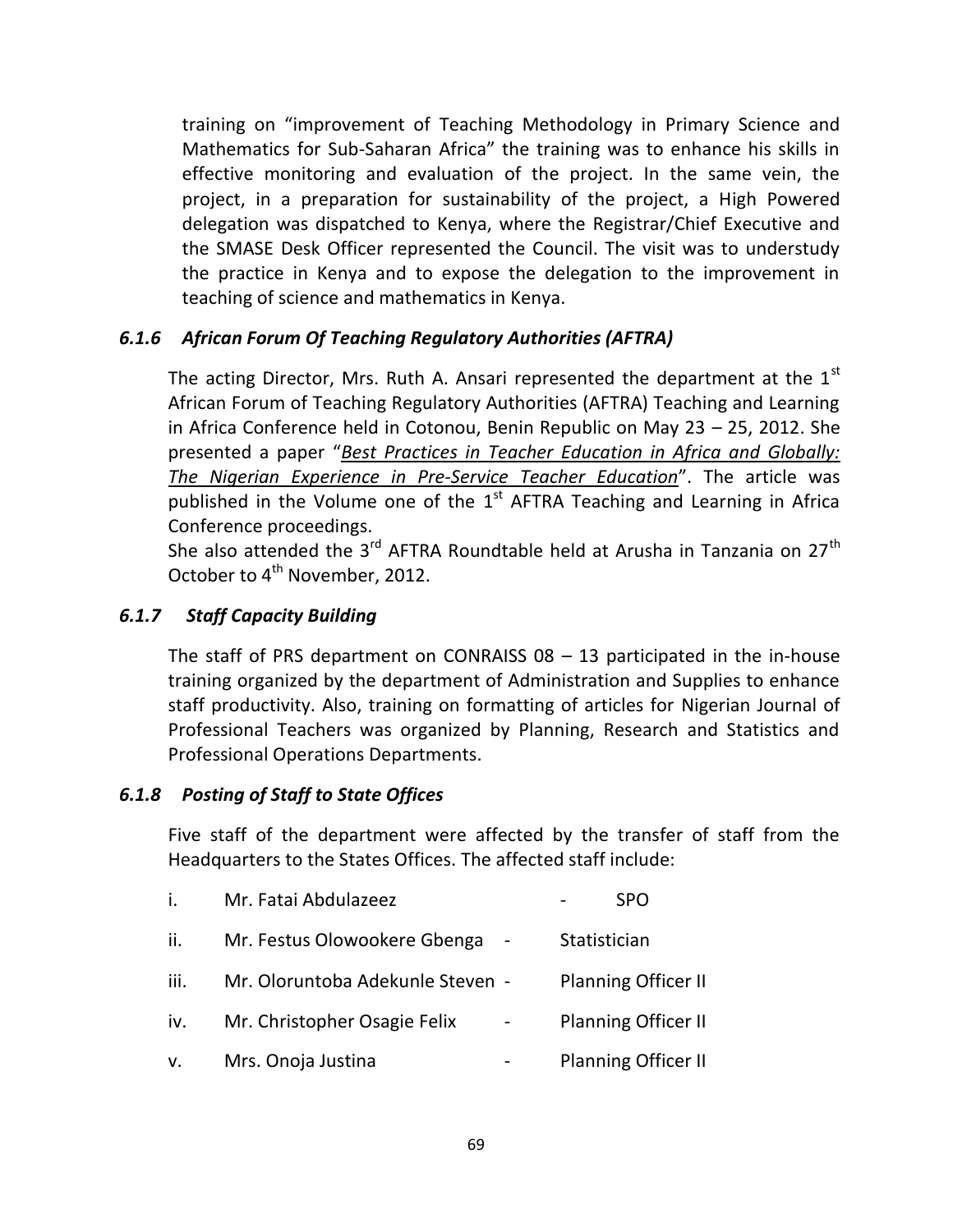### **6.2 Planning Division**

The Planning Division focuses mainly on Policy matters and physical development of the Council. The division had the following units:

- i. Monitoring and evaluation instrument development
- ii. Annual work planning
- iii. Procurement planning
- iv. Physical development, and
- v. Maintenance and repairs.

The division is saddled with the following responsibility:

- a. Develop plans that will enable the Council take decisions on policy matters.
- b. Develop annual work plan for the Council.
- c. Production of working drawings for proposed projects.
- d. Procurement planning based on the annual work plan. This includes:
	- i. Advertise and solicit for bids
	- ii. Invitation of credible persons/organizations as observers in every procurement process.
	- iii. Receive, evaluate and make selection of the bids and recommend for award of contract.
	- iv. Executes all contract agreement
	- v. Execute all projects
- e. Procurement implementation.
- f. Maintenance and repairs of Council's assets.
- g. Monitoring, evaluation and quality control of projects.

## *6.2.1 Annual Work Plan 2013*

The department had produced the 2013 Annual work plan base on the activities of the Council for the year 2013.

Also, a revised Annual work plan based on the approved 2013 capital budget for the Council was prepared.

## *6.2.2 Maintenance & Repairs:*

- a) Repairs/maintenance of Council generating set.
- b) Servicing/maintenance of Air conditioners
- c) Repairs of t he entrance gate
- d) Replacement of electrical fitting and generally maintenance of plumbing installation.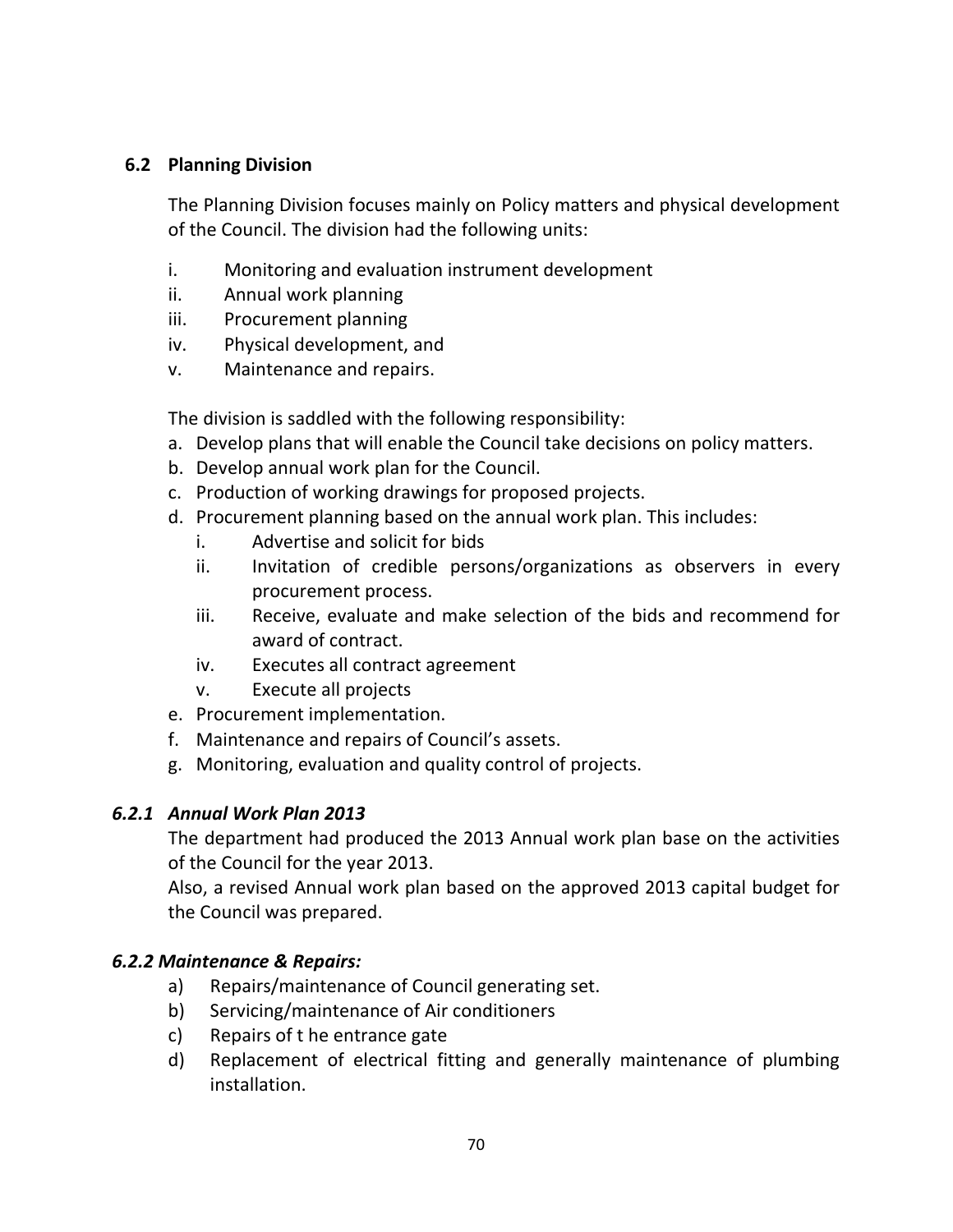### *6.2.3 Procurement of Project Vehicle*

The Council during the year under review procured 2 Nos Toyota Hilux Double Cabin with genuine Toyota specifications for Council activities.

### *6.2.4 Procurement of a New Generating Set*

The Council's generating set was aging and so approval was granted for the procurement of the 350KVA perking sound-proof generating set for alternating with the ageing 250KVA.

### *6.2.5 Supply of Diesel (AGO)*

There had been regular supply of Diesel (AGO) to the Council due to incessant electricity failure from PHCN.

### *6.2.6 Implementation of Capital Projects Under The 2012 FGN Appropriation.*

The following capital projects were executed under the 2012 FGN appropriation.

#### *a. Renovations*

The Council proposed to renovate 23 States offices during the year under review, but funds for only three (3) was released and the following renovations were carried out.

- i. Renovation of TRCN State office Enugu, Enugu State
- ii. Renovation of TRCN State office Benin, Edo State
- iii. Renovation of TRCN state office Kaduna, Kaduna State

### *b. Professional matters*

- i. Printing of Revised Professional Standards Manual for Nigeria Teachers.
- ii. Printing of the Revised National Benchmarks for Post Graduate Diploma in Education (PGDE)
- iii. Printing of the professional Diploma in Education (PDE) National minimum standard
- iv. Procurement of Hard ware software ICT infrastructures.

### *c. Other Capital Projects*

i. A 2-day Training workshop for state and FCT coordinators of TRCN and other staff of the Council at different centers was carried out.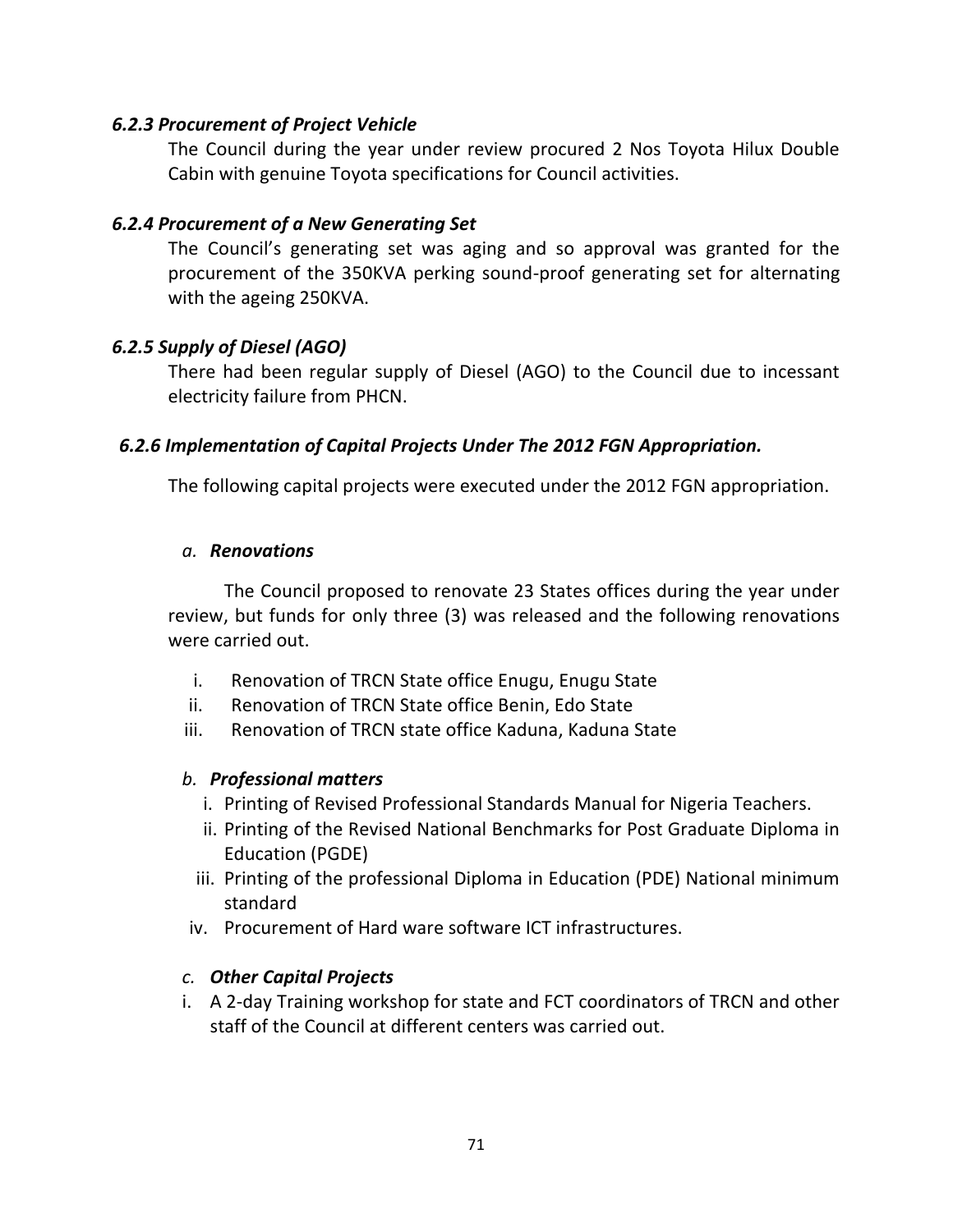- ii. Procurement of software development upgrading of ICT infrastructures and training of Management and staff to improve their skills on using the ICT infrastructure.
- iii. Development of Teachers information system (TIS) Database, which include Procurement of equipment, development and validation of data collection instrument, sensitization materials and Data collection.

### **6.3 RESEARCH AND STATISTICS DIVISION**

The division has the following functions:

- a. Identification of relevant research needs and conduct research as to know the Council's impact on teachers/teaching professions.
- b. Research into internal organization/operational modalities of the Council and sector over which the Council has jurisdiction.
- c. Collection and compilation of Articles from authors for the production of Nigeria Journal of Professional Teachers.
- d. Responsible for collection, collation, analysis, dissemination and reporting on data of teachers in Nigeria.
- e. Provision of good quality, reliable and timely statistical information to serve and facilities planning and decision-making activities of policy makers, plan formulators as well as researchers.
- f. Analyze the statistical records of registered teachers from the database of the Council.
- g. Production of the Council's annual Statistical Digest of Nigerian teachers.

In carrying out its statutory functions, the division has achieved the followings:

- i. The articles received during the year were processed, assessed and formatted in preparation for the publication of the Nigerian Journal of Professional Teachers (NJPT) vol. 3.
- ii. A one day in-house training workshop for Secretariat staff of the Nigerian Journal of Professional Teachers (NJPT) and African Forum for Teaching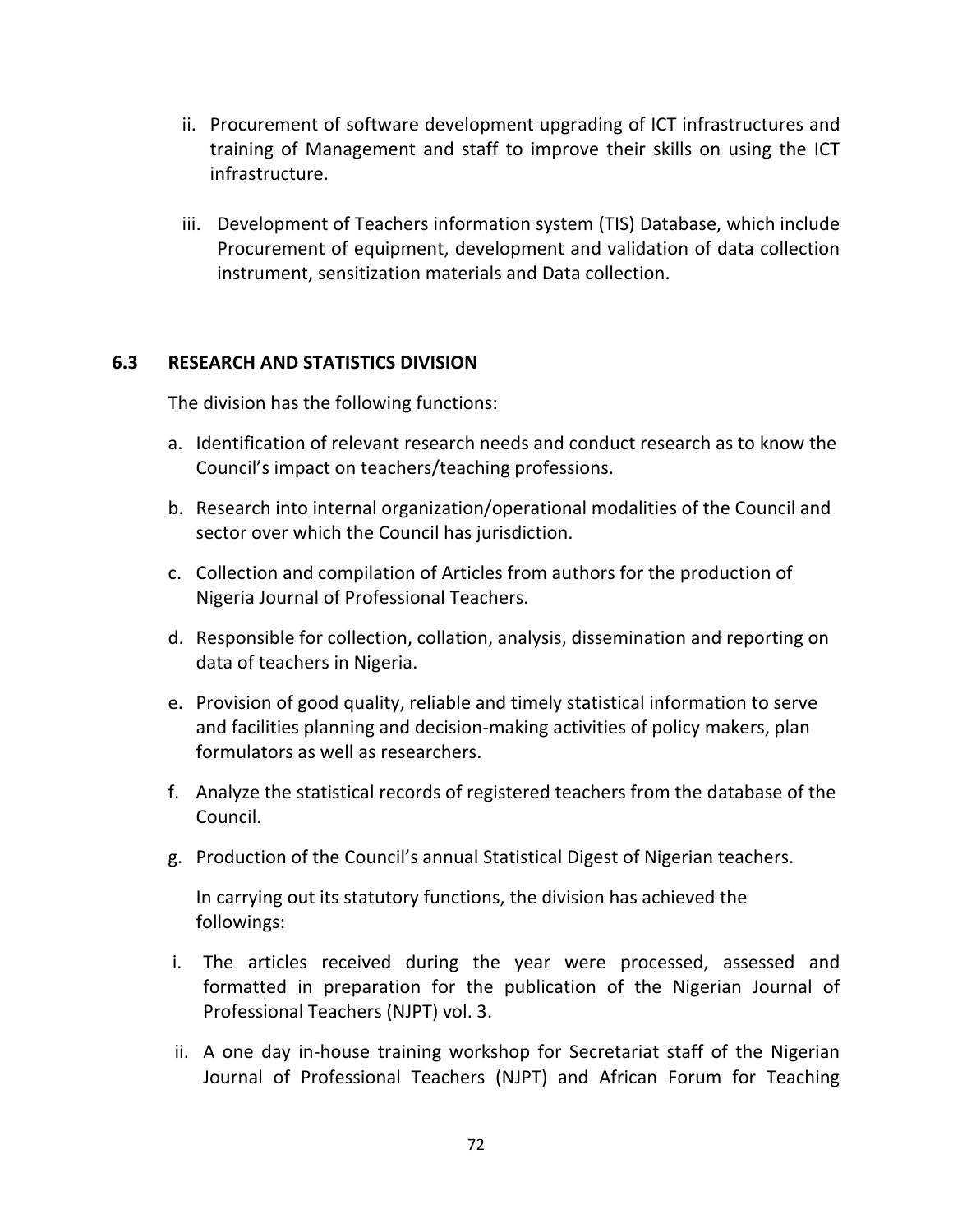Regulatory Authority (AFTRA) on editorial skills for formatting and computerization to meet the international standards.

- iii. The volume 6 of the Statistical Digest for 2010/2011 was produced and distributed all states of the federation and major stakeholders.
- iv. Data of teachers from TRCN database at all levels of educational system in Nigeria was collated and analyzed and ready for the volume 7, 2011/2012 Statistical Digest for publication.
- v. There has been increased need for data of teachers across the country. During the year, a request from Nigeria Educational Research and Development Council (NERDC) for data of Science teachers in Senior Secondary School across the nation was received and the department responded immediately by supplying the data.
- vi. The idea of developing the database for Teachers Information System (TIS) was initiated and implemented to the level of pilot testing in Nasarawa State. Data of Teachers from Nasarawa state have been collected and are being collated. Also the database has been developed and data entry and analysis would be done before it will be scaled up to other states.

### **6.4 Library Division**

The library division has the following functions:

- a. To develop and maintain a modern library at the Council's Headquarters and States offices.
- b. Custodian of the status and develop reports emanating from workshops/seminars and conferences attended by the Council.
- c. Provide information for the advancement of knowledge of teaching and such other books and publications as Council may think necessary.
- d. Collaborate with national, regional and international Education Information and Library networks to ensure effective documentation services on advancement teaching and learning.
- e. Participation in proof reading and editing articles from Journals produced by the Council and other academic publications emanating from the Council's activities.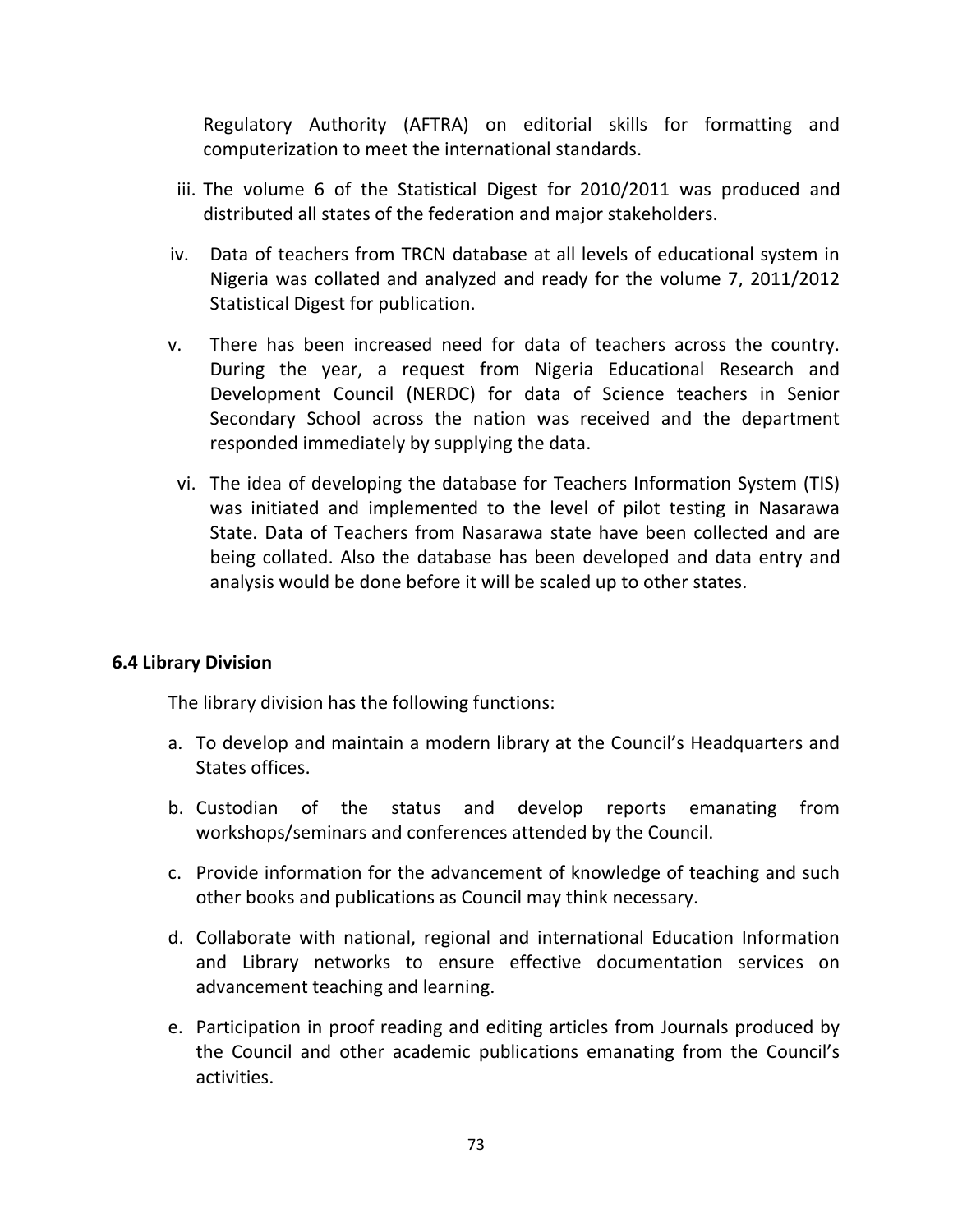During the period under review, the library division received different types of educational materials ranging from journals, newsletters, magazines, and books.

- In a bid to improve its services, the library has been equipped with a new set of photocopier, 1 desktop, 2 sets of Tables and chairs.
- The supply of daily newspapers has been regular throughout the year 2012 and adequately utilized by staff.

| <b>SN</b>      | <b>Title</b>                                                                                                                                                         | <b>Author</b>                                                           | <b>Copies</b>  |
|----------------|----------------------------------------------------------------------------------------------------------------------------------------------------------------------|-------------------------------------------------------------------------|----------------|
| $\mathbf{1}$   | Guinness world Records 2012                                                                                                                                          |                                                                         | $\overline{2}$ |
| $\overline{2}$ | Federal Ministry of Education National policy<br>and<br>information<br>communication<br>on<br>Technologies (TCT) in Education April 2010                             | Professor Ruqayyatu Rufai;<br>Honourable<br>Minister<br>of<br>Education | $\overline{2}$ |
| $\overline{3}$ | Teaching and professionalism. The thesis,<br>anti thesis synthesis.                                                                                                  | Osita Nwosu Phd.                                                        | 3              |
| $\overline{4}$ | AFTRA proceedings. Teaching and learning in<br>Africa conference. May 23, 2012 volumes 1<br>and 2                                                                    |                                                                         | 5              |
| 5              | The Noble Beacon, Quarterly magazine may<br>2012 ISSN: 0331 - 9261 - Vol 1 No 9                                                                                      | Raymond A. Noe                                                          | $\overline{3}$ |
| 6              | Employment Training & Development fourth<br>edition. International edition.                                                                                          | Mc Graw Hill.                                                           | $\overline{3}$ |
| $\overline{7}$ | EFA (Nigeria) Report Card 2011. Federal<br>Ministry of Education.                                                                                                    | Federal<br>Ministry<br>of<br>Education.                                 | $\overline{2}$ |
| 8              | Joint Admission And matriculation Board<br>(JAMB) 2009 Annual Report.                                                                                                | <b>JAMB</b>                                                             | $\overline{2}$ |
| 9              | Producing quality teachers for<br>National<br>development. National Teachers Institute,<br>Kaduna Nigeria.                                                           | Dr. Aminu Ladan<br>Sharehu/Abdullahi<br>Mohammed Gulloma.               | 2              |
| 10             | Values Education and National Development.                                                                                                                           | U.M Ivowi/A.K. Orubite /<br>W.W Wod:                                    | 5              |
| 11             | ACTU News letter Vol.4, No 1, 2012. A<br>publication of the Independent Corrupt<br>Practices<br>other<br>offences<br>and<br>related<br>Commission, ISSN: 2006 - 7437 | Justin Kuatsea<br>(Editor -In-chief)                                    | 30             |

Below is the list of materials received during the period under review: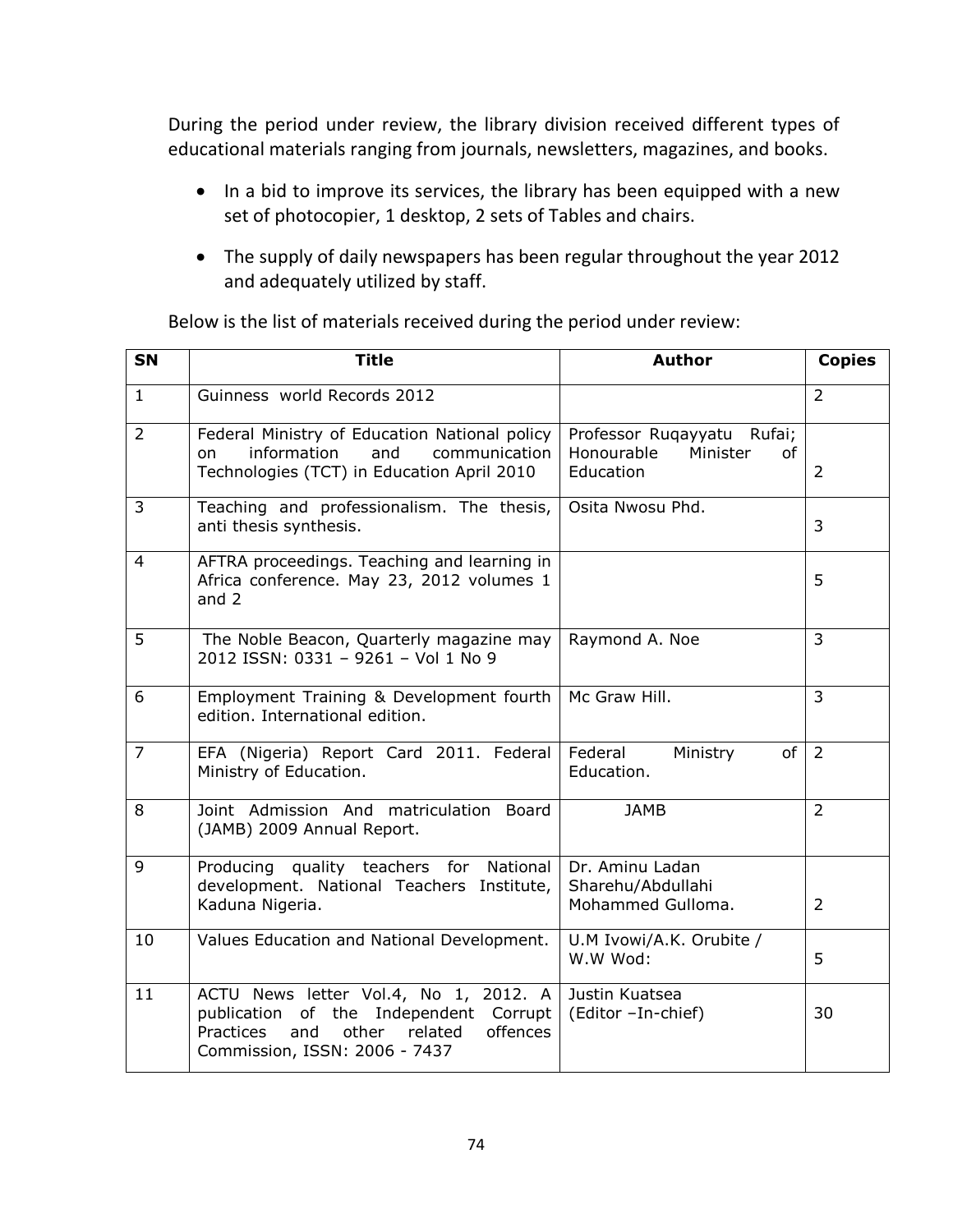#### **6.5 CHALLENGES OF THE DEPARTMENT**

The department, despite the tremendous achievements recorded, is not without challenges. Some of the challenges experienced by the department during the year under review include:

- 1. The re-designing of the TRCN Head office building and acquisition of land for some States offices.
- 2. Non release of fund for approved projects.
- 3. Lack of adequate office accommodation for staff has been a serious challenge.
- 4. Training and re-training of staff for efficiency in service delivery.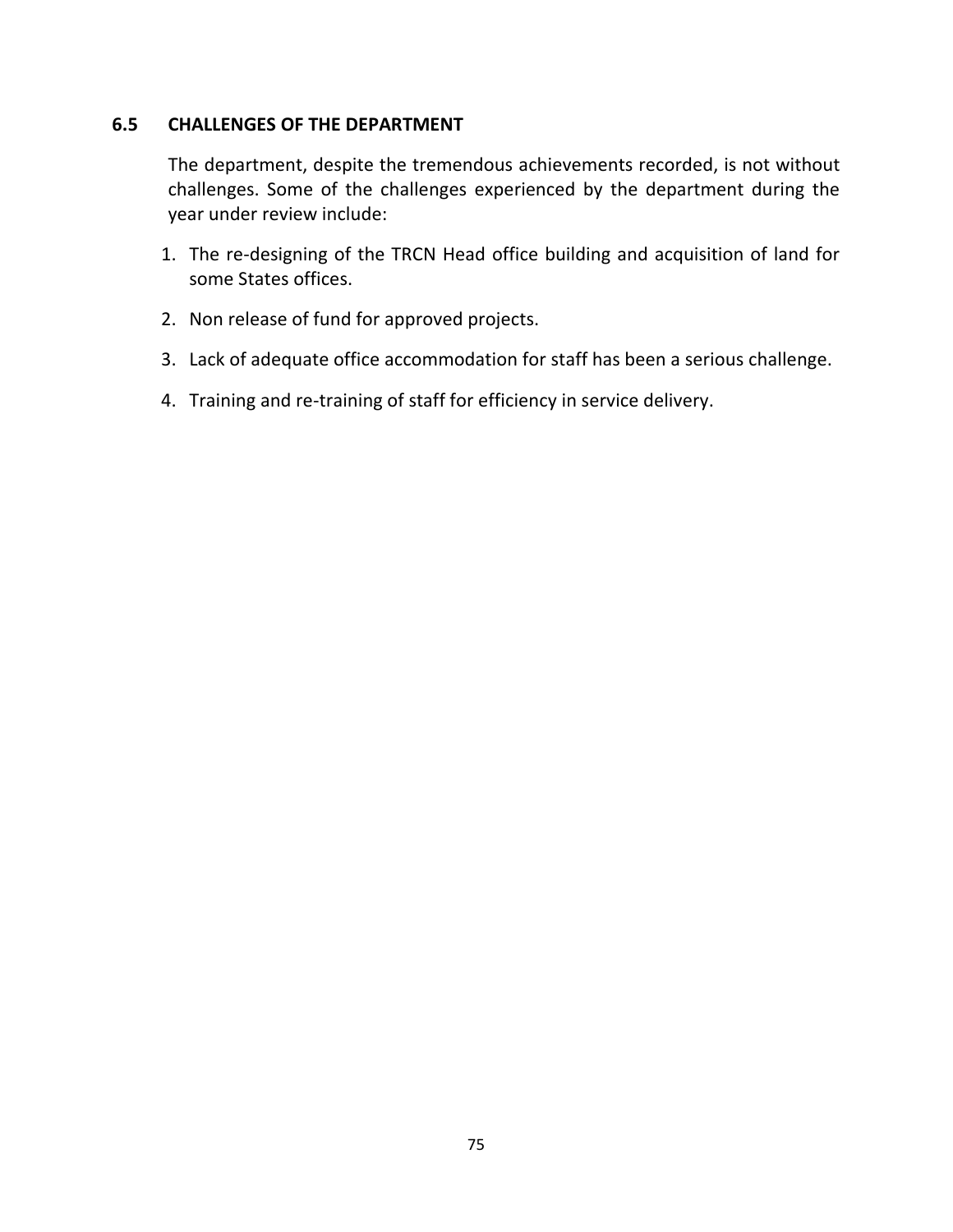### **KEPT FOR ANY FURTHER CORRECTION**

## **2.0 OFFICE OF THE REGISTRAR/CHIEF EXECUTIVE**

The Office of the Registrar/Chief Executive is the statutory office of the Teachers Registration Council of Nigeria which TRCN Act 31 of 1993 now TRCN Cap T.3 of 2004 recognizes. The Registrar is the Chief Executive and the Accounting Officer of the Teachers Registration Council of Nigeria, under which the under-listed four (**4**) existing units work hand in hand. The units are: Registrar's Secretariat, Protocol Unit, Audit Unit and Information & Publicity Unit

The above named units are supervised by the Personal Secretary to the Registrar, Principal Protocol Officer, Deputy Director (Audit) and Principal Information Officer respectively.

As the Registrar/Chief Executive and the Accounting Officer of this organization, he works in collaboration with various existing departments of the Council directed by experts and professionals serving as heads of departments. These experts/professionals in conjunction with the Registrar/Chief Executive serve as the think tank of Teachers Registration Council of Nigeria under the competent leadership of the Registrar/Chief Executive.

### **The existing departments of Teachers Registration Council of Nigeria (TRCN) are:**

- 1. Administration and Supplies Department
- 2. Finance and Accounts Department
- 3. Professional Operations Department
- 4. Planning, Research & Statistics Department

These departments report directly to the Registrar/Chief Executive on the activities of the office. Since the inception of the year under review, TRCN has had meetings with its critical shareholders at the federal, states, local and international levels e.g. the NUT, AFTRA, IFTRA etc. all geared toward maintaining educational standard and equipping the teachers through organized workshop, conferences and seminars. As a member of both AFTRA and IFTRA, TRCN spearheaded the AFTRA 3<sup>rd</sup> Roundtable Steering Committee meeting held in Arusha, where 12 of our staff represented the Council. The goal of this meeting was to create wider awareness among member countries of the African continent for those yet to establish their Teaching Regulatory Authority to do so as to achieve international recognition. A good number of staff participated in the 2012 promotion examination which was organized under the leadership of the Registrar/Chief Executive.